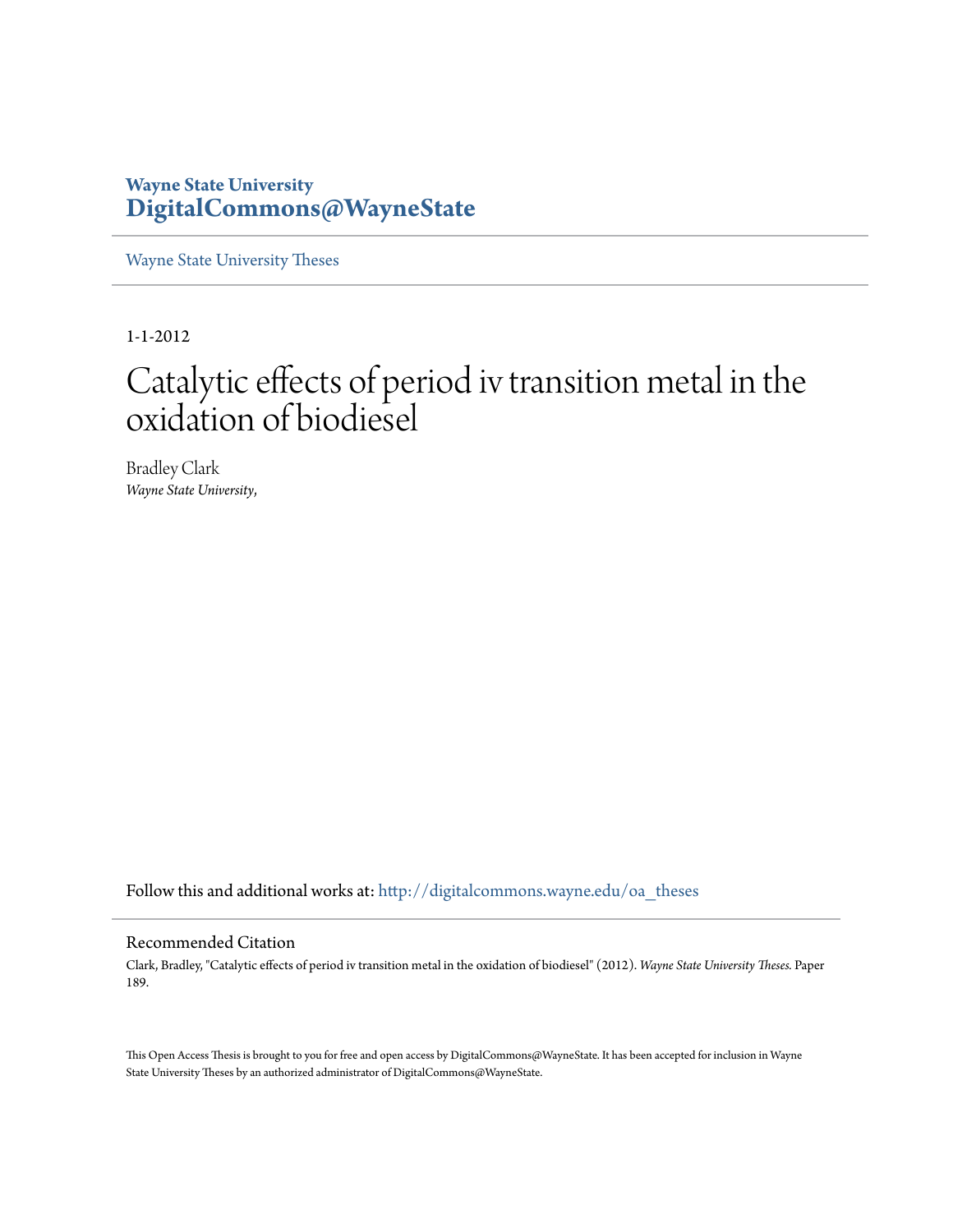# **CATALYTIC EFFECTS OF PERIOD IV TRANSITION METALS IN THE OXIDATION OF BIODIESEL**

by

#### **BRADLEY R CLARK**

#### **THESIS**

Submitted to the Graduate School

of Wayne State University,

Detroit, Michigan

in partial fulfillment of requirements

for a degree of

#### **MASTERS OF SCIENCE**

YEAR 2012

MAJOR: ALTERNATIVE ENERGY **TECHNOLOGY** 

Approved by:

Advisor Date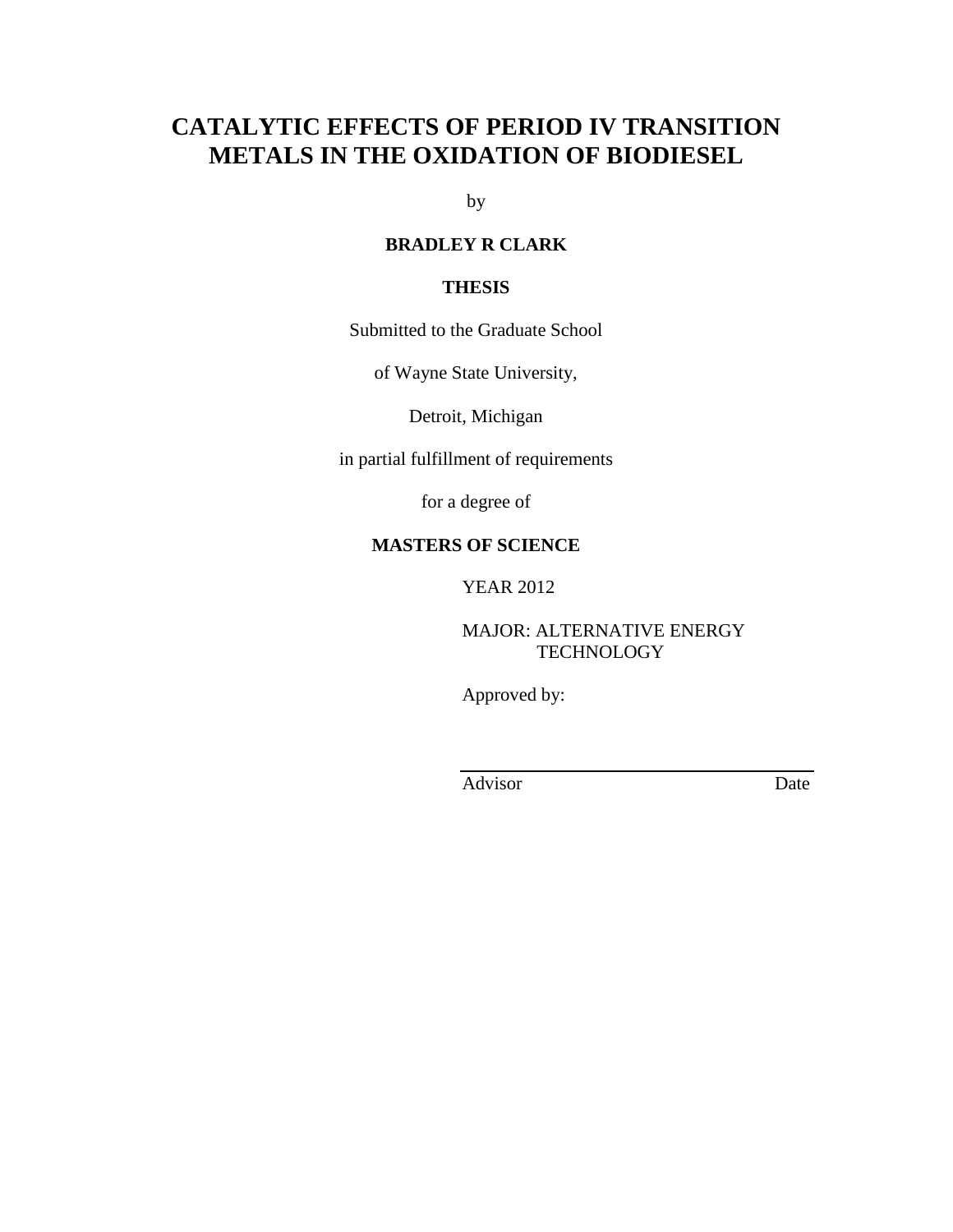# © COPYRIGHT BY

# BRADLEY R. CLARK

2012

All Rights Reserved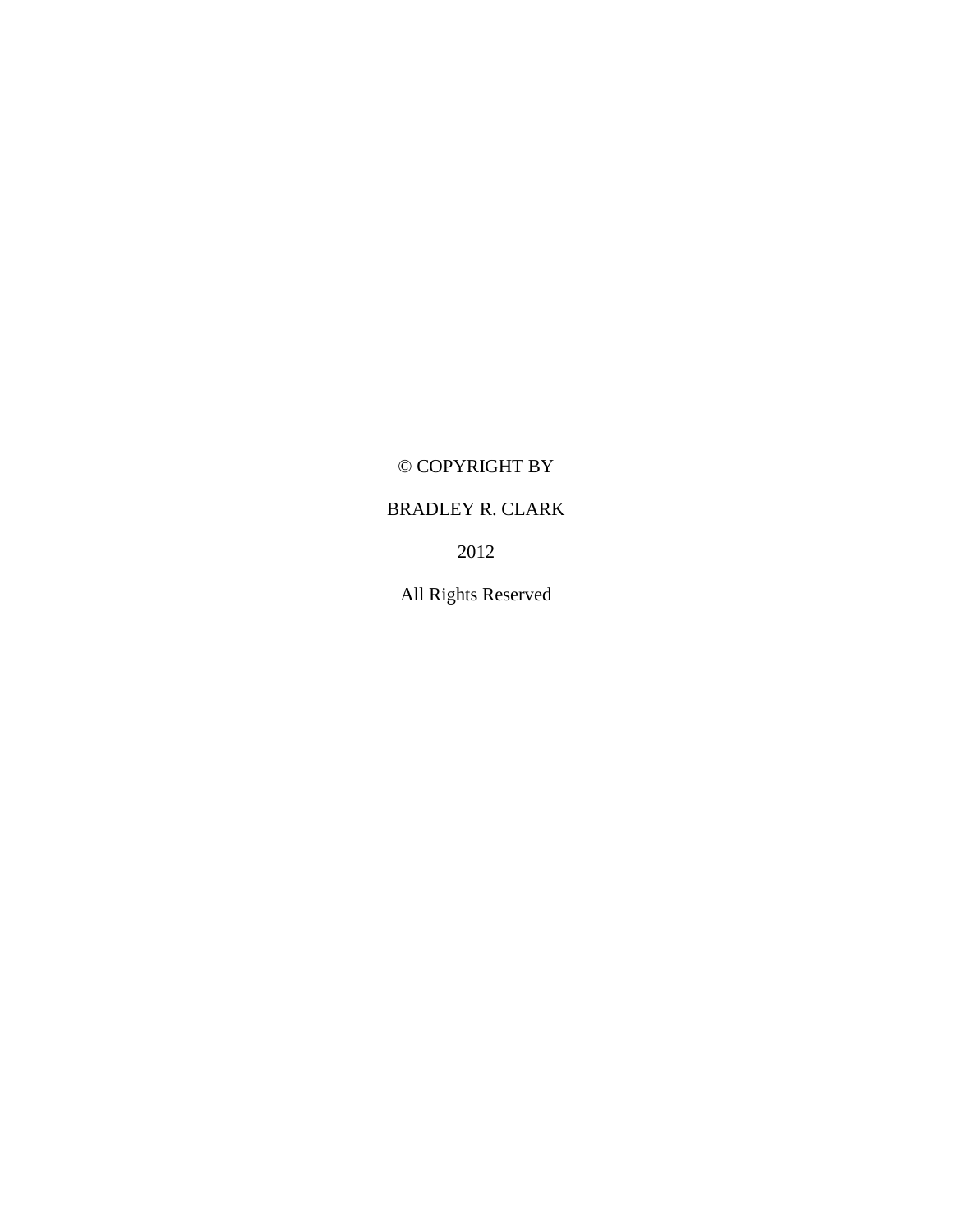### **ACKNOWLEDGMENTS**

The author would like to acknowledge the guidance of Dr. Steven Salley, Dr. K. Y. Simon Ng, and Dr. Naeim Henein in the accomplishment of this work.

The author would also like to acknowledge financial support from the Department of Energy (Grant DE-FG36-05GO85005).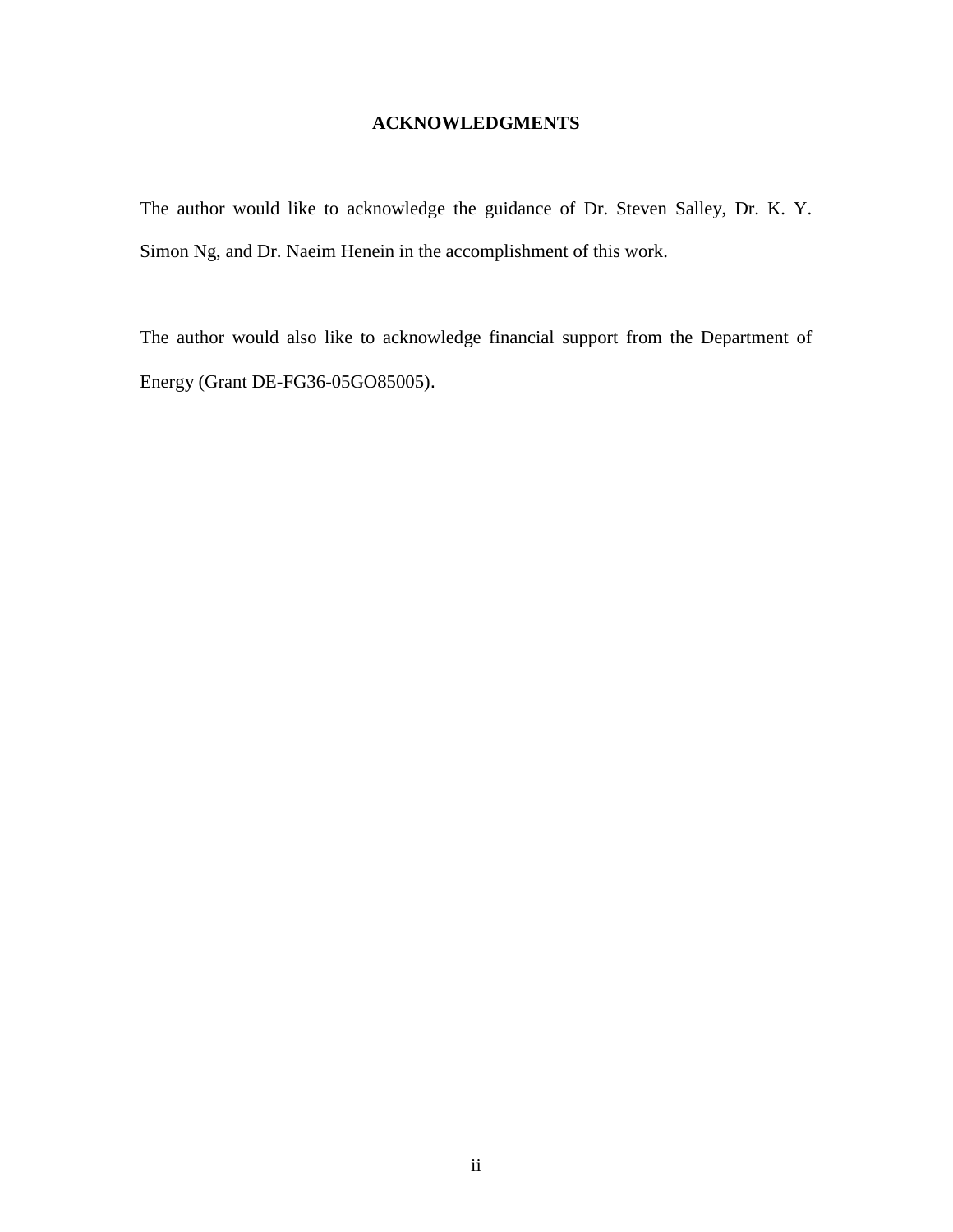# **TABLE OF CONTENTS**

| Chapter 1<br>Introduction                 |
|-------------------------------------------|
|                                           |
|                                           |
|                                           |
|                                           |
|                                           |
| <b>Materials and Methods</b><br>Chapter 2 |
|                                           |
|                                           |
|                                           |
|                                           |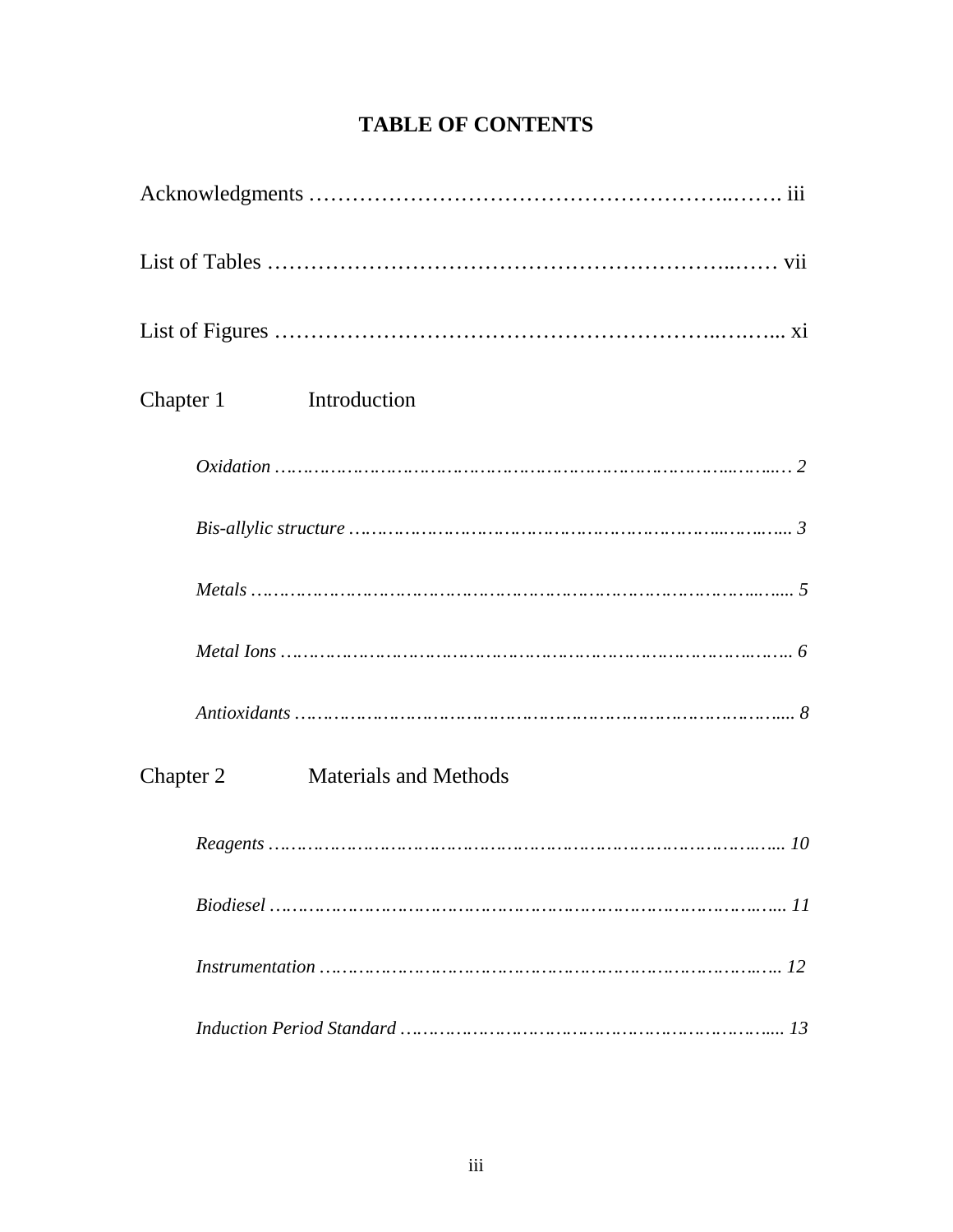| Chapter 3 | <b>Mathematical Modeling</b>         |
|-----------|--------------------------------------|
|           |                                      |
|           |                                      |
| Chapter 4 | Data                                 |
|           |                                      |
|           |                                      |
|           |                                      |
| Chapter 5 | Linear Models                        |
|           |                                      |
|           |                                      |
|           |                                      |
|           |                                      |
|           | Testing significance of counter-ions |
|           |                                      |
|           |                                      |
|           |                                      |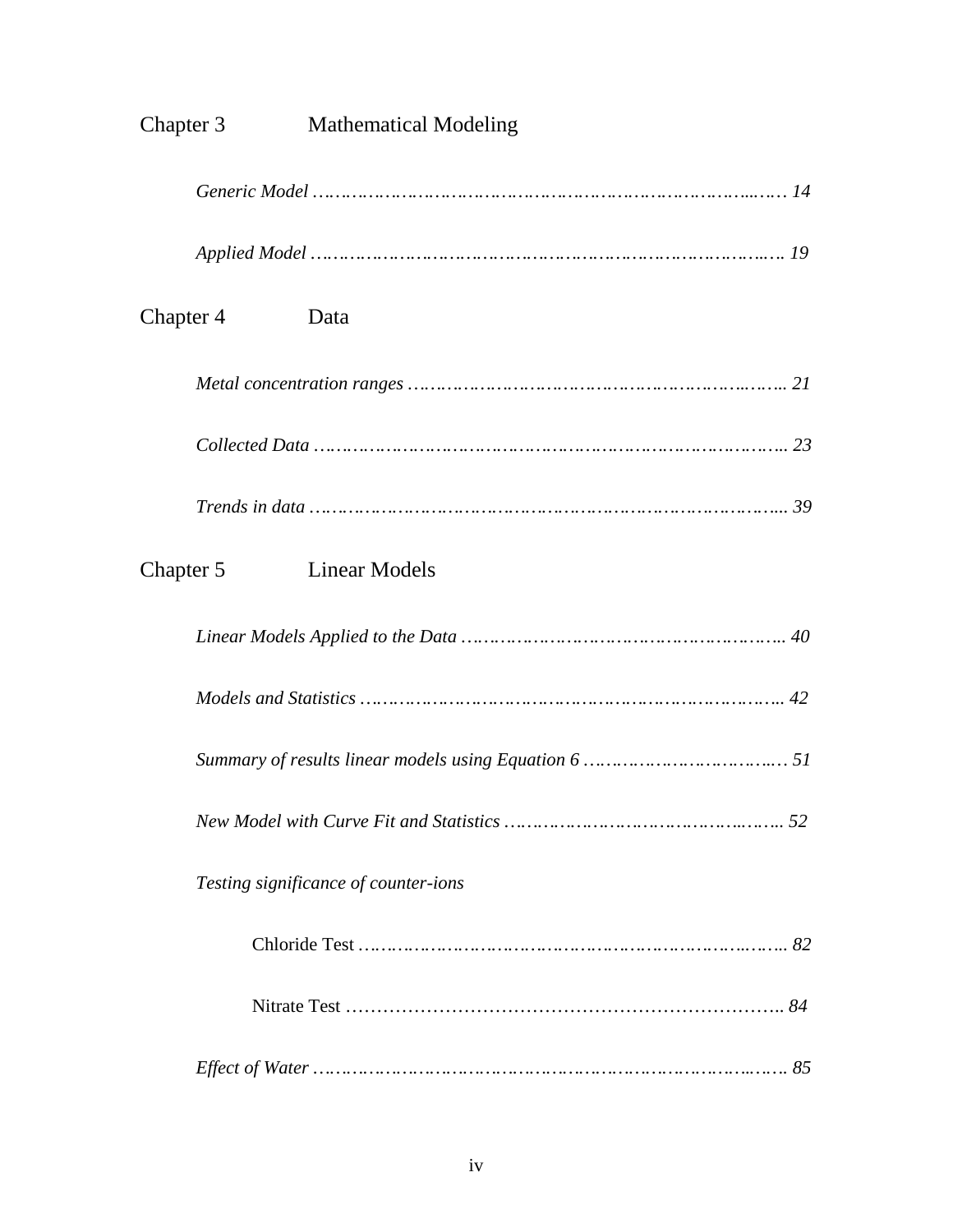| Discussion<br>Chapter 6 |
|-------------------------|
|                         |
|                         |
|                         |
|                         |
|                         |
|                         |
|                         |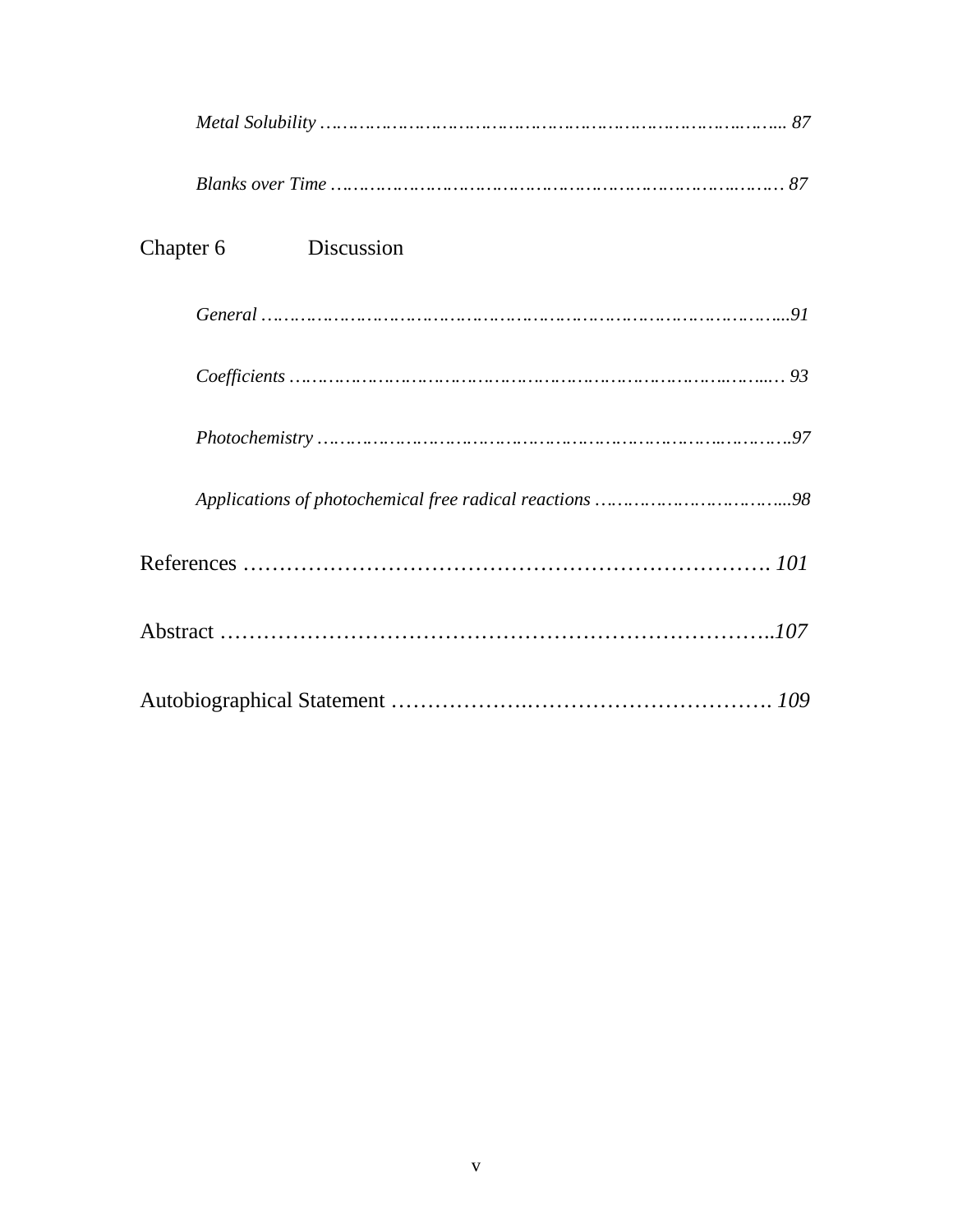# **LIST OF TABLES**

| Table 1  |                                                                    |
|----------|--------------------------------------------------------------------|
| Table 2  |                                                                    |
| Table 3  |                                                                    |
| Table 4  |                                                                    |
| Table 5  | Residuals, Coefficients, and statistics for Vanadium additions to  |
| Table 6  | Residuals, Coefficients, and statistics for Vanadium additions to  |
| Table 7  | Residuals, Coefficients, and statistics for Chromium additions to  |
| Table 8  | Residuals, Coefficients, and statistics for Chromium additions to  |
| Table 9  | Residuals, Coefficients, and statistics for Manganese additions to |
| Table 10 | Residuals, Coefficients, and statistics for Manganese additions to |
| Table 11 | Residuals, Coefficients, and statistics for Iron additions to      |
| Table 12 | Residuals, Coefficients, and statistics for Iron additions to      |
| Table 13 | Residuals, Coefficients, and statistics for Cobalt additions to    |
| Table 14 | Residuals, Coefficients, and statistics for Cobalt additions to    |
| Table 15 | Residuals, Coefficients, and statistics for Nickel additions to    |
| Table 16 | Residuals, Coefficients, and statistics for Nickel additions to    |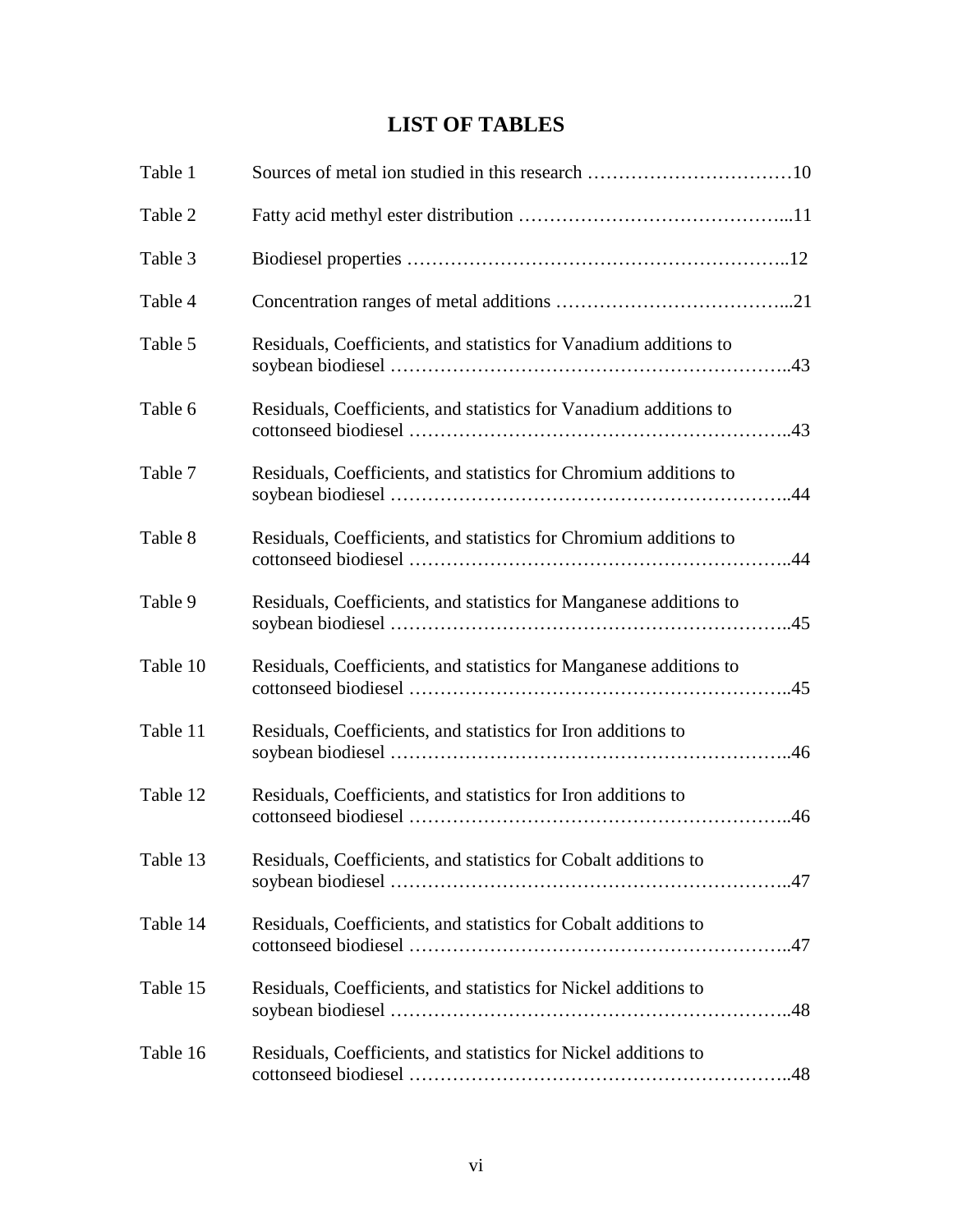| Table 17 | Residuals, Coefficients, and statistics for Copper additions to         |
|----------|-------------------------------------------------------------------------|
| Table 18 | Residuals, Coefficients, and statistics for Copper additions to         |
| Table 19 | Residuals, Coefficients, and statistics for Zinc additions to           |
| Table 20 | Residuals, Coefficients, and statistics for Zinc additions to           |
| Table 21 | Summary of coefficients for equation $[M] = k_2/IP^2 + k_1/IP + k_0$ 52 |
| Table 22 | Residuals, coefficients and statistics for Vanadium additions to        |
| Table 23 | Residuals, coefficients and statistics for Vanadium additions to        |
| Table 24 | Residuals, coefficients, and statistics for Chromium additions to       |
| Table 25 | Residuals, coefficients, and statistics for Chromium additions to       |
| Table 26 | Residuals, coefficients, and statistics for Manganese additions to      |
| Table 27 | Residuals, coefficients, and statistics for Manganese additions to      |
| Table 28 | Residuals, Coefficients, and statistics for Manganese additions to      |
| Table 29 | Residuals, Coefficients, and statistics for Iron additions to           |
| Table 30 | Residuals, Coefficients, and statistics for Iron additions to           |
| Table 31 | Residuals, Coefficients, and statistics for Cobalt additions to         |
| Table 32 | Residuals, Coefficients, and statistics for Cobalt additions to         |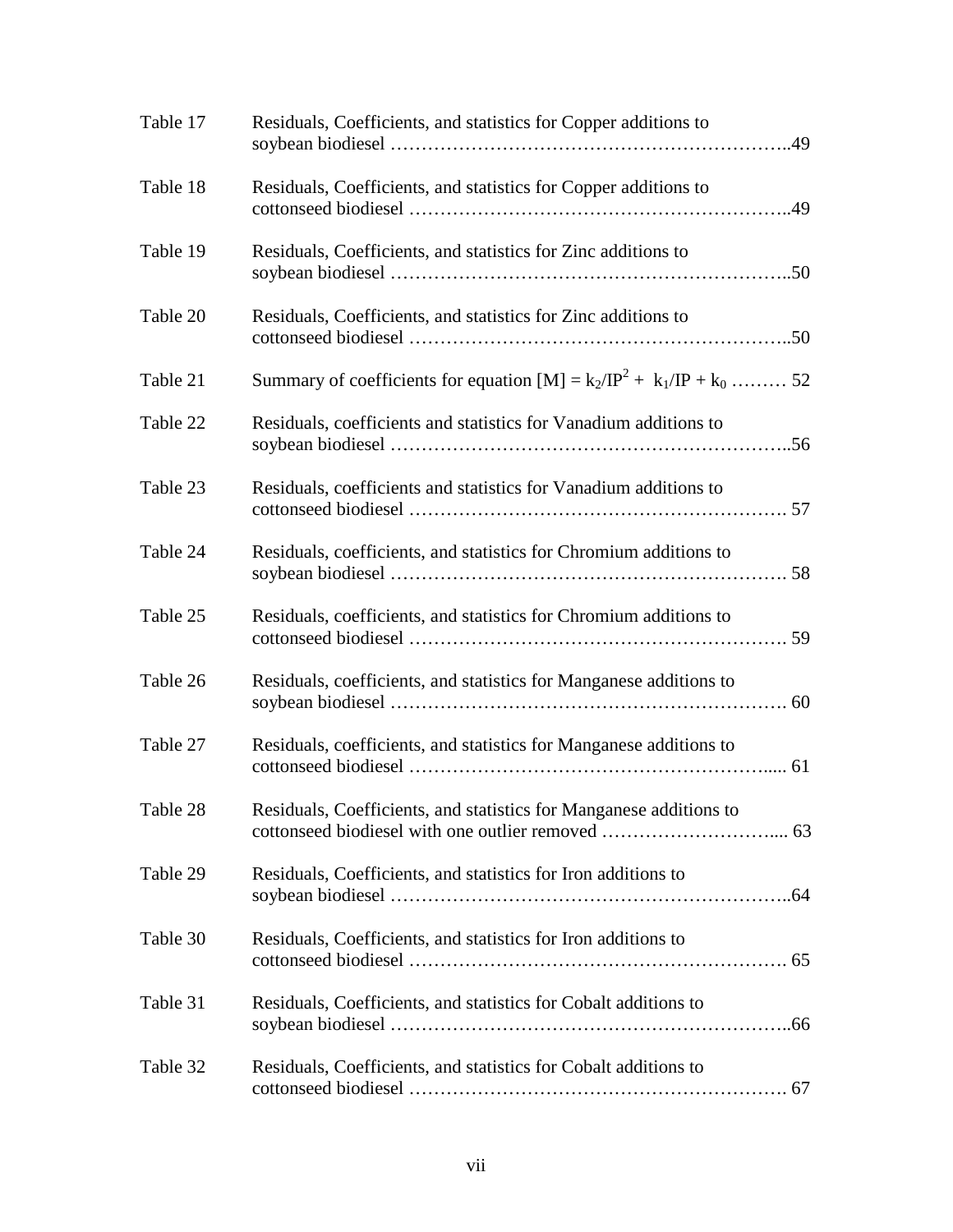| Table 33 | Residuals, Coefficients, and statistics for Nickel additions to                                                                |
|----------|--------------------------------------------------------------------------------------------------------------------------------|
| Table 34 | Residuals, Coefficients, and statistics for Nickel additions to                                                                |
| Table 35 | Residuals, Coefficients, and statistics for Nickel additions to                                                                |
| Table 36 | Residuals, Coefficients, and statistics for Copper additions to                                                                |
| Table 37 | Residuals, Coefficients, and statistics for Copper additions to                                                                |
| Table 38 | Residuals, Coefficients, and statistics for Zinc additions to                                                                  |
| Table 39 | Residuals, Coefficients, and statistics for Zinc additions to                                                                  |
| Table 40 | Residuals, Coefficients, and statistics for Zinc additions to                                                                  |
| Table 41 | Residuals, Coefficients, and statistics for Zinc additions to                                                                  |
| Table 42 |                                                                                                                                |
| Table 43 |                                                                                                                                |
| Table 44 |                                                                                                                                |
| Table 45 |                                                                                                                                |
| Table 46 |                                                                                                                                |
| Table 47 |                                                                                                                                |
| Table 48 |                                                                                                                                |
| Table 49 |                                                                                                                                |
| Table 50 | Ranges of inverses of means of $k_0$ plus or minus one standard<br>deviation and comparison to the mean value of the blanks 95 |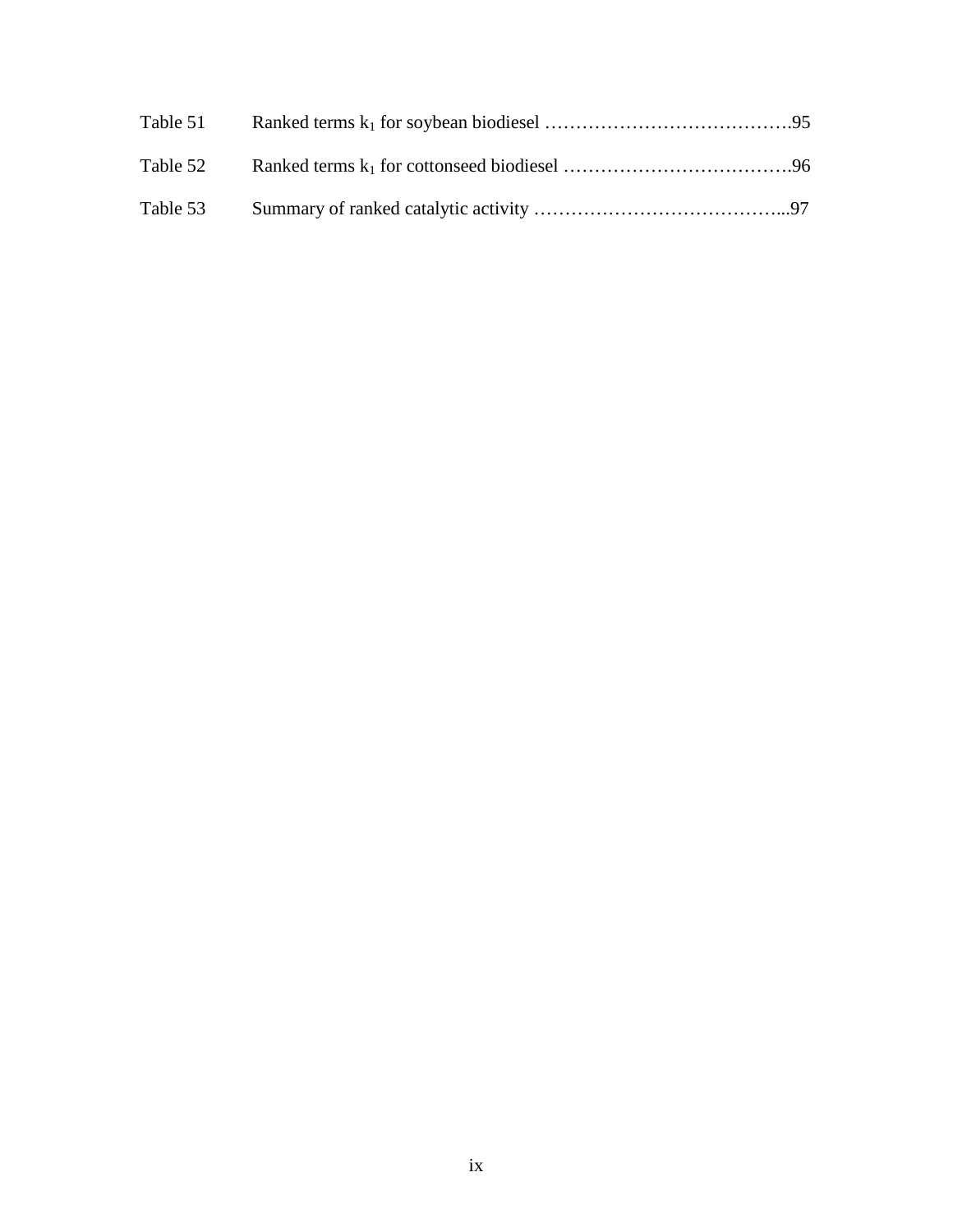# **LIST OF FIGURES**

| Figure 1  |                                                                 |
|-----------|-----------------------------------------------------------------|
| Figure 2  |                                                                 |
| Figure 3  | Methyl Oleate with allylic but no bis-allylic hydrogen atoms  4 |
| Figure 4  |                                                                 |
| Figure 5  | Methyl Linolenate with two bis-allylic hydrogen atoms 5         |
| Figure 6  |                                                                 |
| Figure 7  |                                                                 |
| Figure 8  |                                                                 |
| Figure 9  |                                                                 |
| Figure 10 | Data for additions of Vanadium to cottonseed biodiesel 24       |
| Figure 11 | Data for additions of Chromium to soybean biodiesel 25          |
| Figure 12 | Data for additions of Chromium to cottonseed biodiesel 26       |
| Figure 13 |                                                                 |
| Figure 14 | Data for additions of Manganese to cottonseed biodiesel 28      |
| Figure 15 |                                                                 |
| Figure 16 | Data for additions of Iron to cottonseed biodiesel 30           |
| Figure 17 | Data for additions of Cobalt to soybean biodiesel 31            |
| Figure 18 | Data for additions of Cobalt to cottonseed biodiesel 32         |
| Figure 19 | Data for additions of Nickel to soybean biodiesel 33            |
| Figure 20 | Data for additions of Nickel to cottonseed biodiesel 34         |
| Figure 21 | Data for additions of Copper to soybean biodiesel 35            |
| Figure 22 | Data for additions of Copper to cottonseed biodiesel 36         |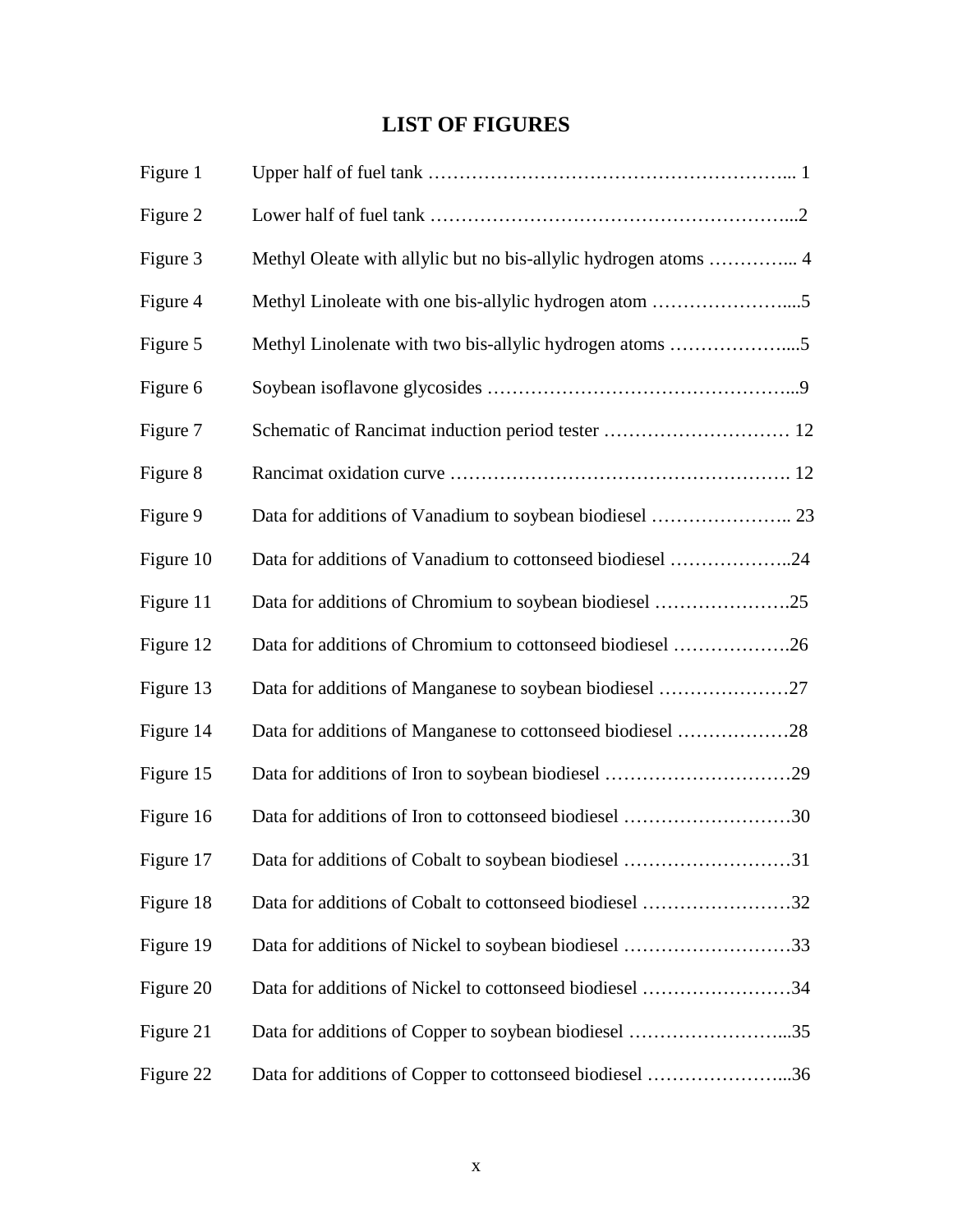| Figure 23 | Data for additions of Zinc to soybean biodiesel 37                 |
|-----------|--------------------------------------------------------------------|
| Figure 24 | Data for additions of zinc to cottonseed biodiesel 38              |
| Figure 25 | Least squares fit of Vanadium additions to soybean biodiesel 56    |
| Figure 26 | Least squares fit of Vanadium additions to cottonseed biodiesel 57 |
| Figure 27 | Least squares fit of Chromium additions to soybean biodiesel 58    |
| Figure 28 | Least squares fit of Chromium additions to cottonseed biodiesel 59 |
| Figure 29 |                                                                    |
| Figure 30 |                                                                    |
| Figure 31 |                                                                    |
| Figure 32 | Least squares fit of Manganese additions to cottonseed biodiesel   |
| Figure 33 |                                                                    |
| Figure 34 |                                                                    |
| Figure 35 |                                                                    |
| Figure 35 |                                                                    |
| Figure 37 |                                                                    |
| Figure 38 |                                                                    |
| Figure 39 | Least squares fit of Nickel additions to soybean biodiesel with    |
| Figure 40 | Least squares fit of Nickel additions to cottonseed biodiesel 71   |
| Figure 41 |                                                                    |
| Figure 42 | Least squares fit of Copper additions to cottonseed biodiesel 73   |
| Figure 43 |                                                                    |
| Figure 44 |                                                                    |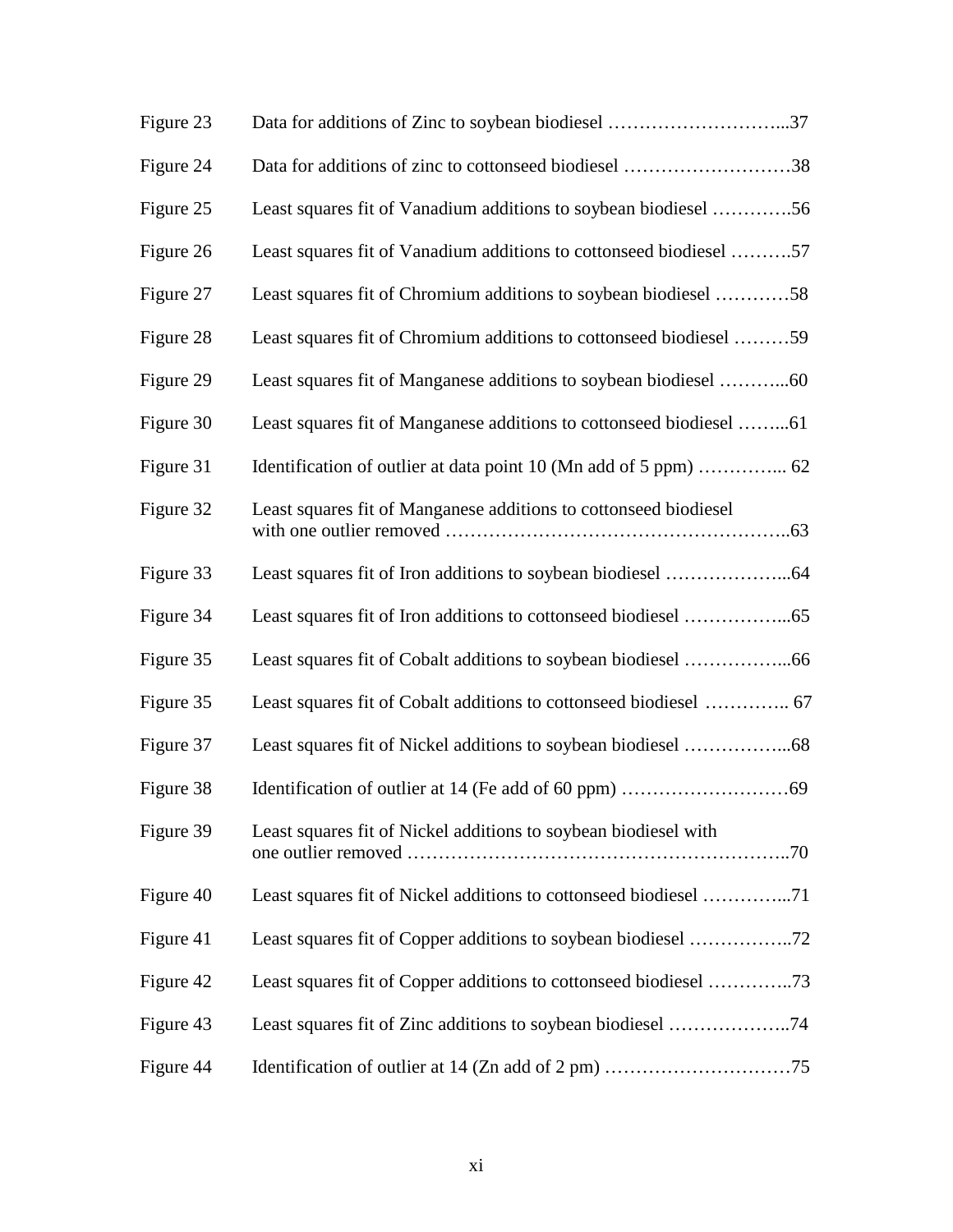| Figure 45 | Least squares fit of Zinc additions to soybean biodiesel with    |
|-----------|------------------------------------------------------------------|
| Figure 46 |                                                                  |
| Figure 47 |                                                                  |
| Figure 48 | Least squares fit of Zinc additions to cottonseed biodiesel with |
| Figure 49 |                                                                  |
| Figure 50 |                                                                  |
| Figure 51 |                                                                  |
| Figure 52 | Plot of soybean biodiesel blanks over the duration of the        |
| Figure 53 | Plot of cottonseed biodiesel blanks over the duration of the     |
| Figure 54 | Summary of the coefficients $k_0$ demonstrating agreement 94     |
| Figure 55 | Schematic of modified Rancimat type induction period tester 99   |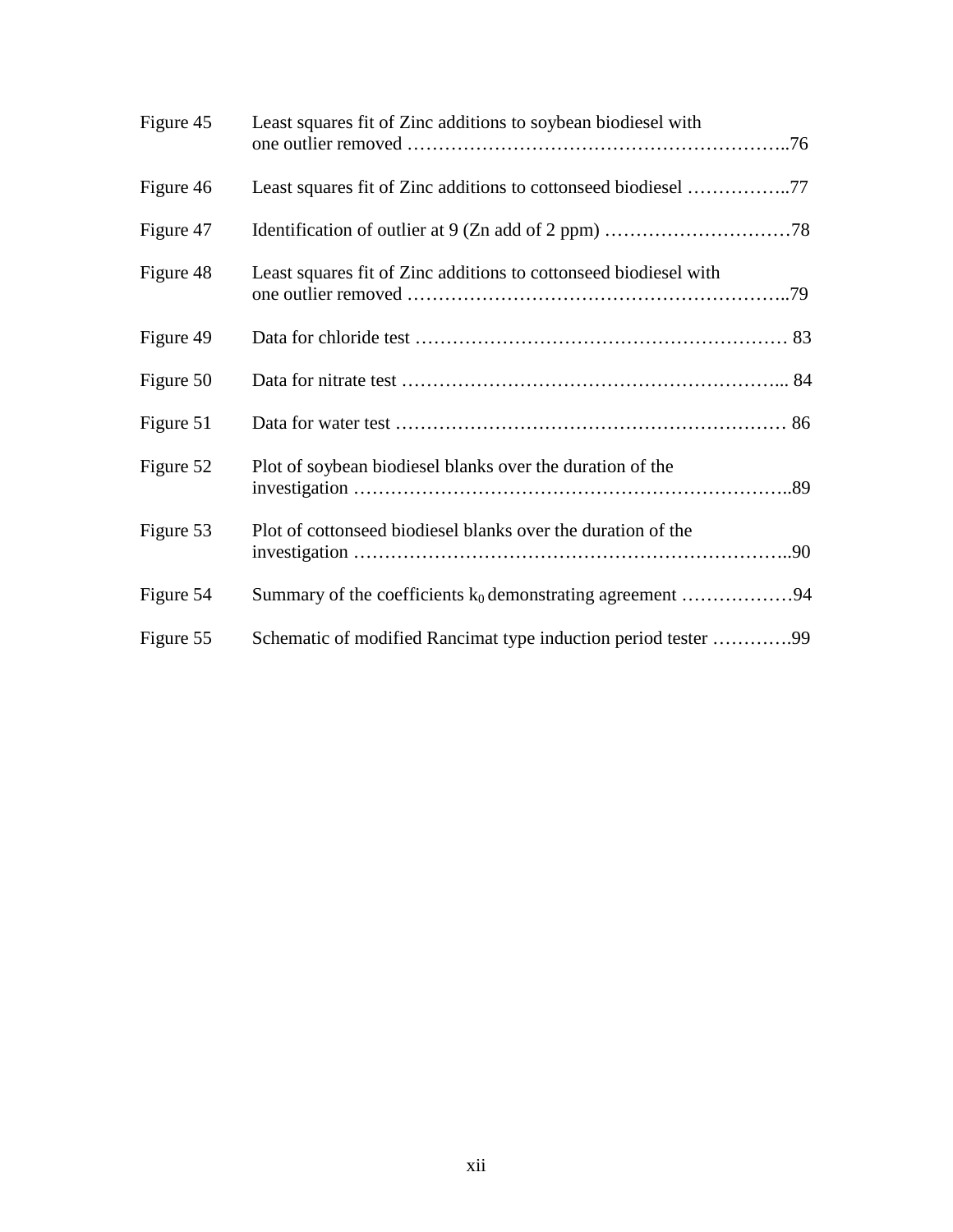### **Chapter 1 Introduction**

 Biodiesel is a major source of liquid biofuels. The consumption of biodiesel has experienced strong growth in recent years but, fuel quality problems have been reported. Biodiesel, like any other hydrocarbon fuel, can react with dissolved oxygen resulting in fuel quality degradation (oxidation). Among the problems reported are increased total acid number (TAN) leading to fuel system corrosion (figures 1 and 2), increased viscosity and the formation of solids leading to injector fouling.[1-13].



Figure 1 Upper half of fuel tank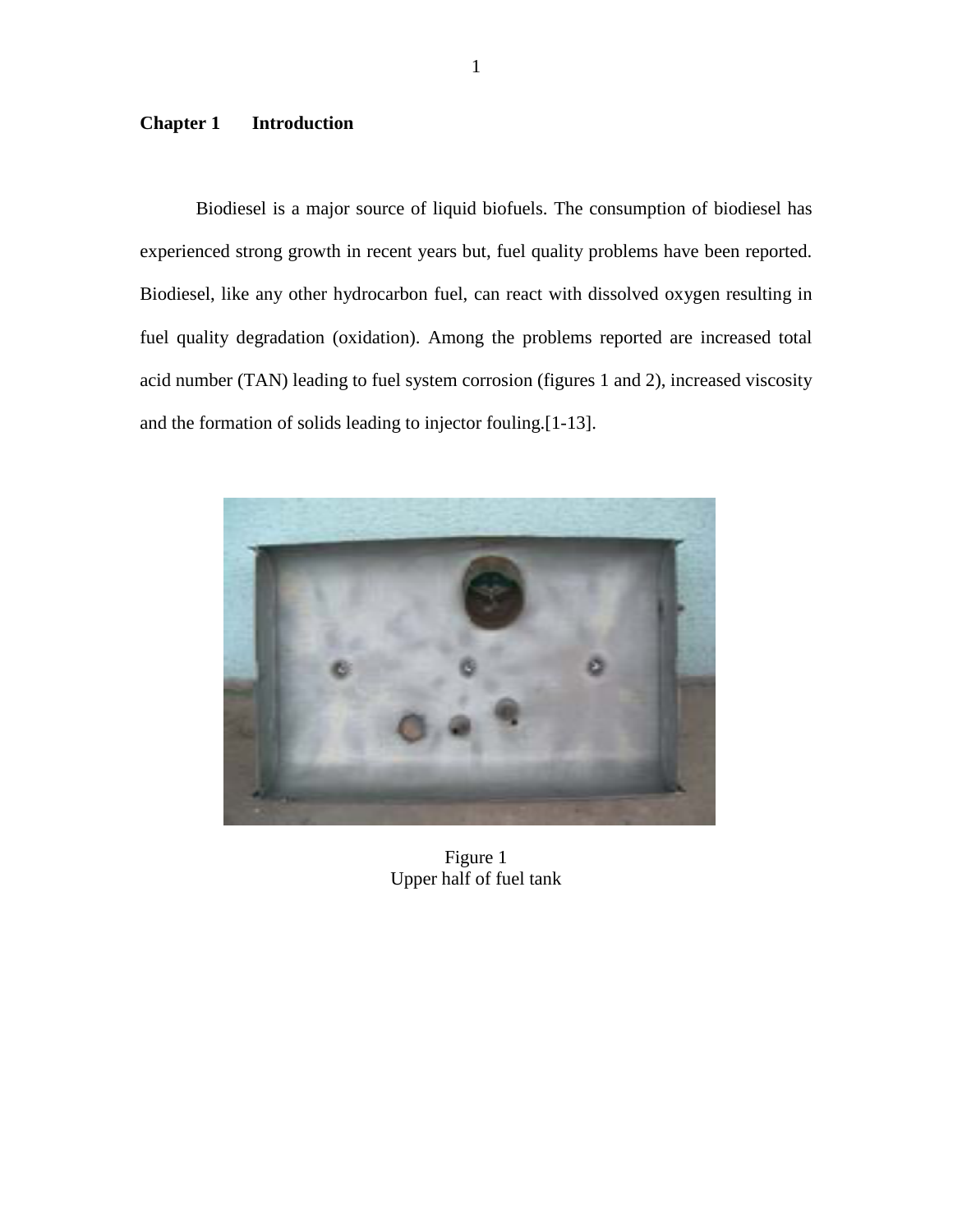

Figure 2 Lower half of fuel tank

 Factors that increase the rate of oxidation include light, heat and metallic contaminants.[14-18] Metals function as catalysts by accelerating the rate of reaction between biodiesel and oxygen, In this study the catalytic effects of period IV transition metal ions are investigated. The rate of oxidation was determined by the Rancimat induction period test.

#### *Oxidation*

 The reaction of biodiesel with oxygen proceeds by a mechanism known as free radical oxidation. A free radical is an organic molecule, typically containing oxygen, with an unpaired electron. Since electrons normally form bonding pairs, this singular electron is highly reactive. Free radical oxidation contains three distinct steps: initiation, propagation and termination. Initiation is the formation of a free radical by breaking a chemical bond. In the examples discussed here it is typically a hydrogen - carbon or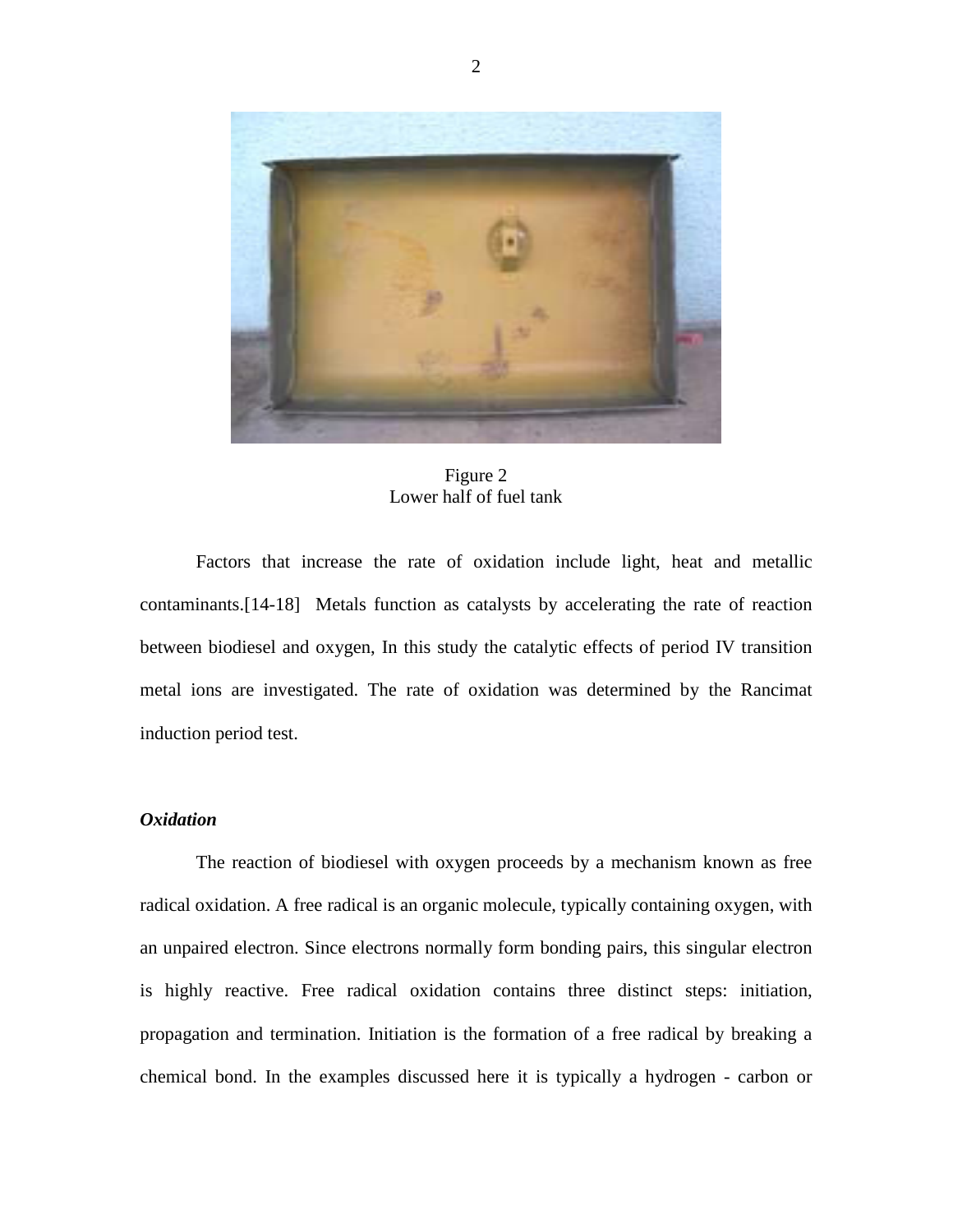hydrogen - oxygen bond that is broken. Propagation is the continuous generation of more free radicals. Termination is a reaction between free radicals or between a free radical and an antioxidant that eliminates the unpaired electron. Catalytic metals promote free radical oxidation by transferring electrons. This results in a change of oxidation state of the metal ion. Reactions demonstrating the steps of free radical oxidation are given below.

Ally1 Initiation

\n
$$
M^{(n+1)+} + LH \rightarrow M^{n+} + L^{\bullet} + H^+
$$

| Peroxyl and alkoxyl initiation | $M^{(n+1)+} + LOOH \rightarrow M^{n+} + LOO^{\bullet} + H^{+}$ |
|--------------------------------|----------------------------------------------------------------|
|                                | $M^{n+} + LOOH \rightarrow M^{(n+1)+} + LO^* + OH^-$           |

|             | $LOO^{\bullet} + LH \rightarrow LOOH + L^{\bullet}$ |
|-------------|-----------------------------------------------------|
| Propagation | $L^{\bullet} + O_2 \rightarrow LOO^{\bullet}$       |

| Termination | $M^{n+} + LOO^{\bullet} \rightarrow M^{(n+1)+} + LOO^{-}$          |
|-------------|--------------------------------------------------------------------|
|             | $M^{n+}$ metal ion                                                 |
|             | LH biodiesel                                                       |
| Legend      | LOOH hydroperoxide                                                 |
|             | $L^{\bullet}, LO^{\bullet}, LOO^{\bullet}$ free radicals           |
|             | $H^+$ , <i>OH</i> <sup><math>-</math></sup> , <i>LOO</i> $^-$ ions |

#### *Bis-allylic structure*

 Biodiesel is a mixture of fatty acid methyl esters (FAME). The vegetable oils used to produce biodiesel contain a mixture of saturated and unsaturated fatty acids. Chief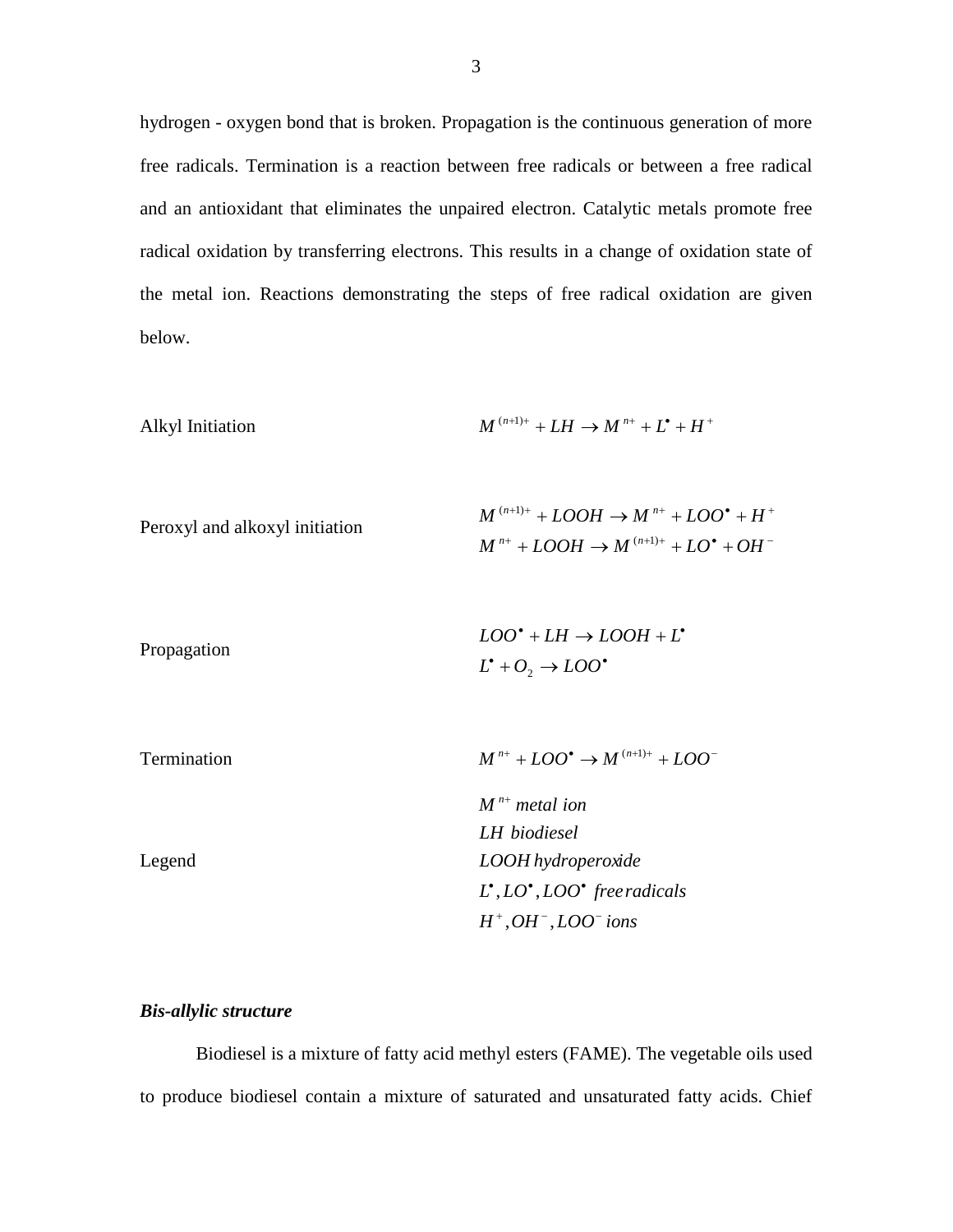among the unsaturated fatty acids are oleic, linoleic and linolenic acids.[14-16] These are relevant to the study of free radical oxidation because unsaturated fatty acids contain weak carbon – hydrogen bonds at specific locations. These locations are adjacent to a carbon – carbon double bond. See Figure 3. The hydrogen at this location is called "allylic". A carbon – carbon double bond lowers the strength of the carbon – hydrogen bond at the allylic location.[14-16] Less energy is required to break an allylic hydrogen bond and produce a free radical. Figure 4 shows linoleic acid. This molecule contains two double bonds with a "twice" allylic hydrogen between them. This location is called "bisallylic" and the carbon - hydrogen bond energy is even lower than at the allylic.[14-16] As expected the formation of a free radical at the bis-allylic location requires less energy than the allylic location. Figure 5 show the structure of linolenic acid with three double bonds and two bis-allylic sites. Linolenic acid is the most reactive of the three and purified samples are pyrophoric (i.e. spontaneously combust in air.)



Figure 3 Methyl Oleate with allylic but no bis-allylic hydrogen atoms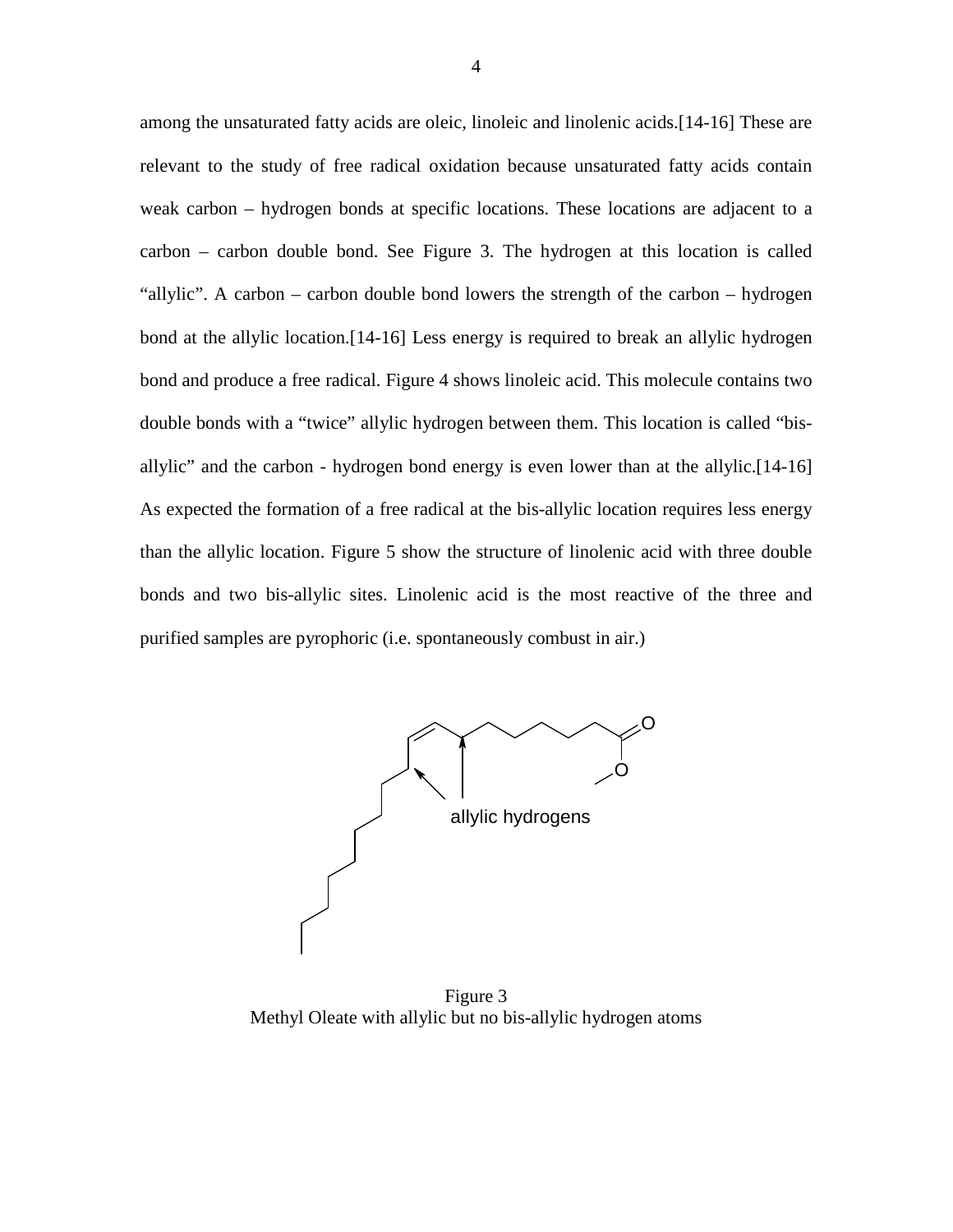

Figure 4 Methyl Linoleate with one bis-allylic hydrogen atom



Figure 5 Methyl Linolenate with two bis-allylic hydrogen atoms

#### *Metals*

 There are many reports of detrimental interactions between metals and biodiesel (B100) or biodiesel blends. Copper and copper alloys are reported as being highly catalytic. The effects of increased oxidation include severe corrosion, heavy gum formation, and increases of peroxide value, total acid number (TAN) and viscosity. [2, 7, 18-20] Copper and its alloys are also reported to reduce the induction period as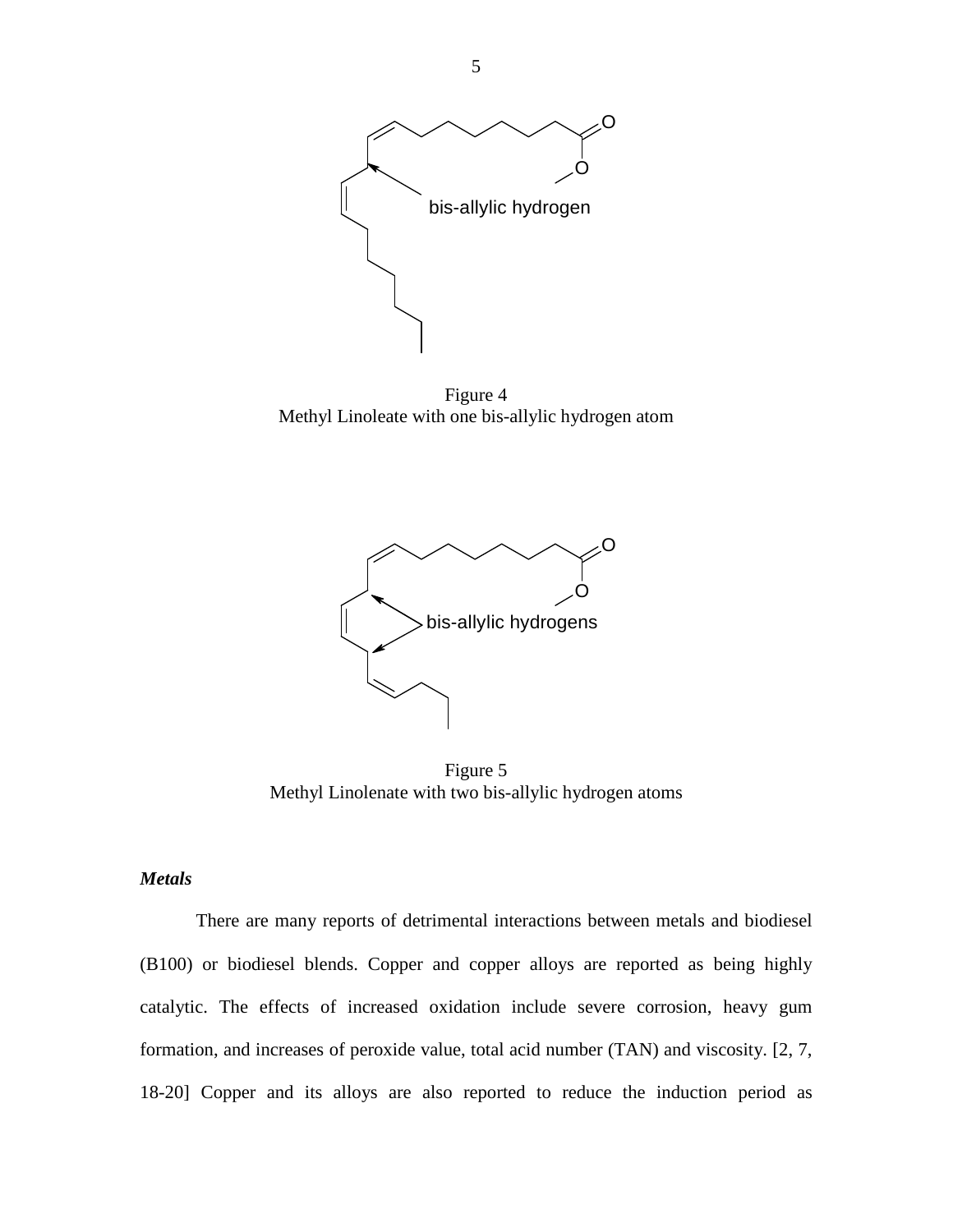determined by the Rancimat or oxidative stability index (OSI). [8, 21] Fe and steel are reported to cause increases of TAN, peroxide value and viscosity with a decrease of induction period. [7, 8, 19-21] Aluminum and aluminum alloys are reported to cause an increase of TAN and a decrease of induction period. [8, 19] Tin, zinc and nickel are all reported to reduce induction period.[7, 8, 21] Recent work studied the effect of powdered metals on the OSI of methyl oleate. Reductions of OSI were reported after additions of powdered copper, powdered iron and powdered nickel.[21]

#### *Metal Ions*

 There are many reported interactions of metal ions with triglycerides, fatty acids and fatty acid methyl esters (biodiesel). Metal ions are catalytic for the initiation and propagation stages of free radical oxidation.[14, 18, 22-24] In triglycerides and fatty acids, the detrimental effects of copper and iron catalysis have been described.[18, 24-26] The reported effects are an increase of peroxide value and decrease of induction period.[26] The maximum reported decreases of induction period are 40% for iron and 80% for copper. The catalytic effects of cobalt, manganese and nickel are also reported.[18, 24, 27] In biodiesel, the catalytic effects of copper and iron are reported frequently. [7, 9, 28-30] The effects include an increase in carboxylic acid formation [28] and a reduction of induction period [30]. There are reports that indicate there is no direct correlation between iron concentration and induction period although iron does catalyzed hydroperoxide decomposition (i.e. propagation). [9, 28] Since biodiesel is most often used in blends, catalytic metals could be introduced from petroleum diesel fuel. Transition metals at ppm levels in petroleum diesel from Asia have been reported.[31]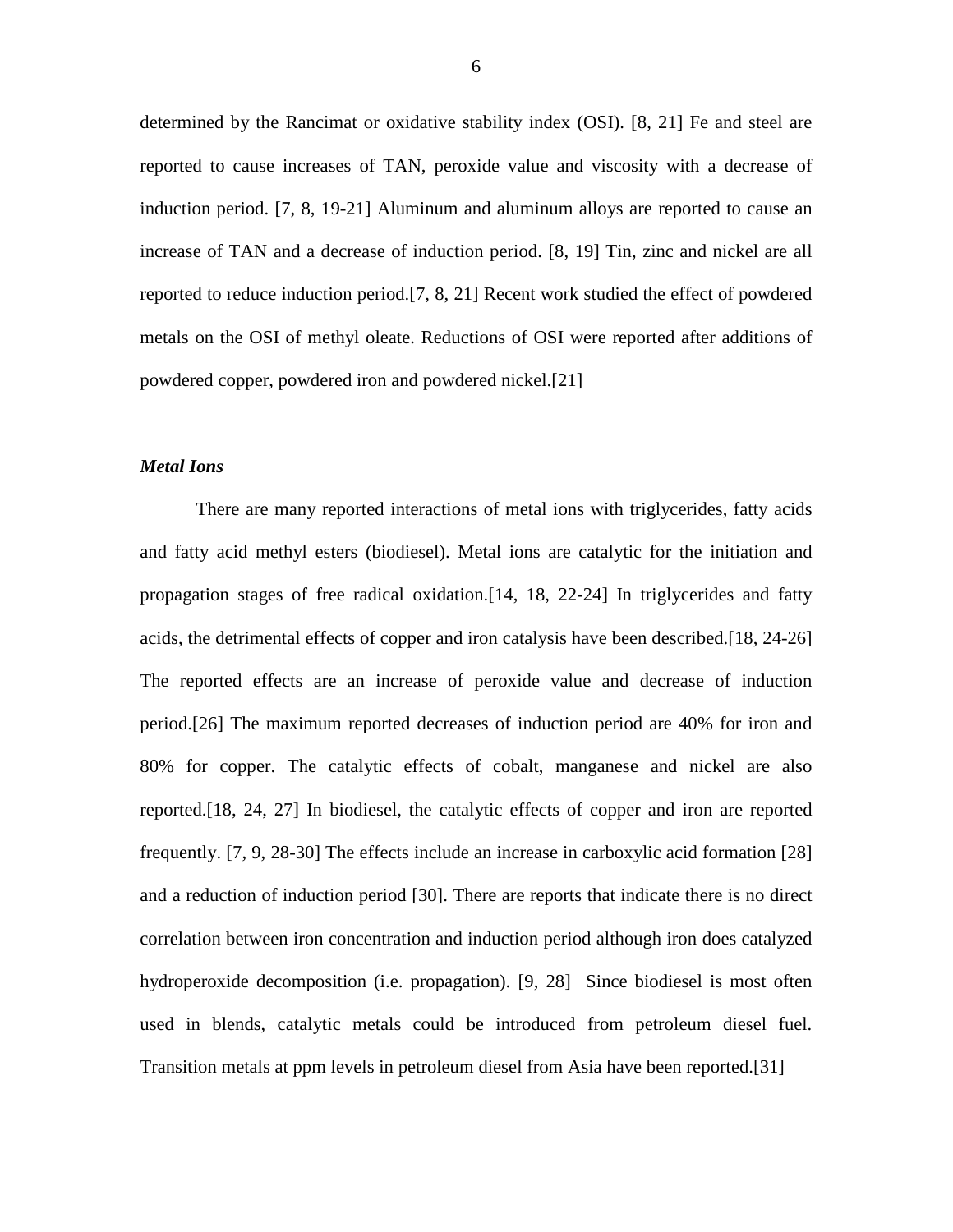Catalytic metal ions may be intentionally added as diesel particulate filter additives. These include cerium, copper, iron, lead, manganese, nickel and strontium.[30, 32-34] The ability of cerium, copper and iron fuel additives to reduce biodiesel induction period has been reported.[30]

 This brief literature review indicates that the catalytic effects of transition metal ions on the oxidative stability of biodiesel have not been fully elucidated. While these reports indicate the catalytic effects of different metals, the choice of metals was sporadic and the concentration ranges are limited. The period IV transition metal ions selected for investigation in this work are: V, Cr, Mn, Fe, Co Ni, Cu and Zn. The catalytic effects of Mn, Fe, Co, Ni, Cu and Zn ions have been previously reported although there was little or no attempt to determine the effect of concentration on the rate of oxidation. Zn was added because the catalytic effects of the metal have been reported and because it is present in brass fittings. Cr was added because it is present in stainless steel. V was added because of its presence in crude petroleum. [35] The metals were added as hydrated nitrate or chloride salts pre-dissolved in anhydrous methanol. Since previously reported work used metals or organic metal salts, the effects of these inorganic counter-ions will be investigated. The effects of small additions of water are also investigated.

#### *Antioxidants*

 The rate of biodiesel oxidation is influenced by the presence of naturally occurring antioxidants. [9, 14, 16, 36] The specific antioxidants and their concentrations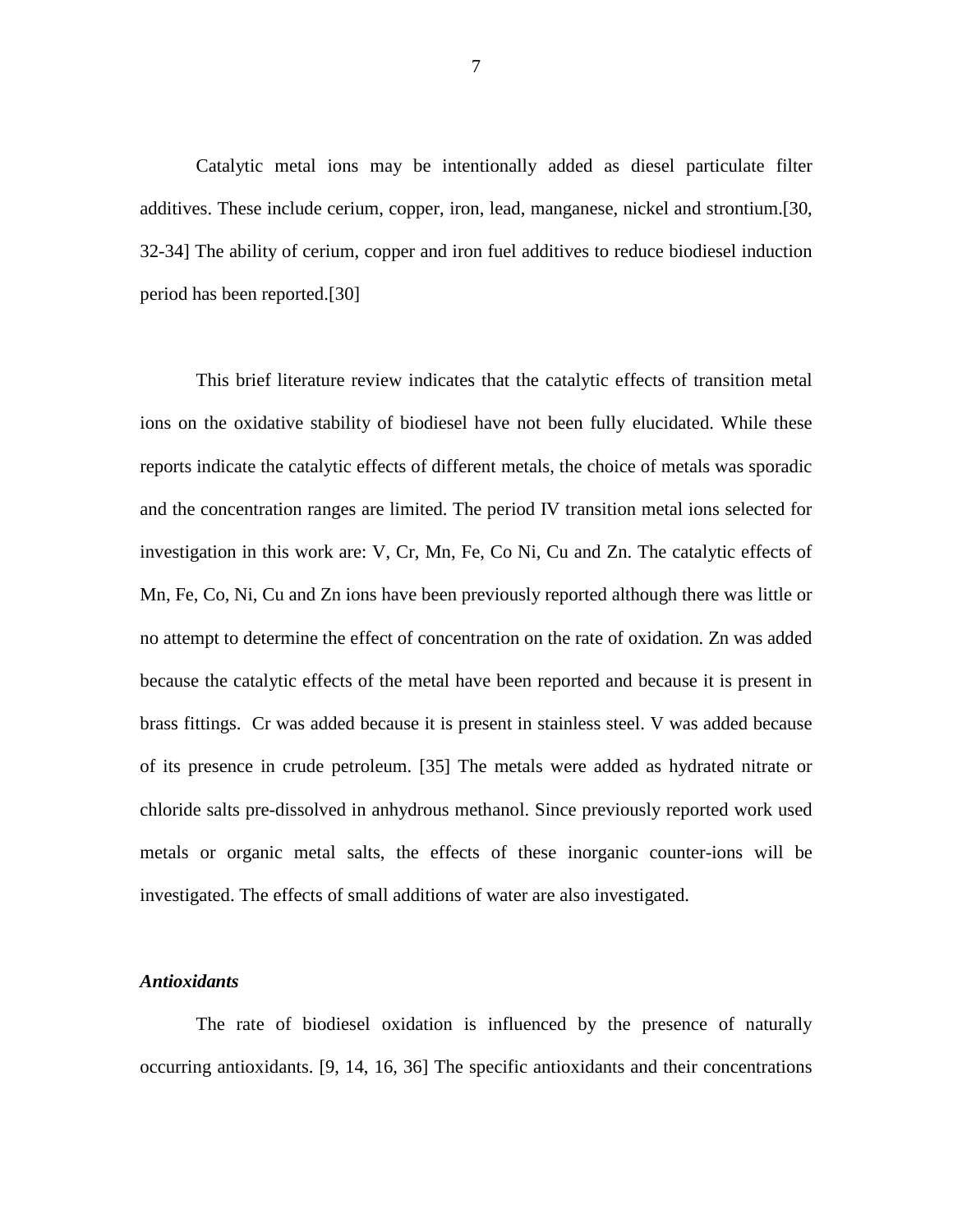vary with feedstock. In this study, biodiesel from two different feedstocks were tested: soybean oil and cottonseed oil. The Rancimat induction period is essentially a measure of the ability of a biodiesel sample to resist free radical oxidation. The presence of naturally occurring antioxidants will increase the induction period. Antioxidants found in vegetable oils would transfer to FAME (biodiesel) during transesterification. These naturally occurring antioxidants can be separated into two broad categories: tocopherols and isoflavones. Tocopherols decompose readily in the presence of oxygen and would not be expected to offer significant protection during the Rancimat test.[36, 37] The difference between the Rancimat results of soybean oil and cottonseed oil may be attributed to the differences in naturally occurring antioxidants including isoflavones. Their chemical structure is given in Figure 6. There is precedence for this interpretation in the literature.[38, 39] Quercetin and kaempferol are typical isoflavones found in cottonseed.[40] Daidzein and genistein are typical isoflavones found in soybeans.[41] Isoflavone may function to inhibit free radical oxidation in two ways. They may function as peroxyl-radical scavengers and thus terminate the sequence of free radical oxidation.[18, 42-44] They may also function a chelators, binding transition metals into stable complexes thereby inhibiting catalysis.[43, 44]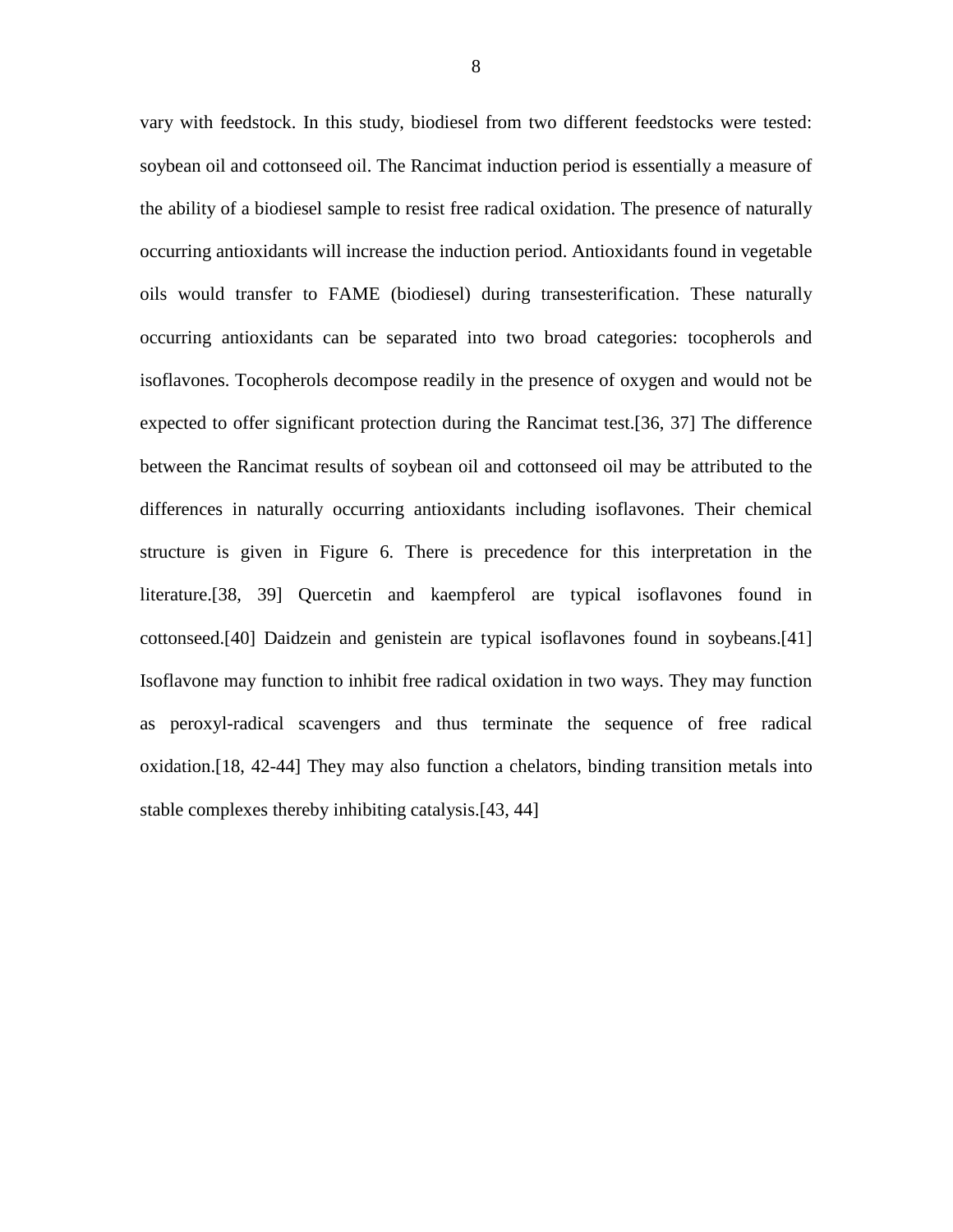

Genistein  $R1 = H$ ,  $R2 = OH$ Daidzein  $R1 = H$ ,  $R2 = H$ Glycitein  $R1 = OCH<sub>3</sub>$ ,  $R2 = H$ 

Figure 6 Soybean isoflavone glycosides

 The varieties and concentrations of different isoflavones present in biodiesels of different feedstocks is an open question. Variations in triglyceride feedstock will inevitably produce variations in the biodiesel manufactured from it. Variations in the method of manufacture must also be considered. An attempt to make broad generalizations about antioxidant concentrations in currently produced biodiesel is problematic. Yet, the capacity of different isoflavones to act as metal chelators and free radical chain terminators could explain the differences observed between biodiesels of different feedstocks.

 The objectives of this research are to determine: 1) to what extent are V, Cr, Mn, Fe, Co Ni, Cu and Zn catalytic for biodiesel oxidation, 2) what is the relationship between metal ion concentration and induction period and 3) do these metals react differently in biodiesel from different feedstocks?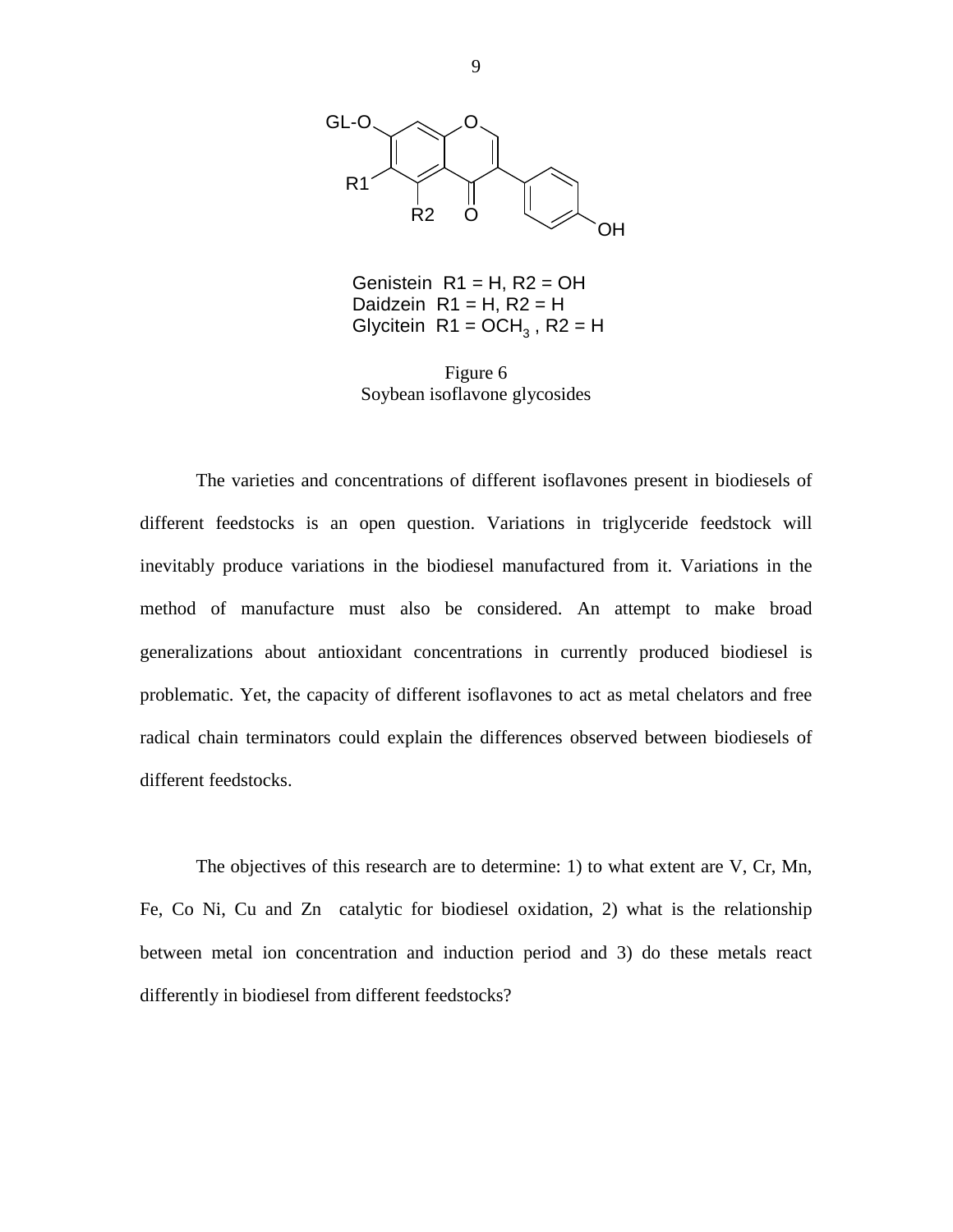# **Chapter 2 Materials and Methods**

## *Reagents*

The Table 1 lists the sources of the ions investigated in this study:

| Ion       | Source                          | Purity and Supplier               |
|-----------|---------------------------------|-----------------------------------|
| V(II)     | Vanadium (II) chloride          | 85%                               |
|           |                                 | Aldrich                           |
| Cr (III)  | Chromium (III) chloride         | $\geq 98.0\%$                     |
|           | hexahydrate                     | Sigma-Aldrich                     |
| $Mn$ (II) | Manganese (II) chloride         | 98+% A.C.S. Reagent Sigma-Aldrich |
|           | tetrahydrate                    |                                   |
| Fe (III)  | Iron (III) nitrate nonahydrate  | 98+% A.C.S. Reagent Sigma-Aldrich |
| Co (II)   | Cobalt (II) nitrate hexahydrate | 98+% A.C.S. Reagent Sigma-Aldrich |
| Ni (II)   | Nickel (II) nitrate hexahydrate | E M Science                       |
| Cu (III)  | Copper (III) nitrate            | 98+% A.C.S. Reagent Sigma-Aldrich |
| Zn(II)    | Zinc (II) nitrate               | 98+% A.C.S. Reagent Sigma-Aldrich |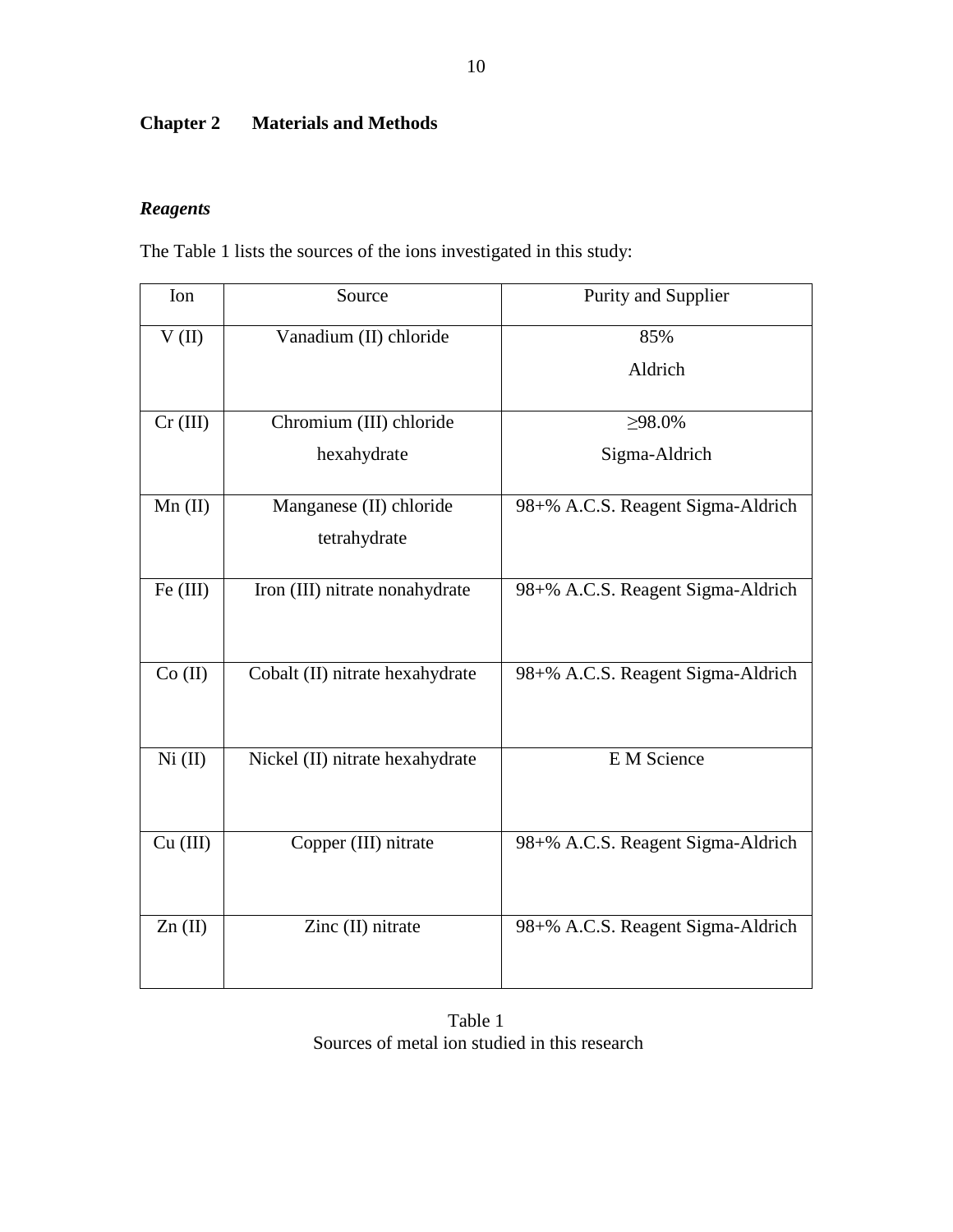Stock solutions of each metal were prepared by dissolving the required salt in certified A.C.S. Spectranalyzed® anhydrous methanol in 100 ml volumetric flasks. Glass stoppers were used to inhibit oxidation of reduced metals by dissolved air. All solutions were stored in a closed cabinet at room temperature.

#### *Biodiesel*

 Biodiesel from soybean oil and cottonseed oil feedstocks were obtained from Biodiesel Industries (Denton, Texas). Samples of each feedstock were transferred from 50 gallon drums to air-tight steel one gallon containers and were stored at 4 C in a commercial refrigerator. The distribution of fatty acids for these biodiesels is given in Table 2. These values are typical values for these feedstocks. The IP, TAN and viscosity are given in Table 3 and again are typical values.

| <b>BDI</b>        | Soybean  | Cottonseed |
|-------------------|----------|------------|
| C14:0             | 0.00%    | 0.76%      |
| C <sub>16:0</sub> | 13.72%   | 24.60%     |
| C16:1             | 0.68%    | 0.37%      |
| C18:0             | 5.01%    | 2.67%      |
| C18:1             | 24.61%   | 18.35%     |
| C18:2             | 47.40%   | 52.70%     |
| C18:3             | 5.92%    | $0.00\%$   |
| C20:0             | 0.00%    | $0.00\%$   |
| C22:1             | $0.00\%$ | $0.00\%$   |
| <b>SUM</b>        | 97.33%   | 99.45%     |

Table 2 Fatty acid methyl ester distribution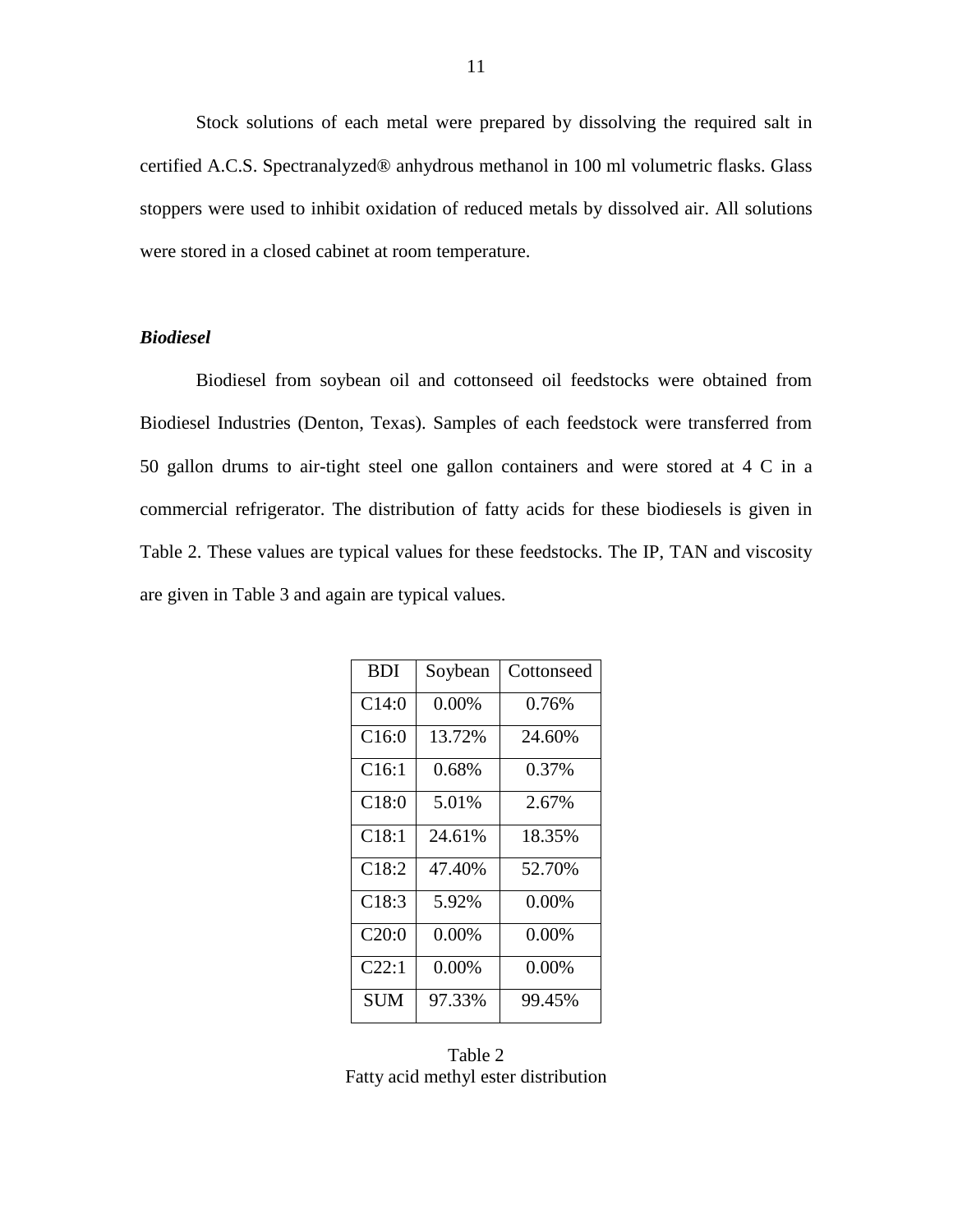|                       | IP         | <b>TAN</b>         | Viscosity |
|-----------------------|------------|--------------------|-----------|
| units                 | hr(110 °C) | $mg \text{ KOH/g}$ | cSt(40 C) |
| <b>BDI</b> Soybean    | 3.5        | 0.176              | 4.321     |
| <b>BDI</b> Cottonseed | 6.57       | 0.262              | 4.221     |



#### *Instrumentation*

Induction period is determined by the 743 Rancimat manufactured by Metrohm

Ion analysis.



Figure 7 Schematic of Rancimat induction period tester



Figure 8 Rancimat oxidation curve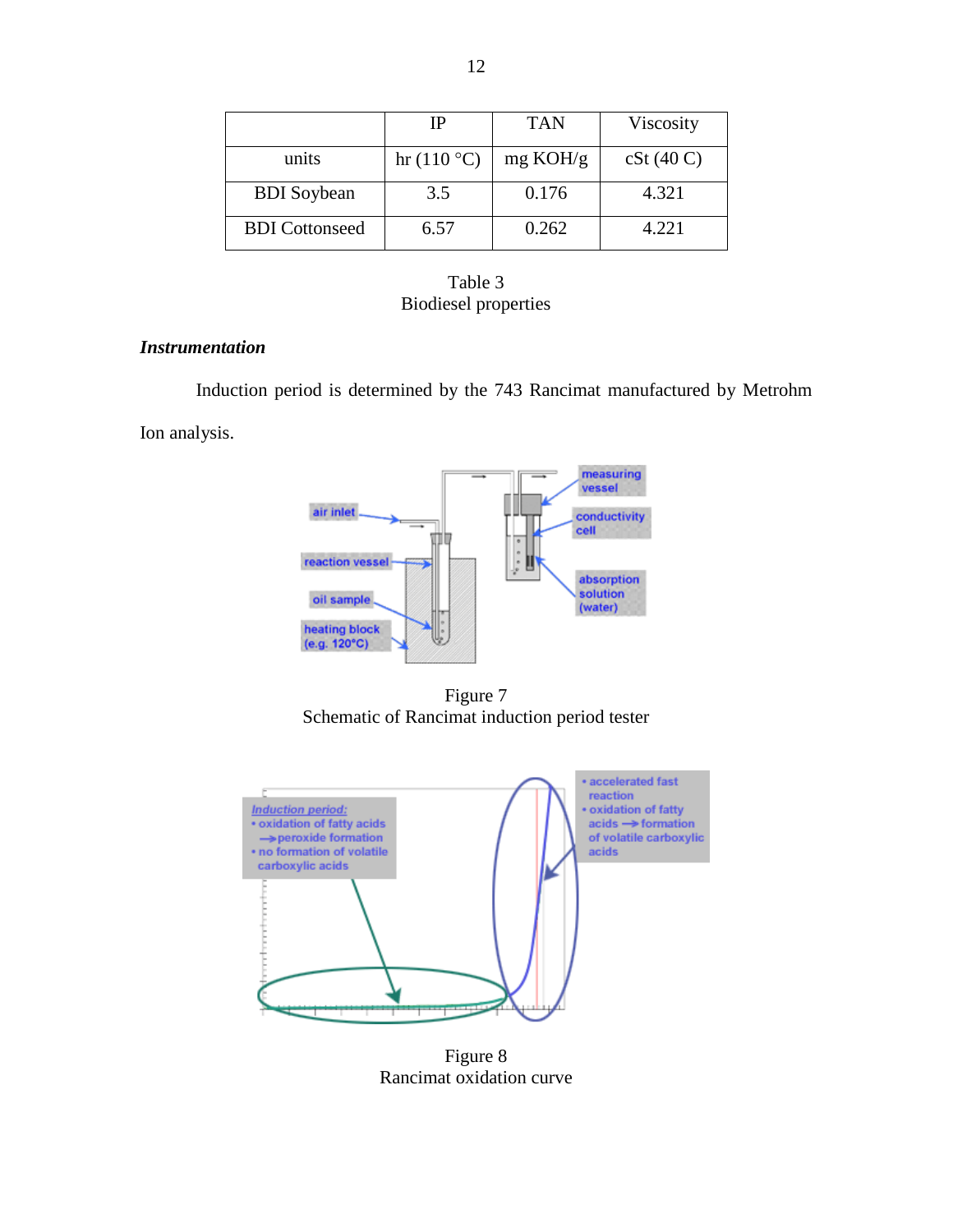#### *Induction Period Standard*

 The most important test for the study of catalytic metal effects in biodiesel is the induction period (IP) determination. [45] The use of the Rancimat to determine oxidative stability is described in DIN EN 14112 and ASTM Specification D6751. The Rancimat determines the ability of a sample to resist oxidation under conditions of heat and continuous air flow.[46] (See figure 7.) It is an accelerated test designed for direct comparison between samples and produces results that are qualitative, not strictly quantitative. It measures induction period by determining the point of the maximum rate of change in accumulated oxidation products. (See figure 8.) According to the procedure described in DIN EN 14112, 3 grams of biodiesel were weighed into a reaction vessel. The appropriate amount of metal was added volumetrically by micropipette to the 3 gram sample. After metal additions, the reaction vessels were swirled to ensure good mixing and were placed in the Rancimat. The time delay between metal addition and the beginning of the Rancimat test did not exceed 20 minutes. The temperature during the Rancimat test was 110 C with a continuous air flow of 10 liters per hour, as required by the specification. Samples of a specific metal/feedstock combination were run in triplicate with blanks run in duplicate.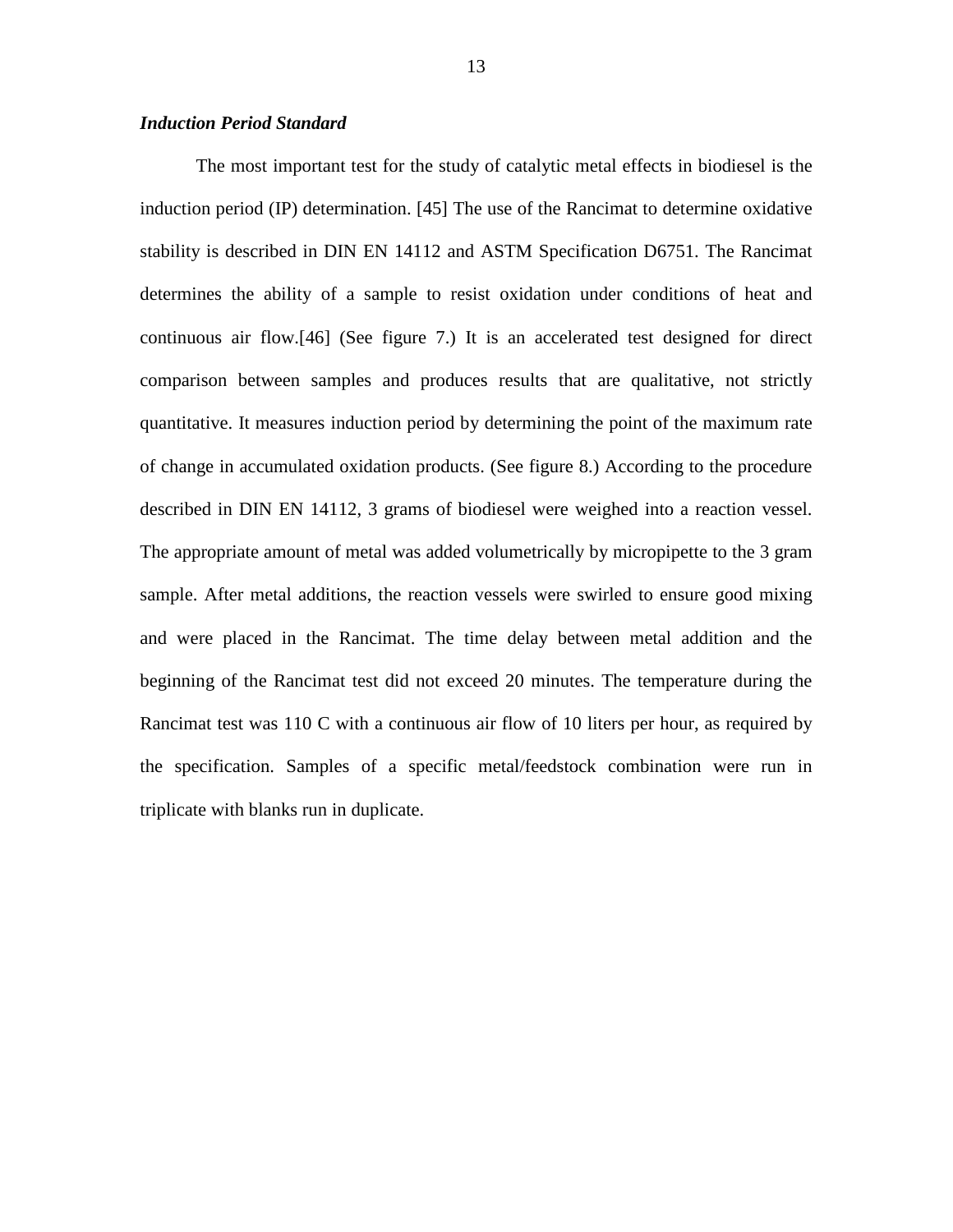#### **Chapter 3 Mathematical Modeling**

#### *Generic Model*

 In this section a mathematical model relating metal concentration and induction period for all choices of metal and feedstock is determined. This model must conform to the kinetics of the metal catalyzed free radical oxidation reactions described in the literature.[14-16, 47] Therefore, it is important to review the published results on the mechanisms of metal catalysis of hydroperoxide free radical oxidations. Transition metals may catalyze reactions in both the initiation and termination stages.[22, 48, 49]

Hydroperoxide formation *LH* + *O*<sup>2</sup> → *LOOH*

$$
M^{(n+1)+} + LOOH \rightarrow M^{n+} + LOO^{\bullet} + H^{+}
$$

Termination 
$$
M^{n+} + LOO^{\bullet} \rightarrow M^{(n+1)+} + LOO^{-}
$$

Note that  $M^{(n+1)+}$  denotes a higher oxidation state of the metal ion and  $M^{n+}$  denotes a lower oxidation state. It may be possible that the difference in valence states is greater than one. Metal catalysis of hydroperoxide decomposition has been frequently described in the literature on biodiesel.[9] While metal catalysis of alkyl initiation and termination has been discussed in the foods industry, these reactions have not been applied to an analysis of the Rancimat induction period data.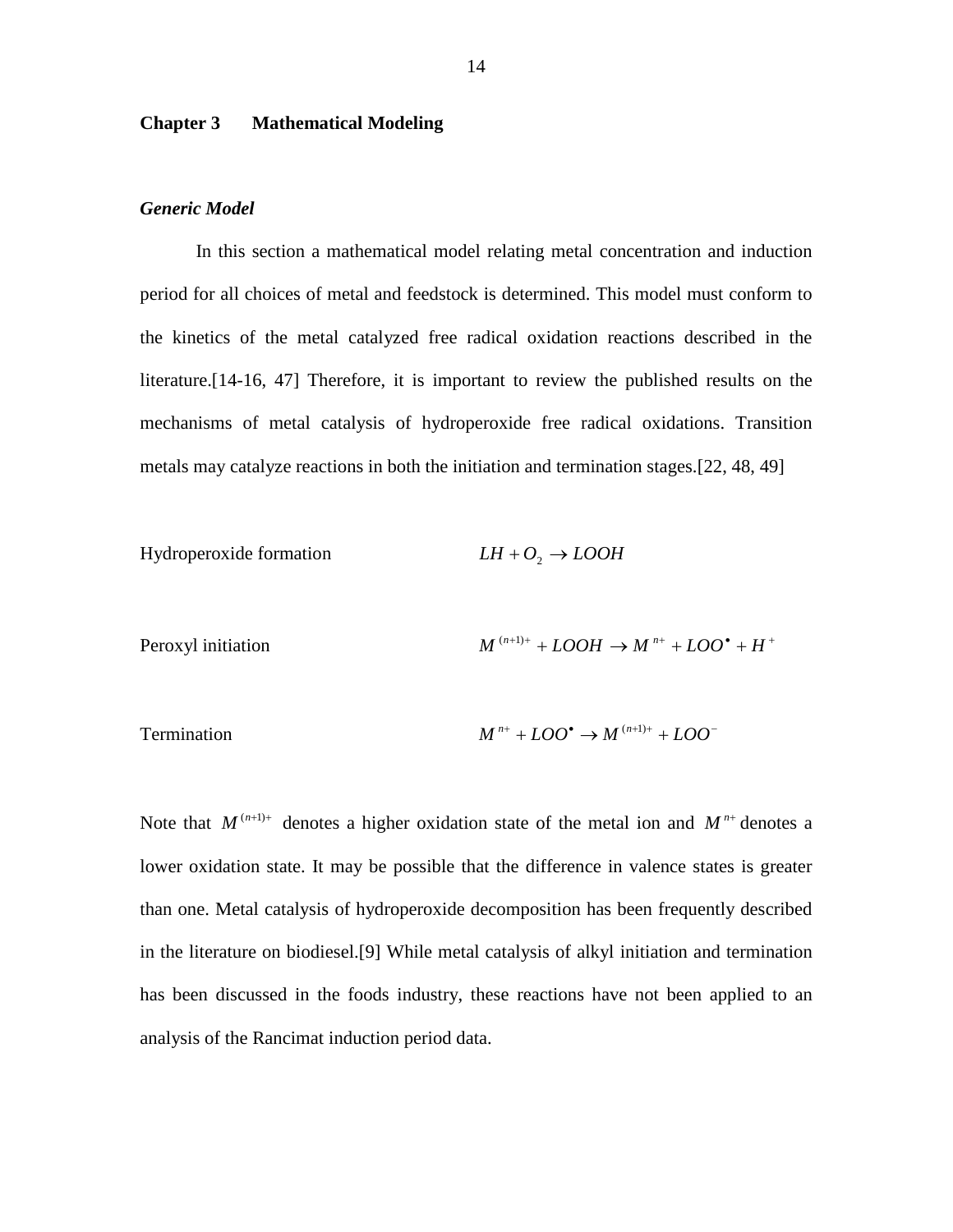The initial kinetics analysis will focus on the metal catalysis of the hydroperoxide initiation and termination stages of free radical oxidation. A kinetics analysis of metal catalysis of the propagation stage of free radical oxidation will be added later. This analysis begins by assuming steady state conditions. Thus, the rate of free radical initiation equals the rate of termination. The initiation reaction and the corresponding rate equation is given below:

Peroxyl initiation

\n
$$
M^{(n+1)+} + LOOH \rightarrow M^{n+} + LOO^{\bullet} + H^{+}
$$
\nAlkoxyl initiation

\n
$$
M^{n+} + LOOH \rightarrow M^{(n+1)+} + LO^{\bullet} + OH^{-}
$$
\nEquation 1

\n
$$
R_{i} = k_{i} [LOOH][M]
$$

 $R_i$  is the rate of free radical initiation,  $k_i$  is the rate constant, [LH] is the molar concentration of bis-allylic FAME, [M] is the molar concentration of metal ion, and [LOOH] is the molar concentration of hydroperoxide containing FAME. Note that the rate constant  $k_i$  is the sum of peroxyl and alkoxyl initiations.

 The termination of the free radical chain can proceed by a variety of reactions. These include: 1) peroxyl to peroxyl termination, 2) peroxyl to antioxidant termination, 3) peroxyl to alkyl termination and 4) peroxyl to alkoxyl termination. Metal catalyzed termination reactions are not considered in this analysis. The rate equations for the four termination reactions are given below: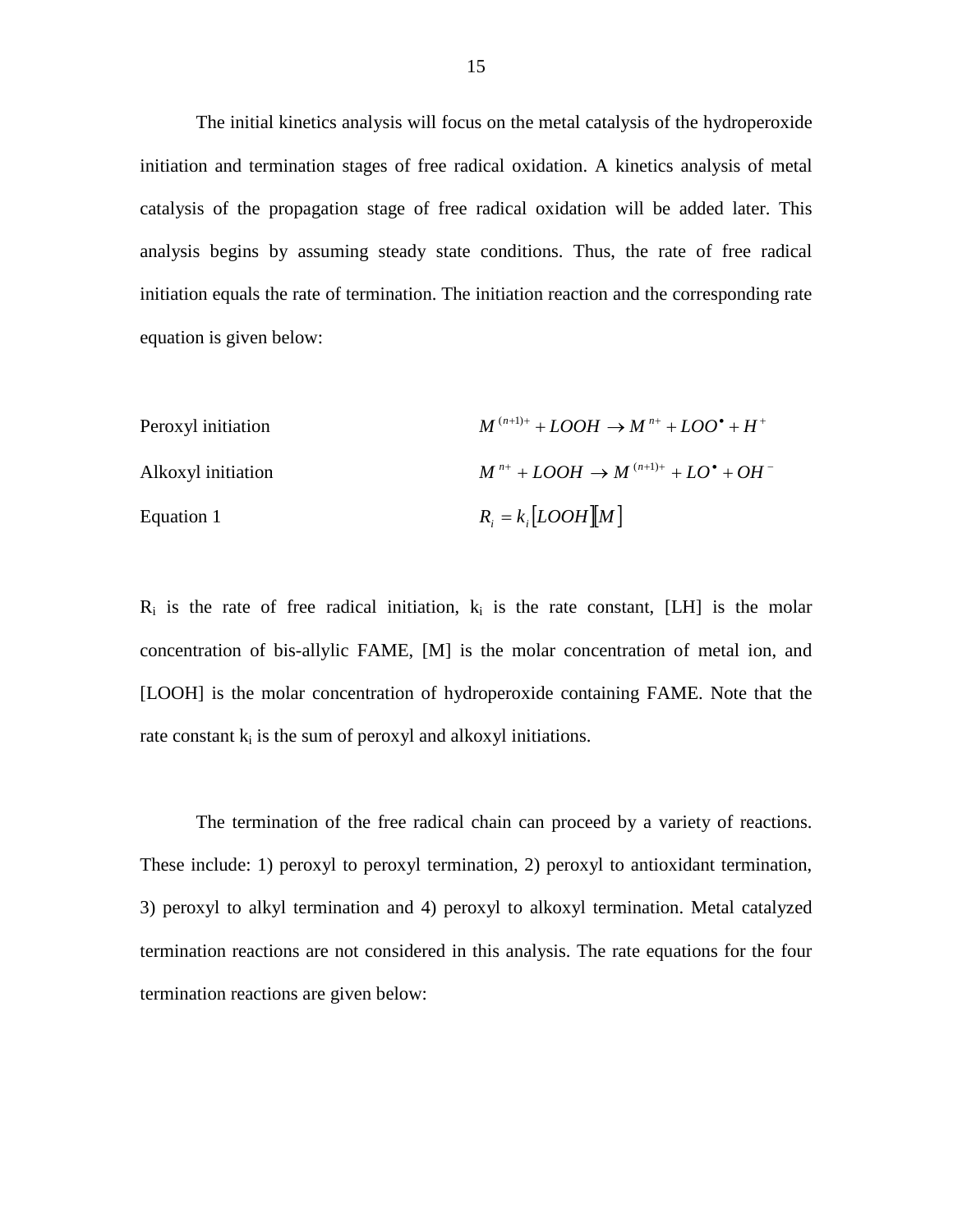$$
R_{t1} = 2k_{\text{peroxide}} [LOO^{\bullet}]^2
$$
  
\n
$$
R_{t2} = k_{\text{peroxide}} k_{\text{antisoidal}} [LOO^{\bullet}] AH]
$$
  
\n
$$
R_{t3} = k_{\text{peroxide}} k_{\text{alkyl}} [LOO^{\bullet}] L^{\bullet}]
$$
  
\n
$$
R_{t4} = k_{\text{peroxide}} k_{\text{alkoxyI}} [LOO^{\bullet}] LO^{\bullet}]
$$

 $R_t$  is the rate of termination,  $LOO^{\bullet}$  is the peroxyl radical, *AH* is the antioxidant,  $L^{\bullet}$  is the alkyl radical and  $LO^*$  is the alkoxyl radical. The different  $k_i$ 's are the corresponding rate constants. Note that 1) and 4) produce multiple oxygen to oxygen bonds which are unstable and lead the rapid molecular rearrangements and breakdown products.[14, 47]

 The analysis proceeds by assuming steady state conditions (i.e. that the rate of initiation is equal to the rate of termination.) Then substitute the different termination rates described above.

$$
R_{i} = R_{i}
$$
  
\n
$$
R_{i} = R_{i1} + R_{i2} + R_{i3} + R_{i4}
$$
  
\n
$$
k_{i}[LOOH][M] = 2k_{\text{peroxyl}}[LOO \cdot ]^{2} + k_{\text{peroxyl}}k_{\text{antioxidam}}[LOO \cdot ]AH] + k_{\text{peroxyl}}k_{\text{alkyl}}[LOO \cdot ]L] + k_{\text{peroxyl}}k_{\text{alkoxyl}}[LOO \cdot ]LO \cdot ]
$$
  
\n
$$
k_{i}[LOOH][M] = 2k_{i1}[LOO \cdot ]^{2} + k_{i2}[LOO \cdot ]AH] + k_{i3}[LOO \cdot ]L] + k_{i4}[LOO \cdot ]LO \cdot ]
$$

The previous equation may be solved for peroxyl radical concentration by the quadratic equation.

Four termination reactions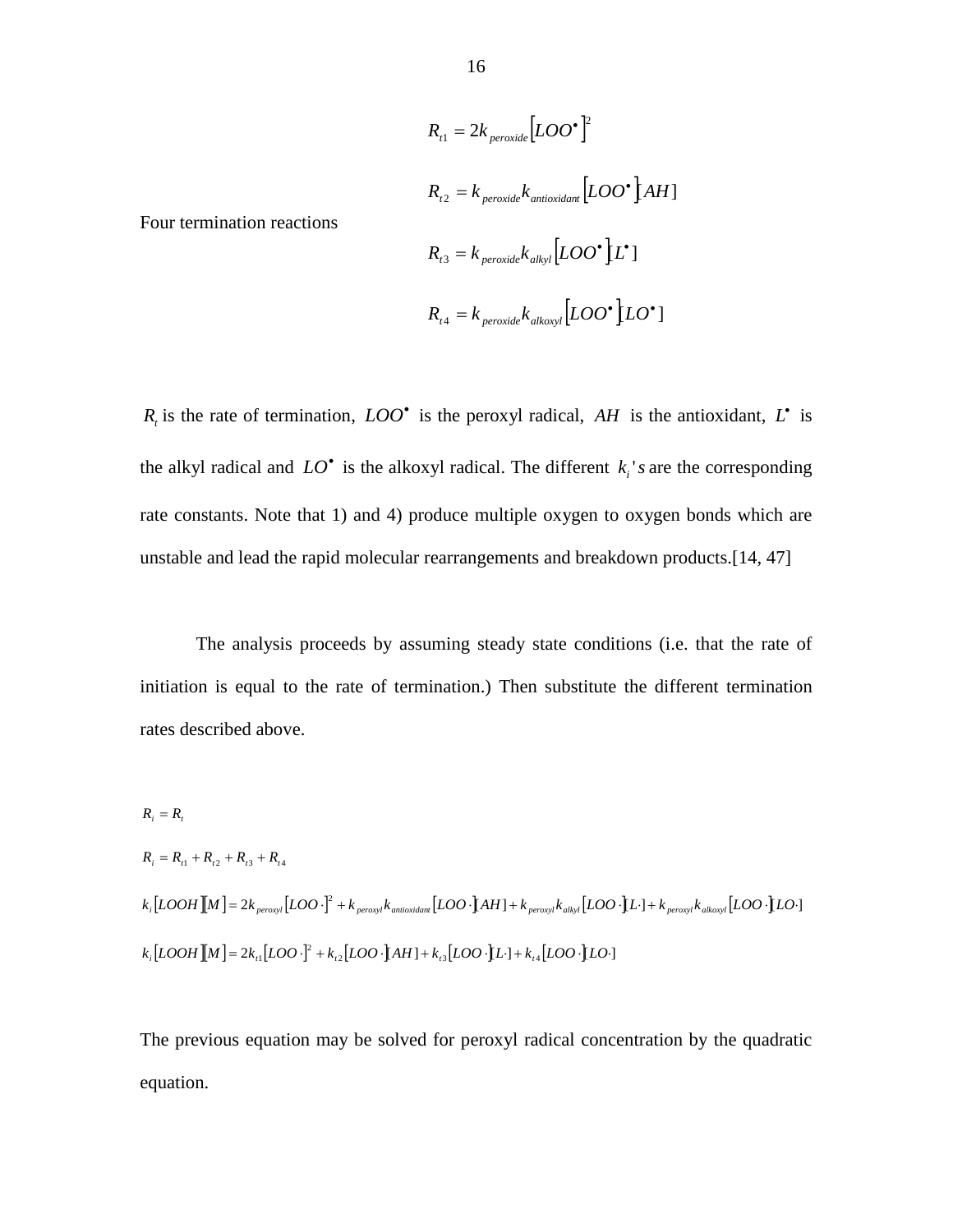$$
[LOO^{\bullet}] = -\frac{1}{4k_{t1}} \left( k_{t2} [AH] + k_{t3} [L^{\bullet}] + k_{t4} [LO^{\bullet}] \pm \left( k_{t2}^2 [AH]^2 + 2k_{t2} k_{t3} [AH] [L^{\bullet}] + 2k_{t2} k_{t4} [AH] [LO^{\bullet}] + k_{t3}^2 [L^{\bullet}]^2 \right)^{1/2} \right)
$$

#### Equation 2

Initiation and termination have been considered. Next the mechanism of hydroperoxide propagation must be considered.

$$
LOO^* + LH \rightarrow LOOH + L^*
$$

Propagation

$$
L^{\scriptscriptstyle\bullet}+O_2\to LOO^{\scriptscriptstyle\bullet}
$$

Where *LH* is the bis-allylic hydrogen site of the unsaturated fatty acid. The reaction of bis-allylic alkyl radical with oxygen is reported to be very fast.[14, 47] The extraction of bis-allylic hydrogen is slower and rate determining. Using this mechanism as a guide, the rate of change of hydroperoxide concentration over time is given as:

$$
\frac{d[LOOH]}{dt} = k_{prop}[LOO^{\bullet}][LH]
$$

Equation 3

Where  $k_{\text{prop}}$  is the rate constant of propagation.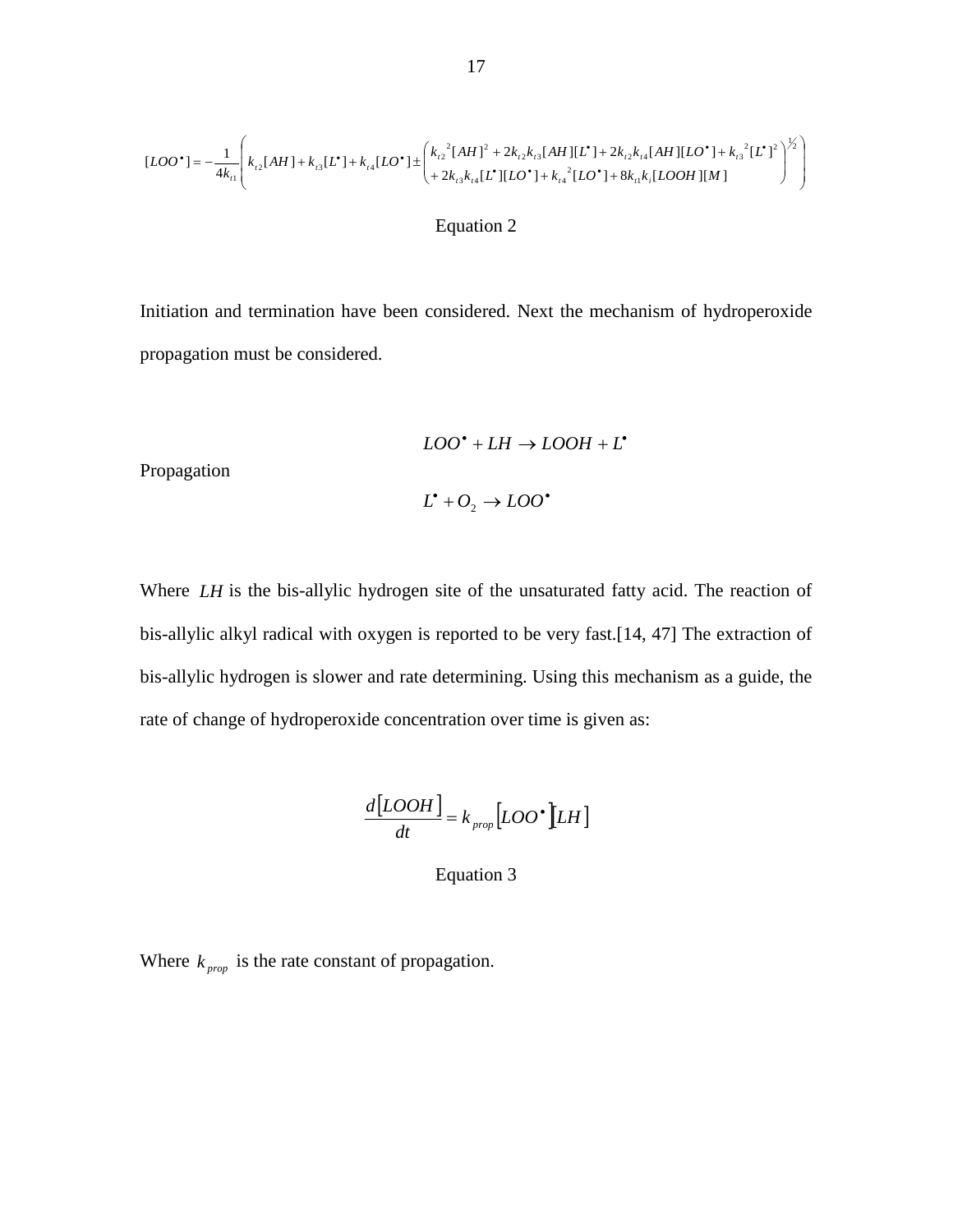Substitute the solution of the peroxyl radical concentration (equation 2) into the rate of change of hydroperoxide concentration over time (equation 3) results in a separable equation that may be integrated.

$$
\begin{array}{l} \displaystyle \int d[LOOH]=\int k_{prop}\Bigl[LOO^\bullet\Bigr[ LH]dt \\ \displaystyle \int d[LOOH]=\int k_{prop}\Biggl\langle -\frac{1}{4k_n}\Biggl(k_{r2}[AH]+k_{r3}[L^\bullet]+k_{r4}[LO^\bullet] \pm\Biggl(k_{r2}^2[AH]^2+2k_{r2}k_{r3}[AH][L^\bullet]+2k_{r2}k_{r4}[AH][LO^\bullet]+k_{r3}^2[L^\bullet]^2\Biggr)^{1/2}\Biggl|LH]\Biggr\rangle dt \\ \displaystyle +2k_{r3}k_{r4}[L^\bullet][LO^\bullet]+k_{r4}^2[LO^\bullet]+8k_{r1}k_{r}[LOOH][M] \end{array}
$$

When solved for the metal concentration the result is equation 4.

$$
[M] = \frac{2k_{\text{peroxy}}[LOOH] + k_{\text{prop}}k_{\text{anti}}[LH][AH]t + k_{\text{prop}}k_{\text{alky}}[LH][L^{\bullet}]t + k_{\text{prop}}k_{\text{alkoxy}}[LH][LO^{\bullet}]t}{k_{\text{initial}}k_{\text{prop}}^{2}[LH]^{2}t^{2}} + C
$$

#### Equation 4

 In this equation, C is the constant of integration. The metal concentration is the exogenous variable and time (i.e. induction period) is the endogenous variable. Solving for time instead of metal produces equation 5. The lack of information on the rate constants and concentration of the different species make the use of this equation unrealistic.

$$
t = -\frac{4k_{n}[LOOH]}{\left(k_{p}[LH] \left(k_{n2}[AH] + k_{n3}[L^{*}] + k_{n4}[LO^{*}] - \left(\frac{k_{n2}^{2}[AH]^{2} + 2k_{n2}k_{n3}[AH][L^{*}] + 2k_{n3}k_{n4}[AH][L^{*}] + k_{n3}^{2}[L^{*}]^{2}}{+2k_{n3}k_{n4}[AH][L^{*}] + k_{n4}^{2}[LO^{*}]^{2} + 8k_{n1}k_{n}[LOOH][M]}\right)\right)\right)}
$$

Equation 5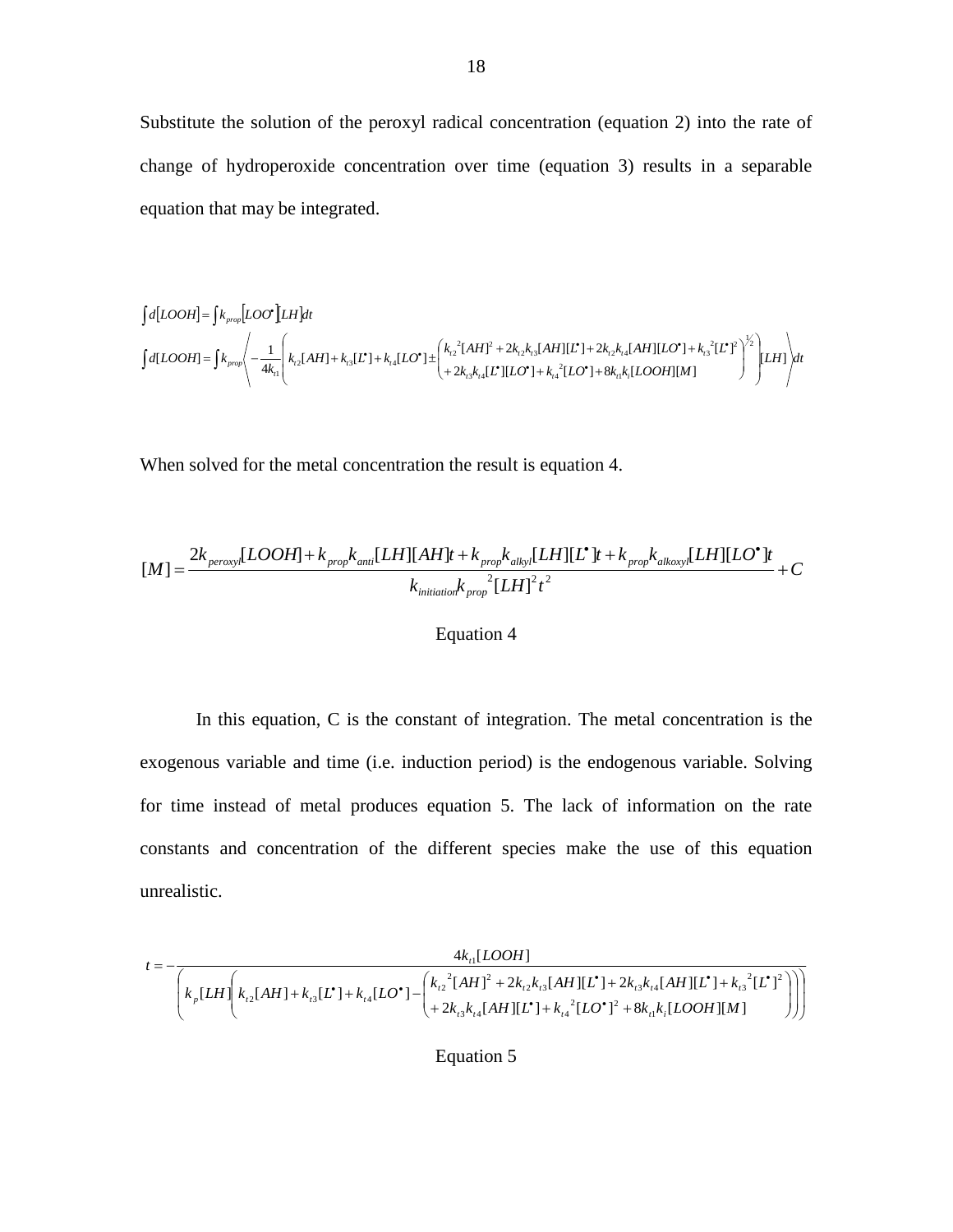#### *Applied Model*

The right hand side of Equation 4 may be separated into two terms and a constant.

1<sup>st</sup> term 
$$
\frac{2k_{\text{peroxyl}}[LOOH]}{k_{\text{initialion}}k_{\text{prop}}^2[LH]^2t^2}
$$

The first term is a function of the inverse square of time:  $\frac{1}{2}$  $t<sub>t</sub><sup>2</sup>$ . This term must be positive since all constants and concentrations are greater than zero.

$$
2nd term
$$

$$
\frac{k_{prop}k_{anti}[LH][AH] + k_{prop}k_{alkyl}[LH][L^{\bullet}] + k_{prop}k_{alkoxy}[LH][LO^{\bullet}]}{k_{initialion}k_{prop}^{2}[LH]^{2}t}
$$

The second term is a function of the inverse of time:  $\frac{1}{t}$ . Consider the different concentrations in the  $2<sup>nd</sup>$  term. The concentration of antioxidant will be zero at the end of the test (i.e.  $[AH] = 0$  when  $t = IP$ .) The concentration of alkyl radical  $[L^{\dagger}]$  will be near zero since the Rancimat test uses a continuous flow of air into the reaction vessel and the rate of reaction of alkyl radical with oxygen to form peroxyl radicals is very fast.[14]

$$
2nd term simplified
$$

$$
\frac{k_{prop}k_{alkoxyl}[LH][LO^{\bullet}]}{k_{initialion}k_{prop}^{2}[LH]^{2}t}
$$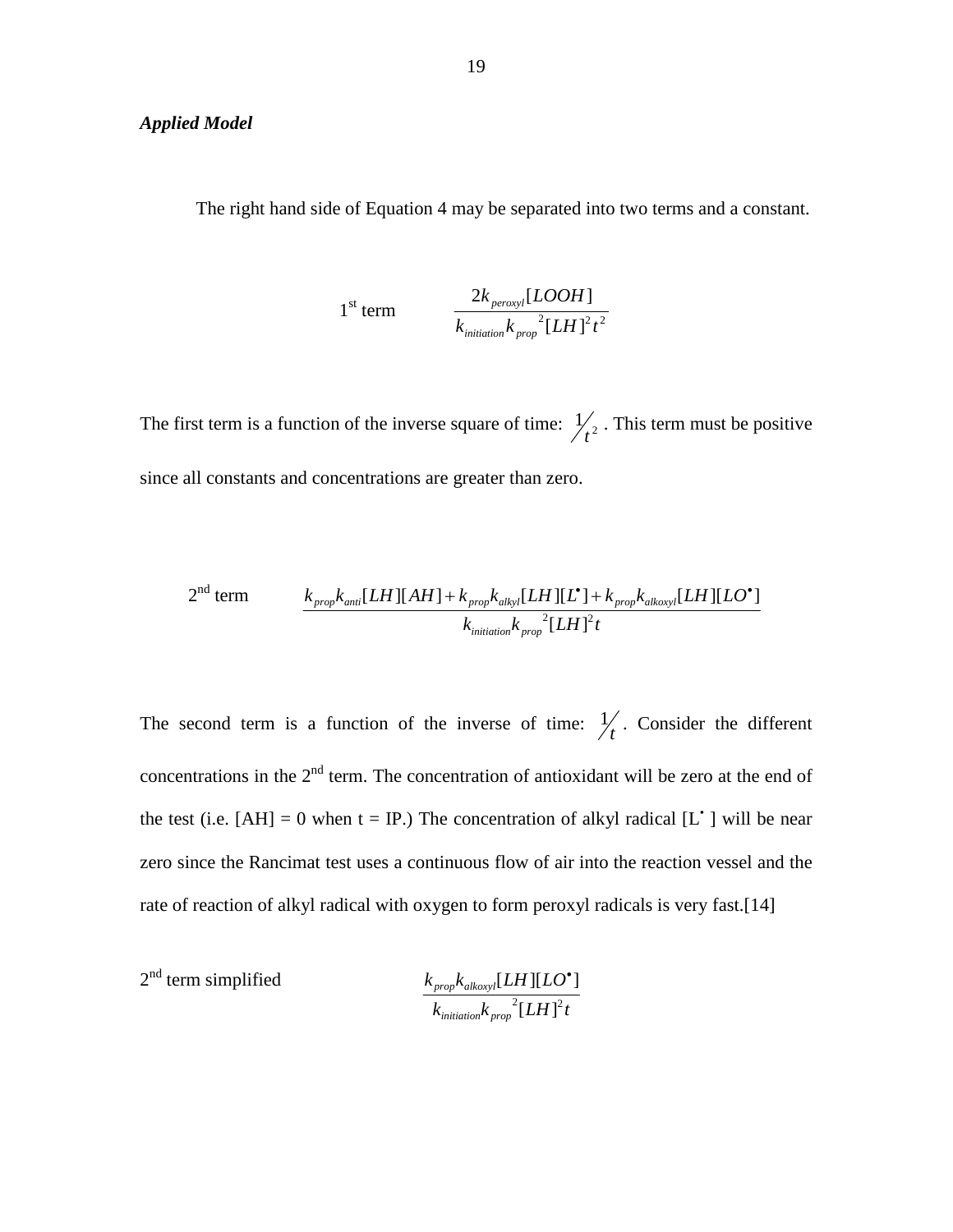What remains is a function of alkoxyl radical [LO<sup>\*</sup>] and bis-allylic hydrogen [LH]. The concentrations of these are unknown and the concentrations will change over time. This is not a problem since the concentrations at the end of the test (time equals induction period) is the only time of interest in these experiments. In both the  $1<sup>st</sup>$  and  $2<sup>nd</sup>$  terms all quantities should be positive.

Let  $t = IP$ . Collect all constants and concentrations in the 1<sup>st</sup> term and designate them as  $k_2$ . Collect all constants and concentrations in the  $2<sup>nd</sup>$  term and designate them as  $k_1$ . Designate the constant of integration as  $k_0$ . An equation of the algebraic relationship between metal concentration and induction period has the following general form:

$$
[M] = \frac{k_2}{IP^2} + \frac{k_1}{IP} + k_0
$$

Equation 6

This equation will be referred to as the "general form equation". This equation shows that IP must decrease as metal concentration increases.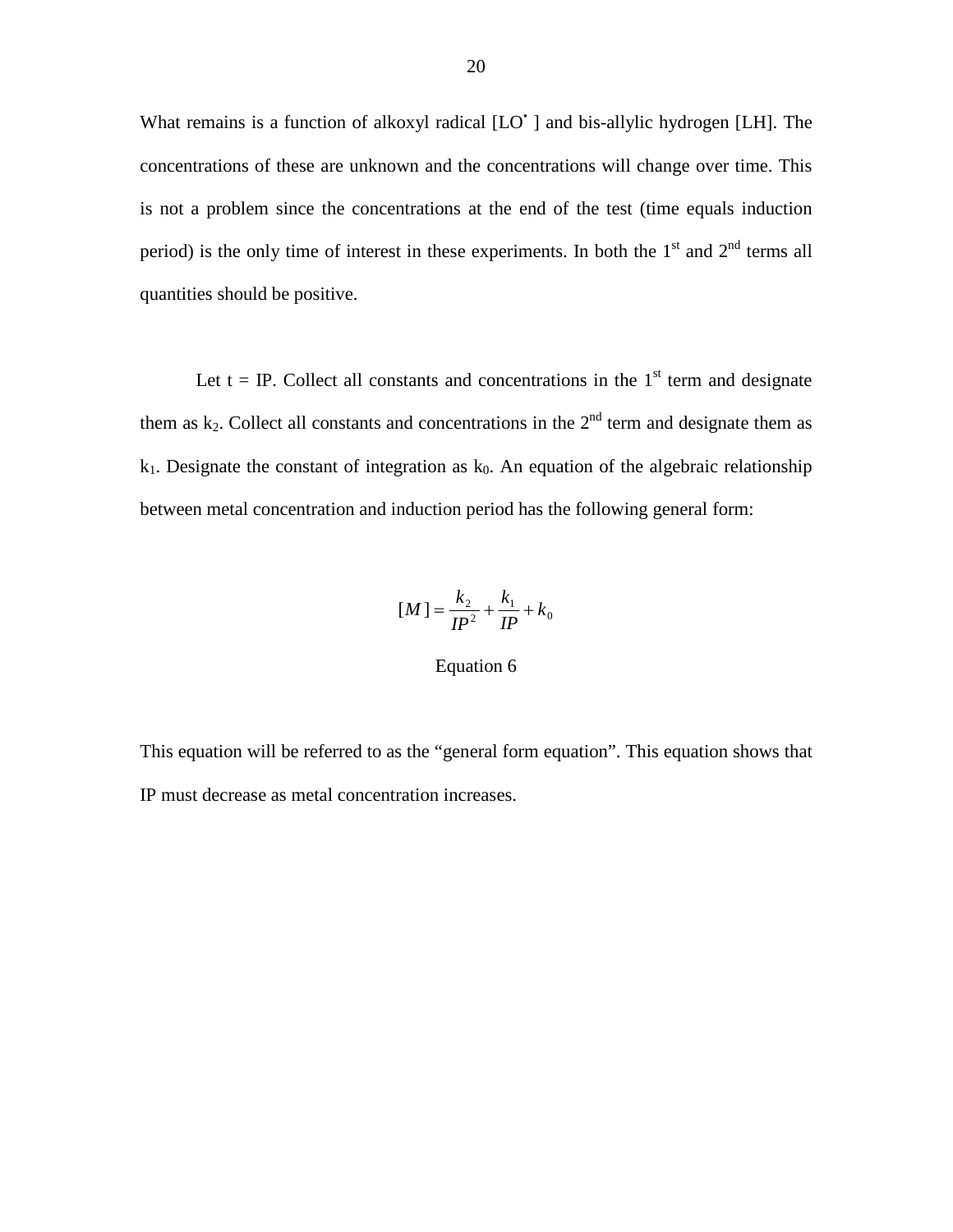#### **Chapter 4 Data**

| Ion       | Concentration range in | concentration range in |
|-----------|------------------------|------------------------|
|           | soybean biodiesel      | cottonseed biodiesel   |
| V(II)     | $0.1 - 5.0$ ppm        | $0.1 - 1.0$ ppm        |
| Cr (III)  | $0.1 - 1.0$ ppm        | $0.1 - 1.0$ ppm        |
| $Mn$ (II) | $0.5 - 5.0$ ppm        | $0.2 - 5.0$ ppm        |
| Fe (III)  | $2 - 60$ ppm           | $10 - 80$ ppm          |
| Co (II)   | $0.1 - 1.0$ ppm        | $0.05 - 0.5$ ppm       |
| Ni (II)   | $2 - 60$ ppm           | $5 - 40$ ppm           |
| Cu (III)  | $0.02 - 2.0$ ppm       | $0.025 - 0.2$ ppm      |
| $Zn$ (II) | $0.5 - 10.0$ ppm       | $1.0 - 8.0$ ppm        |

#### *Metal concentration ranges*

| Table 4                                 |
|-----------------------------------------|
| Concentration ranges of metal additions |

 Table 2 shows the concentration ranges of the metal additions in this investigation. While previous work had shown that metals can decrease IP, there was effort to investigate a cause/effect relationship at different metal concentrations. Thus, different concentrations were screened. Biodiesel from soybean and cottonseed feed stocks were test to determine relative sensitivity to metal additions.

 The data generated for each metal and feedstock are displayed in graphs 9 thru 24. The concentration ranges are given in Table 2 above. The blanks are included in the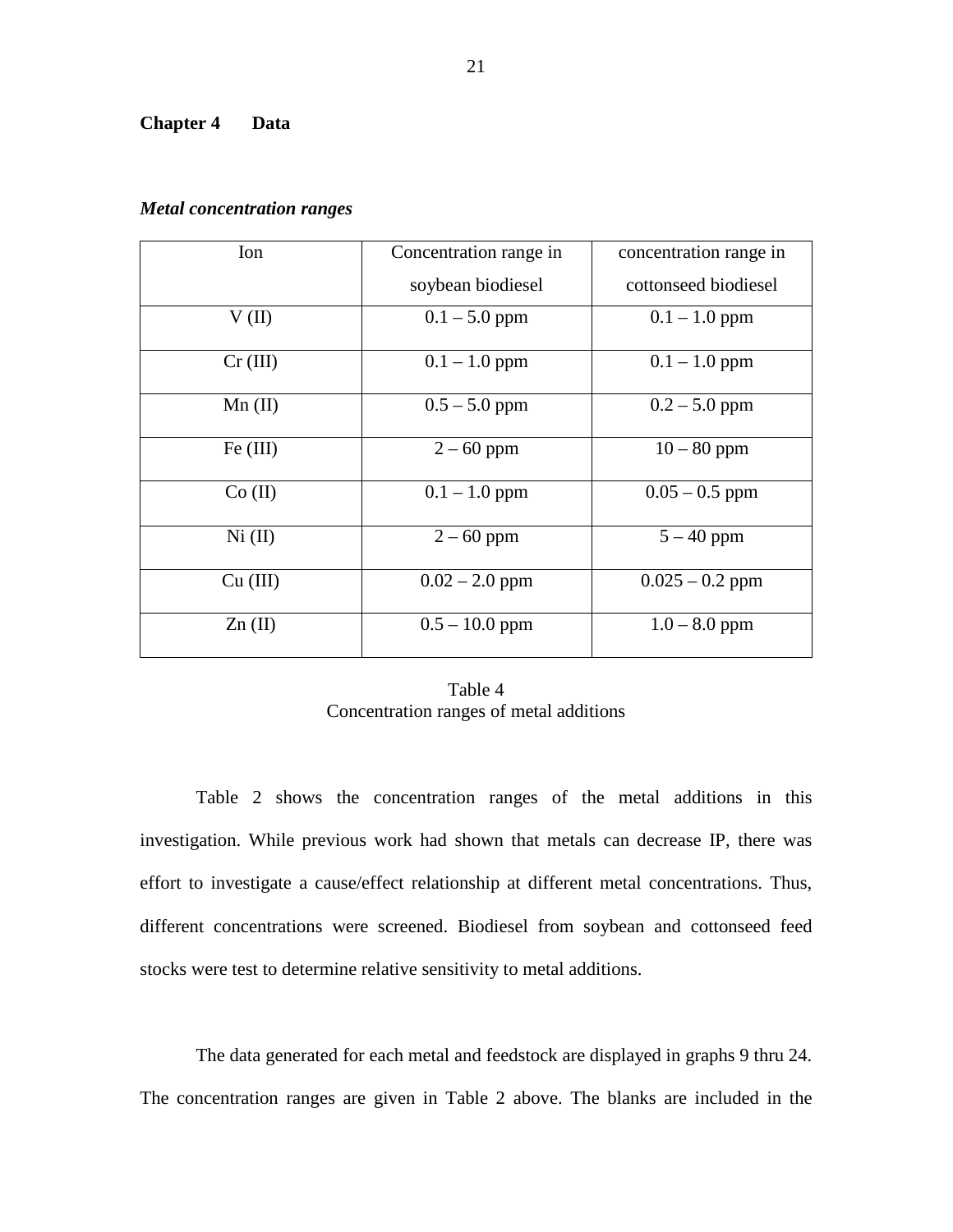graphs and are given at 0 ppm concentration. Every metal investigated had the ability to catalyze free radical oxidation and decrease IP. All graphs show that the effects of metal additions are nonlinear. The graphs "leveling-off" at higher concentrations as increasing concentrations have less ability to decrease the IP.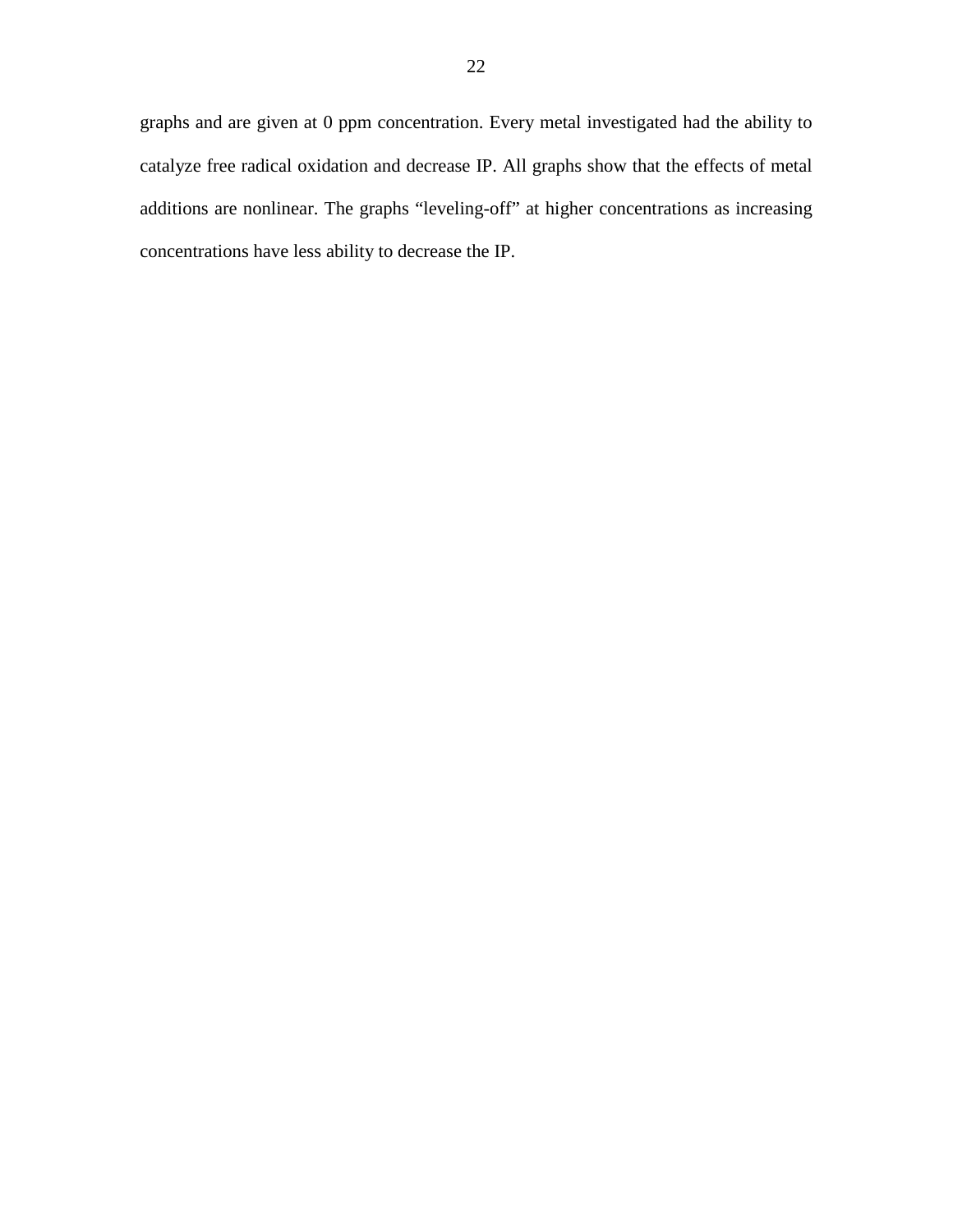# *Collected Data*

Data for Vanadium additions to soybean biodiesel



ppm

Figure 9 Data for additions of Vanadium to soybean biodiesel

Concentration range: 0.5 – 5.0 ppm

Maximum IP: 3.75 hrs - blank

Minimum IP: 0.55 hrs – 5.0 ppm V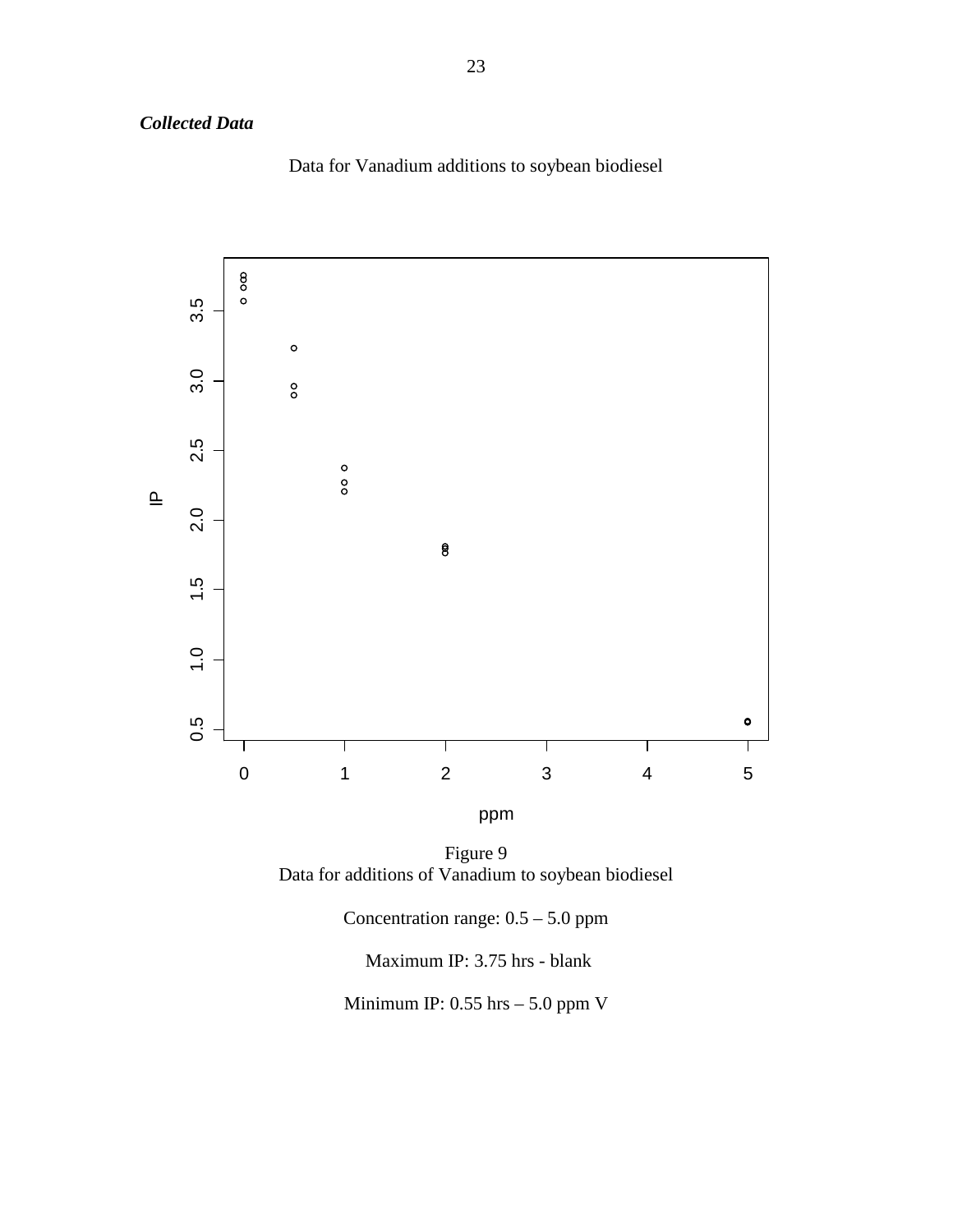



ppm

Figure 10 Data for additions of Vanadium to cottonseed biodiesel

Concentration range: 0.1 – 1.0 ppm

Maximum IP: 6.35 hrs - blank

Minimum IP: 1.72 hrs – 5.0 ppm V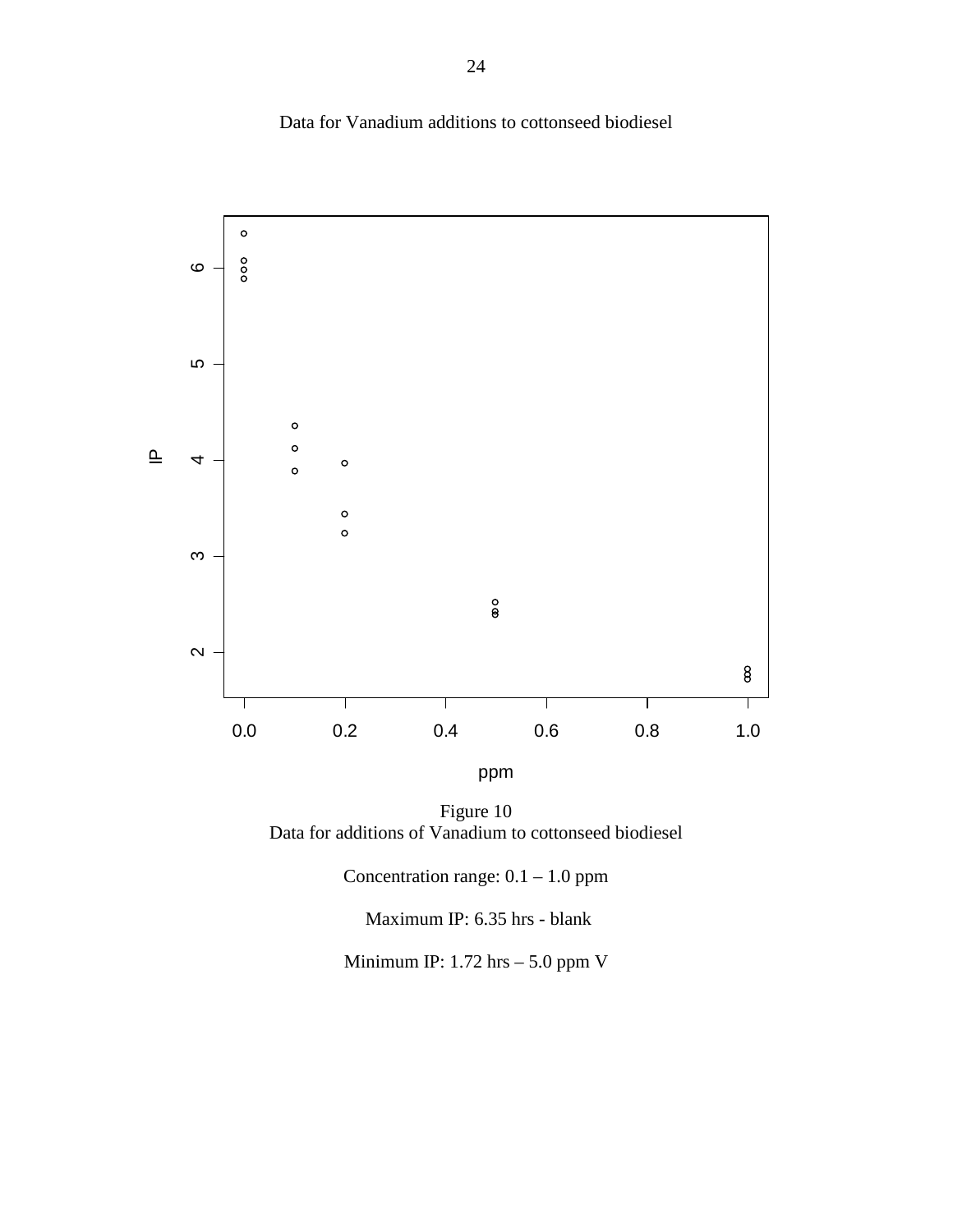

Data for Chromium additions to soybean biodiesel

ppm

Figure 11 Data for additions of Chromium to soybean biodiesel

Concentration range: 0.1 – 1.0 ppm

Maximum IP: 3.78 hrs - blank

Minimum IP: 0.6 hrs – 1.0 ppm Cr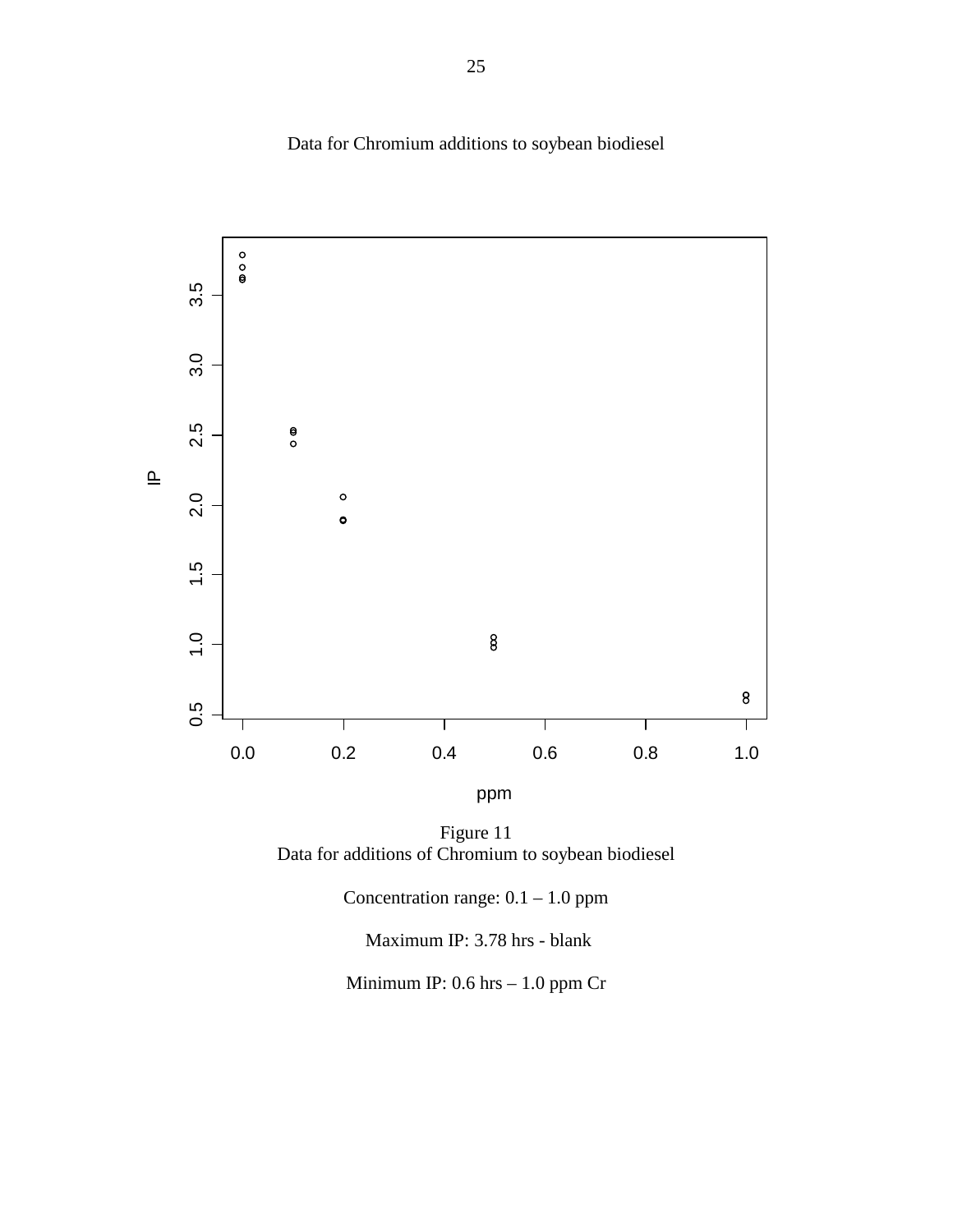Data for Chromium additions to cottonseed biodiesel



ppm

Figure 12 Data for additions of Chromium to cottonseed biodiesel

Concentration range: 0.1 – 1.0 ppm

Maximum IP: 6.38 hrs - blank

Minimum IP: 0.6 hrs – 1.23 ppm Cr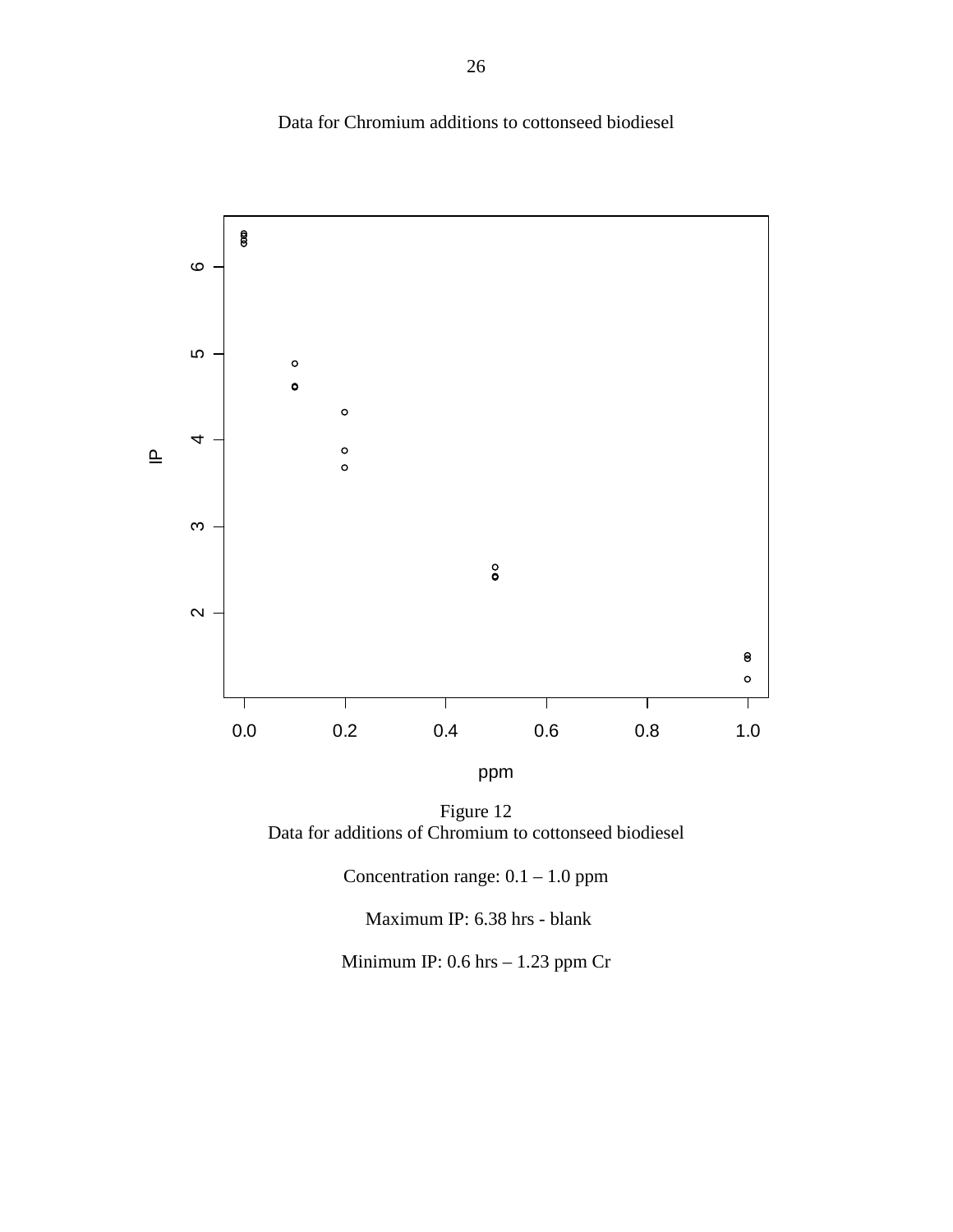Data for Manganese in soybean biodiesel



ppm

Figure 13 Data for additions of Manganese to soybean biodiesel

Concentration range: 0.5 – 5.0 ppm

Maximum IP: 3.82 hrs - blank

Minimum IP: 1.32 hrs – 5.0 ppm Mn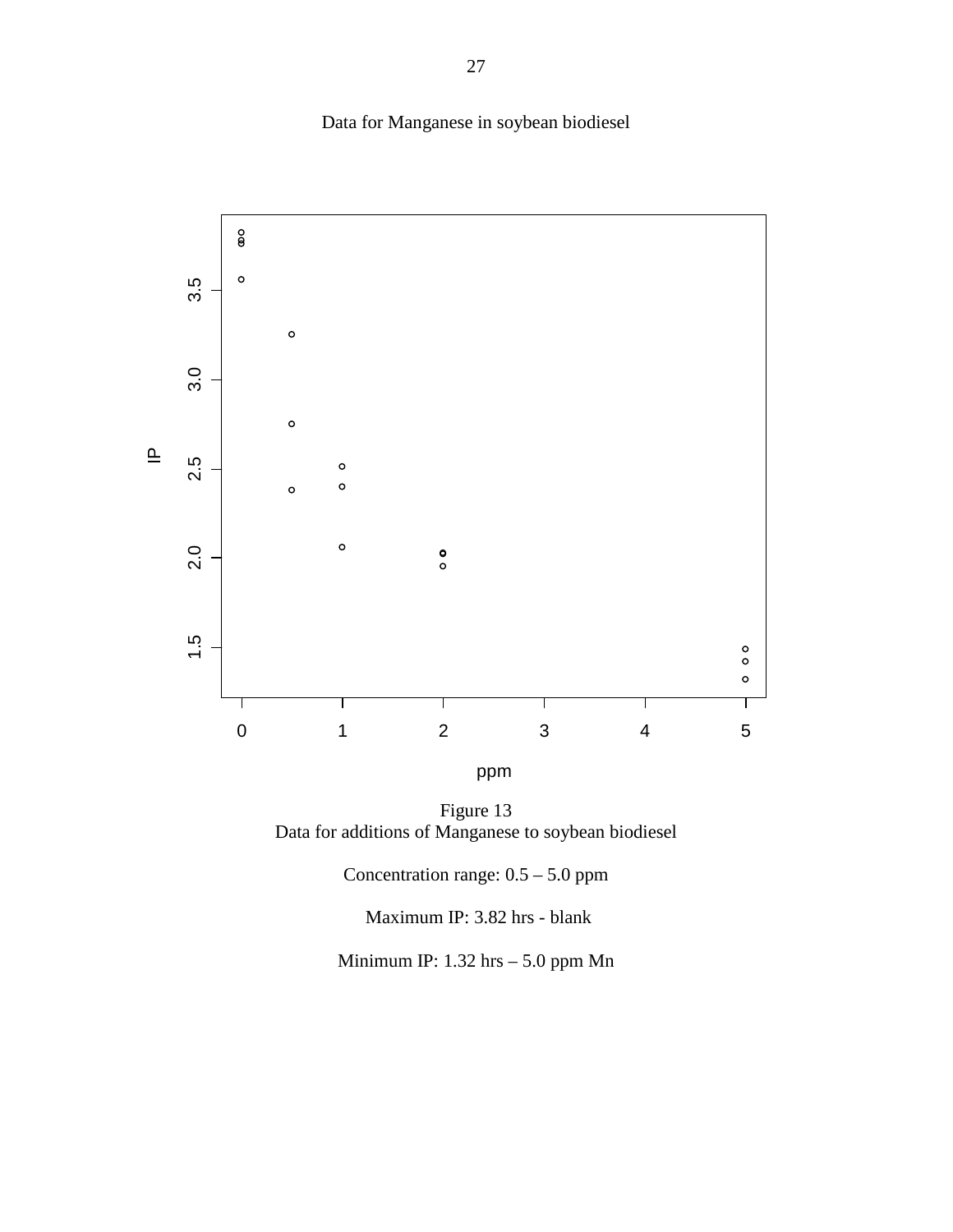



ppm

Figure 14 Data for additions of Manganese to cottonseed biodiesel

Concentration range: 0.2 – 5.0 ppm

Maximum IP: 6.40 hrs - blank

Minimum IP: 2.21 hrs – 5.0 ppm Mn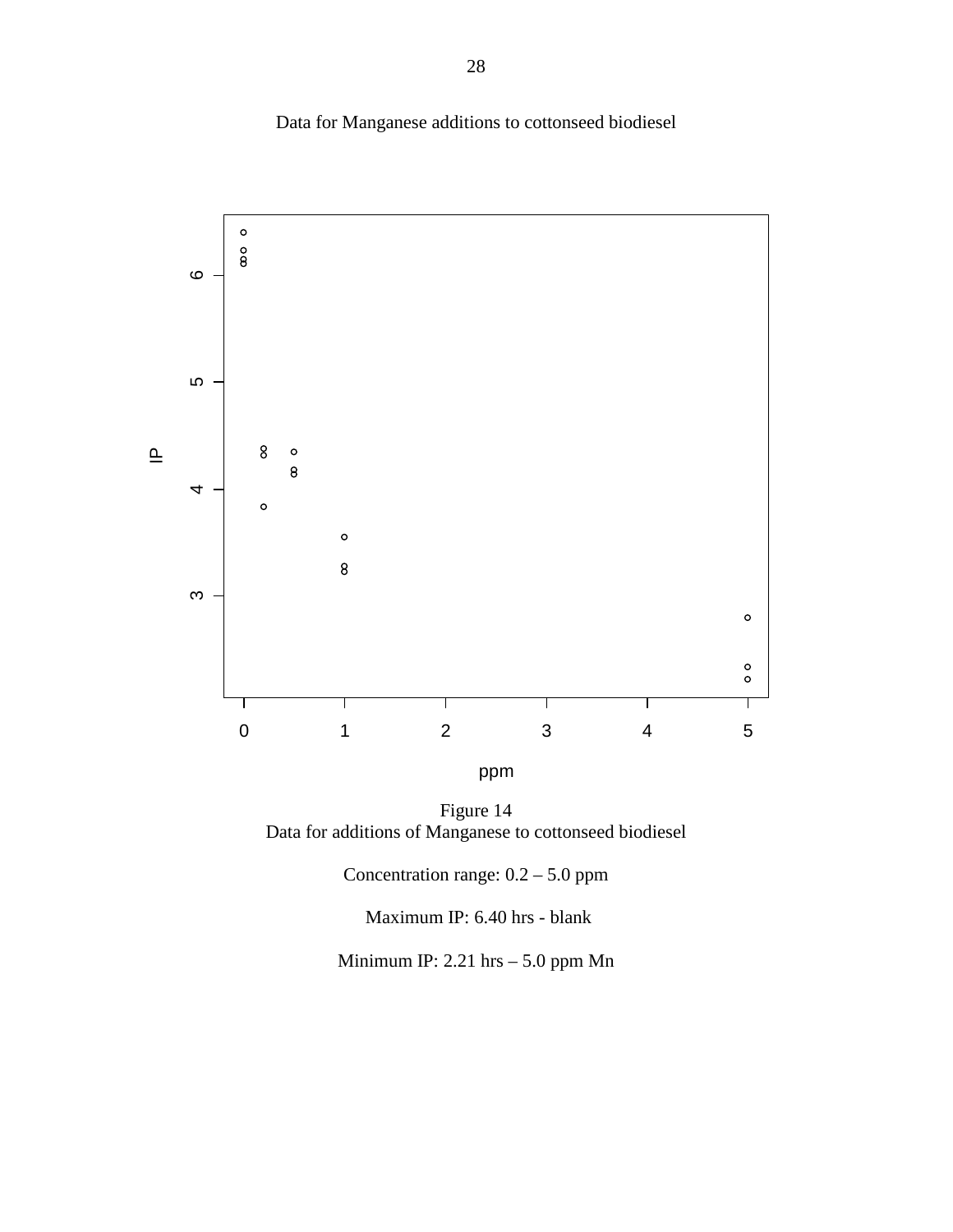Data for Iron additions to soybean biodiesel



Figure 15 Data for additions of Iron to soybean biodiesel

Concentration range: 2 – 60 ppm

Maximum IP: 3.71 hrs - blank

Minimum IP: 0.61 hrs – 60 ppm Fe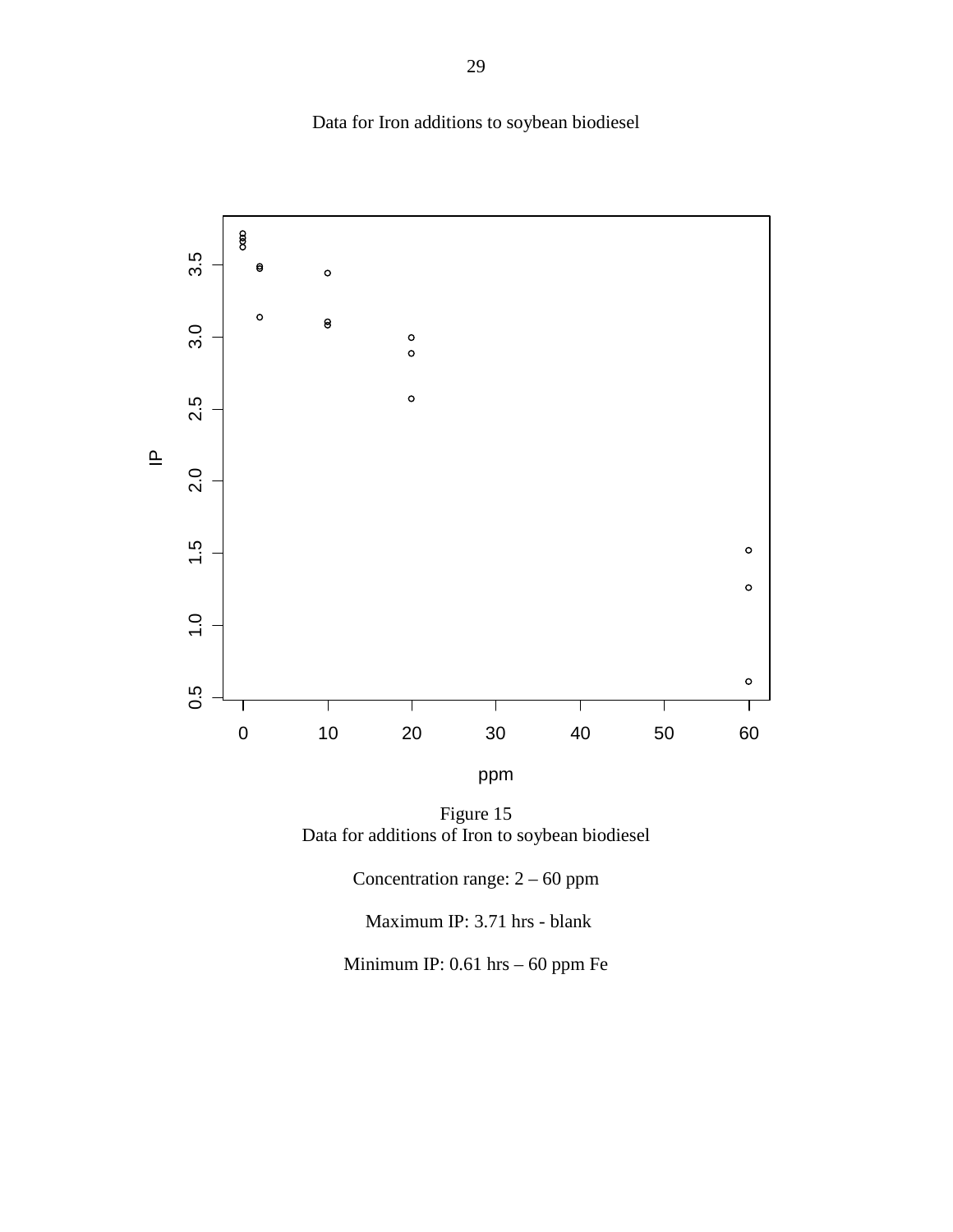



ppm

Figure 16 Data for additions of Iron to cottonseed biodiesel

Concentration range: 10 – 80 ppm

Maximum IP: 6.39 hrs - blank

Minimum IP: 1.06 hrs – 80 ppm Fe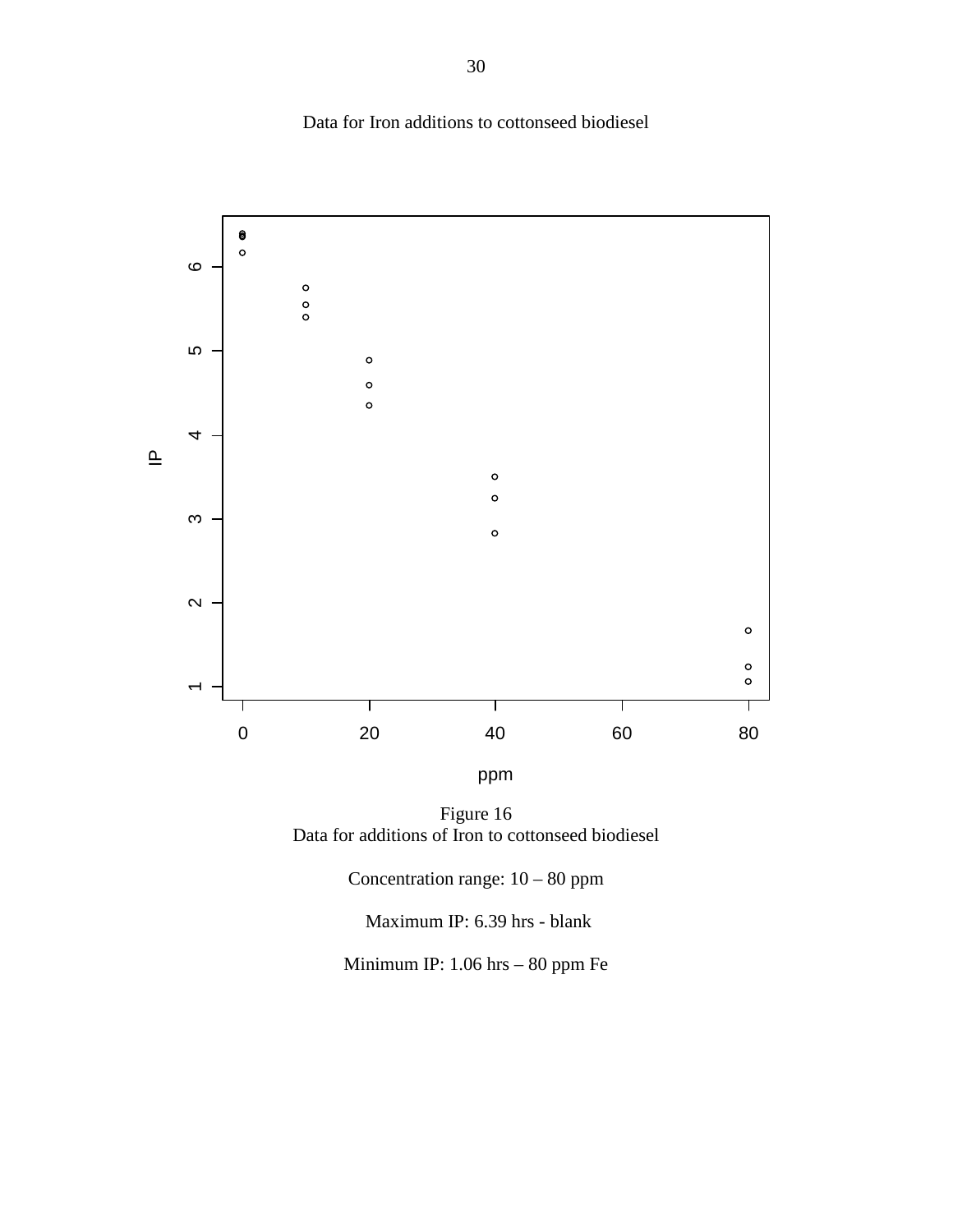Data for additions of Cobalt to soybean biodiesel



ppm

Figure 17 Data for additions of Cobalt to soybean biodiesel

Concentration range:  $0.1 - 1.0$  ppm

Maximum IP: 3.71 hrs - blank

Minimum IP: 2.09 hrs – 1.0 ppm Co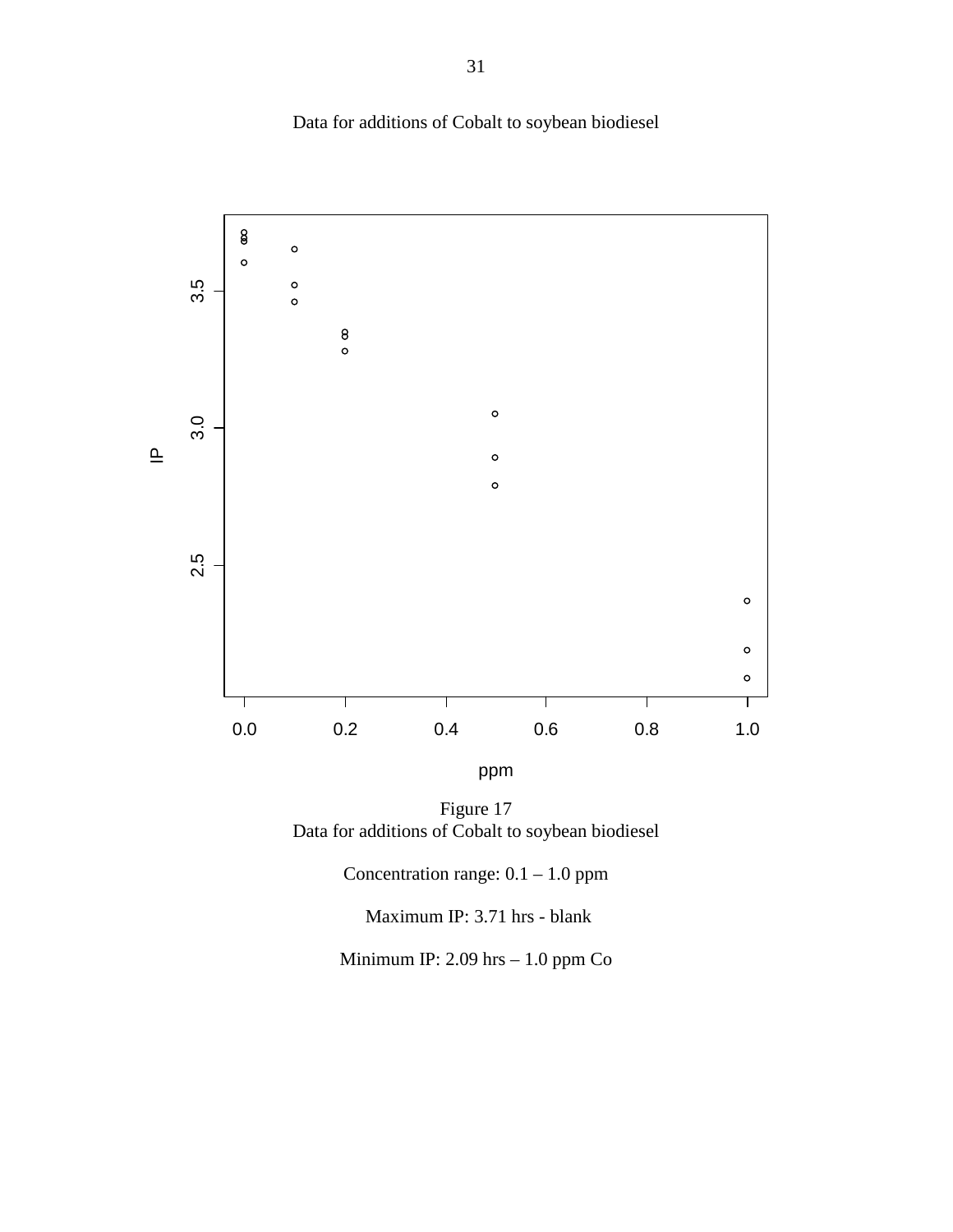Data for additions of Cobalt to cottonseed biodiesel



ppm

Figure 18 Data for additions of Cobalt to cottonseed biodiesel

Concentration range: 0.05 – 0.5 ppm

Maximum IP: 6.38 hrs - blank

Minimum IP: 1.68 hrs – 1.0 ppm Co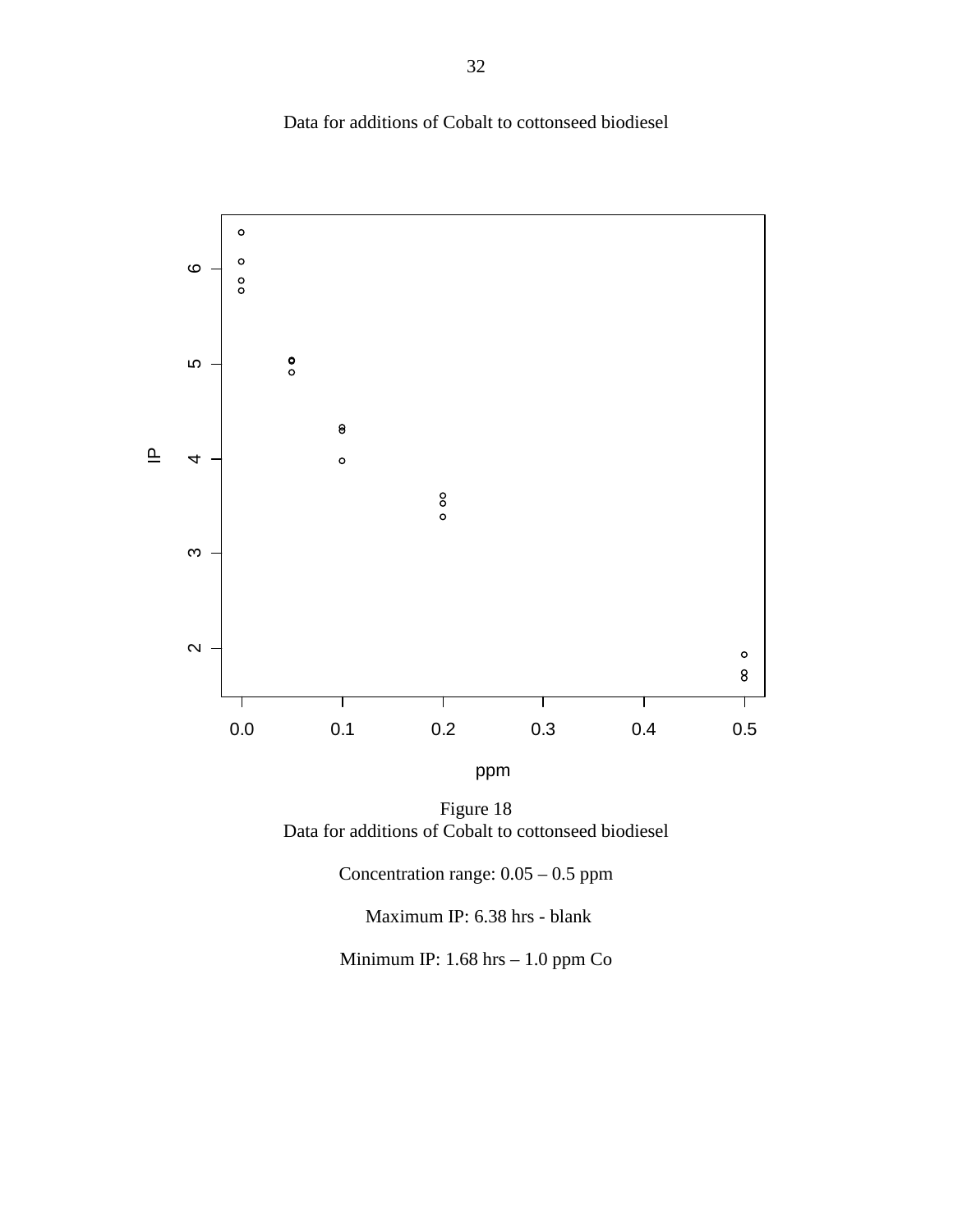Data for additions of Nickel to soybean biodiesel



Figure 19 Data for additions of Nickel to soybean biodiesel

Concentration range: 2 – 60 ppm

Maximum IP: 3.73 hrs - blank

Minimum IP: 2.74 hrs – 60 ppm Ni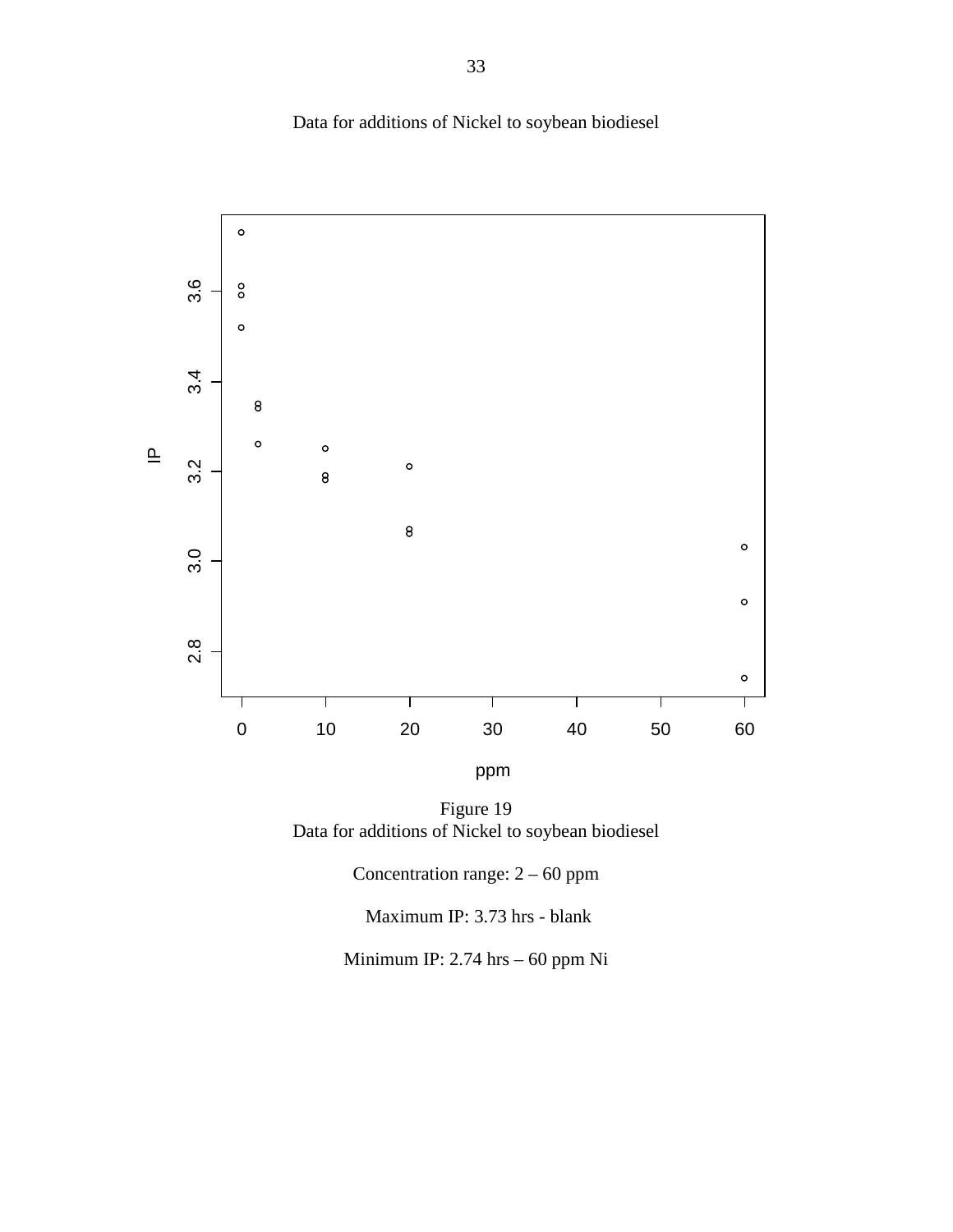Data for additions of Nickel to cottonseed biodiesel



Figure 20 Data for additions of Nickel to cottonseed biodiesel

Concentration range: 5 – 40 ppm

Maximum IP: 6.26 hrs - blank

Minimum IP: 3.7 hrs – 40 ppm Ni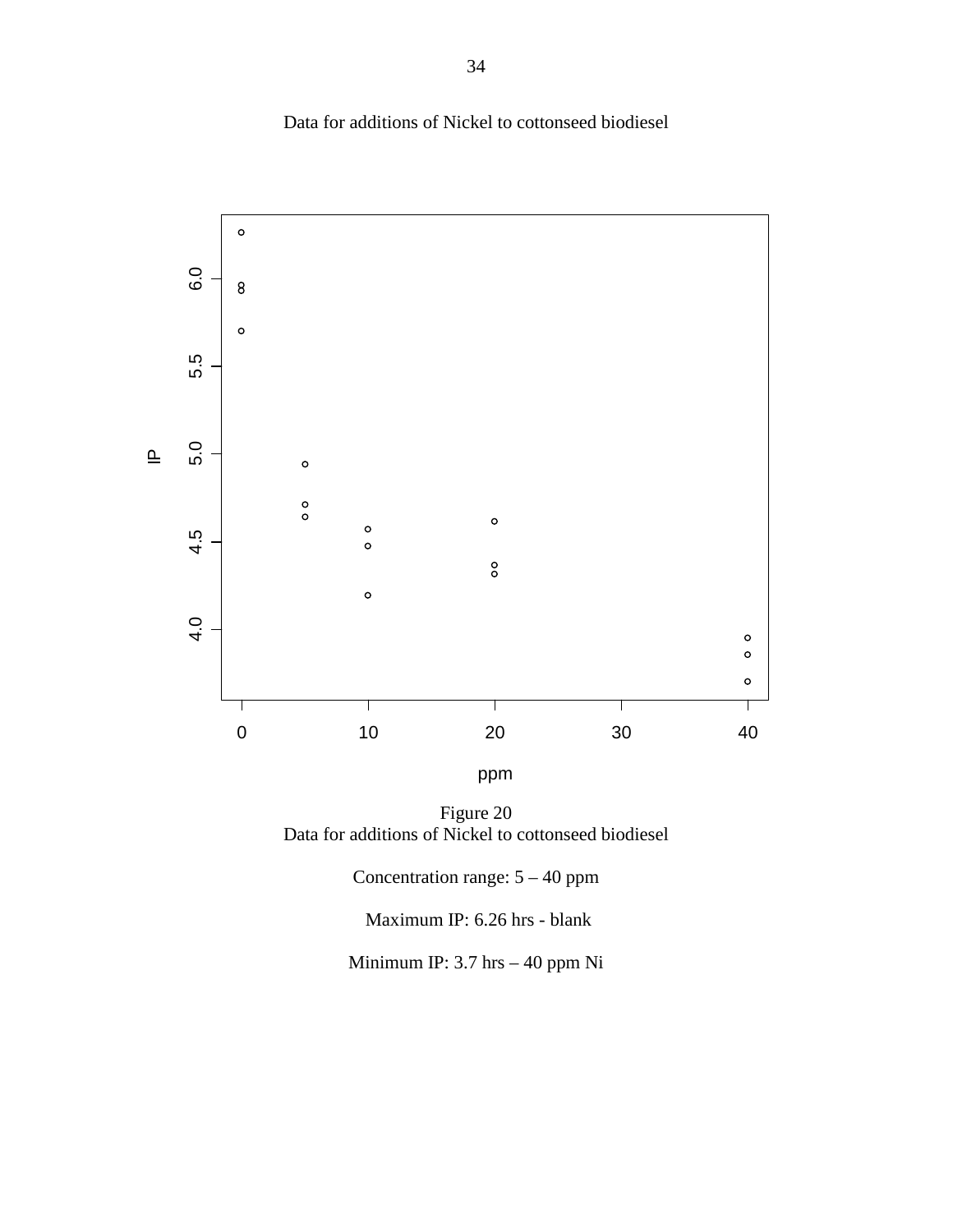



Figure 21 Data for additions of Copper to soybean biodiesel

Concentration range: 0.02 – 2.0 ppm

Maximum IP: 3.88 hrs - blank

Minimum IP: 0.8 hrs – 2.0 ppm Cu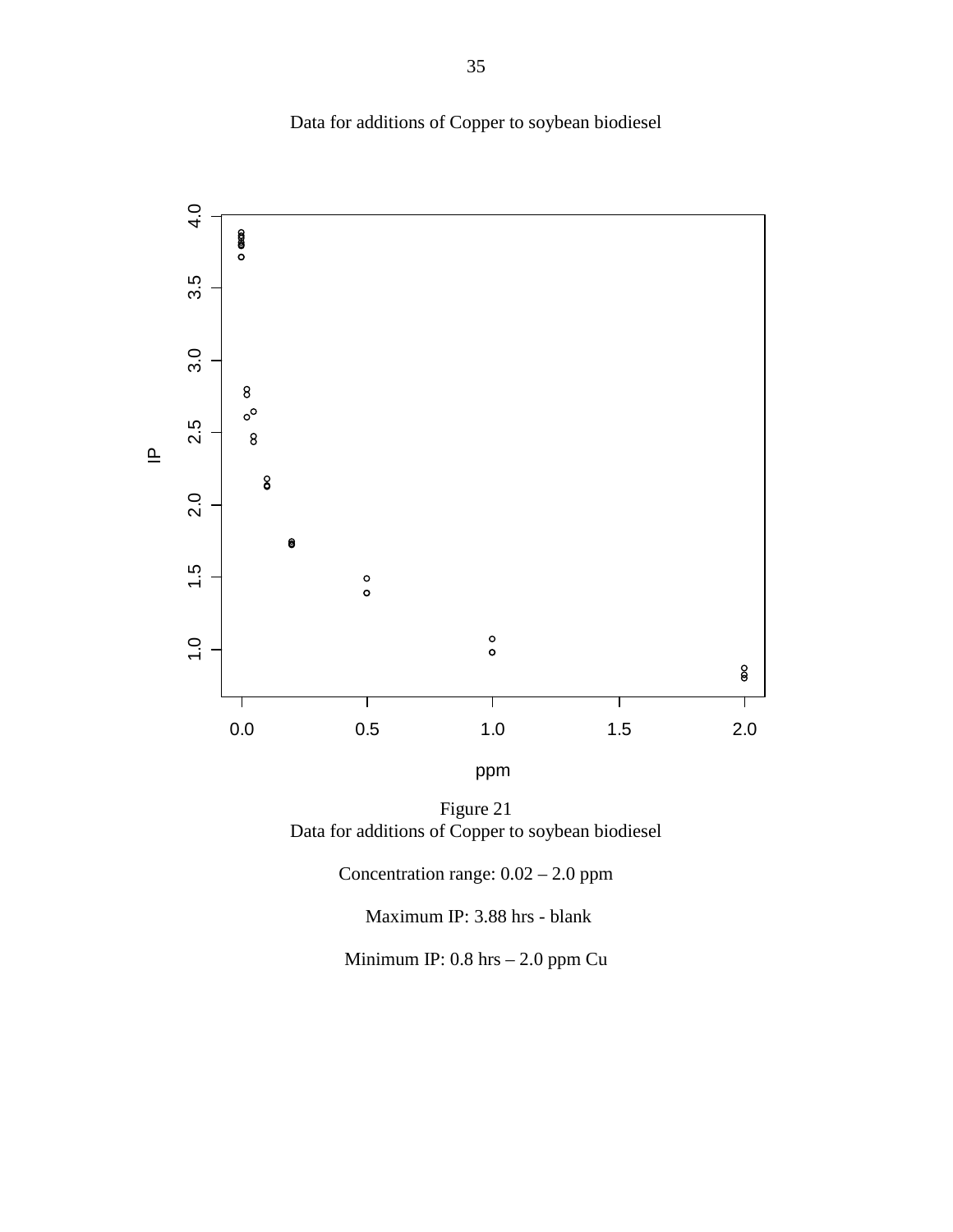



Figure 22 Data for additions of Copper to cottonseed biodiesel

Concentration range: 0.025 – 0.2 ppm

Maximum IP: 6.67 hrs - blank

Minimum IP: 4.13 hrs – 0.2 ppm Cu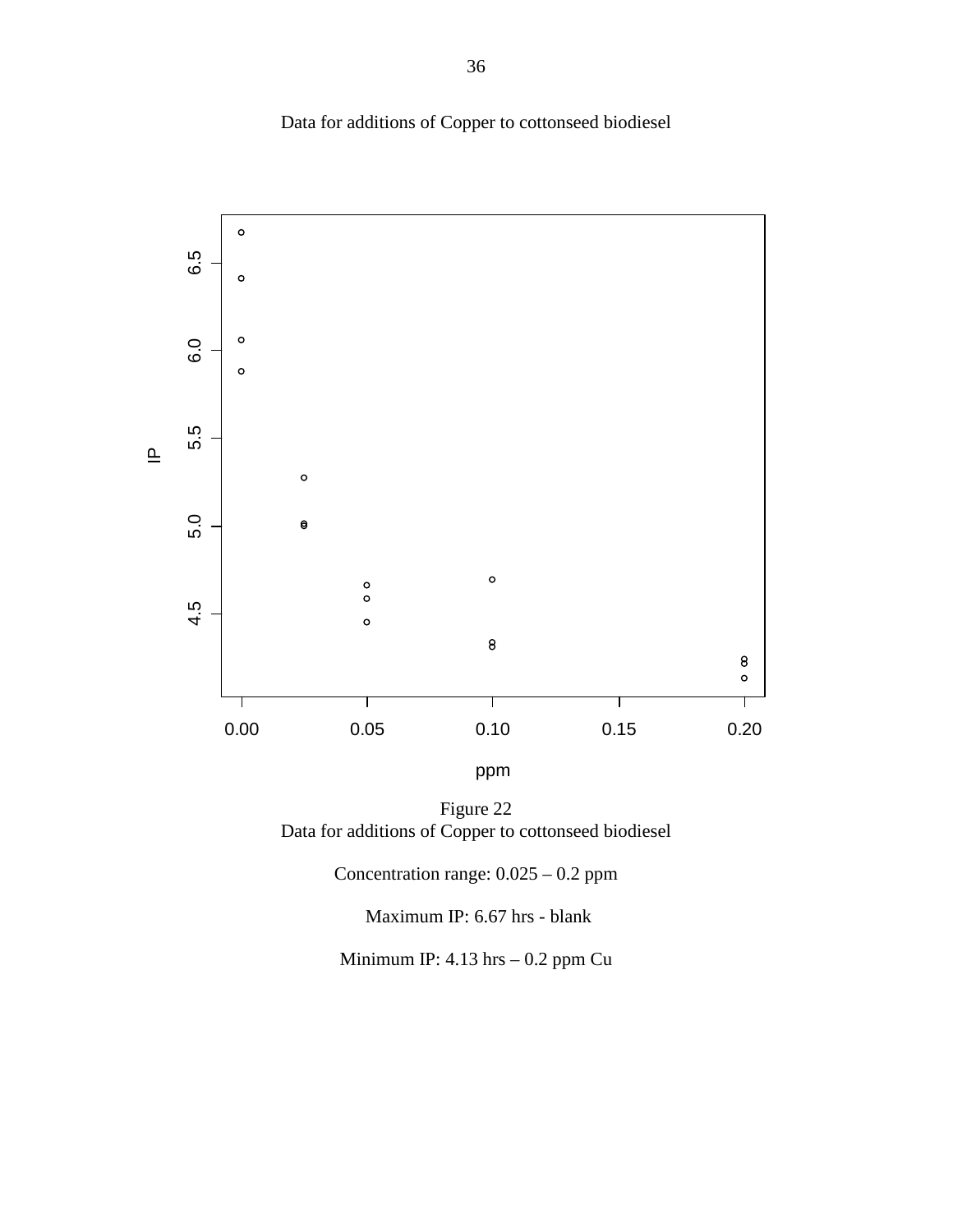Data for additions of Zinc to soybean biodiesel



ppm

Figure 23 Data for additions of Zinc to soybean biodiesel

Concentration range: 0.5 – 10.0 ppm

Maximum IP: 3.67 hrs - blank

Minimum IP: 2.62 hrs – 10.0 ppm Zn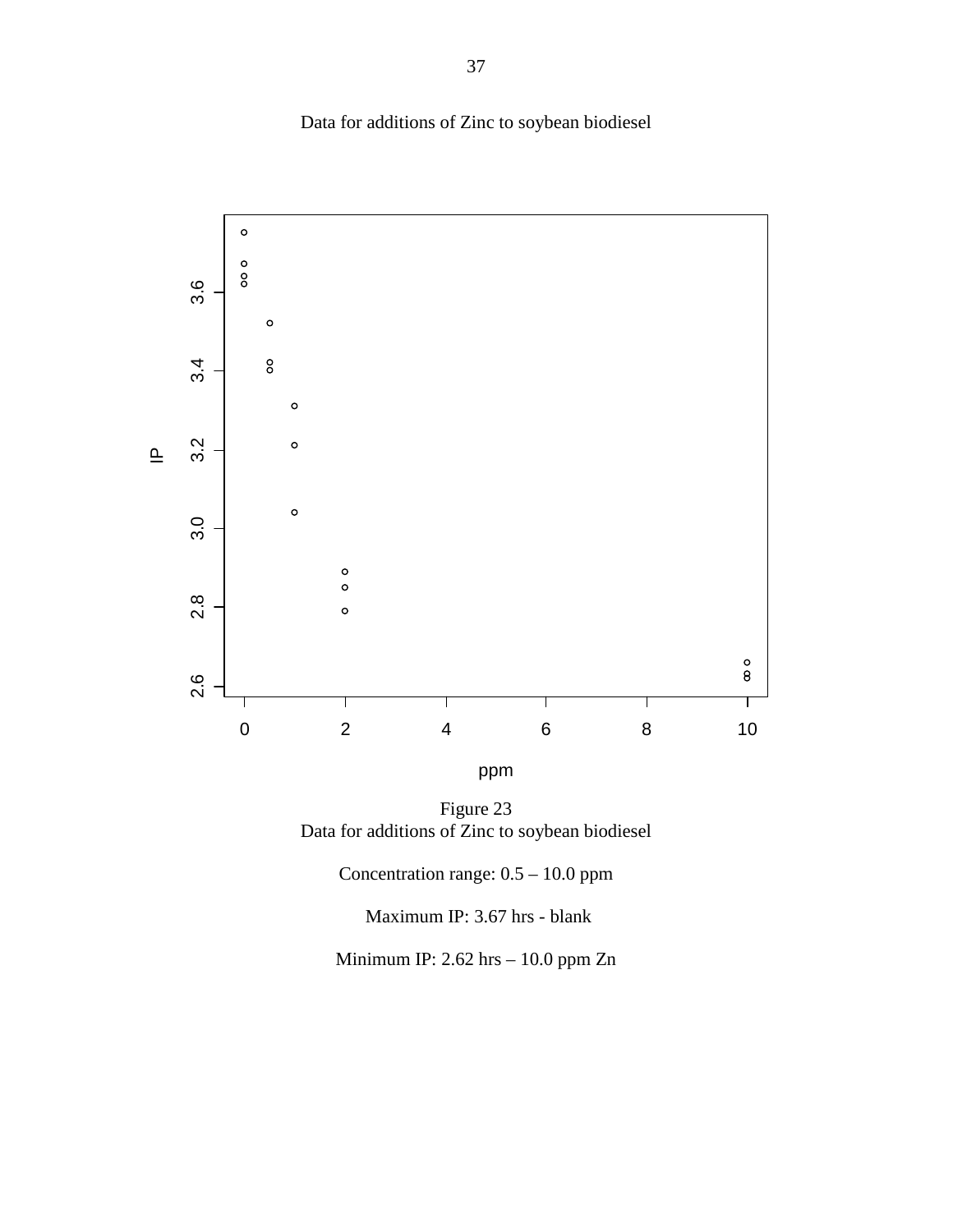



ppm

Figure 24 Data for additions of zinc to cottonseed biodiesel

Concentration range: 1.0 – 8.0 ppm

Maximum IP: 6.25 hrs - blank

Minimum IP: 3.85 hrs – 8.0 ppm Zn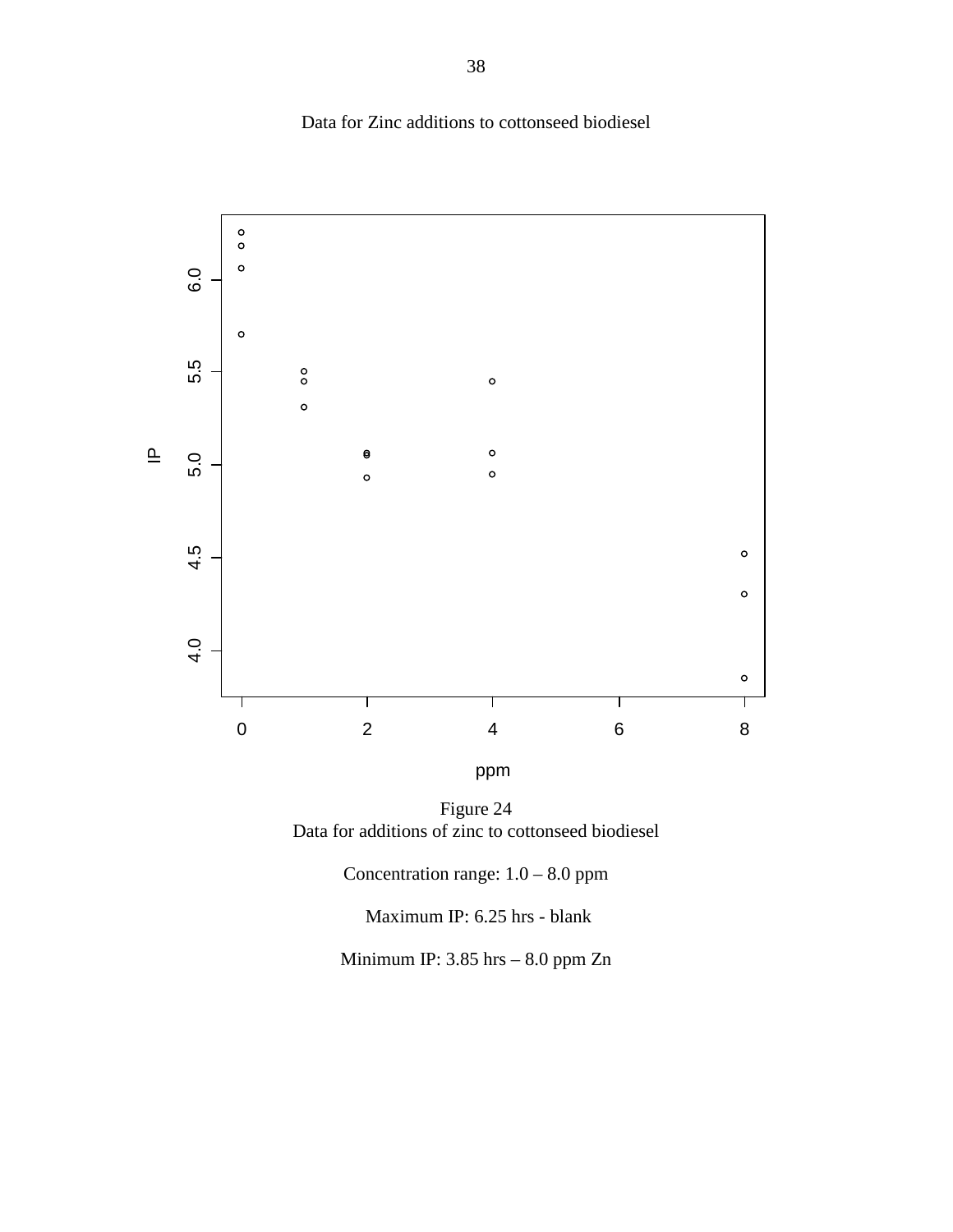The most active metal was copper which can decrease the IP at a concentration of 0.02 ppm in soybean biodiesel and 0.025 ppm in cottonseed biodiesel. The least active were iron and nickel which can decrease IP at 2 ppm in soybean biodiesel and 5 ppm in cottonseed biodiesel. Zinc is somewhat more active than iron and nickel depressing the IP at 1 ppm. The remaining metals: V, Cr, Mn, and Co are all active at concentrations less that 0.5 ppm.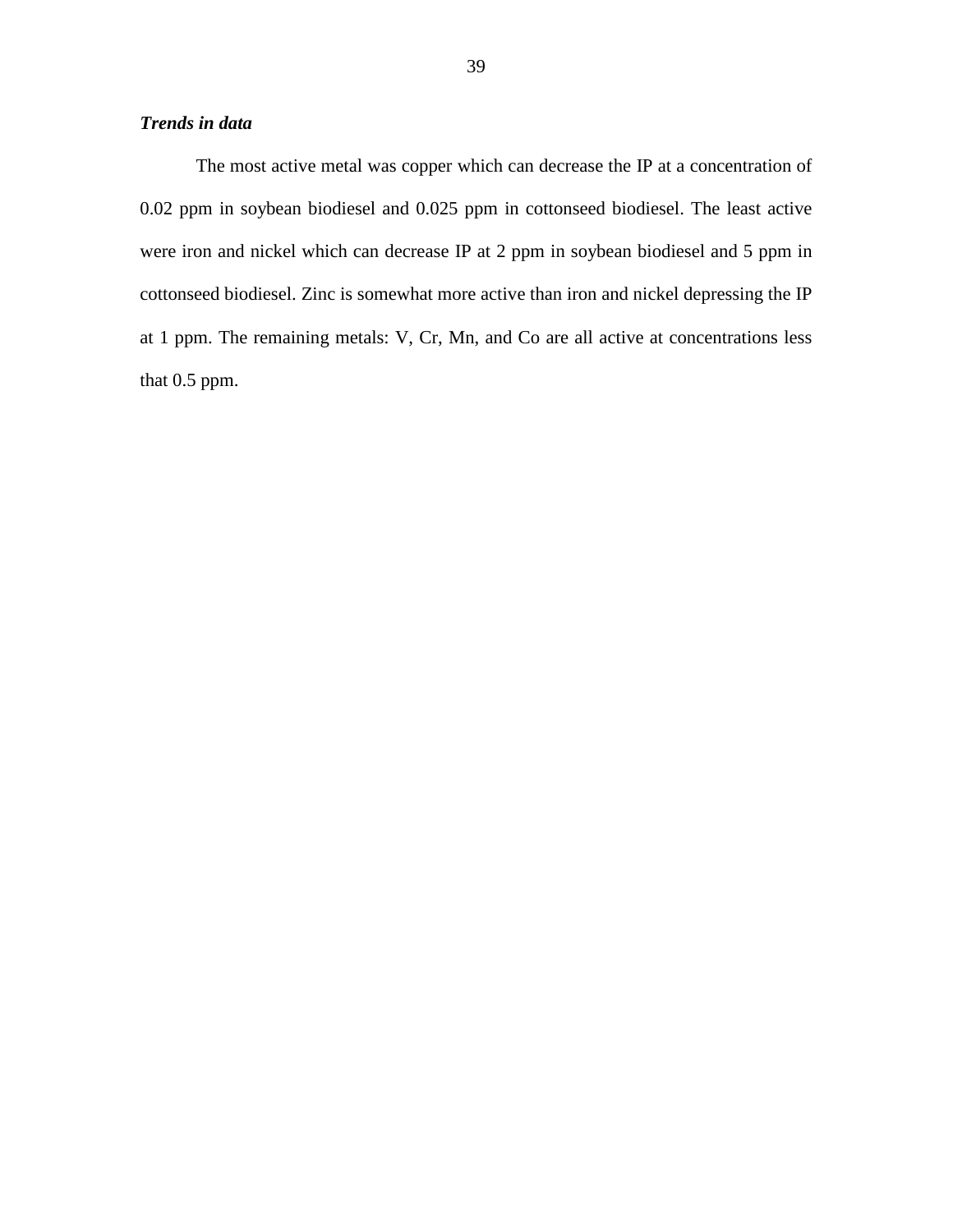#### **Chapter 5 Linear Models**

#### *Linear Models Applied to the Data*

 The general form equation contains three coefficients that must be determined. The preferred method for determining such coefficients is regression analysis.[50] Since one explanatory variable is the square of another, the specific form of the analysis will be polynomial regression. This is one example of multiple regression modeling. With the proper choice of explanatory variables, a multiple regression model can describe a wide variety of phenomena. It is not necessary to make assumptions about the distribution of the explanatory variables.[51] This is important because the Rancimat is an "indirect" method of determining induction period that measures the rate of accumulation of oxidation breakdown products, not oxidation itself. Some criticize multiple regression as an example of "data dredging".[51] However, the reader is reminded that the general form equation is a direct result of published work on the kinetics of fatty acid oxidation. Polynomial regression does require that there is no linear relation between explanatory variables. Since the  $\frac{1}{\mu}$  term and the  $\frac{1}{\mu}$  term are associated with separate and distinct free radical termination reactions, a linear relationship between them is not expected.

 The linear model and the associated statistics are calculated with R, version 2.6.1.[52] A linear model for each metal/feedstock combination is calculated and the statistical significance of the coefficients is checked. Then the Pearson R-squared value is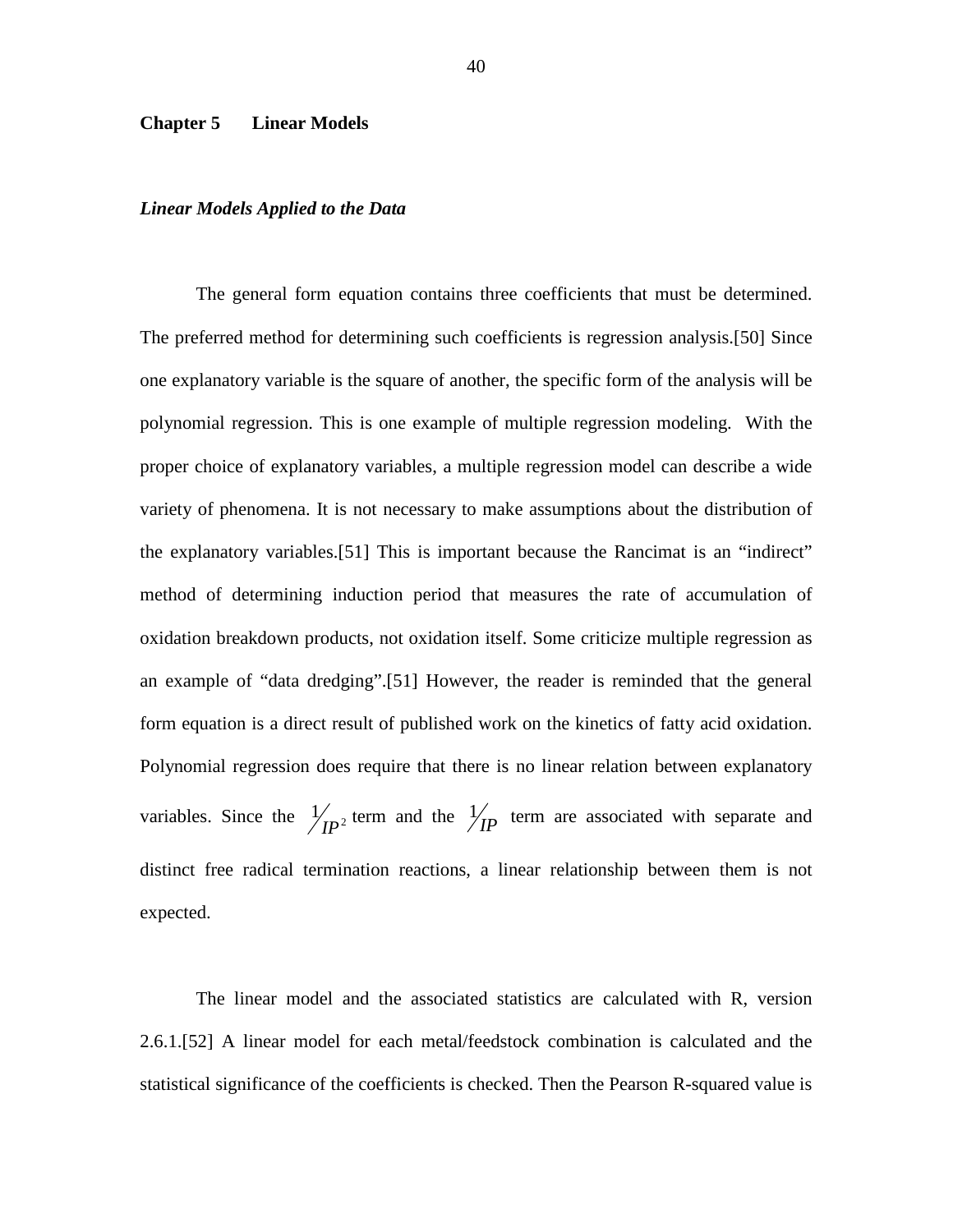checked. If it is less than 0.9 then the data is tested for outliers. Certain rules were applied for the selection of outliers described below. The metal additions were made in triplicate and blanks were run in duplicate. A Rancimat can hold eight samples. A fully loaded Rancimat contains two blanks and two groups of three metal samples for a total of eight. When searching for outliers it was decided to retain at least two out of triplicate metal samples (i.e. that it is forbidden for two out of three samples for a particular metal concentration to be classified outliers. The linear model is then recalculated without outliers.

 R calculates several statistics with the determined linear model. A summary of the distribution of the residuals is given. Ideally, the median residual should be close to zero and the minimum is approximately the negative of the maximum. There are three statistics given with each estimated coefficient. These are the standard error, t test and pvalue. The p-value for each coefficient should be less that 0.05 (i.e. 95% significance). The statistics for the linear model are the residual standard error, the degrees of freedom, the Adjusted R-squared correlation coefficient, the F-statistic and the associated p-value.

 Outliers are the result of experimental errors. In the Rancimat there are two major groups of errors: those caused by inadequate cleaning and those caused by air flow leaks. Inadequate cleaning of the conductivity cell, reaction vessel cap or transfer hose reduces the induction period by introducing oxidation products. Leaks in reaction vessel cap or transfer hose increase the induction period. (See figure 7.) These errors result in outliers.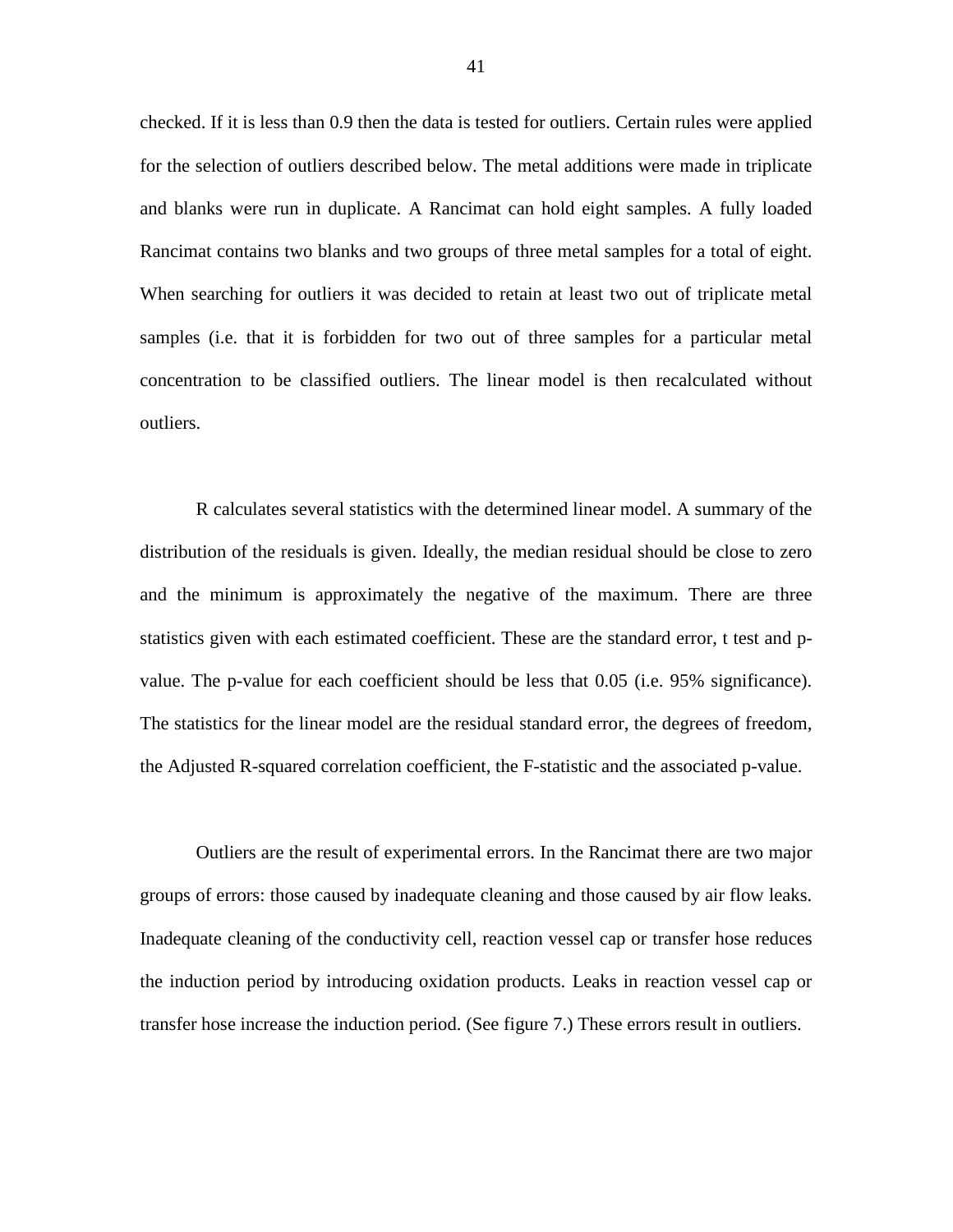Residuals form the basis of the diagnostics tools used to identify outliers.[53, 54] R can generate four graphs based on residuals: 1) residuals vs. fitted values, 2) standardized residuals vs. theoretical quantiles, 3) the square root of the standardized residuals vs. fitted values and 4) the Cooks' distance vs. observation number. The Cook's distance measures the influence of each observation on the regression coefficients.[51]

## *Models and Statistics*

 The results of the linear model, curve fitting and statistics for each metal and feedstock are given in Tables 5 through 20.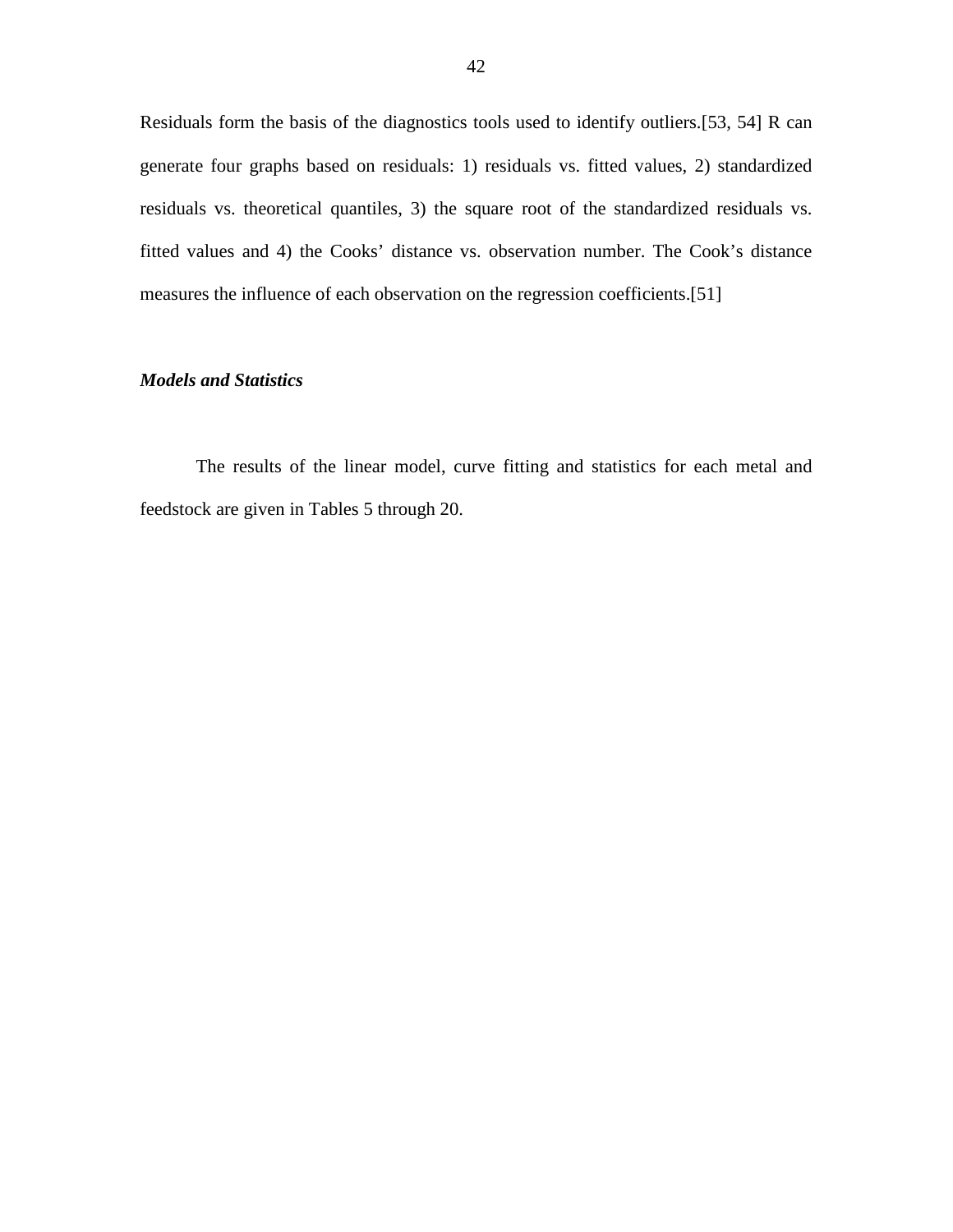| Min                                                                                      | 10         | Median     | 3Q             | Max            |
|------------------------------------------------------------------------------------------|------------|------------|----------------|----------------|
| $-0.17689$                                                                               | $-0.06097$ | $-0.02665$ | 0.04754        | 0.24102        |
|                                                                                          |            |            |                |                |
| Coefficients:                                                                            | Estimate   | Std. Error | t value        | $Pr(>\mid t )$ |
| $k_0$                                                                                    | $-1.0117$  | 0.5839     | $-1.733$       | 0.114          |
| $k_1$                                                                                    | 2.5865     | 3.0034     | 0.861          | 0.409          |
| $k_2$                                                                                    | 4.9026     | 3.6105     | 1.358          | 0.204          |
|                                                                                          |            |            |                |                |
| Residual                                                                                 | degrees of | Adjusted   | F-statistic    | p-value        |
| standard error                                                                           | freedom    | R-squared  | on 2 and 10 DF |                |
| 0.1143                                                                                   | 10         | 0.9784     | 273.1          | 1.880e-09      |
| $***$ , 0.001<br>$**$ , 0.01 $**$ , 0.05 $\cdot$ , 0.1 $\cdot$ , 1<br>Signif. codes: $0$ |            |            |                |                |

Linear models with statistics for Vanadium in soybean and cottonseed biodiesel

Table 5

Residuals, Coefficients, and statistics for Vanadium additions to soybean biodiesel

Data points for 5 ppm eliminated due to low IP

Residuals:

| Min                                                                       | 10          | Median      | 3Q             | Max            |  |
|---------------------------------------------------------------------------|-------------|-------------|----------------|----------------|--|
| $-0.059752$                                                               | $-0.016328$ | $-0.002303$ | 0.007573       | 0.070056       |  |
|                                                                           |             |             |                |                |  |
| Coefficients                                                              | Estimate    | Std. Error  | t value        | Pr(> t )       |  |
| $k_0$                                                                     | $-0.13006$  | 0.06867     | $-1.894$       | $0.080680$ .   |  |
| $k_1$                                                                     | 0.27190     | 0.42830     | 0.635          | 0.536545       |  |
| $k_2$                                                                     | 3.05227     | 0.58010     | 5.262          | $0.000154$ *** |  |
|                                                                           |             |             |                |                |  |
| Residual                                                                  | degrees of  | Adjusted    | F-statistic    | p-value        |  |
| standard error                                                            | freedom     | R-squared   | on 1 and 14 DF |                |  |
| 0.03876                                                                   | 13          | 0.9892      | 684.9          | 6.697e-14      |  |
| '***' $0.001$ '**' $0.01$ '*' $0.05$ '.' $0.1$ ' '1<br>Signif. codes: $0$ |             |             |                |                |  |

Table 6 Residuals, Coefficients, and statistics for Vanadium additions to cottonseed biodiesel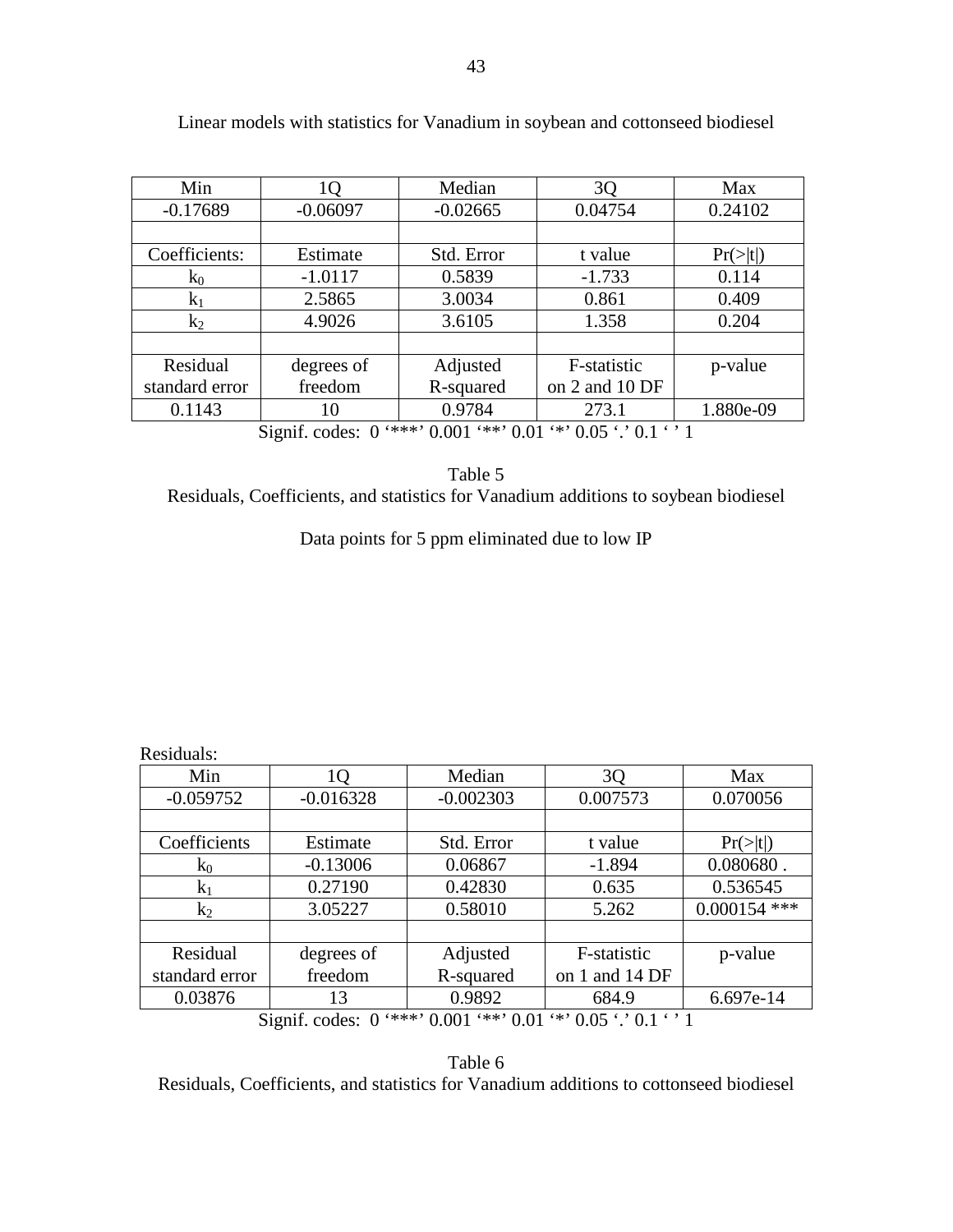| Residuals:     |             |             |                                                                      |                |
|----------------|-------------|-------------|----------------------------------------------------------------------|----------------|
| Min            | 1Q          | Median      | 3Q                                                                   | Max            |
| $-0.015938$    | $-0.006965$ | $-0.002136$ | 0.003809                                                             | 0.024834       |
|                |             |             |                                                                      |                |
| Coefficients   | Estimate    | Std. Error  | t value                                                              | Pr(> t )       |
| $k_0$          | $-0.25597$  | 0.02912     | $-8.789$                                                             | $1.04e-05$ *** |
| $k_1$          | 1.00048     | 0.10688     | 9.361                                                                | $6.18e-06$ *** |
| $k_2$          | $-0.23913$  | 0.08088     | $-2.957$                                                             | $0.0160*$      |
|                |             |             |                                                                      |                |
| Residual       | degrees of  | Adjusted    | F-statistic                                                          | p-value        |
| standard error | freedom     | R-Squared   | on 1 and 14 DF                                                       |                |
| 0.01383        | 9           | 0.995       | 1094                                                                 | 1.801e-11      |
| $\sim \cdot$   |             |             | $\alpha$ (didn't a contribution of the complete contract of $\alpha$ |                |

Linear models and statistics for Chromium in soybean and cottonseed biodiesel

Signif. codes: 0 '\*\*\*' 0.001 '\*\*' 0.01 '\*' 0.05 '.' 0.1 ' ' 1

Table 7 Residuals, Coefficients, and statistics for Chromium additions to soybean biodiesel

Data points for 1 ppm eliminated due to low IP

| Residuals: |  |
|------------|--|
|            |  |

| Min                                                            | 10          | Median     | 3Q              | Max                  |  |
|----------------------------------------------------------------|-------------|------------|-----------------|----------------------|--|
| $-0.076887$                                                    | $-0.026423$ | 0.001722   | 0.018720        | 0.084076             |  |
|                                                                |             |            |                 |                      |  |
| Coefficients                                                   | Estimate    | Std. Error | t value         | $Pr(>\vert t \vert)$ |  |
| $k_0$                                                          | $-0.43355$  | 0.05301    | $-8.178$        | $1.76e-06$ ***       |  |
| $k_1$                                                          | 2.82784     | 0.29668    | 9.532           | $3.13e-07$ ***       |  |
| $k_2$                                                          | $-1.19311$  | 0.32250    | $-3.700$        | $0.00267$ **         |  |
|                                                                |             |            |                 |                      |  |
| Residual                                                       | degrees of  | Adjusted   | F-statistic     | p-value              |  |
| standard error                                                 | freedom     | R-Squared  | on $2$ and $13$ |                      |  |
| 0.04454                                                        | 13          | 0.9876     | 517.2           | 4.071e-13            |  |
| $***$ 0.001<br>$**$ , 0.01<br>$4*0.05$ $1.01$<br>Signif codes: |             |            |                 |                      |  |

Signif. codes:  $0 \rightarrow \infty$  0.001  $\rightarrow \infty$  0.01  $\rightarrow$  0.05  $\cdot$  0.1

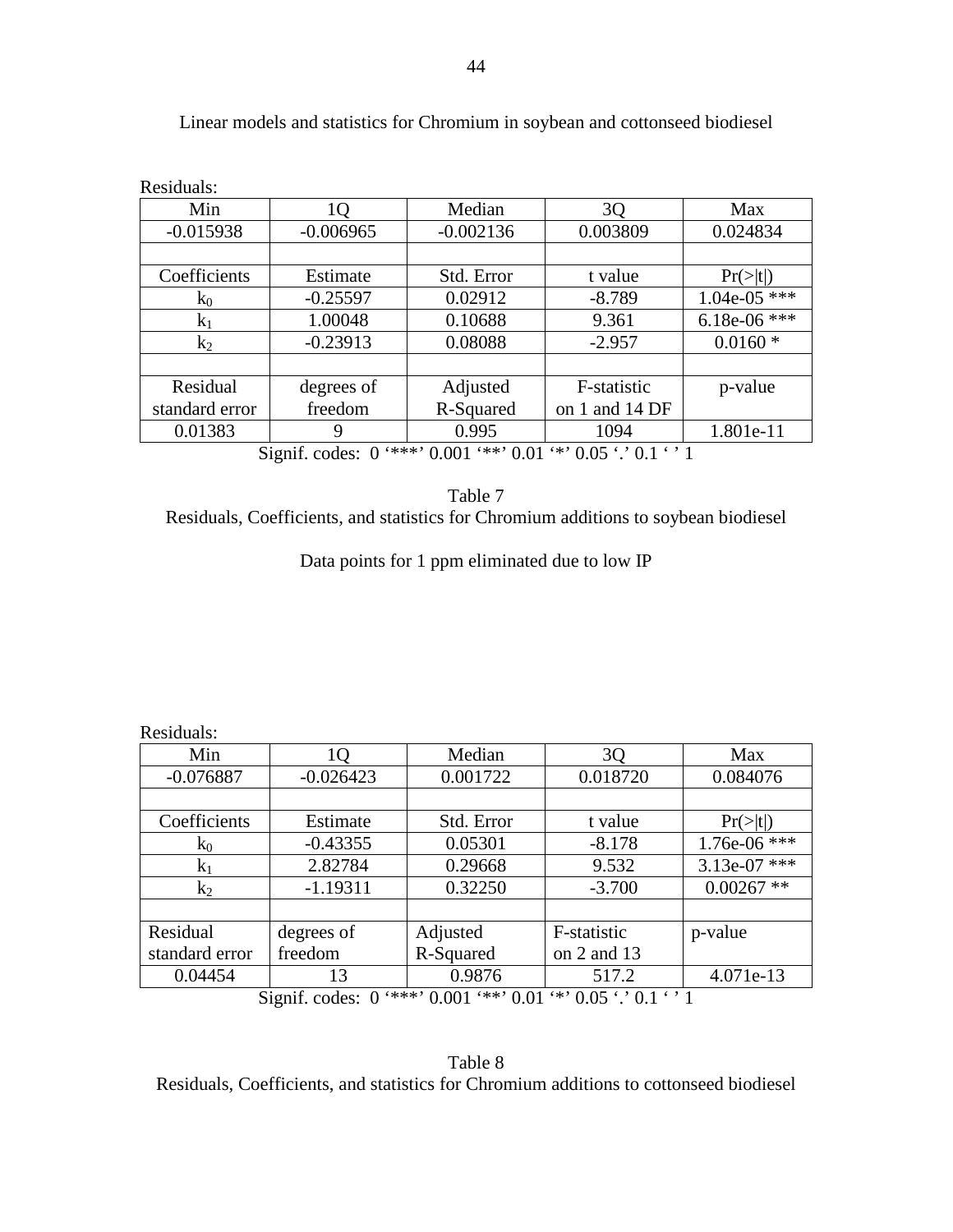| Residuals:                                                                                                |            |            |                |                      |  |
|-----------------------------------------------------------------------------------------------------------|------------|------------|----------------|----------------------|--|
| Min                                                                                                       | 10         | Median     | 3 <sub>Q</sub> | Max                  |  |
| $-0.69137$                                                                                                | $-0.05893$ | 0.02401    | 0.20976        | 0.81300              |  |
|                                                                                                           |            |            |                |                      |  |
| Coefficients                                                                                              | Estimate   | Std. Error | t value        | $Pr(>\vert t \vert)$ |  |
| $k_0$                                                                                                     | $-0.2988$  | 0.9929     | $-0.301$       | 0.7683               |  |
| $k_1$                                                                                                     | $-2.6553$  | 4.3553     | $-0.610$       | 0.5526               |  |
| $k_2$                                                                                                     | 13.9152    | 4.3821     | 3.175          | $0.0073**$           |  |
|                                                                                                           |            |            |                |                      |  |
| Residual                                                                                                  | degrees of | Adjusted   | F-statistic    | p-value              |  |
| standard error                                                                                            | freedom    | R-Squared  | on 1 and 14 DF |                      |  |
| 0.4093                                                                                                    | 13         | 0.9499     | 143.1          | 1.405e-09            |  |
| $\alpha'$ (c) 1 $\alpha$ (+++) $\alpha$ $\alpha$ 01 (++) $\alpha$ 01 (+) $\alpha$ 01 (+) $\alpha$ 1 (+) 1 |            |            |                |                      |  |

Linear models and statistics for Manganese in soybean and cottonseed biodiesel

Signif. codes: 0 '\*\*\*' 0.001 '\*\*' 0.01 '\*' 0.05 '.' 0.1 ' ' 1

| Table 9                                                                              |
|--------------------------------------------------------------------------------------|
| Residuals, Coefficients, and statistics for Manganese additions to soybean biodiesel |

Residuals:

| Min                                                                                                                                                                                                                                                                                                                                                                              | IО          | Median      | 3Q             | Max                  |  |
|----------------------------------------------------------------------------------------------------------------------------------------------------------------------------------------------------------------------------------------------------------------------------------------------------------------------------------------------------------------------------------|-------------|-------------|----------------|----------------------|--|
| $-0.690080$                                                                                                                                                                                                                                                                                                                                                                      | $-0.282975$ | $-0.001742$ | 0.115244       | 2.252957             |  |
|                                                                                                                                                                                                                                                                                                                                                                                  |             |             |                |                      |  |
| Coefficients                                                                                                                                                                                                                                                                                                                                                                     | Estimate    | Std. Error  | t value        | $Pr(>\vert t \vert)$ |  |
| $k_0$                                                                                                                                                                                                                                                                                                                                                                            | 0.8643      | 1.7795      | 0.486          | 0.6353               |  |
| $k_1$                                                                                                                                                                                                                                                                                                                                                                            | $-15.3691$  | 12.8336     | $-1.198$       | 0.2525               |  |
| $k_2$                                                                                                                                                                                                                                                                                                                                                                            | 57.5354     | 21.4137     | 2.687          | $0.0187 *$           |  |
|                                                                                                                                                                                                                                                                                                                                                                                  |             |             |                |                      |  |
| Residual                                                                                                                                                                                                                                                                                                                                                                         | degrees of  | Adjusted    | F-statistic    | p-value              |  |
| standard error                                                                                                                                                                                                                                                                                                                                                                   | freedom     | R-Squared   | on 2 and 12 DF |                      |  |
| 0.7202                                                                                                                                                                                                                                                                                                                                                                           | 13          | 0.8549      | 45.19          | 1.402e-06            |  |
| 0.444420001.443001.423007.12301.131<br>$\mathfrak{a}$ $\mathfrak{c}$ $\mathfrak{c}$ $\mathfrak{c}$ $\mathfrak{c}$ $\mathfrak{c}$ $\mathfrak{c}$ $\mathfrak{c}$ $\mathfrak{c}$ $\mathfrak{c}$ $\mathfrak{c}$ $\mathfrak{c}$ $\mathfrak{c}$ $\mathfrak{c}$ $\mathfrak{c}$ $\mathfrak{c}$ $\mathfrak{c}$ $\mathfrak{c}$ $\mathfrak{c}$ $\mathfrak{c}$ $\mathfrak{c}$ $\mathfrak{c}$ |             |             |                |                      |  |

Signif. codes:  $0$  '\*\*\*'  $0.001$  '\*\*'  $0.01$  '\*'  $0.05$  '.'  $0.1$  ' ' 1

Table 10 Residuals, Coefficients, and statistics for Manganese additions to cottonseed biodiesel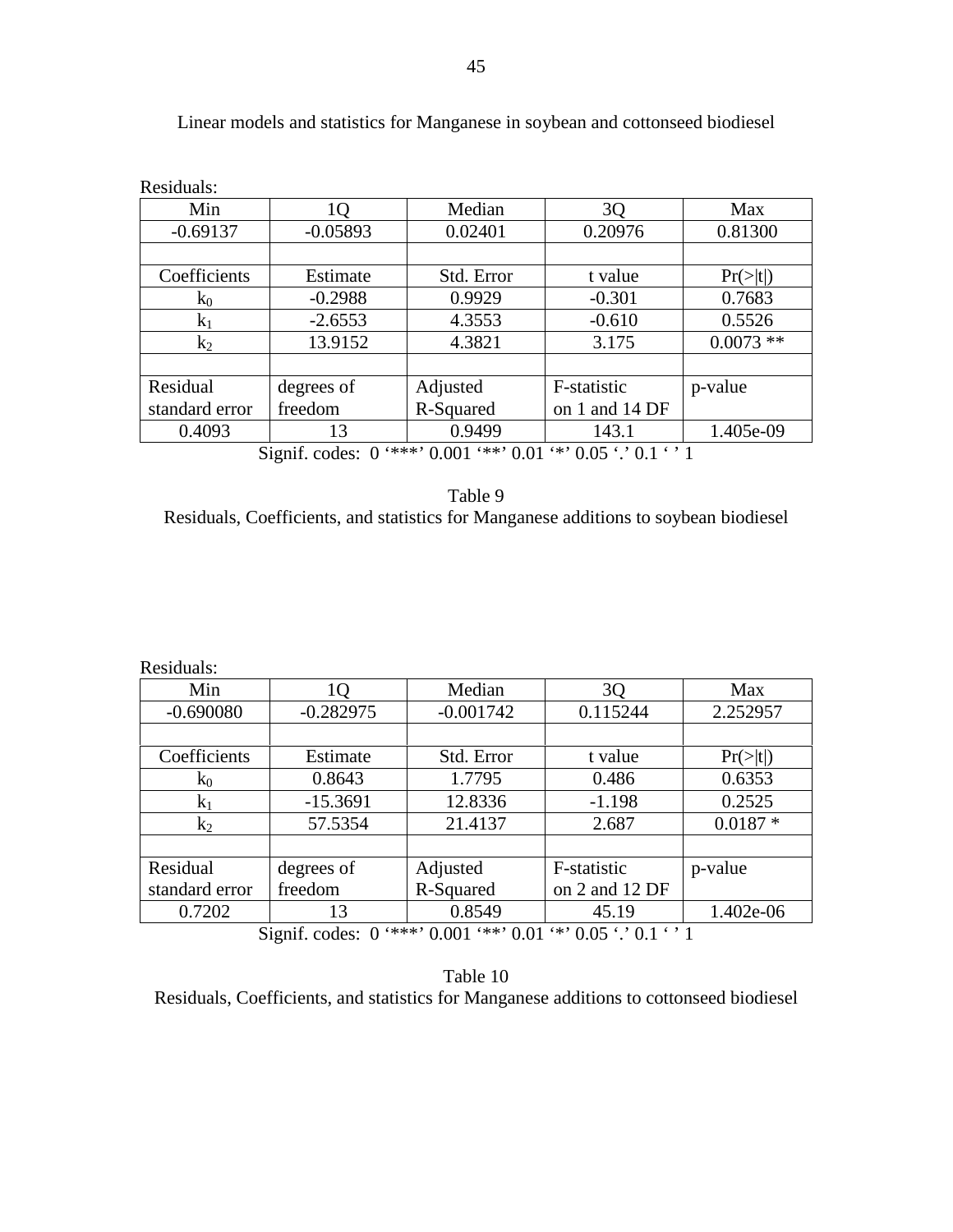| Residuals:     |            |            |                |                      |
|----------------|------------|------------|----------------|----------------------|
| Min            | LO.        | Median     | 3Q             | Max                  |
| $-8.7279$      | $-1.5883$  | $-0.7889$  | 0.9702         | 6.4036               |
|                |            |            |                |                      |
| Coefficients   | Estimate   | Std. Error | t value        | $Pr(>\vert t \vert)$ |
| $k_0$          | $-120.43$  | 92.45      | $-1.303$       | 0.222                |
| $k_1$          | 619.48     | 579.52     | 1.069          | 0.310                |
| $k_2$          | $-654.08$  | 898.59     | $-0.728$       | 0.483                |
|                |            |            |                |                      |
| Residual       | degrees of | Adjusted   | F-statistic    | p-value              |
| standard error | freedom    | R-Squared  | on 2 and 13 DF |                      |
| 4.255          | 10         | 0.7295     | 17.18          | 0.000582             |

## Linear models and statistics for Iron in soybean and cottonseed biodiesel

Signif. codes:  $0$  '\*\*\*'  $0.001$  '\*\*'  $0.01$  '\*'  $0.05$  '.'  $0.1$  ' ' 1

| Table 11                                                                        |
|---------------------------------------------------------------------------------|
| Residuals, Coefficients, and statistics for Iron additions to soybean biodiesel |

# Data for 60 ppm removed

Residuals:

| Min                                                                     | 1Q         | Median     | 3Q             | Max                  |  |
|-------------------------------------------------------------------------|------------|------------|----------------|----------------------|--|
| $-5.0853$                                                               | $-1.3669$  | 0.2144     | 1.2163         | 3.4819               |  |
|                                                                         |            |            |                |                      |  |
| Coefficients                                                            | Estimate   | Std. Error | t value        | $Pr(>\vert t \vert)$ |  |
| $k_0$                                                                   | $-92.9$    | 13.5       | $-6.883$       | 7.2e-05 ***          |  |
| $k_1$                                                                   | 760.0      | 116.2      | 6.541          | $0.000106$ ***       |  |
| $k_2$                                                                   | $-1076.1$  | 233.1      | $-4.617$       | $0.001259$ **        |  |
|                                                                         |            |            |                |                      |  |
| Residual                                                                | degrees of | Adjusted   | F-statistic    | p-value              |  |
| standard error                                                          | freedom    | R-Squared  | on 2 and 13 DF |                      |  |
| 2.676                                                                   | 9          | 0.97       | 178.7          | 5.703e-08            |  |
| $***$ 0.001 $**$ 0.01 $**$ 0.05 $\cdot$ 0.1 $\cdot$ 1<br>Signif. codes: |            |            |                |                      |  |

Table 12 Residuals, Coefficients, and statistics for Iron additions to cottonseed biodiesel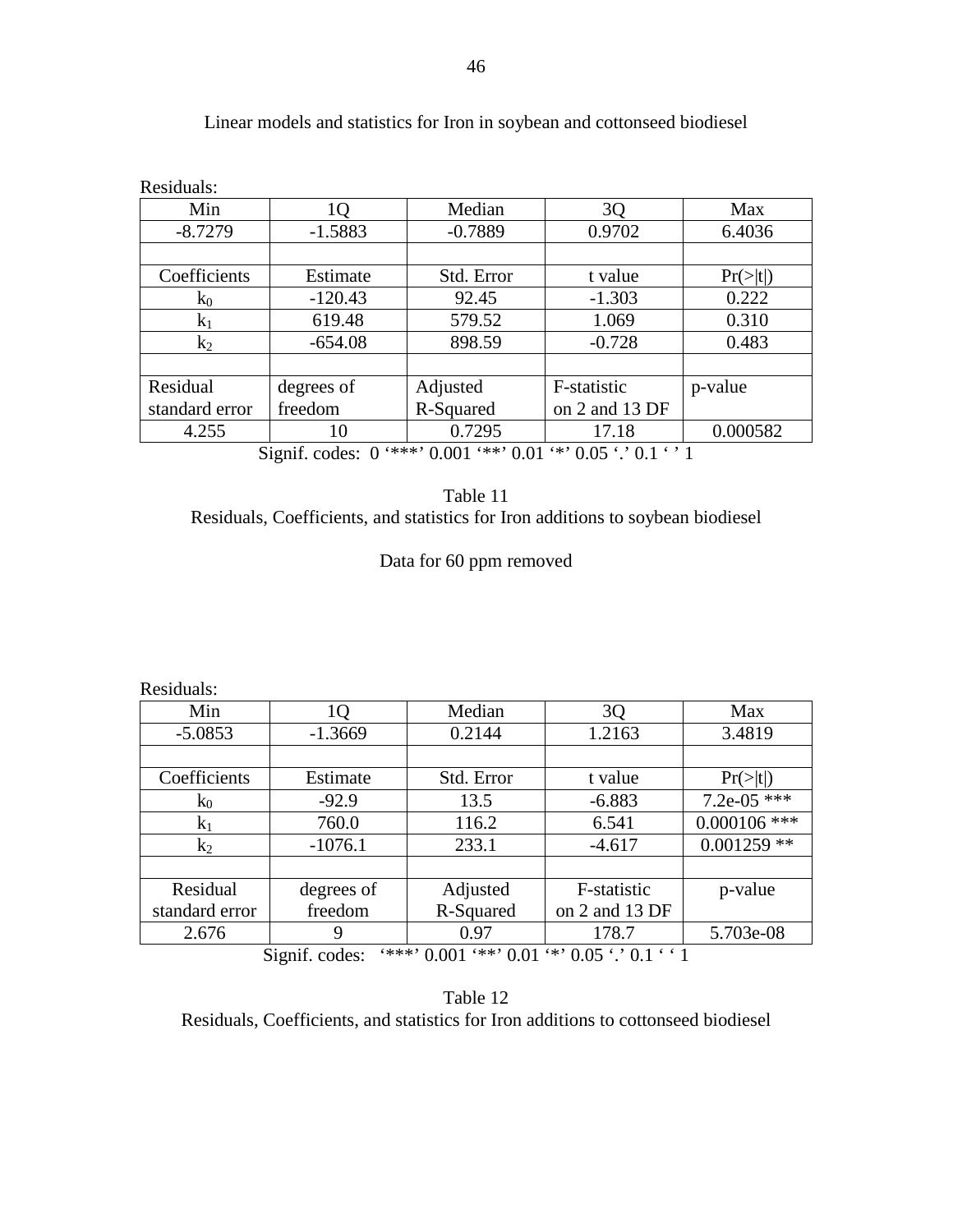| Residuals:     |                                                                                                                                                                                                                                                                                                                                                                                                                                                       |             |                |                      |
|----------------|-------------------------------------------------------------------------------------------------------------------------------------------------------------------------------------------------------------------------------------------------------------------------------------------------------------------------------------------------------------------------------------------------------------------------------------------------------|-------------|----------------|----------------------|
| Min            | 1Q                                                                                                                                                                                                                                                                                                                                                                                                                                                    | Median      | 3Q             | Max                  |
| $-0.092993$    | $-0.037983$                                                                                                                                                                                                                                                                                                                                                                                                                                           | $-0.002295$ | 0.010377       | 0.113095             |
|                |                                                                                                                                                                                                                                                                                                                                                                                                                                                       |             |                |                      |
| Coefficients   | Estimate                                                                                                                                                                                                                                                                                                                                                                                                                                              | Std. Error  | t value        | $Pr(>\vert t \vert)$ |
| $k_0$          | $-3.3104$                                                                                                                                                                                                                                                                                                                                                                                                                                             | 0.5583      | $-5.929$       | 4.99e-05 ***         |
| $k_1$          | 16.2109                                                                                                                                                                                                                                                                                                                                                                                                                                               | 3.1657      | 5.121          | $0.000196$ ***       |
| $k_2$          | $-14.8439$                                                                                                                                                                                                                                                                                                                                                                                                                                            | 4.3057      | $-3.448$       | $0.004329$ **        |
|                |                                                                                                                                                                                                                                                                                                                                                                                                                                                       |             |                |                      |
| Residual       | degrees of                                                                                                                                                                                                                                                                                                                                                                                                                                            | Adjusted    | F-statistic    | p-value              |
| standard error | freedom                                                                                                                                                                                                                                                                                                                                                                                                                                               | R-Squared   | on 2 and 13 DF |                      |
| 0.05976        | 13                                                                                                                                                                                                                                                                                                                                                                                                                                                    | 0.9776      | 284.3          | 1.864e-11            |
|                | $C: \mathbb{R}^2 \times \mathbb{R}^2 \times \mathbb{R}^2 \times \mathbb{R}^2 \times \mathbb{R}^2 \times \mathbb{R}^2 \times \mathbb{R}^2 \times \mathbb{R}^2 \times \mathbb{R}^2 \times \mathbb{R}^2 \times \mathbb{R}^2 \times \mathbb{R}^2 \times \mathbb{R}^2 \times \mathbb{R}^2 \times \mathbb{R}^2 \times \mathbb{R}^2 \times \mathbb{R}^2 \times \mathbb{R}^2 \times \mathbb{R}^2 \times \mathbb{R}^2 \times \mathbb{R}^2 \times \mathbb{R}^2$ |             |                |                      |

## Linear models and statistics for Cobalt in soybean and cottonseed biodiesel

Signif. codes:  $0$  '\*\*\*'  $0.001$  '\*\*'  $0.01$  '\*'  $0.05$  '.'  $0.1$  ' ' 1

| Table 13                                                                          |
|-----------------------------------------------------------------------------------|
| Residuals, Coefficients, and statistics for Cobalt additions to soybean biodiesel |

Residuals:

| Min            | 0                    | Median                                  | 3 <sub>Q</sub> | Max                  |
|----------------|----------------------|-----------------------------------------|----------------|----------------------|
| $-0.039150$    | $-0.006875$          | $-0.003473$                             | 0.010514       | 0.035361             |
|                |                      |                                         |                |                      |
| Coefficients   | Estimate             | Std. Error                              | t value        | $Pr(>\vert t \vert)$ |
| $k_0$          | $-0.34949$           | 0.04007                                 | $-8.722$       | 8.58e-07 ***         |
| $k_1$          | 2.29279              | 0.25934                                 | 8.841          | 7.37e-07 ***         |
| $k_2$          | $-1.40094$           | 0.34109                                 | $-4.107$       | $0.00124$ **         |
|                |                      |                                         |                |                      |
| Residual       | degrees of           | Adjusted                                | F-statistic    | p-value              |
| standard error | freedom              | R-Squared                               | on 2 and 13 DF |                      |
| 0.01902        | 13                   | 0.9906                                  | 686.2          | 6.613e-14            |
| $\sim \cdot$   | $\sim$ $\sim$ $\sim$ | $\lambda$ A COOL A A COL A O CHAIN A LA |                |                      |

Signif. Codes : '\*\*\*' 0.001 '\*\*' 0.01 '\*' 0.05 '.' 0.1 ' ' 1

Table 14 Residuals, Coefficients, and statistics for Cobalt additions to cottonseed biodiesel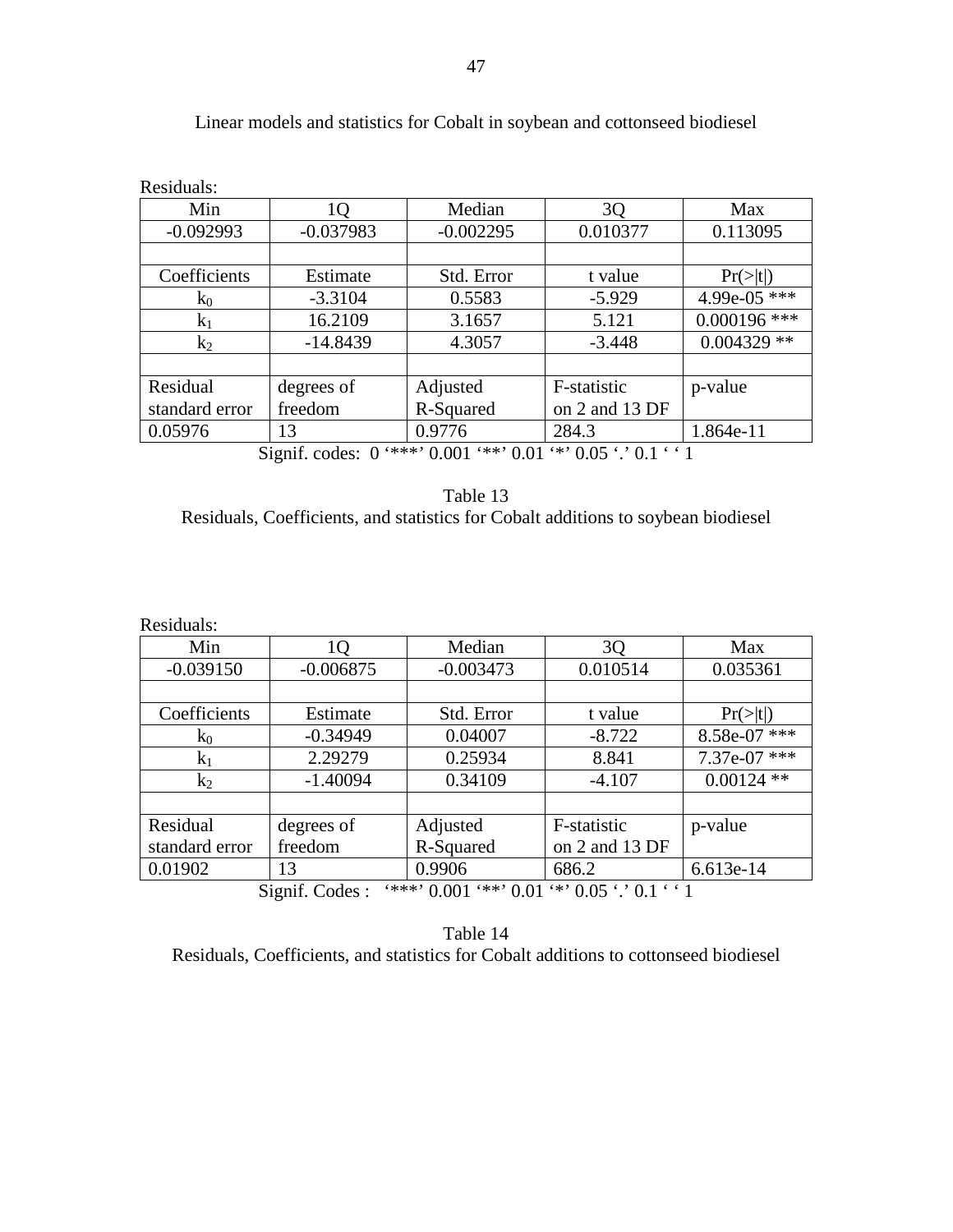| Residuals:                                                                        |            |            |                |                      |
|-----------------------------------------------------------------------------------|------------|------------|----------------|----------------------|
| Min                                                                               | 10         | Median     | 3Q             | Max                  |
| $-12.049$                                                                         | $-6.407$   | $-3.199$   | 2.857          | 29.712               |
|                                                                                   |            |            |                |                      |
| Coefficients                                                                      | Estimate   | Std. Error | t value        | $Pr(>\vert t \vert)$ |
| $k_0$                                                                             | 428.9      | 349.1      | 1.229          | 0.2410               |
| $k_1$                                                                             | $-3381.2$  | 2234.4     | $-1.513$       | 0.1541               |
| $k_2$                                                                             | 6585.3     | 3560.9     | 1.849          | $0.0873$ .           |
|                                                                                   |            |            |                |                      |
| Residual                                                                          | degrees of | Adjusted   | F-statistic    | p-value              |
| standard error                                                                    | freedom    | R-Squared  | on 2 and 11 DF |                      |
| 11.2                                                                              | 13         | 0.7508     | 23.6           | 4.713e-05            |
| $**$ 0.05 $\cdot$ 0.1 $\cdot$ 1<br>'***'<br>$*** 0.01$<br>Signif. Codes:<br>0.001 |            |            |                |                      |

## Linear models and statistics for Nickel in soybean and cottonseed biodiesel

Table 15

Residuals, Coefficients, and statistics for Nickel additions to soybean biodiesel

Residuals:

| Min                                                                     | lO         | Median     | 30             | Max                  |
|-------------------------------------------------------------------------|------------|------------|----------------|----------------------|
| $-11.49437$                                                             | $-3.30030$ | 0.03103    | 2.70700        | 9.80017              |
|                                                                         |            |            |                |                      |
| Coefficients                                                            | Estimate   | Std. Error | t value        | $Pr(>\vert t \vert)$ |
| $k_0$                                                                   | 121.41     | 57.28      | 2.120          | $0.05385$ .          |
| $k_1$                                                                   | $-1450.72$ | 548.06     | $-2.647$       | $0.02013*$           |
| $k_2$                                                                   | 4324.48    | 1289.56    | 3.353          | $0.00519**$          |
|                                                                         |            |            |                |                      |
| Residual                                                                | degrees of | Adjusted   | F-statistic    | p-value              |
| standard error                                                          | freedom    | R-Squared  | on 2 and 11 DF |                      |
| 5.61                                                                    | 13         | 0.853      | 44.51          | 1.528e-06            |
| $***$ 0.001 $**$ 0.01 $**$ 0.05 $\cdot$ 0.1 $\cdot$ 1<br>Signif. codes: |            |            |                |                      |

Table 16 Residuals, Coefficients, and statistics for Nickel additions to cottonseed biodiesel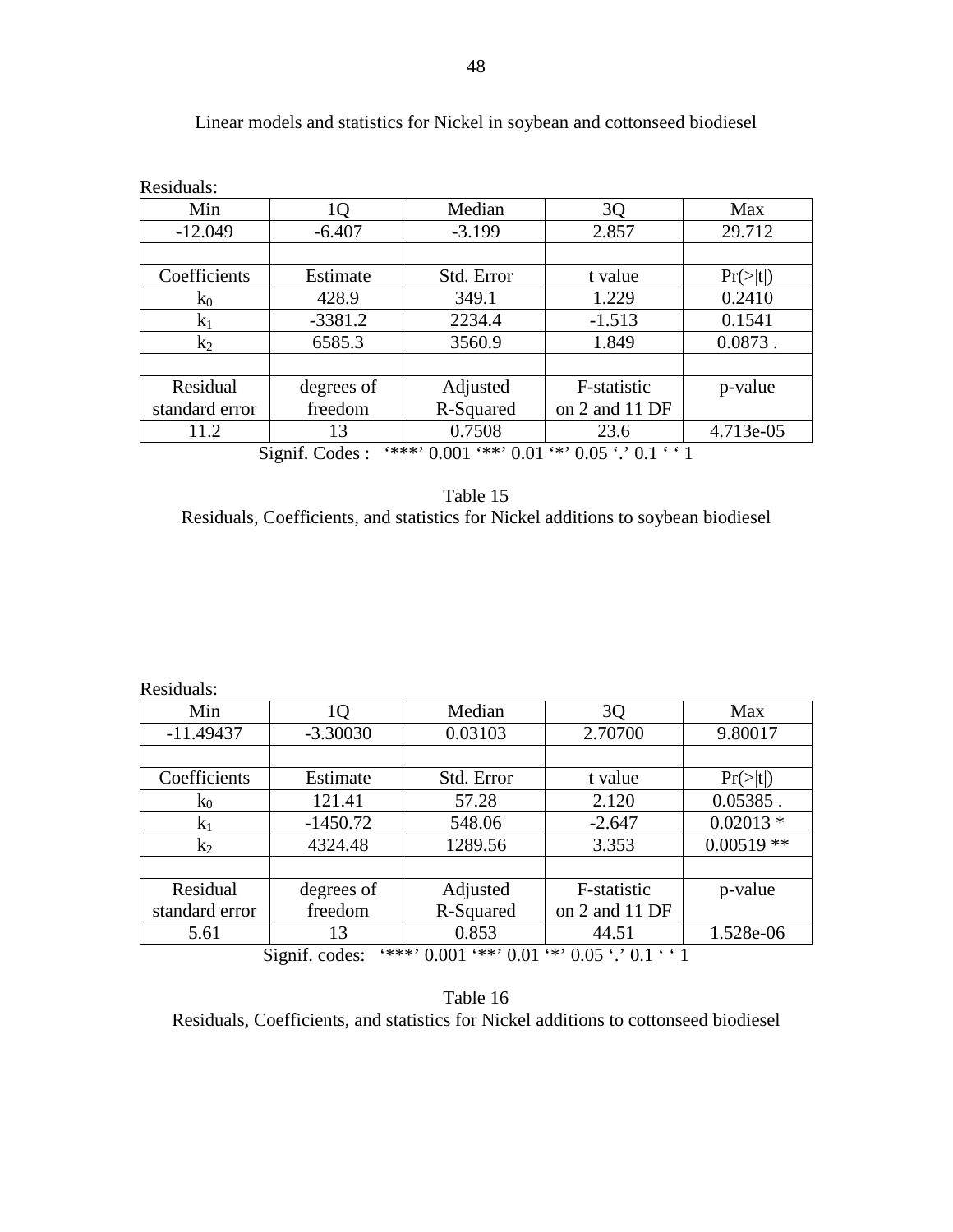| Residuals:                                                                                                                                                                                                                    |             |             |                |                      |  |
|-------------------------------------------------------------------------------------------------------------------------------------------------------------------------------------------------------------------------------|-------------|-------------|----------------|----------------------|--|
| Min                                                                                                                                                                                                                           | 1Q          | Median      | 3Q             | Max                  |  |
| $-0.069139$                                                                                                                                                                                                                   | $-0.028998$ | $-0.007766$ | 0.016853       | 0.131075             |  |
|                                                                                                                                                                                                                               |             |             |                |                      |  |
| Coefficients                                                                                                                                                                                                                  | Estimate    | Std. Error  | t value        | $Pr(>\vert t \vert)$ |  |
| $k_0$                                                                                                                                                                                                                         | $-0.03314$  | 0.05979     | $-0.554$       | 0.585                |  |
| $k_1$                                                                                                                                                                                                                         | $-0.28729$  | 0.22811     | $-1.259$       | 0.221                |  |
| $k_2$                                                                                                                                                                                                                         | 1.34017     | 0.18514     | 7.239          | 2.28e-07 ***         |  |
|                                                                                                                                                                                                                               |             |             |                |                      |  |
| Residual                                                                                                                                                                                                                      | degrees of  | Adjusted    | F-statistic    | p-value              |  |
| standard error                                                                                                                                                                                                                | freedom     | R-Squared   | on 2 and 26 DF |                      |  |
| 0.05103                                                                                                                                                                                                                       | 23          | 0.9759      | 506.6          | $< 2.2e-16$          |  |
| $\sim$<br>$\cdot$ $\sim$<br>$\omega_1$ $\omega_2$ $\omega_3$ $\omega_4$ $\omega_5$ $\omega_6$ $\omega_7$ $\omega_7$ $\omega_8$ $\omega_7$ $\omega_8$ $\omega_7$ $\omega_8$ $\omega_1$ $\omega_1$ $\omega_1$ $\omega_1$<br>- 1 |             |             |                |                      |  |

## Linear models and statistics for Copper in soybean and cottonseed biodiesel

Signif. codes: '\*\*\*' 0.001 '\*\*' 0.01 '\*' 0.05 '.' 0.1 ' ' 1

| Table 17                                                                          |
|-----------------------------------------------------------------------------------|
| Residuals, Coefficients, and statistics for Copper additions to soybean biodiesel |

Data for 2 ppm removed

| Figure 38                                                            |
|----------------------------------------------------------------------|
| Least squares curve fit for Copper additions to cottonseed biodiesel |

Residuals: Min 1Q Median 3Q Max<br>052399 -0.016800 0.003742 0.013235 0.04472  $-0.052399$   $-0.016800$   $0.003742$   $0.013235$  0.044725 Coefficients Estimate Std. Error tvalue Pr(>|t|)  $k_0$  1.232 0.405 3.042 0.00945 \*\*  $k_1$  -14.342  $\vert$  4.191  $\vert$  -3.422  $\vert$  0.00455 \*\*  $k_2$  41.456 10.631 3.900 0.00183 \*\* Residual standard error degrees of freedom Adjusted R-Squared F-statistic on 2 and 11 DF p-value 0.03011 13 0.8306 37.78 3.831e-06 Signif. codes: '\*\*\*' 0.001 '\*\*' 0.01 '\*' 0.05 '.' 0.1 ' ' 1

Table 18 Residuals, Coefficients, and statistics for Copper additions to cottonseed biodiesel

49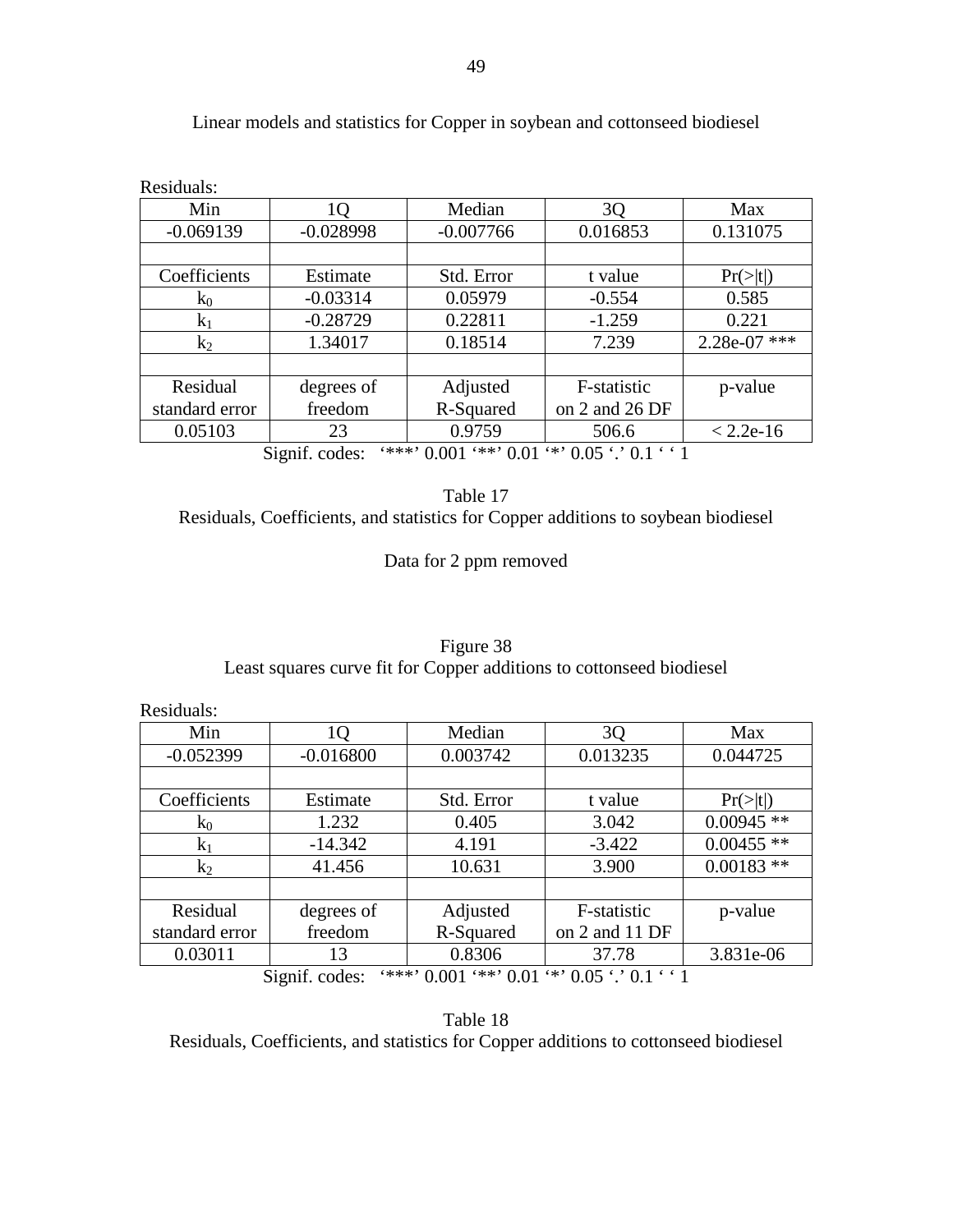| Residuals:                                                              |            |            |                |                      |
|-------------------------------------------------------------------------|------------|------------|----------------|----------------------|
| Min                                                                     | 1Q         | Median     | 3Q             | Max                  |
| $-4.6115$                                                               | $-0.5904$  | 0.2452     | 1.0150         | 2.3065               |
|                                                                         |            |            |                |                      |
| Coefficients                                                            | Estimate   | Std. Error | t value        | $Pr(>\vert t \vert)$ |
| $k_0$                                                                   | 112.32     | 39.56      | 2.839          | $0.01394*$           |
| $k_1$                                                                   | $-758.00$  | 246.44     | $-3.076$       | $0.00885$ **         |
| $k_2$                                                                   | 1275.97    | 378.22     | 3.374          | $0.00499$ **         |
|                                                                         |            |            |                |                      |
| Residual                                                                | degrees of | Adjusted   | F-statistic    | p-value              |
| standard error                                                          | freedom    | R-Squared  | on 2 and 12 DF |                      |
| 1.704                                                                   | 13         | 0.7957     | 30.2           | 1.298e-05            |
| $***$ 0.001 $**$ 0.01 $**$ 0.05 $\cdot$ 0.1 $\cdot$ 1<br>Signif. codes: |            |            |                |                      |

## Linear models and statistics for Zinc in soybean and cottonseed biodiesel

Table 19 Residuals, Coefficients, and statistics for Zinc additions to soybean biodiesel

Residuals:

| Min                                                                     | 10         | Median     | 3Q             | Max            |
|-------------------------------------------------------------------------|------------|------------|----------------|----------------|
| $-1.6941$                                                               | $-1.1562$  | $-0.2076$  | 0.7196         | 2.4968         |
|                                                                         |            |            |                |                |
| Coefficients                                                            | Estimate   | Std. Error | t value        | $Pr(>\mid t )$ |
| $k_0$                                                                   | $-19.09$   | 17.03      | $-1.121$       | 0.283          |
| $k_1$                                                                   | 125.16     | 167.06     | 0.749          | 0.467          |
| $k_2$                                                                   | 125.16     | 404.30     | $-0.156$       | 0.878          |
|                                                                         |            |            |                |                |
| Residual                                                                | degrees of | Adjusted   | F-statistic    | p-value        |
| standard error                                                          | freedom    | R-Squared  | on 1 and 10 DF |                |
| 1.391                                                                   | 13         | 0.7739     | 26.67          | 2.506e-05      |
| $***$ 0.001 $**$ 0.01 $**$ 0.05 $\cdot$ 0.1 $\cdot$ 1<br>Signif. codes: |            |            |                |                |

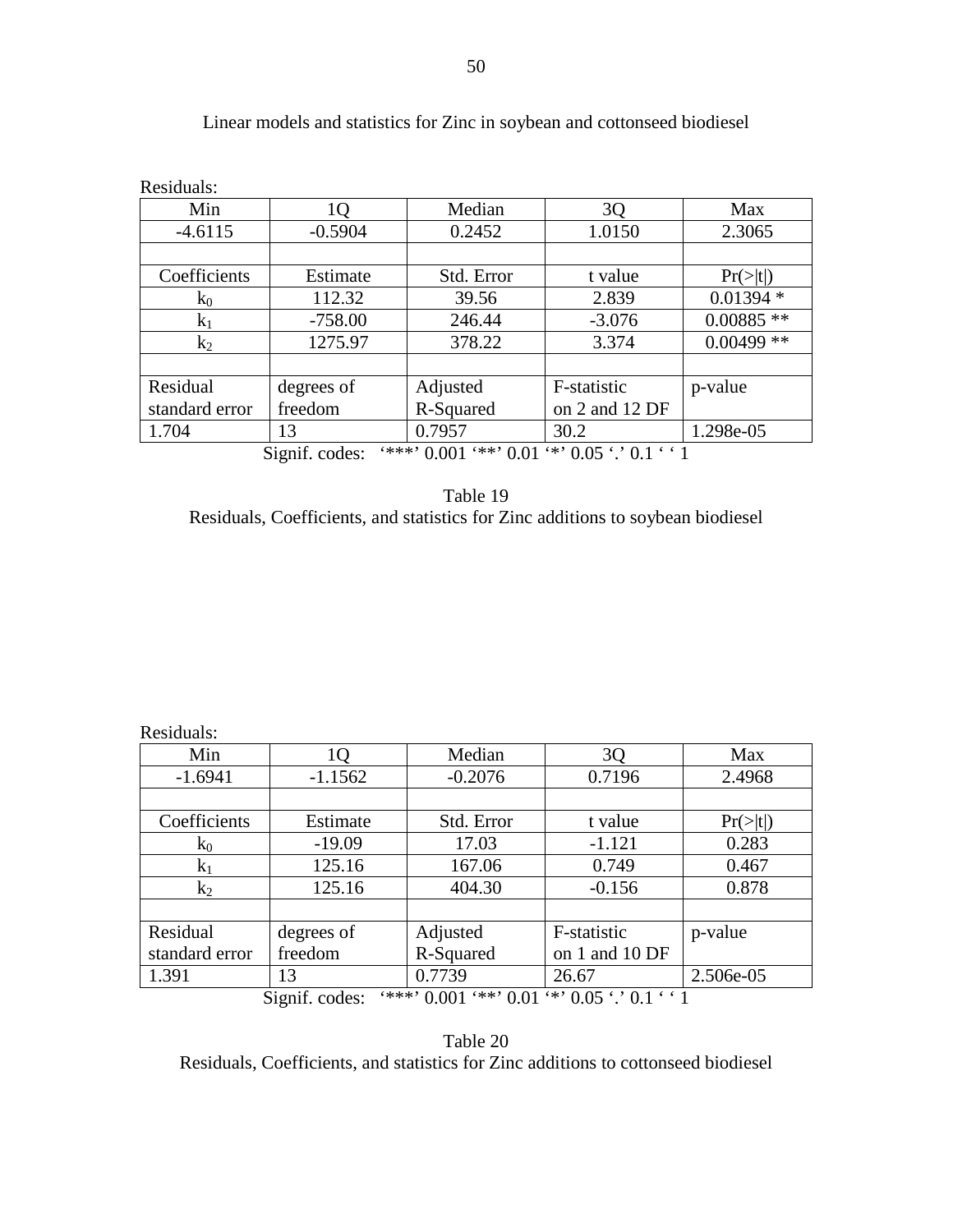## *Summary of results using Equation 6*

 Equation 6 was derived above relating metal ion concentration to induction period (IP):

$$
[M] = \frac{k_2}{IP^2} + \frac{k_1}{IP} + k_0
$$

### Equation 6

In this equation the signs of  $k_0$ ,  $k_1$ , and  $k_2$  are not arbitrary. The coefficient  $k_0$ , which comes from the constant of integration, should be negative. The biodiesel samples received will not be perfectly pure. Some catalytic metal contamination will be introduced during biodiesel synthesis and storage. The coefficient  $k_0$  represents an amount of metallic contamination relative to the metal being tested. Because it adds to  $[M]$ , the coefficient  $k_0$  must be negative on the right side of the equation (i.e. positive on the left side). The signs of  $k_1$  and  $k_2$  must be positive. These two coefficients are derived from the rate constants of free radical initiation, propagation, and termination and the molar concentrations of biodiesel, hydroperoxide, antioxidant, and free radicals. Since all these values are positive it follows that  $k_1$  and  $k_2$  must also be positive

 Table 21 contains a summary of the results of a least squares fit of Equation 6 to the data collected for the eight metals and two feedstocks that were tested.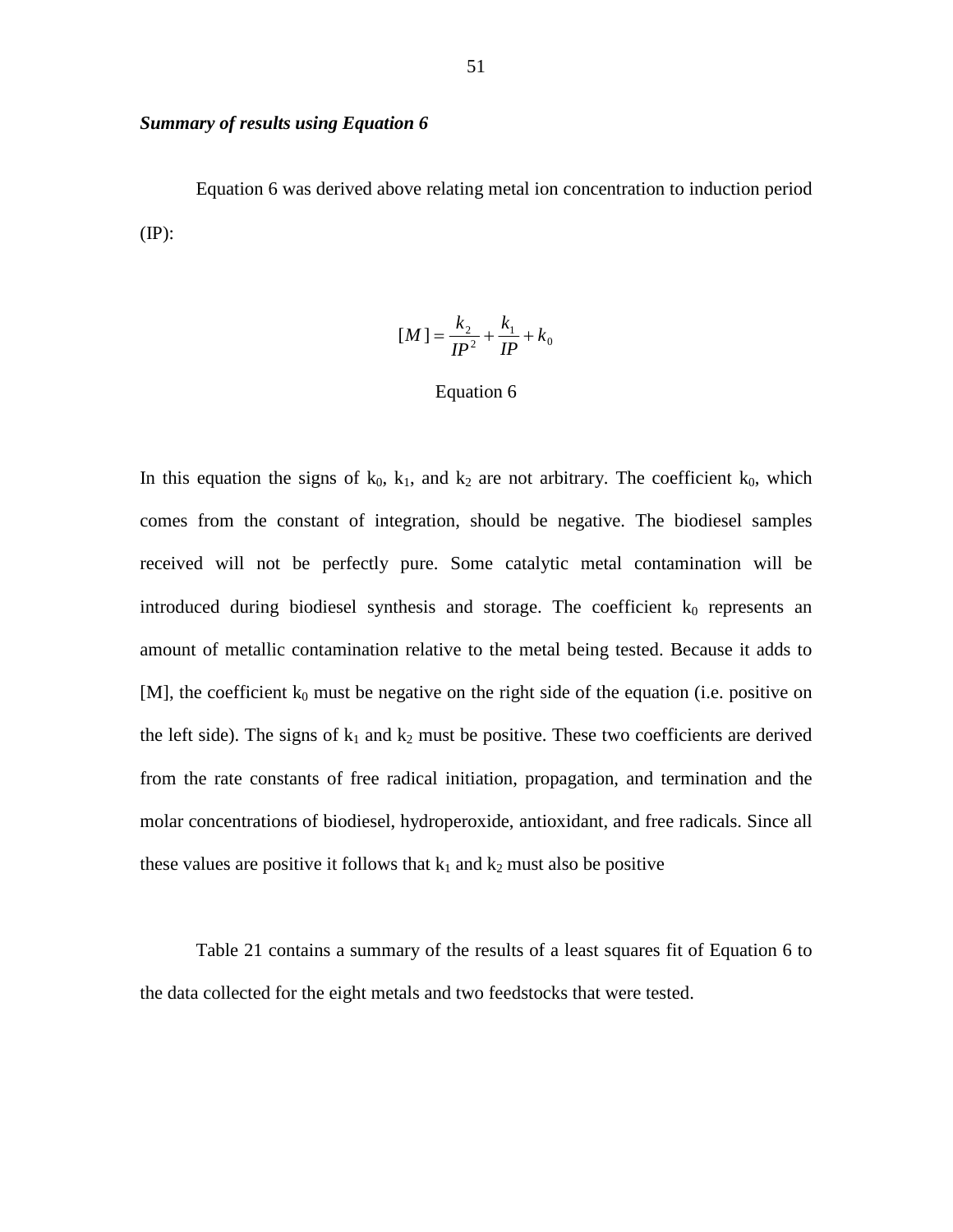| Metal.feedstock | $k_0$      | $k_1$      | $k_2$      |
|-----------------|------------|------------|------------|
| V.soy           | $-1.0117$  | 2.5865     | 4.9026     |
| V.cotton        | $-0.13006$ | 0.27190    | 3.05227    |
| Cr.soy          | $-0.25597$ | 1.00048    | $-0.23913$ |
| Cr.cotton       | $-0.43355$ | 2.82784    | $-1.19311$ |
| Mn.soy          | $-0.2988$  | $-2.6553$  | 13.9152    |
| Mn.cotton       | 0.8643     | $-15.3691$ | 57.5354    |
| Fe.soy          | $-120.43$  | 619.48     | $-654.08$  |
| Fe.cotton       | $-92.9$    | 760.0      | $-1076.1$  |
| Co.soy          | $-3.3104$  | 16.2109    | $-14.8439$ |
| Co.cotton       | $-0.34949$ | 2.29279    | $-1.40094$ |
| Ni.soy          | 428.9      | $-3381.2$  | 6585.3     |
| Ni.cotton       | 121.41     | $-1450.72$ | 4324.48    |
| Cu.soy          | $-0.03314$ | $-0.28729$ | 1.34017    |
| Cu.cotton       | 1.232      | $-14.342$  | 41.456     |
| Zn.soy          | 112.32     | $-758.00$  | 1275.97    |
| Zn.cotton       | $-19.09$   | 125.16     | 125.16     |

Table 21 Summary of coefficients for equation  $[M] = k_2/IP^2 + k_1/IP + k_0$ 

 The results summarized in Table 19 show that the results of using Equation 6 for the linear model are not good. The numbers highlighted in red have the wrong sign. Only the least squares fits for Vanadium have the correct signs. All other contain coefficients with incorrect signs.

#### *New Model with Curve Fit and Statistics*

 Is it possible to simplify the formula (i.e. to remove a term and the associated coefficient) and get better results? If so, what coefficient should be removed? Coefficient  $k_0$  must be included since samples cannot be perfectly pure. Coefficient  $k_1$  is associated with the alkoxyl radical concentration which is reported to generate biodiesel oxidation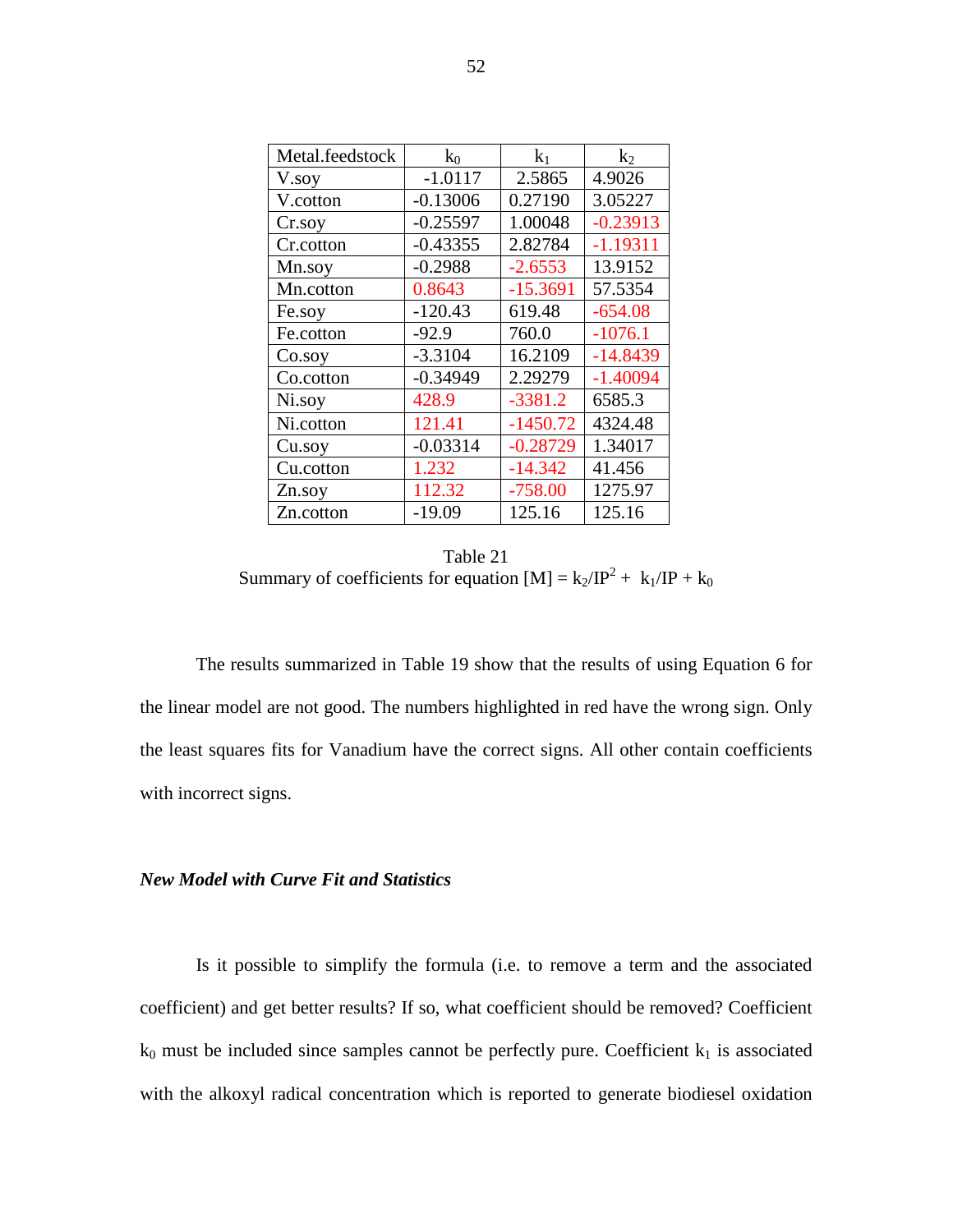products. The coefficient  $k_2$  is specific for the hydroperoxide to hydroperoxide termination reaction.

$$
LOO^{\bullet} + LOO^{\bullet} \Rightarrow LOOOOL
$$

 This reaction results in four atoms of oxygen bonded in sequence. If this termination reaction is not thermally stable then it will decompose back into free radicals before rearrangement of the four atoms of oxygen can produce biodiesel oxidation products.

$$
LOOOOL \Leftrightarrow LOO^{\bullet} + LOO^{\bullet}
$$

$$
LOOOOL \Rightarrow LO^{\bullet} + LO^{\bullet} + O_2
$$

Therefore, it was decided to remove the term  $(k_2 / IP^2)$  from Equation 6 to generate Equation 7 below.

$$
[M] = \frac{k_1}{IP} + k_0
$$

#### Equation 7

The simplification allows a rearrangement of Equations 7 which gives a simpler form: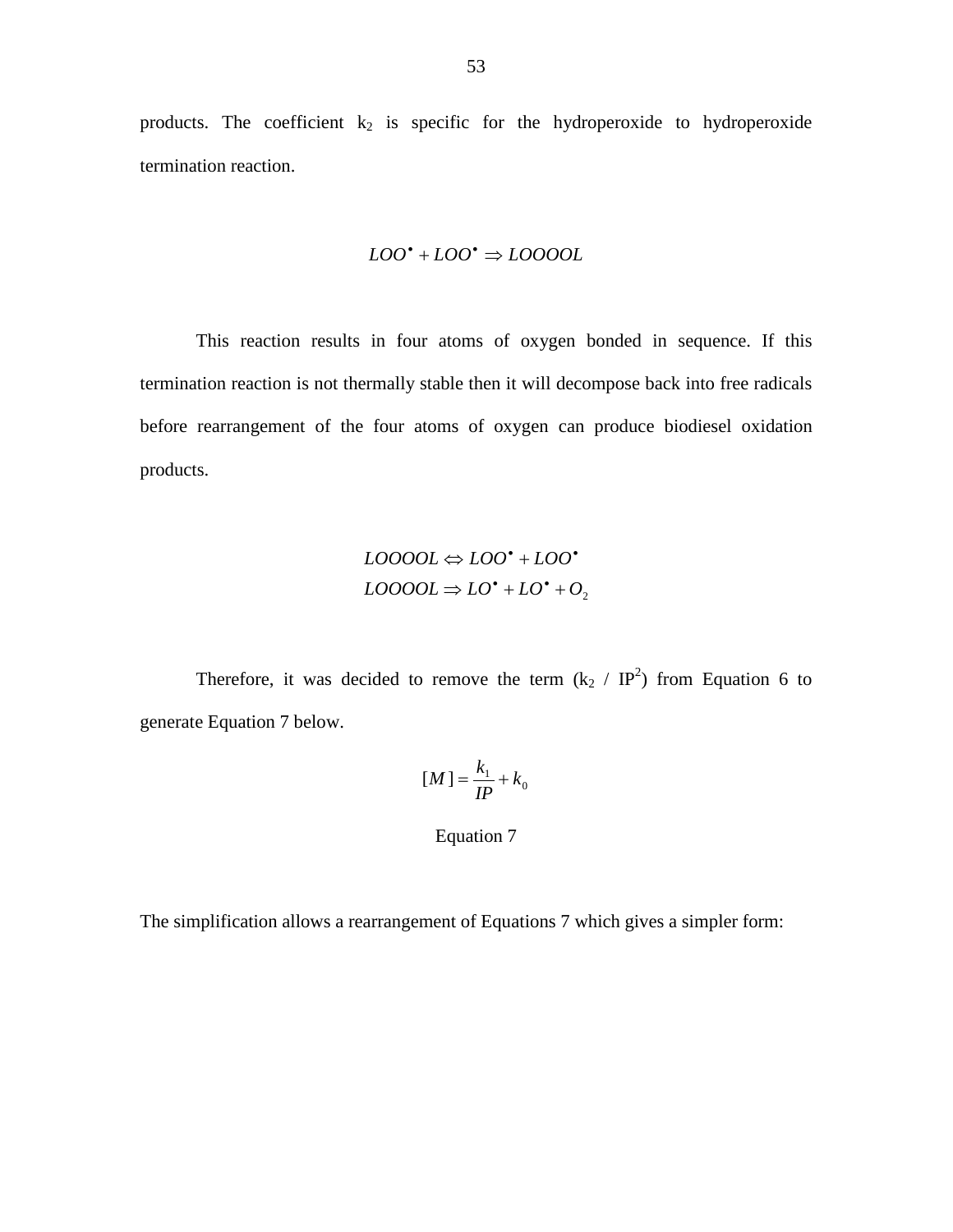$$
[M] = \frac{k_1}{IP} + k_0
$$
  
\n
$$
[M] - k_0 = \frac{k_1}{IP}
$$
  
\n
$$
k_1([M] - k_0) = \frac{1}{IP}
$$
  
\n
$$
k'_1[M] - k'_0 = \frac{1}{IP}
$$
  
\n
$$
\frac{1}{IP} = k'_1[M] - k'_0
$$

The result is Equation 8. Recall that the sign of  $k_0$  is required to be negative. Thus, it is more intuitive to change the sign to positive in the final equation. Coefficients  $k'_1$  and  $k_1$  are not distinguished.

$$
\frac{1}{IP} = k_1[M] + k_0
$$

### Equation 8

A new set of curve fits and statistics for the eight metals and two biodiesel feedstocks were generated with a linear model base on Equation 8.

 It was decided to eliminate high metal concentrations producing induction periods less than one hour from the data sets. Such short induction periods data points can be disproportionately influenced by errors. This decision resulted in the elimination of the 5 ppm addition of V to soybean biodiesel, the 1 ppm addition of Cr to soybean biodiesel, and the 2 ppm addition of Cu to soybean biodiesel. None of the additions to cottonseed biodiesel produced induction periods less than 1 hour. The 60 ppm addition of Fe to soybean biodiesel and the 80 ppm addition of Fe to cottonseed biodiesel were also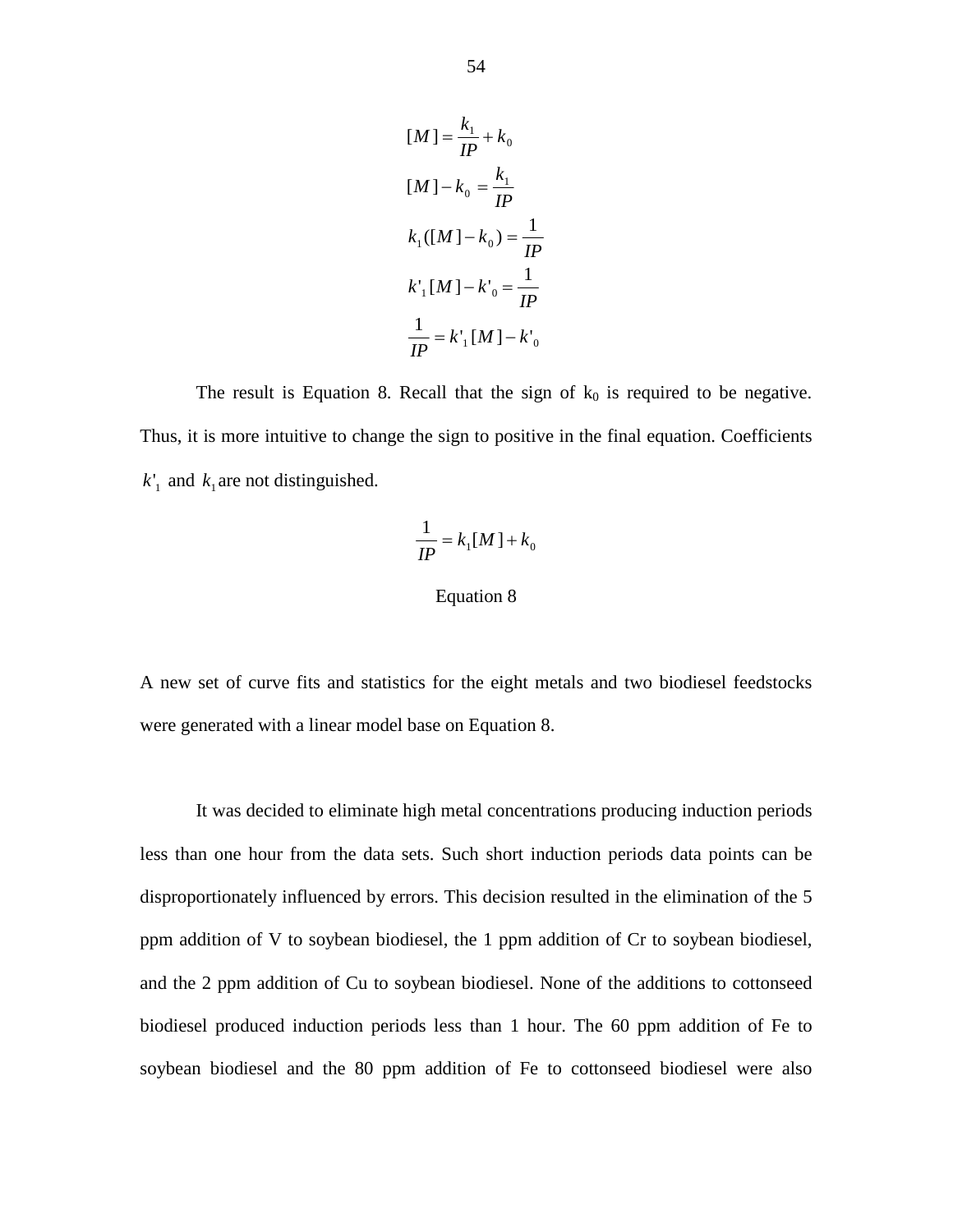eliminated due to high large amounts of insoluble precipitates generated during the induction period test.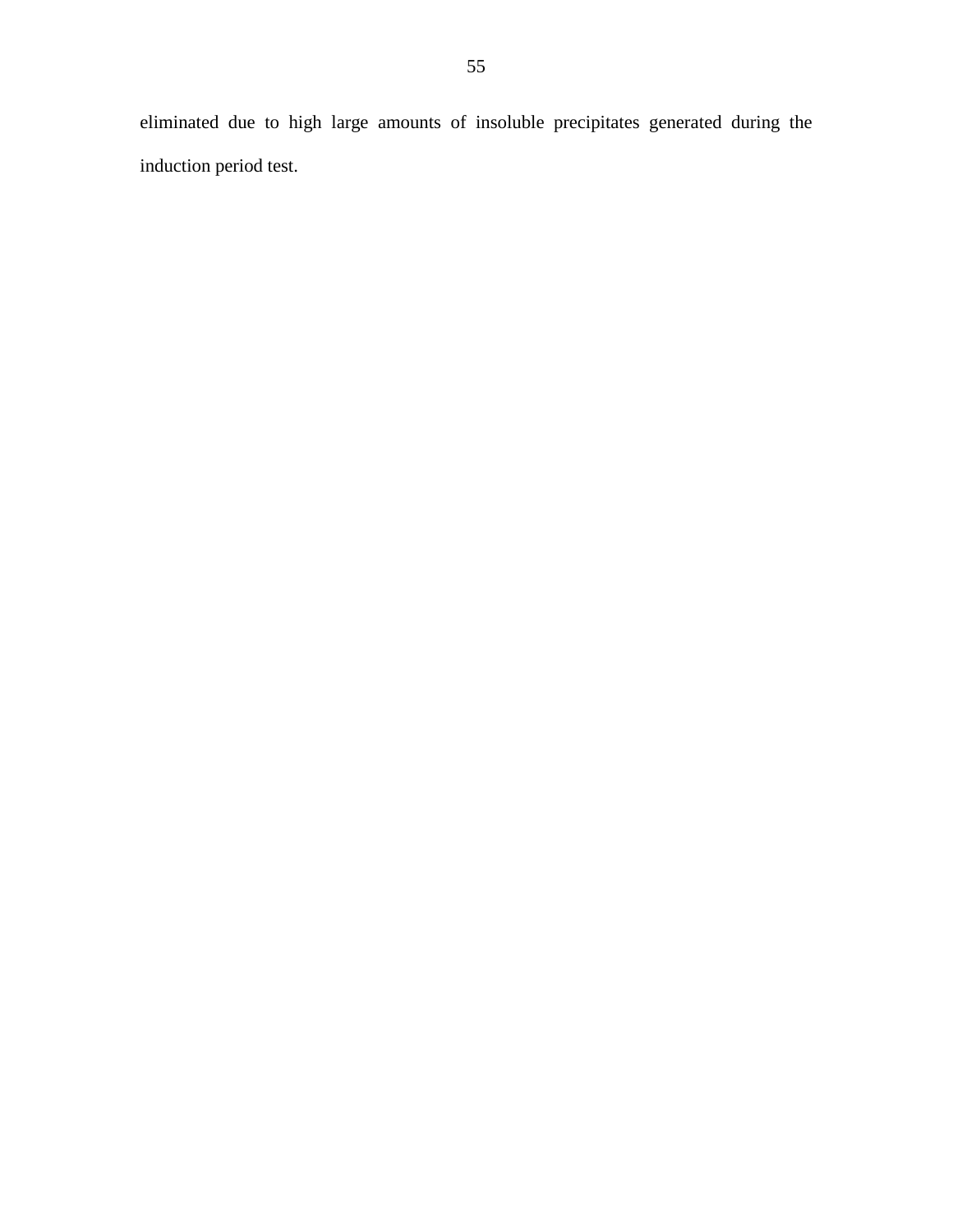New linear model with curve fit and statistics for Vanadium in soybean biodiesel



Figure 25 Least squares fit of Vanadium additions to soybean biodiesel

| Min            | 10           | Median      | 3 <sub>O</sub> | Max                  |
|----------------|--------------|-------------|----------------|----------------------|
| $-0.0357559$   | $-0.0075156$ | 0.0006673   | 0.0029596      | 0.0355641            |
|                |              |             |                |                      |
| Coefficient    | Estimate     | Std. Error  | t value        | $Pr(>\vert t \vert)$ |
| $k_0$          | 0.271726     | 0.007209    | 37.69          | $5.54e-13$ ***       |
| $k_1$          | 0.147256     | 0.006550    | 22.48          | $1.52e-10$ ***       |
|                |              |             |                |                      |
| Residual       | degrees of   | Adjusted R- | F-statistic    | p-value              |
| standard error | freedom      | squared     | on 1 and 14 DF |                      |
| 0.01766        | 11           | 0.9768      | 505.5          | 1.518e-10            |

Signif. codes:  $0$  '\*\*\*'  $0.001$  '\*\*'  $0.01$  '\*'  $0.05$  '.'  $0.1$  ' ' 1

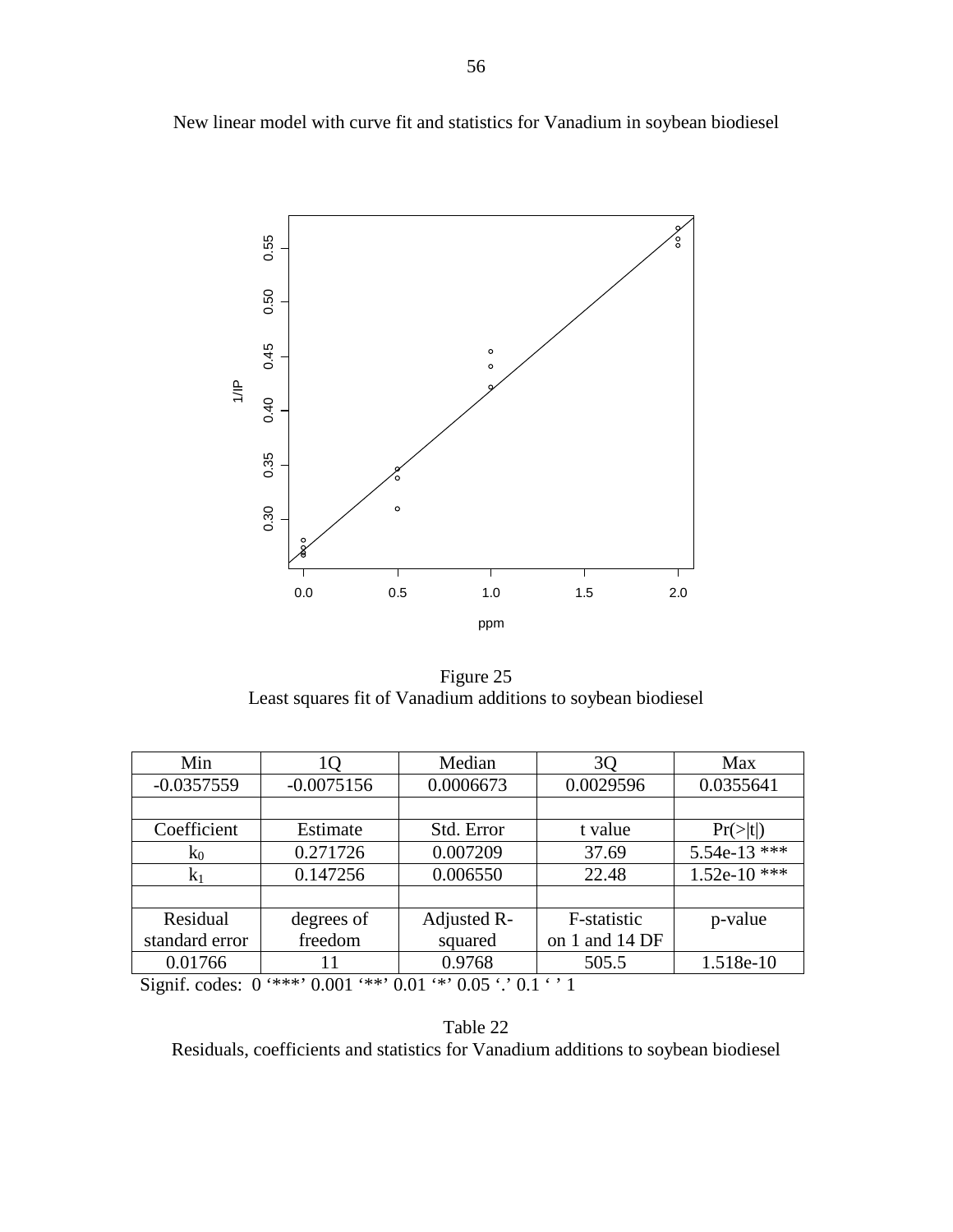New linear model with curve fit and statistics for Vanadium in cottonseed biodiesel



Figure 26 Least squares fit of Vanadium additions to cottonseed biodiesel

| Min            | 10           | Median     | 30             | Max                  |
|----------------|--------------|------------|----------------|----------------------|
| $-0.0341384$   | $-0.0221917$ | 0.0002167  | 0.0234435      | 0.0402316            |
|                |              |            |                |                      |
| Coefficients   | Estimate     | Std. Error | t value        | $Pr(>\vert t \vert)$ |
| $k_0$          | 0.191619     | 0.008931   | 21.46          | 4.14e-12 ***         |
| $k_1$          | 0.388736     | 0.018090   | 21.49          | 4.05e-12 ***         |
|                |              |            |                |                      |
| Residual       | Degrees of   | Adjusted   | F-statistic    | p-value              |
| standard error | freedom      | R-squared  | on 1 and 14 DF |                      |
| 0.02607        | 14           | 0.9685     | 461.8          | 4.052e-12            |

Signif. codes:  $0$  '\*\*\*'  $0.001$  '\*\*'  $0.01$  '\*'  $0.05$  '.'  $0.1$  ' ' 1

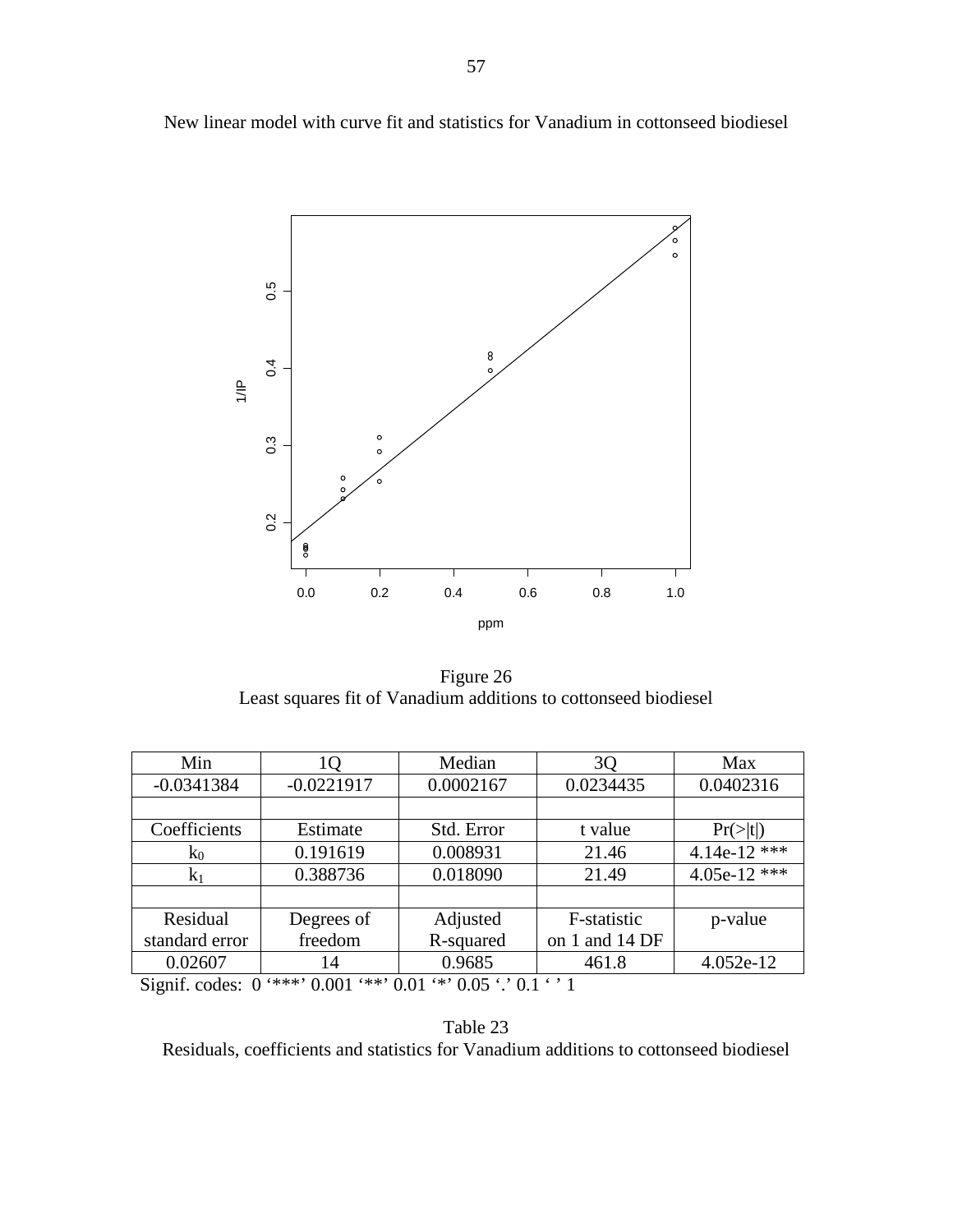New linear model with curve fit and statistics for Chromium in soybean biodiesel



Figure 27 Least squares fit of Chromium additions to soybean biodiesel

| Min                                                                                                                                                                 | 1Q          | Median      | 3Q             | Max                  |
|---------------------------------------------------------------------------------------------------------------------------------------------------------------------|-------------|-------------|----------------|----------------------|
| $-0.056253$                                                                                                                                                         | $-0.012846$ | 0.003845    | 0.013772       | 0.043502             |
|                                                                                                                                                                     |             |             |                |                      |
| Coefficient                                                                                                                                                         | Estimate    | Std. Error  | t value        | $Pr(>\vert t \vert)$ |
| $k_0$                                                                                                                                                               | 0.25549     | 0.01127     | 22.66          | $6.30e-10***$        |
| K <sub>1</sub>                                                                                                                                                      | 1.44283     | 0.04116     | 35.05          | 8.47e-12***          |
|                                                                                                                                                                     |             |             |                |                      |
| Residual                                                                                                                                                            | degrees of  | Adjusted R- | F-statistic    | p-value              |
| standard error                                                                                                                                                      | freedom     | squared     | on 1 and 10 DF |                      |
| 0.02668                                                                                                                                                             | 10          | 0.9911      | 1229           | 8.473e-12            |
| $\alpha'$ (c) 1 $\alpha$ ( $\psi \psi \psi$ ) $\alpha$ $\alpha$ ( $\psi \psi$ ) $\alpha$ $\alpha$ ( $\psi$ ) $\alpha$ $\alpha$ ( $\psi$ ) $\alpha$ 1 ( $\gamma$ ) 1 |             |             |                |                      |

Signif. codes:  $0$  '\*\*\*'  $0.001$  '\*\*'  $0.01$  '\*'  $0.05$  '.'  $0.1$  ' ' 1

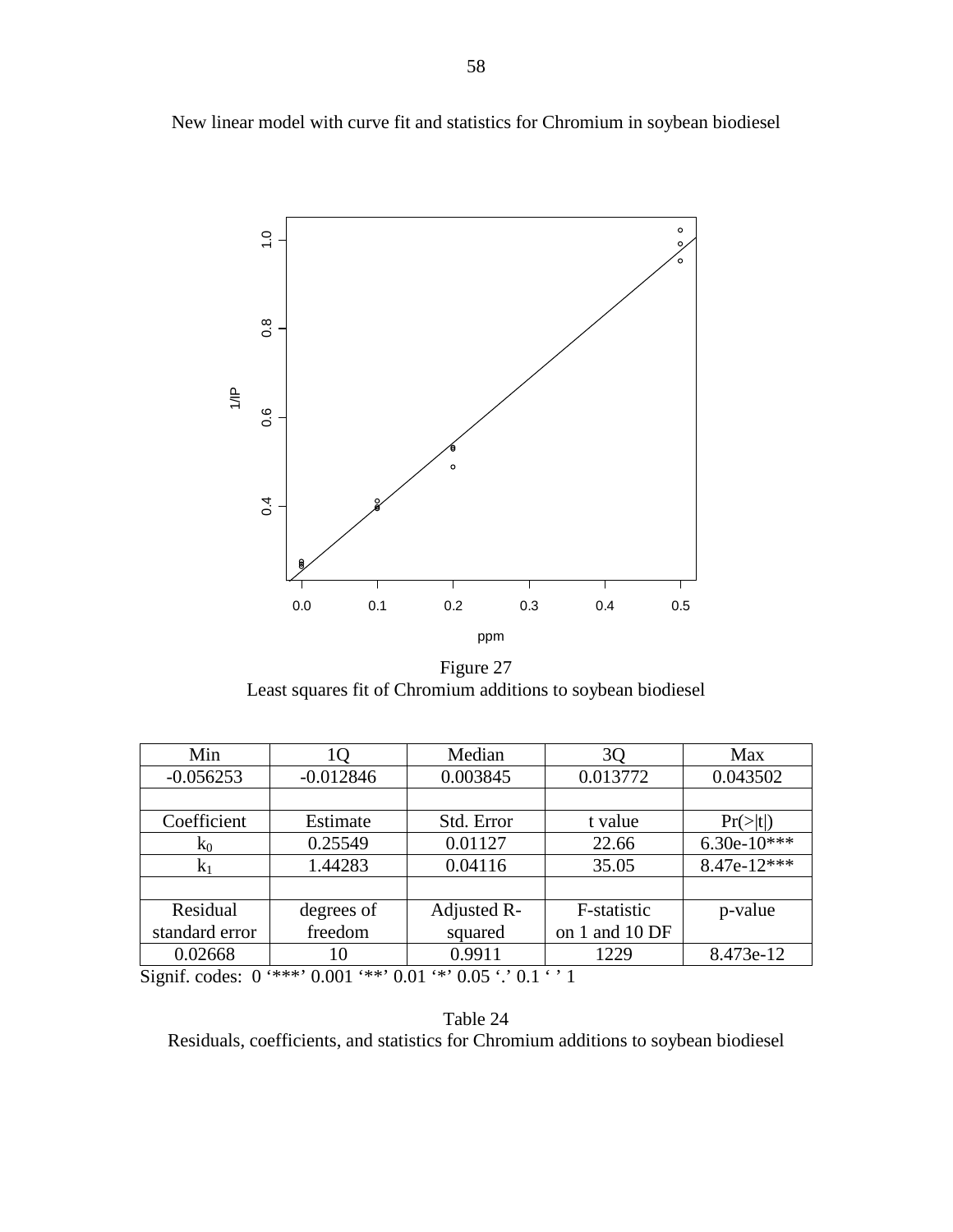New linear model with curve fit and statistics for Chromium in cottonseed biodiesel



Figure 28 Least squares fit of Chromium additions to cottonseed biodiesel

| Min            | lQ          | Median      | 3 <sub>Q</sub> | Max            |  |
|----------------|-------------|-------------|----------------|----------------|--|
| $-0.045310$    | $-0.018640$ | 0.002571    | 0.009485       | 0.105447       |  |
|                |             |             |                |                |  |
| Coefficient    | Estimate    | Std. Error  | t value        | $Pr(>\mid t )$ |  |
| $k_0$          | 0.15040     | 0.01189     | 12.65          | 4.73e-09 ***   |  |
| $k_1$          | 0.55716     | 0.02408     | 23.14          | $1.48e-12$ *** |  |
|                |             |             |                |                |  |
| Residual       | degrees of  | Adjusted R- | F-statistic    | p-value        |  |
| standard error | freedom     | squared     | on 1 and 14 DF |                |  |
| 0.0347         | 14          | 0.9727      | 535.5          | 1.476e-12      |  |
|                |             |             |                |                |  |

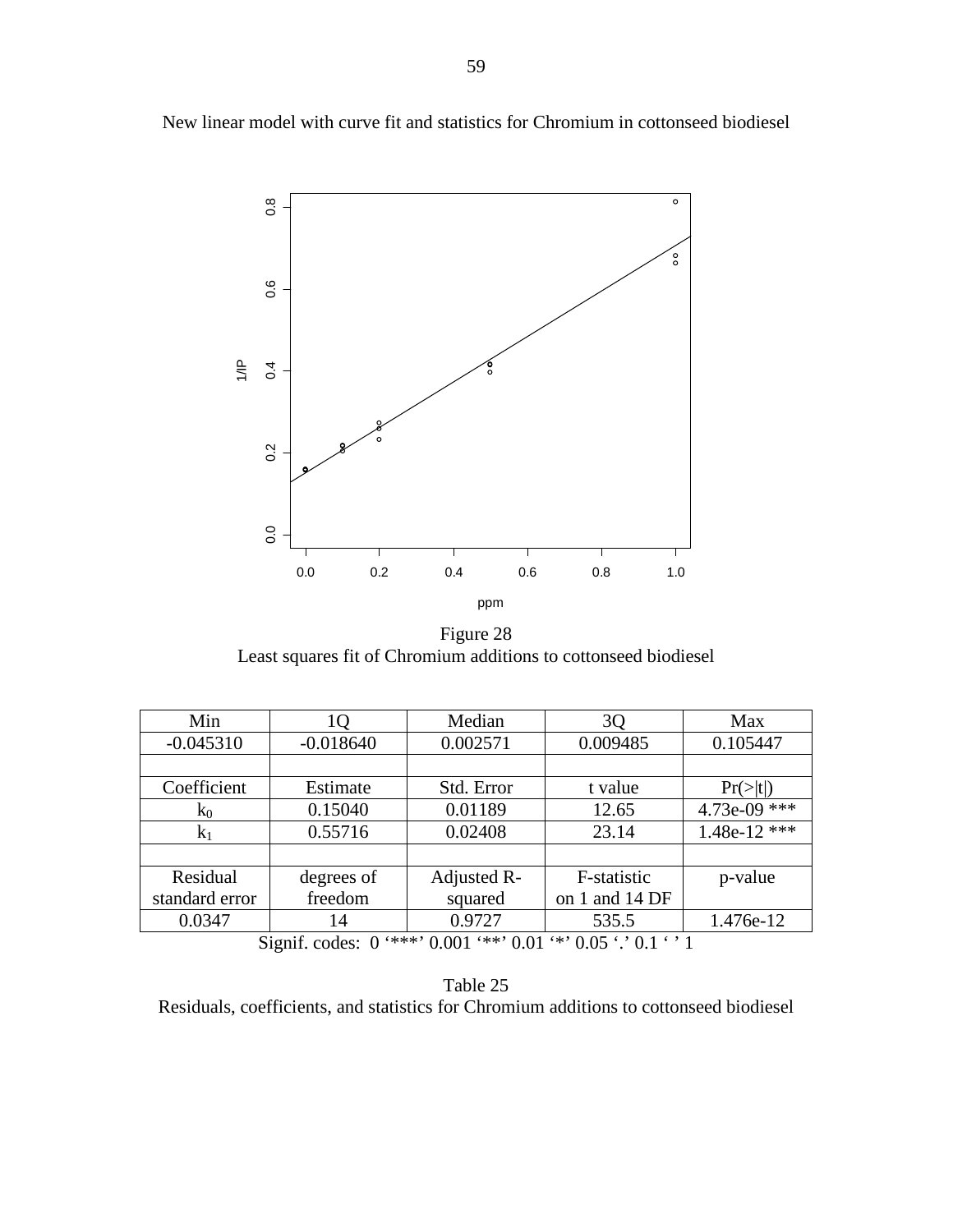New linear model with curve fit and statistics for Manganese in soybean biodiesel



Figure 29 Least squares fit of Manganese additions to soybean biodiesel

| Min            | 1O          | Median      | 3 <sub>Q</sub> | Max                  |
|----------------|-------------|-------------|----------------|----------------------|
| $-0.057922$    | $-0.044210$ | 0.008053    | 0.024192       | 0.091522             |
|                |             |             |                |                      |
| Coefficient    | Estimate    | Std. Error  | t value        | $Pr(>\vert t \vert)$ |
| $k_0$          | 0.310128    | 0.015423    | 20.11          | 9.99e-12 ***         |
| $k_1$          | 0.083787    | 0.006476    | 12.94          | $3.54e-09$ ***       |
|                |             |             |                |                      |
| Residual       | degrees of  | Adjusted R- | F-statistic    | p-value              |
| standard error | freedom     | squared     | on 1 and 14 DF |                      |
| 0.04584        | 14          | 0.9173      | 167.4          | 3.538e-09            |
|                |             |             |                |                      |

Table 26 Residuals, coefficients, and statistics for Manganese additions to soybean biodiesel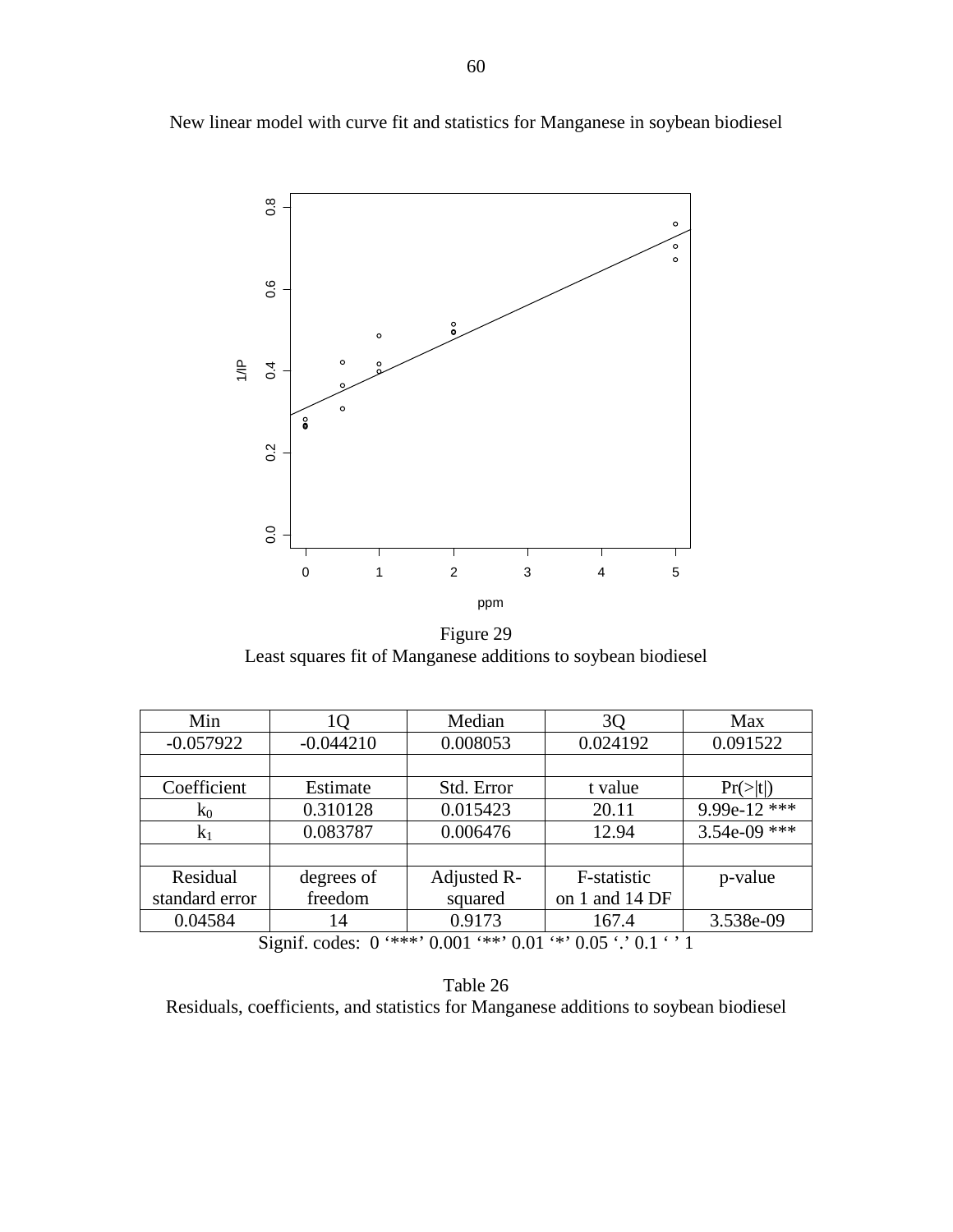New linear model with curve fit and statistics for Manganese in cottonseed biodiesel



Figure 30 Least squares fit of Manganese additions to cottonseed biodiesel

| Min            | 10          | Median      | 3Q             | Max            |
|----------------|-------------|-------------|----------------|----------------|
| $-0.066505$    | $-0.046110$ | 0.009732    | 0.028144       | 0.057966       |
|                |             |             |                |                |
| Coefficient    | Estimate    | Std. Error  | t value        | $Pr(>\mid t )$ |
| $k_0$          | 0.209510    | 0.012606    | 16.620         | $1.30e-10$ *** |
| $k_1$          | 0.043084    | 0.005678    | 7.588          | $2.52e-06$ *** |
|                |             |             |                |                |
| Residual       | degrees of  | Adjusted R- | F-statistic    | p-value        |
| standard error | freedom     | squared     | on 1 and 14 DF |                |
| 0.04157        | 14          | 0.7905      | 57.58          | 2.519e-06      |

Table 27 Residuals, coefficients, and statistics for Manganese additions to cottonseed biodiesel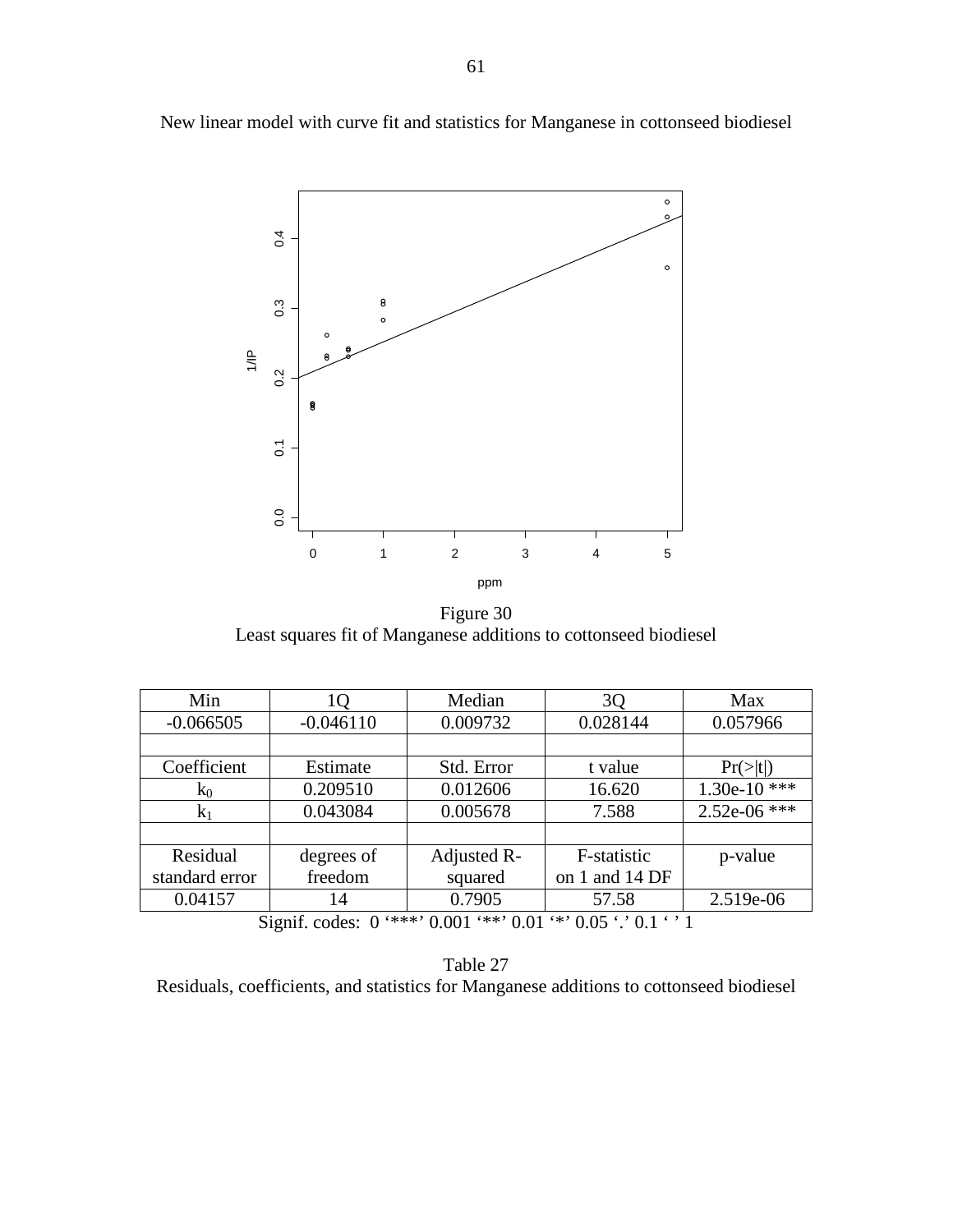

Identification of outlier in Mn additions to cottonseed biodiesel

Figure 31 Identification of outlier at data point 10 (Mn add of 5 ppm)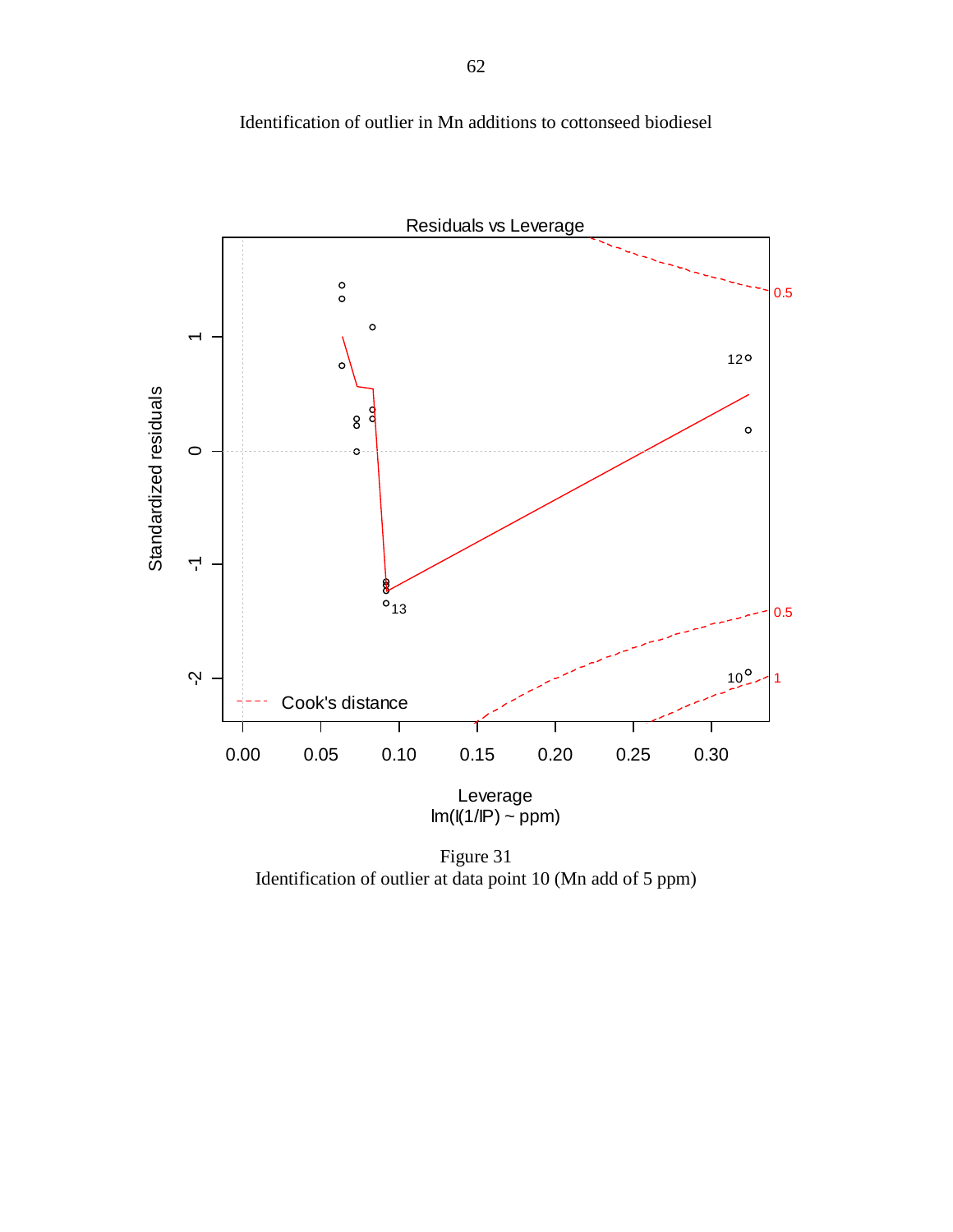Curve fit and statistics for Manganese in cottonseed biodiesel with outlier removed



Figure 32 Least squares fit of Manganese additions to cottonseed biodiesel with 1 outlier removed

| Min            | LO          | Median      | 3Q                                                                       | Max            |  |  |
|----------------|-------------|-------------|--------------------------------------------------------------------------|----------------|--|--|
| $-0.050780$    | $-0.034558$ | 0.007803    | 0.020252                                                                 | 0.053578       |  |  |
|                |             |             |                                                                          |                |  |  |
| Coefficient    | Estimate    | Std. Error  | t value                                                                  | $Pr(>\mid t )$ |  |  |
| $k_0$          | 0.207030    | 0.011231    | 18.433                                                                   | $1.06e-10$ *** |  |  |
| $k_1$          | 0.049952    | 0.005927    | 8.428                                                                    | 1.26e-06 ***   |  |  |
|                |             |             |                                                                          |                |  |  |
| Residual       | degrees of  | Adjusted R- | F-statistic                                                              | p-value        |  |  |
| standard error | freedom     | squared     | on 1 and 13 DF                                                           |                |  |  |
| 0.03685        | 13          | 0.8334      | 71.04                                                                    | 1.257e-06      |  |  |
|                |             |             | $Cianif \ncodone{0}$ $(***' \n0.001$ $(**) \n0.01$ $(*) \n0.05$ $(0.05)$ |                |  |  |



Residuals, Coefficients, and statistics for Manganese additions to cottonseed biodiesel with one outlier removed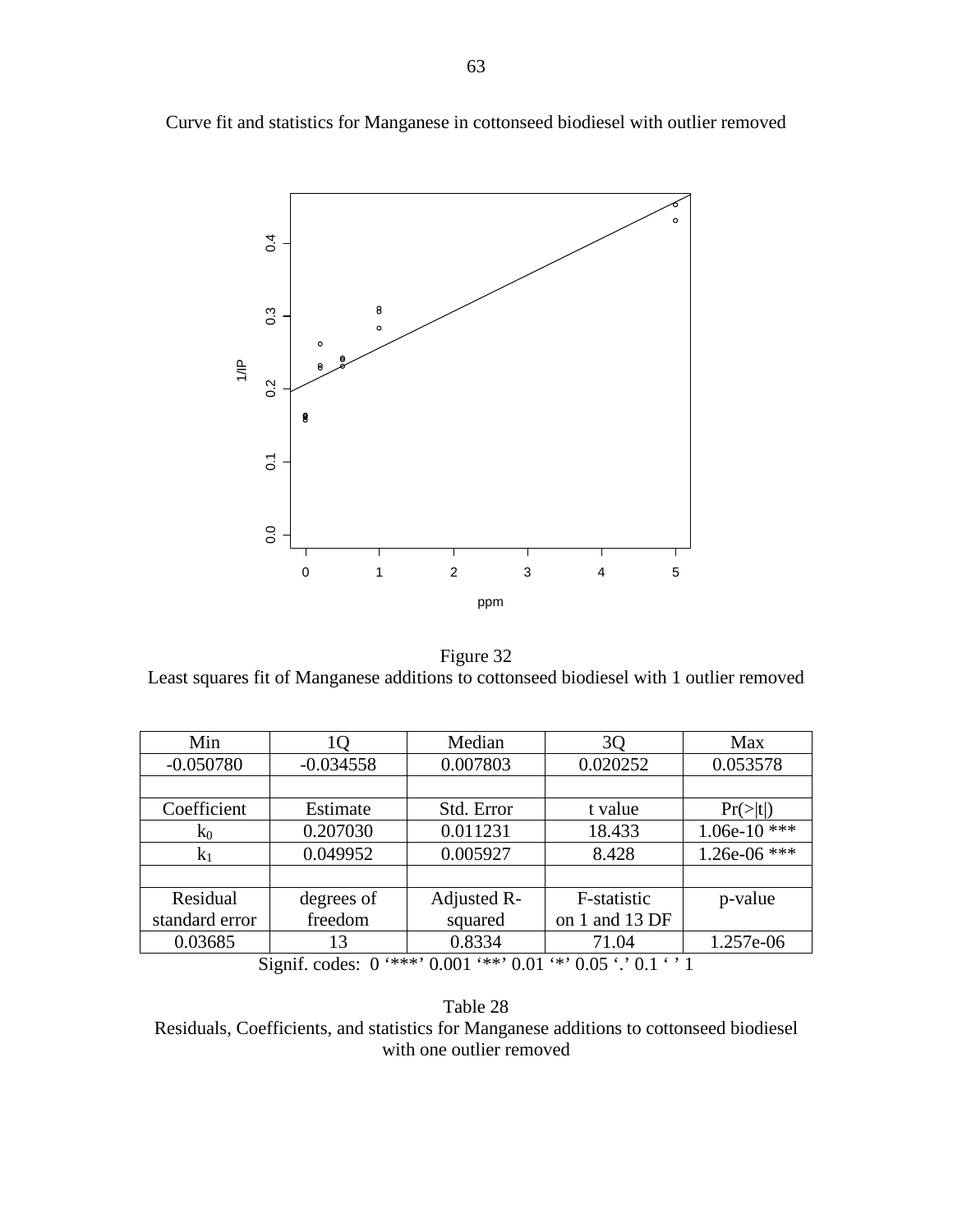Curve fit and statistics for Iron in soybean biodiesel



Figure 33 Least squares fit of Iron additions to soybean biodiesel

| Min            | 10          | Median      | 3Q                                                                  | Max            |
|----------------|-------------|-------------|---------------------------------------------------------------------|----------------|
| $-0.026626$    | $-0.008544$ | $-0.002639$ | 0.005257                                                            | 0.033339       |
|                |             |             |                                                                     |                |
| Coefficient    | Estimate    | Std. Error  | t value                                                             | $Pr(>\mid t )$ |
| $k_0$          | 0.2788816   | 0.0069736   | 39.991                                                              | $2.90e-13***$  |
| $k_1$          | 0.0038442   | 0.0006466   | 5.945                                                               | 9.66e-05***    |
|                |             |             |                                                                     |                |
| Residual       | degrees of  | Adjusted R- | F-statistic                                                         | p-value        |
| standard error | freedom     | squared     | on 1 and 14 DF                                                      |                |
| 0.01832        | 11          | 0.7411      | 35.34                                                               | 9.661e-05      |
|                |             |             | Signif endow $0$ '***' $0.001$ '**' $0.01$ '*' $0.05$ ' $0.1$ ' $1$ |                |

Signif. codes:  $0 \cdot$ \*\*\*'  $0.001 \cdot$ \*\*'  $0.01 \cdot$ ''  $0.05 \cdot$ ' 0.1

Table 29 Residuals, Coefficients, and statistics for Iron additions to soybean biodiesel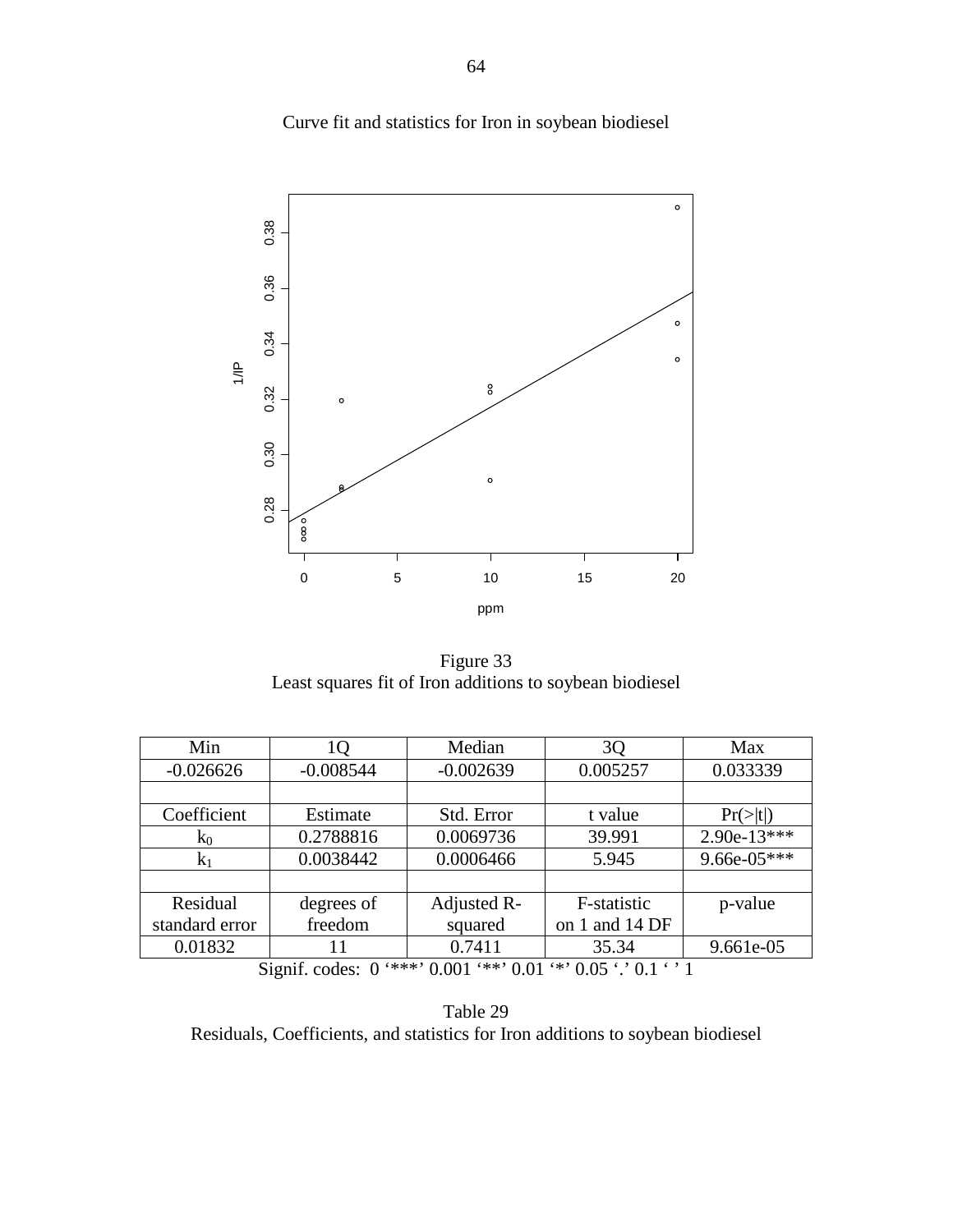Curve fit and statistics for Iron in cottonseed biodiesel



Figure 34 Least squares fit of Iron additions to cottonseed biodiesel

| Min            | 10                                                                        | Median      | 3Q             | Max                  |  |  |
|----------------|---------------------------------------------------------------------------|-------------|----------------|----------------------|--|--|
| $-0.023429$    | $-0.011273$                                                               | $-0.001675$ | 0.009239       | 0.045295             |  |  |
|                |                                                                           |             |                |                      |  |  |
| Coefficient    | Estimate                                                                  | Std. Error  | t value        | $Pr(>\vert t \vert)$ |  |  |
| $k_0$          | 0.1473787                                                                 | 0.0088101   | 16.73          | $1.22e-08$ ***       |  |  |
| $k_1$          | 0.0040484                                                                 | 0.0003845   | 10.53          | 9.89e-07 ***         |  |  |
|                |                                                                           |             |                |                      |  |  |
| Residual       | degrees of                                                                | Adjusted R- | F-statistic    | p-value              |  |  |
| standard error | freedom                                                                   | squared     | on 1 and 10 DF |                      |  |  |
| 0.0197         | 10                                                                        | 0.909       | 110.9          | 9.892e-07            |  |  |
|                | '***' $0.001$ '**' $0.01$ '*' $0.05$ '.' $0.1$ ' '1<br>Signif. codes: $0$ |             |                |                      |  |  |

Table 30 Residuals, Coefficients, and statistics for Iron additions to cottonseed biodiesel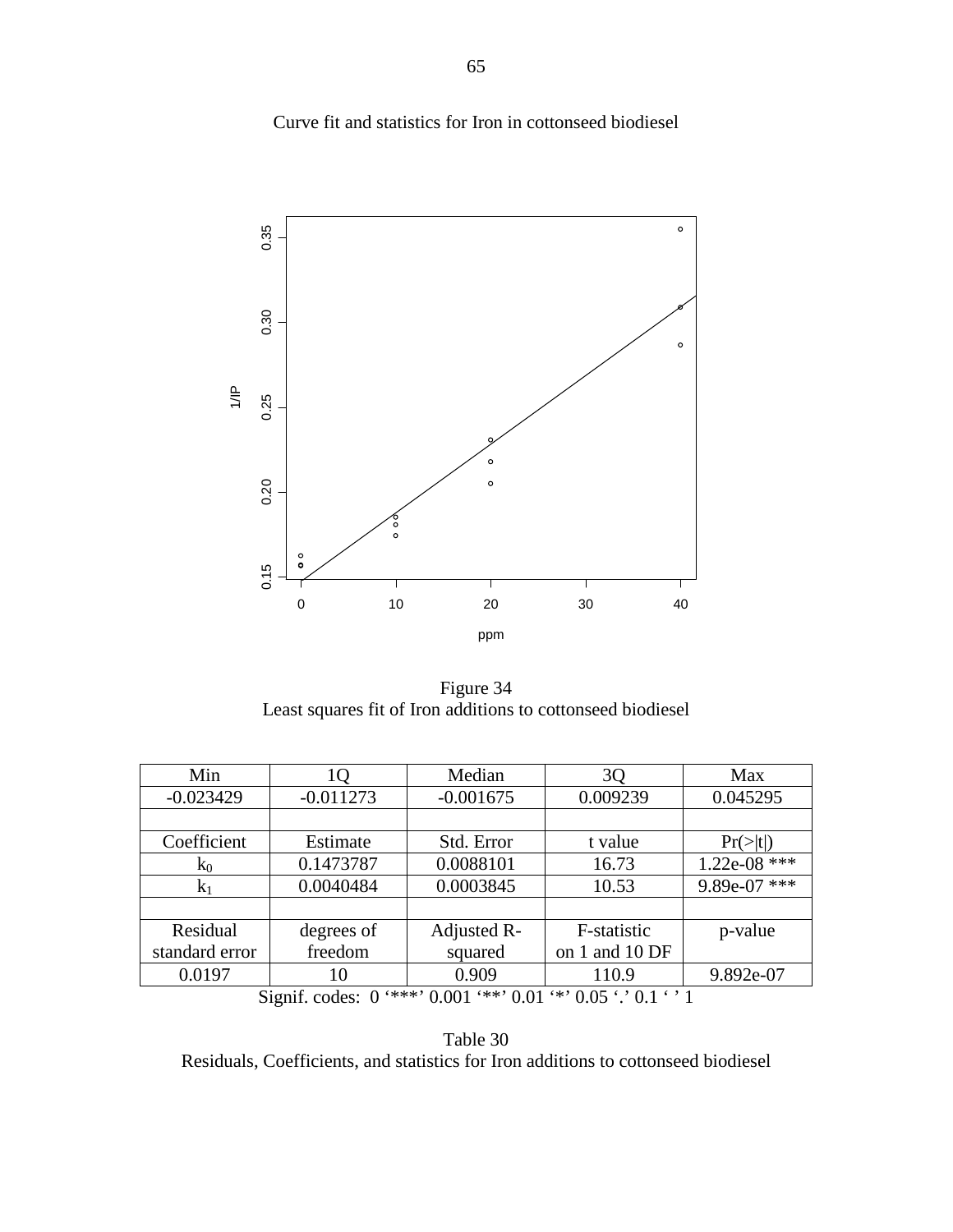Curve fit and statistics for Cobalt in soybean biodiesel



Figure 35 Least squares fit of Cobalt additions to soybean biodiesel

| Min            | lQ                               | Median      | 3Q             | Max                  |
|----------------|----------------------------------|-------------|----------------|----------------------|
| $-0.028228$    | $-0.005265$                      | 0.002518    | 0.004999       | 0.032493             |
|                |                                  |             |                |                      |
| Coefficient    | Estimate                         | Std. Error  | t value        | $Pr(>\vert t \vert)$ |
| $k_0$          | 0.266217                         | 0.005015    | 53.09          | $<$ 2e-16 ***        |
| $k_1$          | 0.179759                         | 0.010157    | 17.70          | 5.6e-11 ***          |
|                |                                  |             |                |                      |
| Residual       | degrees of                       | Adjusted R- | F-statistic    | p-value              |
| standard error | freedom                          | squared     | on 1 and 14 DF |                      |
| 0.01464        | 14                               | 0.9542      | 313.2          | 5.604e-11            |
| $\sim$         | $\cdot$ $\sim$<br>$\blacksquare$ |             |                |                      |

Table 31 Residuals, Coefficients, and statistics for Cobalt additions to soybean biodiesel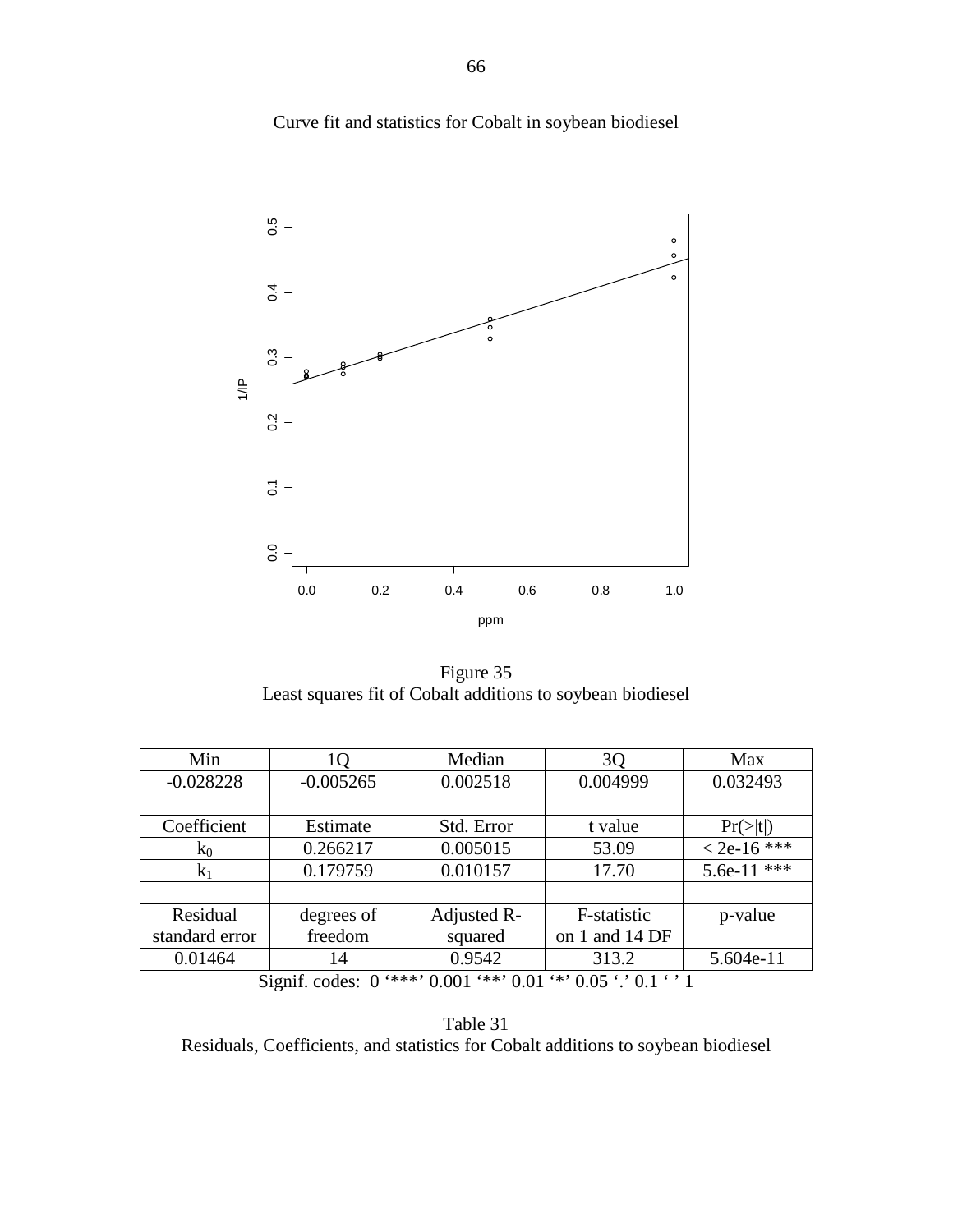Curve fit and statistics for Cobalt in cottonseed biodiesel



Figure 35 Least squares fit of Cobalt additions to cottonseed biodiesel

| Min                                                                         | 10          | Median      | 3Q             | Max                  |  |
|-----------------------------------------------------------------------------|-------------|-------------|----------------|----------------------|--|
| $-0.037554$                                                                 | $-0.008814$ | 0.002359    | 0.013876       | 0.042534             |  |
|                                                                             |             |             |                |                      |  |
| Coefficient                                                                 | Estimate    | Std. Error  | t value        | $Pr(>\vert t \vert)$ |  |
| $k_0$                                                                       | 0.157084    | 0.007476    | 21.01          | $5.50e-12$ ***       |  |
| $k_1$                                                                       | 0.791241    | 0.031391    | 25.21          | 4.58e-13 ***         |  |
|                                                                             |             |             |                |                      |  |
| Residual                                                                    | degrees of  | Adjusted R- | F-statistic    | p-value              |  |
| standard error                                                              | freedom     | squared     | on 1 and 14 DF |                      |  |
| 0.02222                                                                     | 14          | 0.9769      | 635.3          | 4.579e-13            |  |
| $***$ 0.001 $**$ 0.01 $**$ 0.05 $\cdot$ 0.1 $\cdot$ 1<br>Signif. codes: $0$ |             |             |                |                      |  |

Table 32 Residuals, Coefficients, and statistics for Cobalt additions to cottonseed biodiesel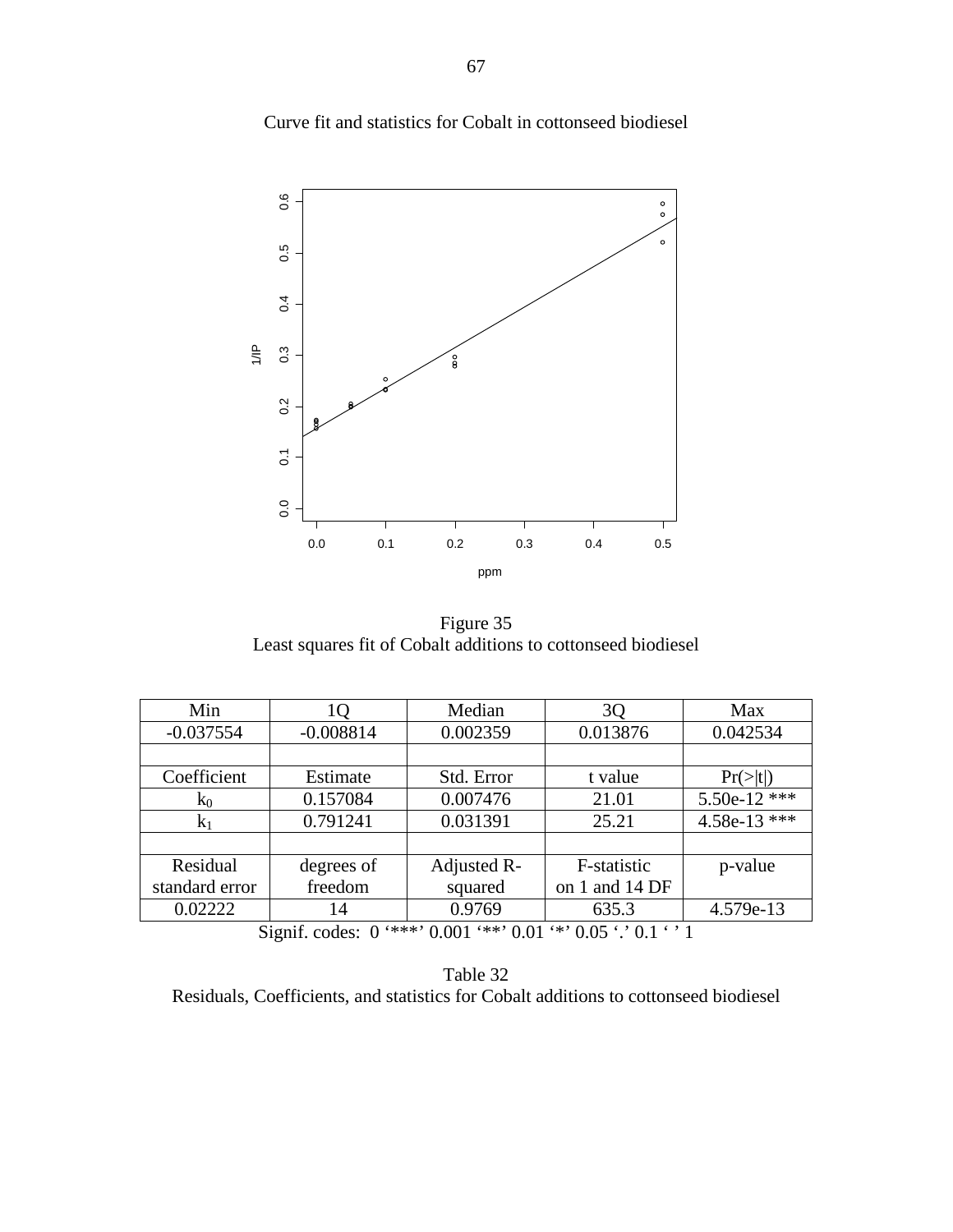

Curve fit and statistics for Nickel in soybean biodiesel

Figure 37 Least squares fit of Nickel additions to soybean biodiesel

| Min            | 1Q          | Median      | 3Q                                                                           | Max                  |
|----------------|-------------|-------------|------------------------------------------------------------------------------|----------------------|
| $-0.024500$    | $-0.009890$ | 0.004407    | 0.012137                                                                     | 0.014694             |
|                |             |             |                                                                              |                      |
| Coefficient    | Estimate    | Std. Error  | t value                                                                      | $Pr(>\vert t \vert)$ |
| $k_0$          | 0.2925961   | 0.0044285   | 66.07                                                                        | $< 2e-16$ ***        |
| $k_1$          | 0.0009754   | 0.0001596   | 6.11                                                                         | $2.7e-05$ ***        |
|                |             |             |                                                                              |                      |
| Residual       | degrees of  | Adjusted R- | F-statistic                                                                  | p-value              |
| standard error | freedom     | squared     | on 1 and 14 DF                                                               |                      |
| 0.01387        | 14          | 0.7078      | 37.33                                                                        | 2.698e-05            |
|                |             |             | $C_{i}$ and $C_{i}$ and $C_{i}$ (***) 0.001 (**) 0.01 (*) 0.05 (*) 0.1 (*) 1 |                      |

Table 33 Residuals, Coefficients, and statistics for Nickel additions to soybean biodiesel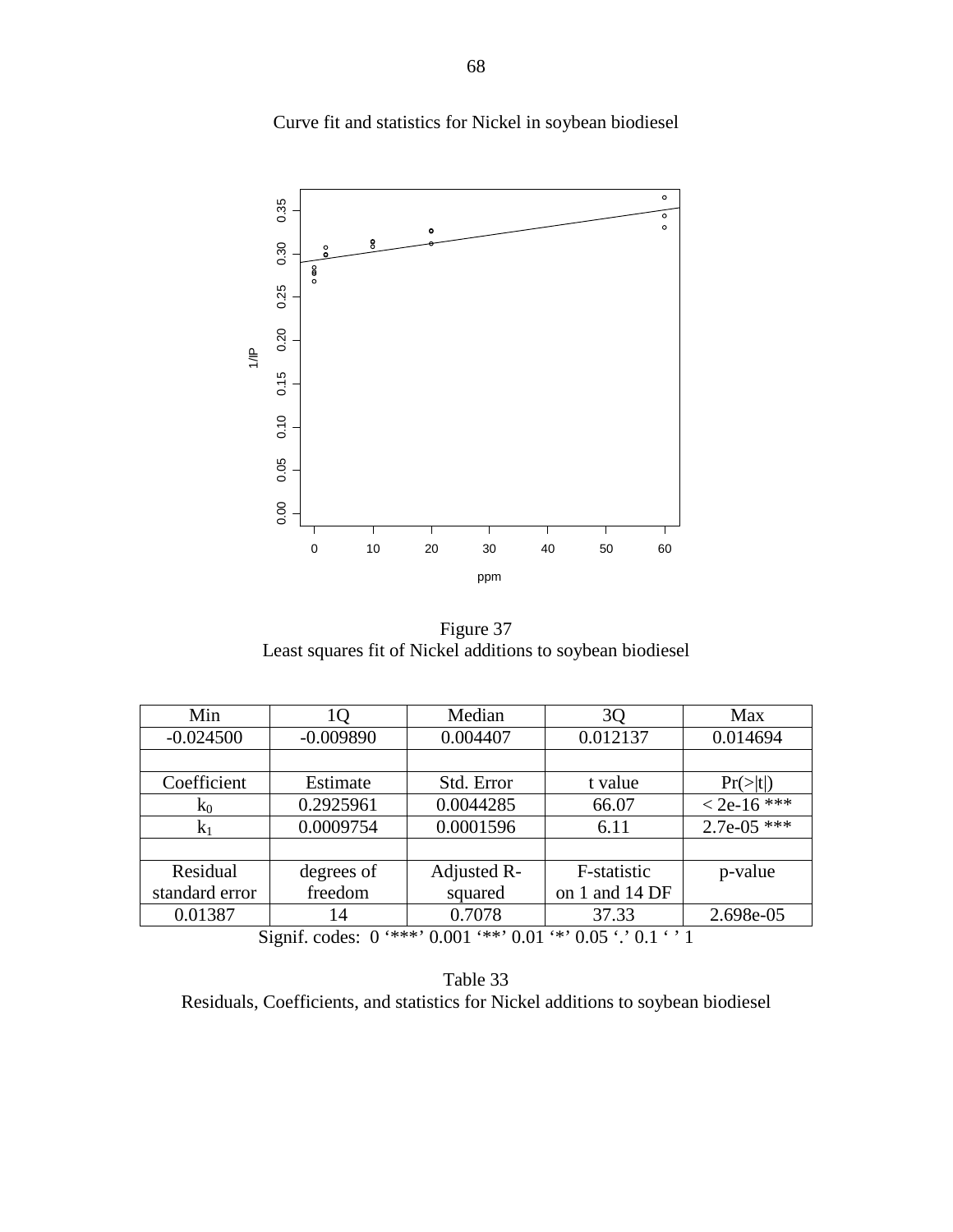

Identification of outlier in Ni additions to soybean biodiesel

Figure 38 Identification of outlier at 14 (Fe add of 60 ppm)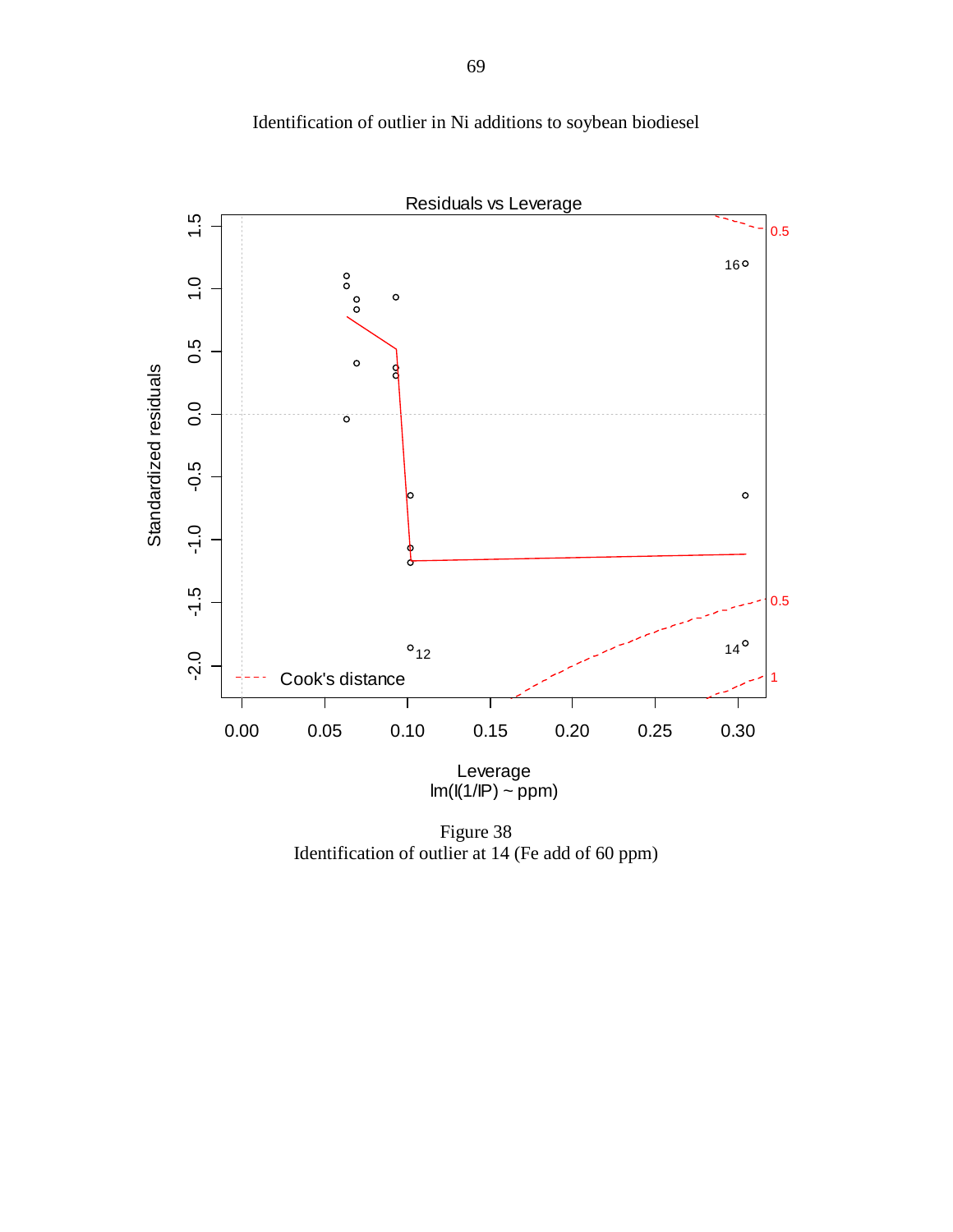

Curve fit and statistics for Nickel in soybean biodiesel with outlier removed

Figure 39 Least squares fit of Nickel additions to soybean biodiesel with one outlier removed

| Min            | IQ          | Median      | 3Q             | Max                  |  |  |
|----------------|-------------|-------------|----------------|----------------------|--|--|
| $-0.023434$    | $-0.010209$ | 0.004683    | 0.010871       | 0.012924             |  |  |
|                |             |             |                |                      |  |  |
| Coefficient    | Estimate    | Std. Error  | t value        | $Pr(>\vert t \vert)$ |  |  |
| $k_0$          | 0.291530    | 0.004049    | 72.009         | $2e-16$ ***          |  |  |
| $k_1$          | 0.001147    | 0.000168    | 6.828          | $1.21e-05$ ***       |  |  |
|                |             |             |                |                      |  |  |
| Residual       | degrees of  | Adjusted R- | F-statistic    | p-value              |  |  |
| standard error | freedom     | squared     | on 1 and 13 DF |                      |  |  |
| 0.01257        | 13          | 0.7652      | 46.62          | 1.210e-05            |  |  |
|                |             |             |                |                      |  |  |

Table 34 Residuals, Coefficients, and statistics for Nickel additions to soybean biodiesel with one outlier removed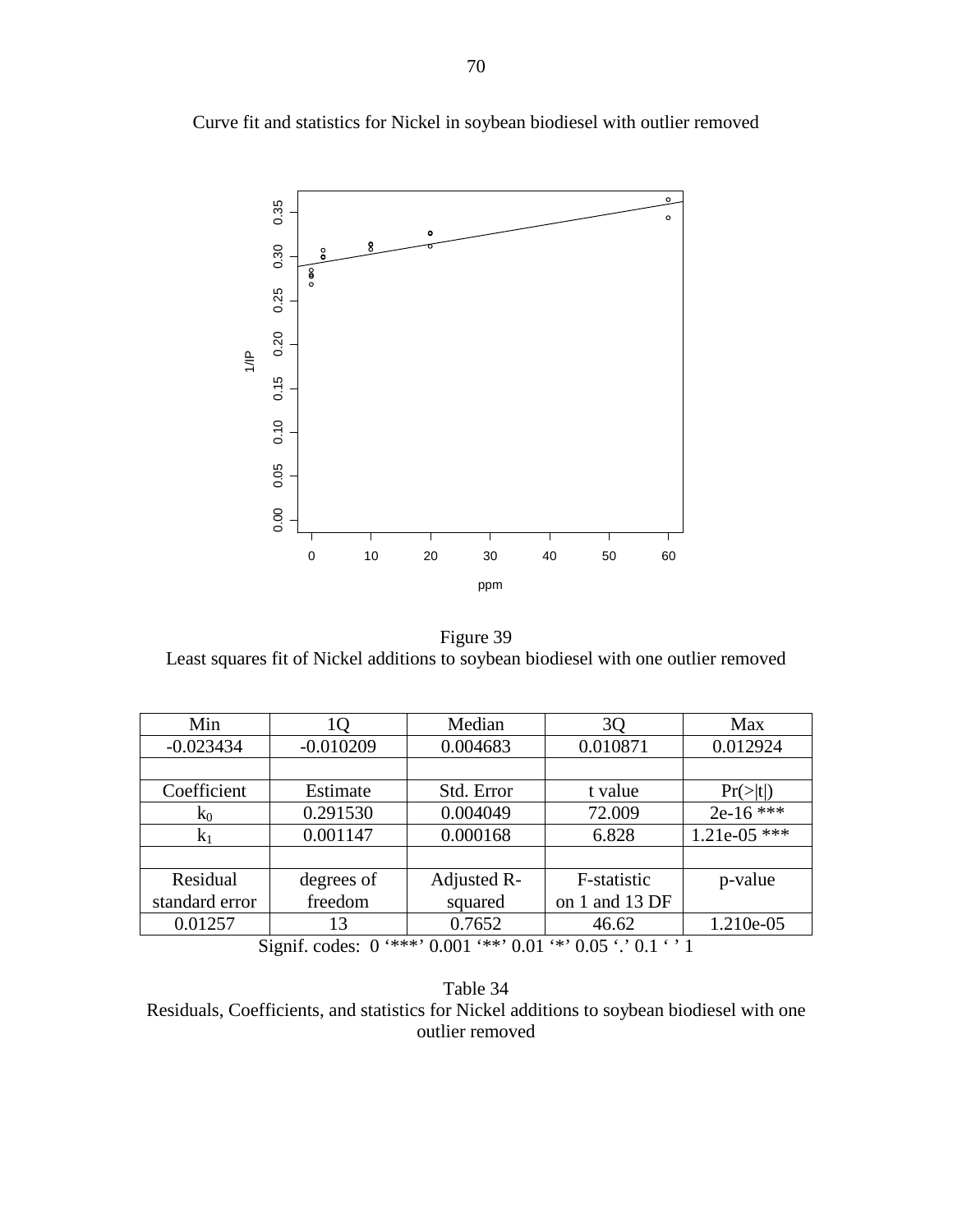

Figure 40 Least squares fit of Nickel additions to cottonseed biodiesel

| Min            | 10          | Median      | 3Q                                                                           | Max            |  |  |
|----------------|-------------|-------------|------------------------------------------------------------------------------|----------------|--|--|
| $-0.027433$    | $-0.012294$ | 0.002678    | 0.012527                                                                     | 0.031500       |  |  |
|                |             |             |                                                                              |                |  |  |
| Coefficient    | Estimate    | Std. Error  | t value                                                                      | $Pr(>\mid t )$ |  |  |
| $k_0$          | 0.1871773   | 0.0059530   | 31.442                                                                       | $2.18e-14$ *** |  |  |
| $k_1$          | 0.0019986   | 0.0002982   | 6.702                                                                        | $1.01e-05$ *** |  |  |
|                |             |             |                                                                              |                |  |  |
| Residual       | degrees of  | Adjusted R- | F-statistic                                                                  | p-value        |  |  |
| standard error | freedom     | squared     | on 1 and 14 DF                                                               |                |  |  |
| 0.0169         | 14          | 0.7454      | 44.91                                                                        | 1.008e-05      |  |  |
|                |             |             | $C_{i}$ and $C_{i}$ and $C_{i}$ (***) 0.001 (**) 0.01 (*) 0.05 (*) 0.1 (*) 1 |                |  |  |

Signif. codes:  $0$  '\*\*\*'  $0.001$  '\*\*'  $0.01$  '\*'  $0.05$  '.'  $0.1$  ' ' 1

Table 35 Residuals, Coefficients, and statistics for Nickel additions to cottonseed biodiesel

Curve fit and statistics for Nickel in cottonseed biodiesel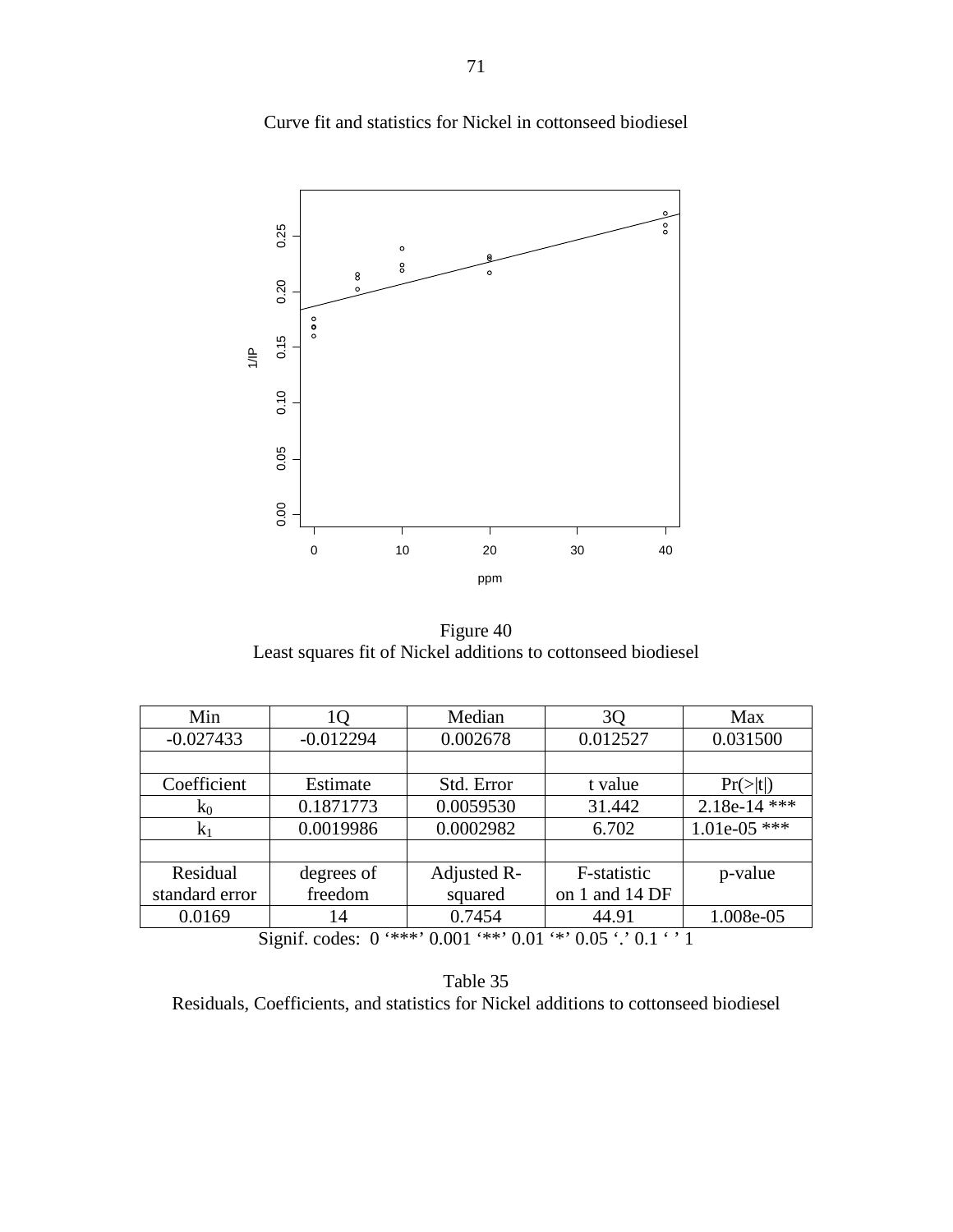Curve fit and statistics for Copper in soybean biodiesel



Figure 41 Least squares fit of Copper additions to soybean biodiesel

| Min            | IQ          | Median      | 3Q             | Max            |
|----------------|-------------|-------------|----------------|----------------|
| $-0.095961$    | $-0.070337$ | 0.008031    | 0.039961       | 0.106798       |
|                |             |             |                |                |
| Coefficient    | Estimate    | Std. Error  | t value        | $Pr(>\mid t )$ |
| $k_0$          | 0.33561     | 0.01541     | 21.78          | $< 2e-16***$   |
| K <sub>1</sub> | 0.69493     | 0.03974     | 17.49          | $3.67e-15***$  |
|                |             |             |                |                |
| Residual       | degrees of  | Adjusted R- | F-statistic    | p-value        |
| standard error | freedom     | squared     | on 1 and 24 DF |                |
| 0.06527        | 24          | 0.9242      | 305.9          | 3.674e-15      |

Table 36 Residuals, Coefficients, and statistics for Copper additions to soybean biodiesel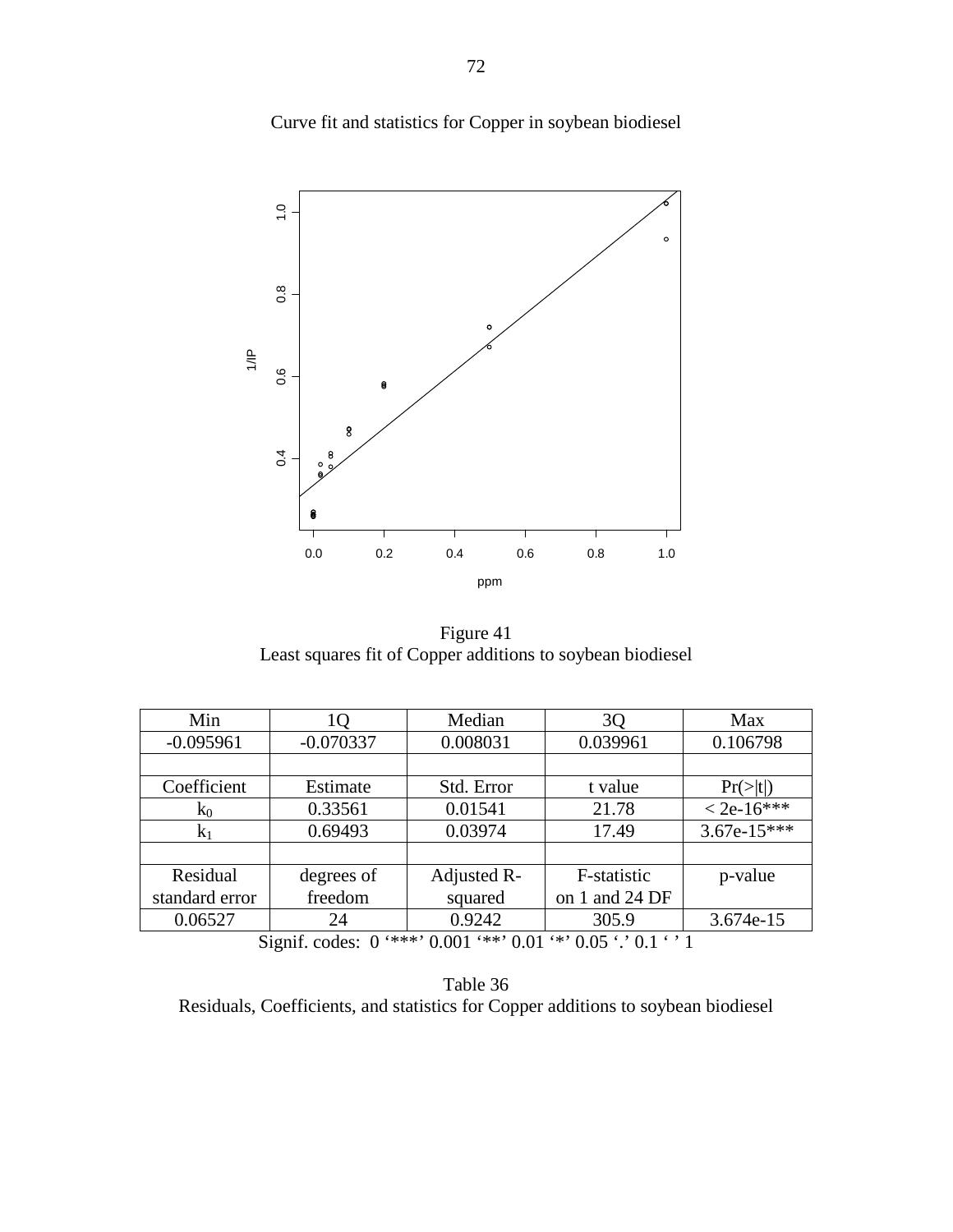$\frac{0}{8}$  $\pmb{\Theta}$  $^{\circ}_{8}$ 0.20 0.00 0.05 0.10 0.15 0.20  $0000$  $0.15$  $\equiv$  $0.10$ 0.05 0.00 0.00 0.05 0.10 0.15 0.20 ppm

Curve fit and statistics for Copper in cottonseed biodiesel

Figure 42 Least squares fit of Copper additions to cottonseed biodiesel

| Min            | ιO           | Median       | 3Q                                                                  | Max               |
|----------------|--------------|--------------|---------------------------------------------------------------------|-------------------|
| $-0.0307666$   | $-0.0126754$ | $-0.0007969$ | 0.0159382                                                           | 0.0267541         |
|                |              |              |                                                                     |                   |
| Coefficient    | Estimate     | Std. Error   | t value                                                             | $Pr(>\mid t )$    |
| $k_0$          | 0.180692     | 0.006299     | 28.685                                                              | ***<br>$7.74e-14$ |
| $k_1$          | 0.345467     | 0.063116     | 5.474                                                               | 8.20e-05 ***      |
|                |              |              |                                                                     |                   |
| Residual       | degrees of   | Adjusted R-  | F-statistic                                                         | p-value           |
| standard error | freedom      | squared      | on 1 and 14 DF                                                      |                   |
| 0.01788        | 14           | 0.6588       | 29.96                                                               | 8.203e-05         |
|                |              |              | Signif endow $0$ '***' $0.001$ '**' $0.01$ '*' $0.05$ ' $0.1$ ' $1$ |                   |

Table 37 Residuals, Coefficients, and statistics for Copper additions to cottonseed biodiesel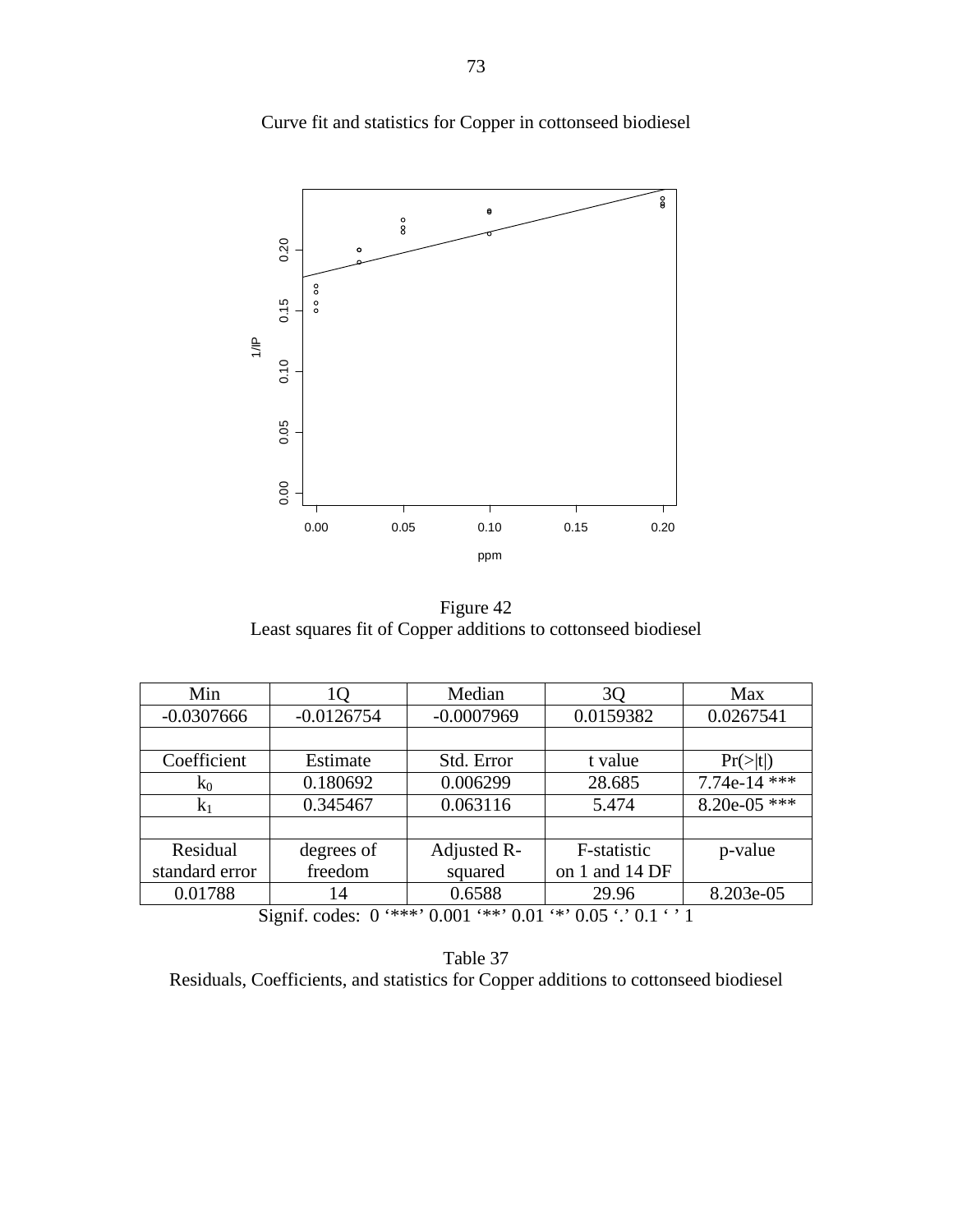$_{\rm 8}^{\rm o}$  $\circ$  $0.\overline{3}$ 0.0<br>0.2<br>0.1<br>0.1<br>0.1  $\overline{\mathbf{g}}$  $\equiv$  $0<sup>2</sup>$  $\overline{O}$  $0.0$ 0 2 4 6 8 10 ppm

Figure 43 Least squares fit of Zinc additions to soybean biodiesel

| lО          | Median      | 3Q             | Max            |
|-------------|-------------|----------------|----------------|
| $-0.016515$ | $-0.006456$ | 0.011474       | 0.044793       |
|             |             |                |                |
| Estimate    | Std. Error  | t value        | $Pr(>\mid t )$ |
| 0.295185    | 0.007161    | 41.222         | $5.11e-16$ *** |
| 0.009222    | 0.001612    | 5.721          | $5.28e-05$ *** |
|             |             |                |                |
| degrees of  | Adjusted R- | F-statistic    | p-value        |
| freedom     | squared     | on 1 and 14 DF |                |
| 14          | 0.679       | 32.73          | 5.284e-05      |
|             |             |                |                |

Signif. codes:  $0$  '\*\*\*'  $0.001$  '\*\*'  $0.01$  '\*'  $0.05$  '.'  $0.1$  ' ' 1

Table 38 Residuals, Coefficients, and statistics for Zinc additions to soybean biodiesel

## Curve fit and statistics for Zinc in soybean biodiesel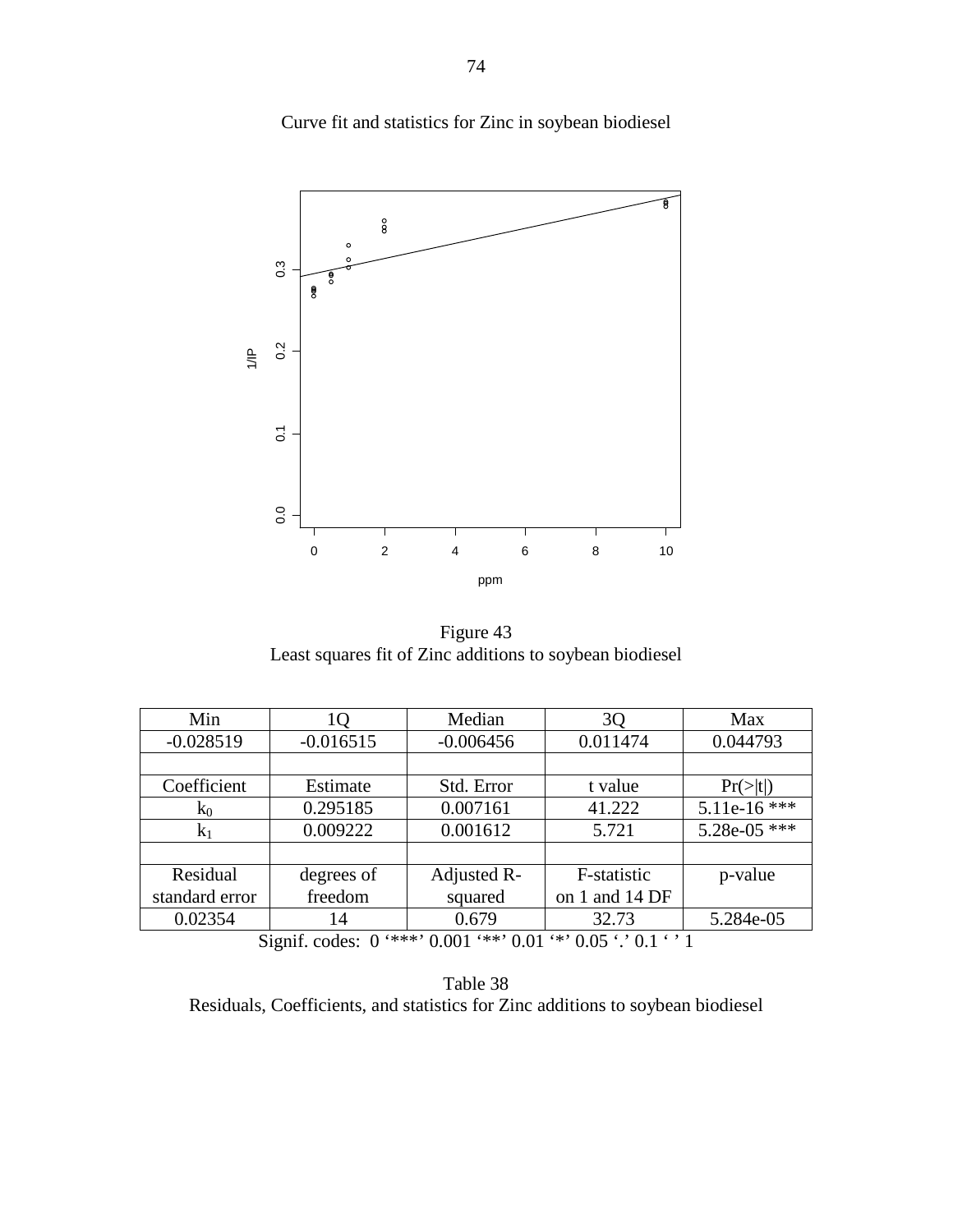

Identification of outlier in Zinc additions to soybean biodiesel

Figure 44 Identification of outlier at 14 (Zn add of 2 pm)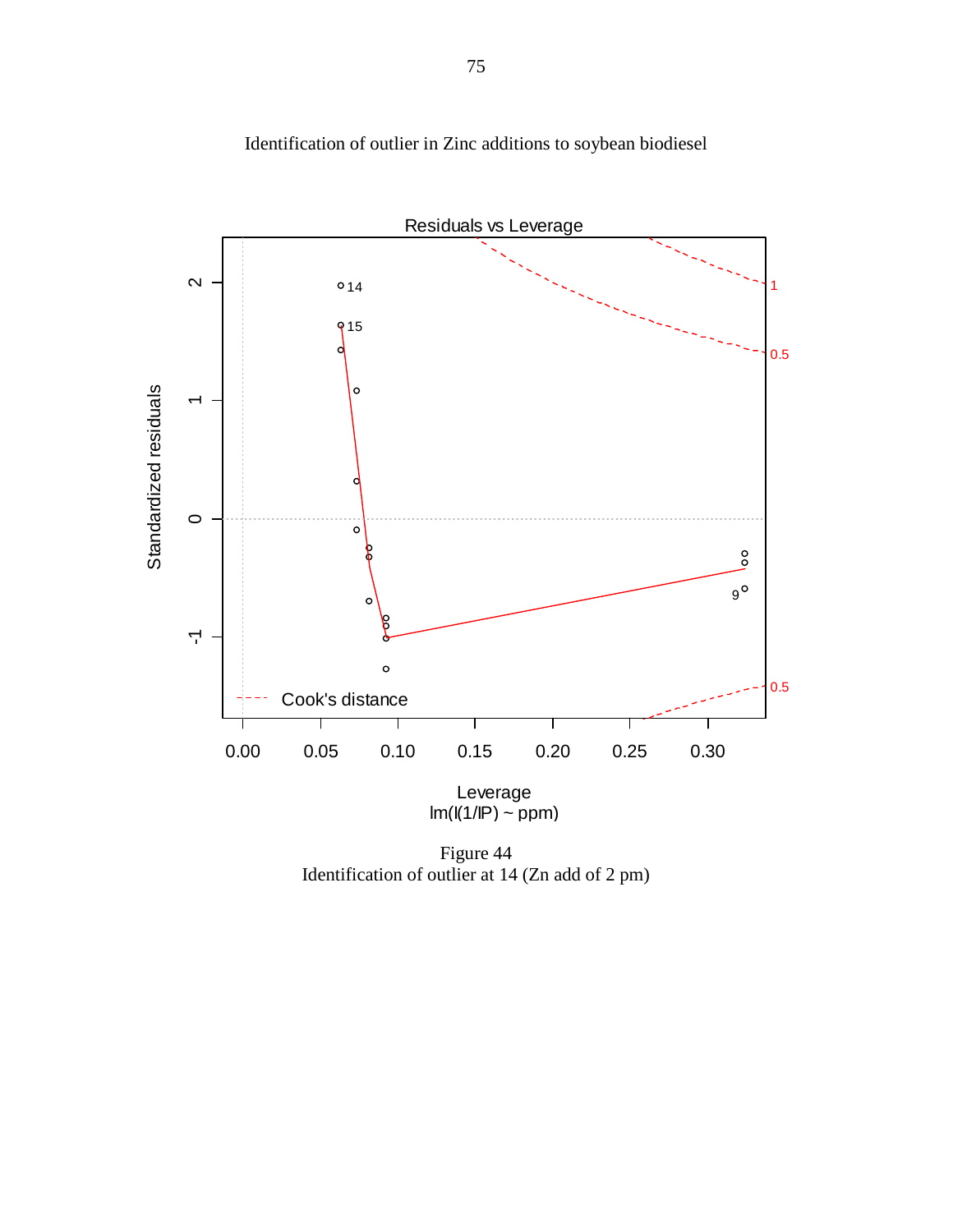

Curve fit and statistics for Zinc in soybean biodiesel with outlier removed

Figure 45 Least squares fit of Zinc additions to soybean biodiesel with one outlier removed

| Min            | ΙO                    | Median      | 3Q                              | Max                  |
|----------------|-----------------------|-------------|---------------------------------|----------------------|
| $-0.025227$    | $-0.014062$           | $-0.004167$ | 0.005586                        | 0.040300             |
|                |                       |             |                                 |                      |
| Coefficient    | Estimate              | Std. Error  | t value                         | $Pr(>\vert t \vert)$ |
| $k_0$          | 0.291893              | 0.006492    | 44.96                           | $1.18e-15$ ***       |
| $K_1$          | 0.009342              | 0.001424    | 6.56                            | $1.83e-05$ ***       |
|                |                       |             |                                 |                      |
| Residual       | degrees of            | Adjusted R- | F-statistic                     | p-value              |
| standard error | freedom               | squared     | on 1 and 14 DF                  |                      |
| 0.02078        | 13                    | 0.7501      | 43.03                           | 1.826e-05            |
| $\sim$         | $\cdot$ $\sim$<br>- 1 |             | 0.64441000164470016420076301631 |                      |

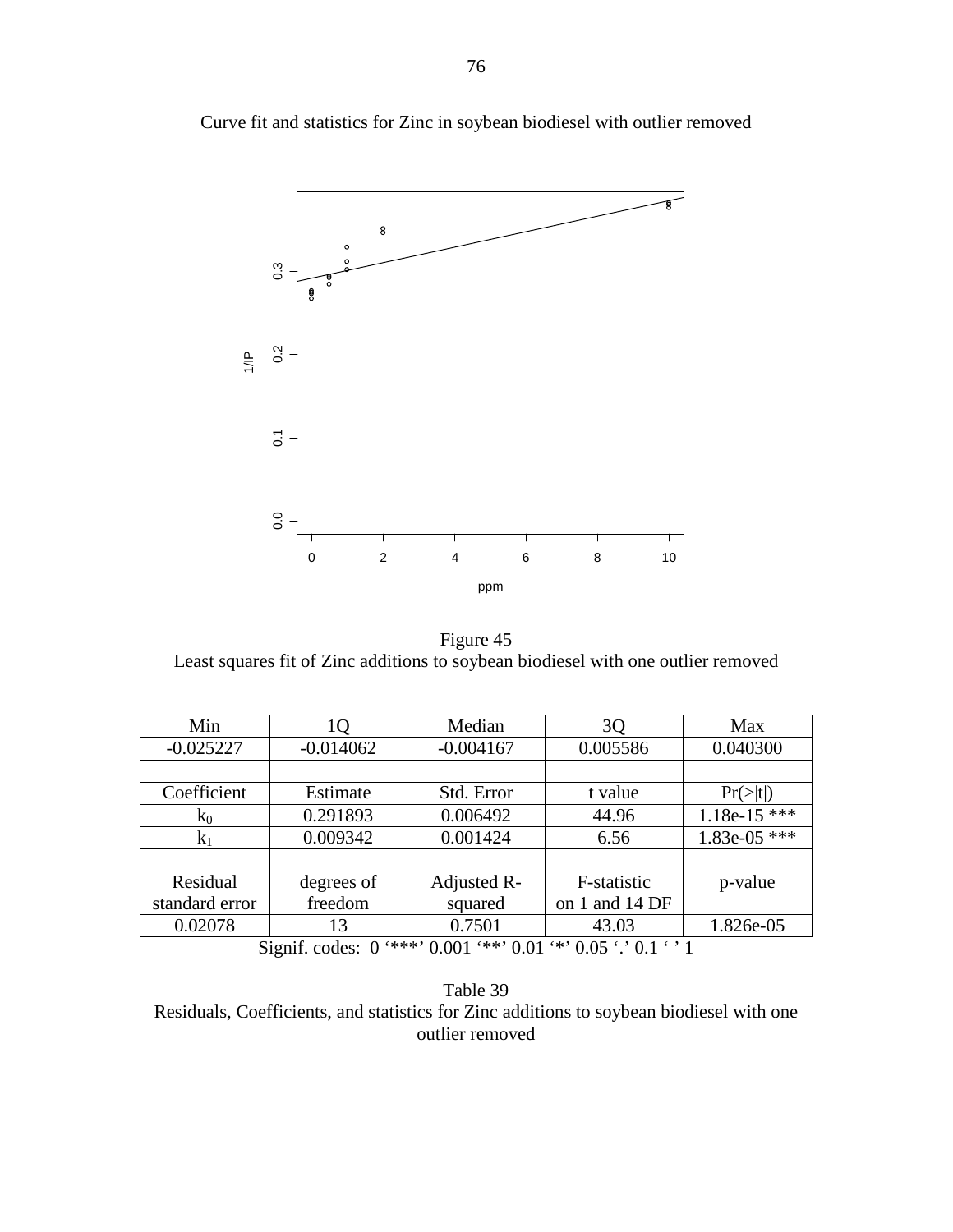

Curve fit and statistics for Zinc in cottonseed biodiesel

Figure 46 Least squares fit of Zinc additions to cottonseed biodiesel

| Min            | IQ           | Median      | 3Q                                                                                      | Max                  |
|----------------|--------------|-------------|-----------------------------------------------------------------------------------------|----------------------|
| $-2.059e-02$   | $-7.417e-03$ | 1.249e-05   | 8.881e-03                                                                               | 2.323e-02            |
|                |              |             |                                                                                         |                      |
| Coefficient    | Estimate     | Std. Error  | t value                                                                                 | $Pr(>\vert t \vert)$ |
| $k_0$          | 0.171632     | 0.004277    | 40.13                                                                                   | 7.42e-16 ***         |
| K <sub>1</sub> | 0.008110     | 0.001071    | 7.57                                                                                    | $2.59e-06$ ***       |
|                |              |             |                                                                                         |                      |
| Residual       | degrees of   | Adjusted R- | F-statistic                                                                             | p-value              |
| standard error | freedom      | squared     | on 1 and 14 DF                                                                          |                      |
| 0.01214        | 14           | 0.7897      | 57.31                                                                                   | 2.588e-06            |
|                |              |             | $C'$ (c) 1 $O(1 + 2)$ $O(1 + 2)$ $O(1 + 2)$ $O(1 + 2)$ $O(1 + 2)$ $O(1 + 2)$ $O(1 + 2)$ |                      |

Table 40 Residuals, Coefficients, and statistics for Zinc additions to cottonseed biodiesel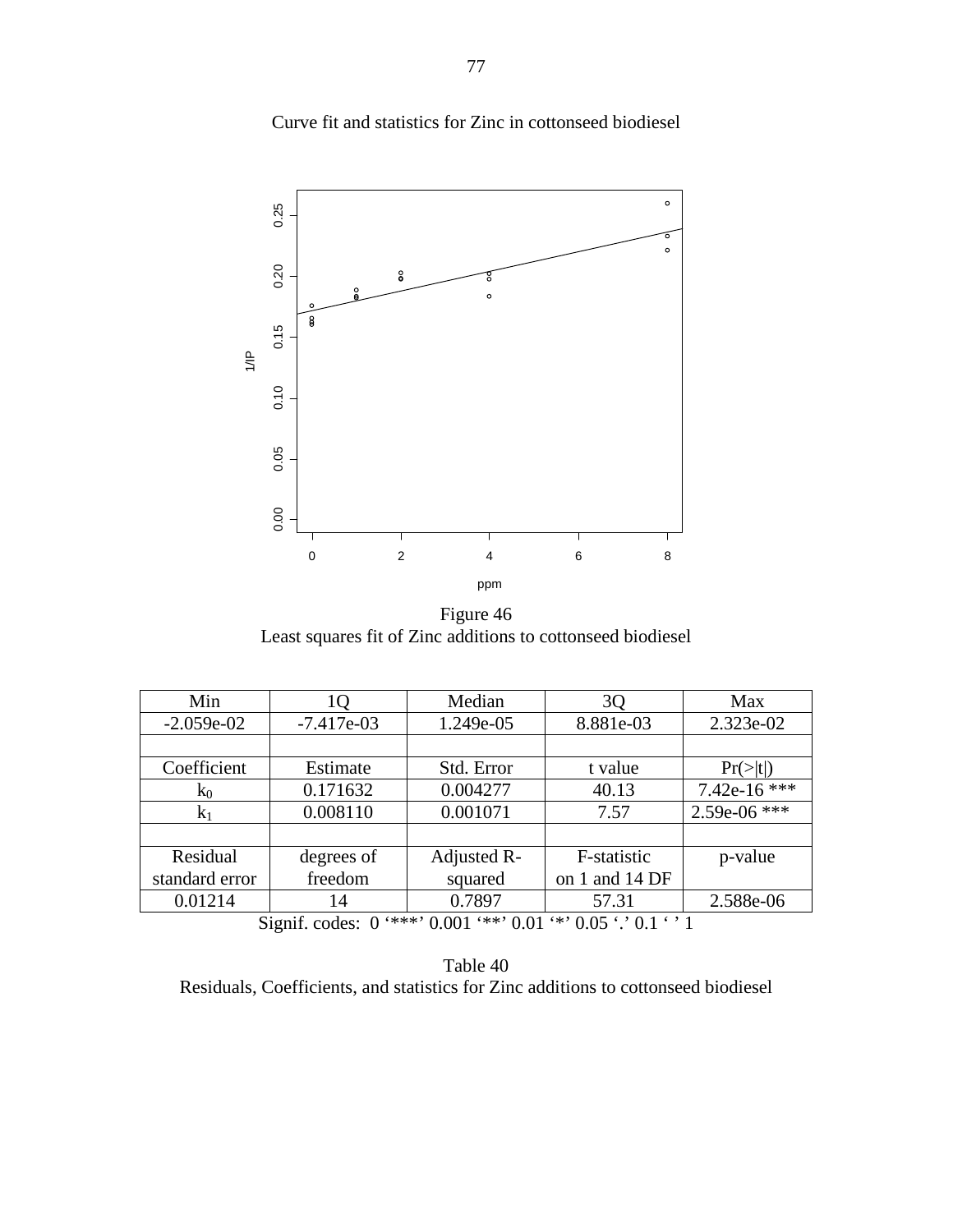

Identification of outlier in Zinc additions to soybean biodiesel

Figure 47 Identification of outlier at 9 (Zn add of 2 ppm)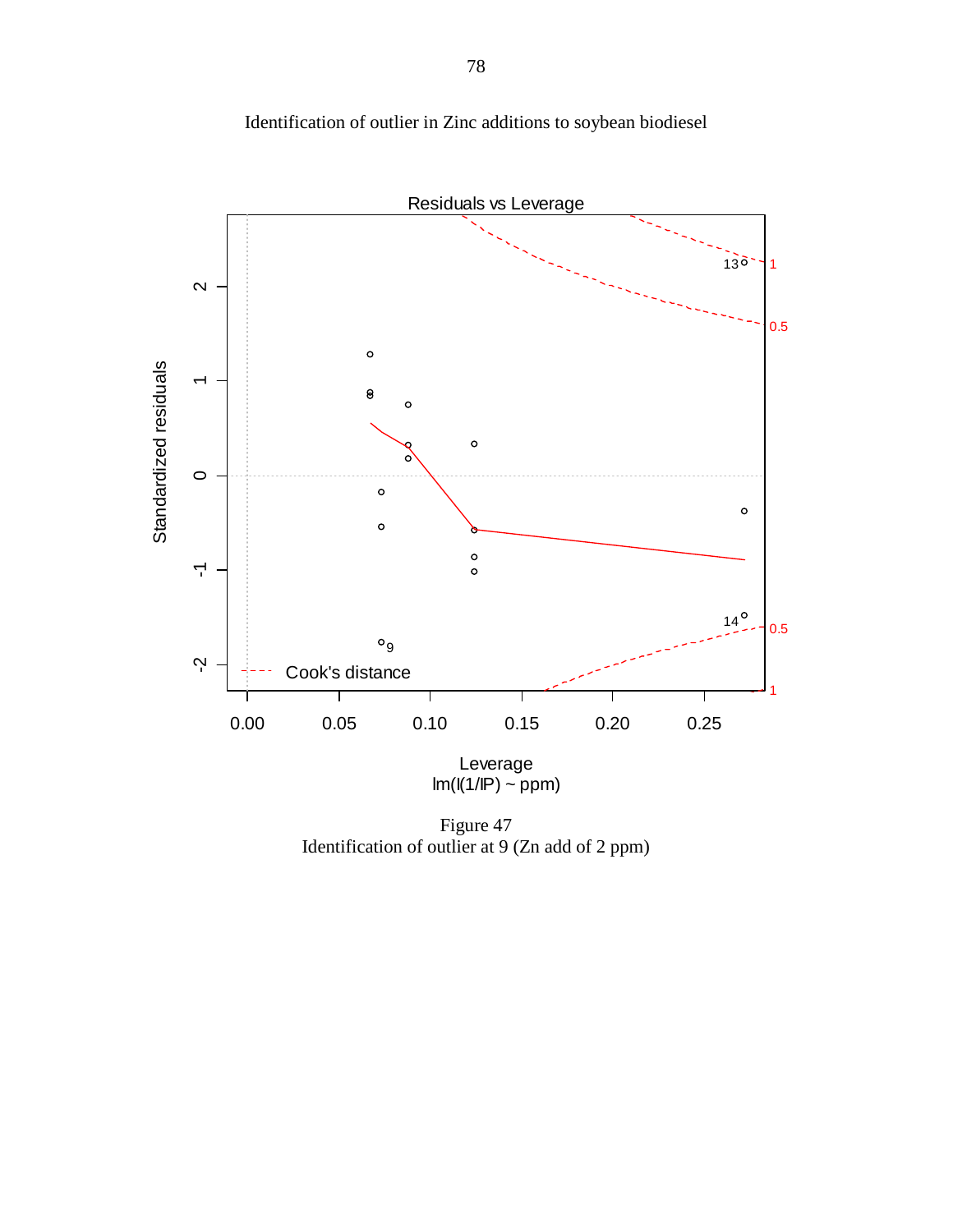Curve fit and statistics for Zinc in cottonseed biodiesel



Figure 48 Least squares fit of Zinc additions to cottonseed biodiesel with one outlier removed

| Min            | 10          | Median      | 3Q             | Max            |  |
|----------------|-------------|-------------|----------------|----------------|--|
| $-0.017726$    | $-0.007751$ | 0.001060    | 0.008060       | 0.020776       |  |
|                |             |             |                |                |  |
| Coefficient    | Estimate    | Std. Error  | t value        | $Pr(>\mid t )$ |  |
| $k_0$          | 0.1724432   | 0.0039381   | 43.788         | $1.67e-15$ *** |  |
| $k_1$          | 0.0083152   | 0.0009866   | 8.428          | $1.26e-06$ *** |  |
|                |             |             |                |                |  |
| Residual       | degrees of  | Adjusted R- | F-statistic    | p-value        |  |
| standard error | freedom     | squared     | on 1 and 13 DF |                |  |
| 0.01112        | 13          | 0.8334      | 71.04          | 1.258e-06      |  |
|                |             |             |                |                |  |

Table 41 Residuals, Coefficients, and statistics for Zinc additions to cottonseed biodiesel with outlier removed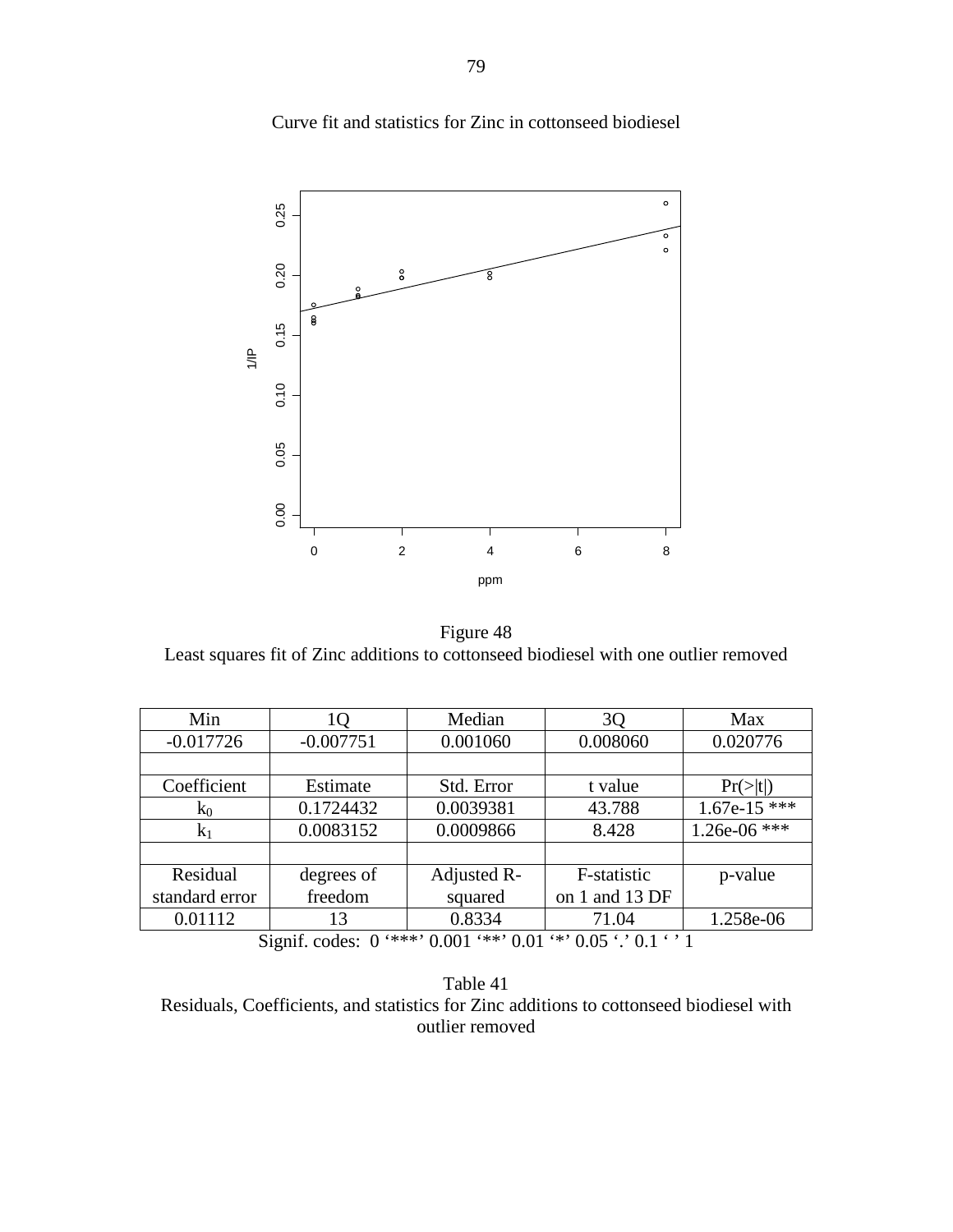The results of the new model are summarized in Table 41 below. In all cases  $k_0$ and  $k_1$  have the correct signs. The statistical significance of the coefficient  $k_1$ , which is the p-value, is the most important statistic shown. It indicates the statistical validity of the coefficient that determines the slope of the curve fit and indicates the likelihood (probability) of obtaining a t-value as high as the one calculated by random chance. The p-value is very good (i.e. very small) for every metal and feedstock combination.

| Metal.feed | $k_0$       | Statistical   | $k_1$     | statistical   | Adjusted      |
|------------|-------------|---------------|-----------|---------------|---------------|
|            | (Intercept) | significance  | (ppm)     | significance  | R-squared     |
| V.soy      | 0.271726    | 5.54e-13***   | 0.147256  | $1.52e-10***$ | 0.9768        |
| V.cotton   | 0.191619    | $4.14e-12***$ | 0.388736  | 4.05e-12***   | 0.9685        |
| Cr.soy     | 0.25549     | 6.30e-10***   | 1.44283   | 8.47e-12***   | 0.9911        |
| Cr.cotton  | 0.15040     | 4.73e-09***   | 0.55716   | 1.48e-12***   | 0.9727        |
| Mn.soy     | 0.310128    | 9.99e-12***   | 0.083787  | $3.54e-09***$ | 0.9173        |
| Mn.cotton  | 0.207030    | $1.06e-10***$ | 0.049952  | 1.26e-06***   | 0.8334        |
|            |             |               |           |               | (1 outlier)   |
| Fe.soy     | 0.2788816   | $2.90e-13***$ | 0.0038442 | 9.66e-05***   | 0.7411        |
| Fe.cotton  | 0.1473787   | $1.22e-08***$ | 0.0040484 | 9.89e-07***   | 0.909         |
| Co.soy     | 0.266217    | $< 2e-16$ *** | 0.179759  | $5.6e-11$ *** | 0.9542        |
| Co.cotton  | 0.157084    | 5.50e-12***   | 0.791241  | 4.58e-13***   | 0.9769        |
| Ni.soy     | 0.291530    | $< 2e-16$ *** | 0.001147  | $1.21e-05***$ | 0.7652        |
|            |             |               |           |               | (1 outlier)   |
| Ni.cotton  | 0.1871773   | 2.18e-14***   | 0.0019986 | $1.01e-05***$ | 0.7454        |
| Cu.soy     | 0.33561     | $< 2e-16***$  | 0.69493   | 3.67e-15***   | 0.9242        |
| Cu.cotton  | 0.180692    | $7.74e-14***$ | 0.345467  | 8.20e-05***   | 0.6588        |
| Zn.soy     | 0.291893    | $1.18e-15***$ | 0.009342  | 1.83e-05***   | 0.7501        |
|            |             |               |           |               | $(1$ outlier) |
| Zn.cotton  | 0.1724432   | $1.67e-15***$ | 0.0083152 | $1.26e-06***$ | 0.8334        |
|            |             |               |           |               | $(1$ outlier) |

Table 42 Summary of statistics for equation  $1/IP = k_1*ppm + k_0$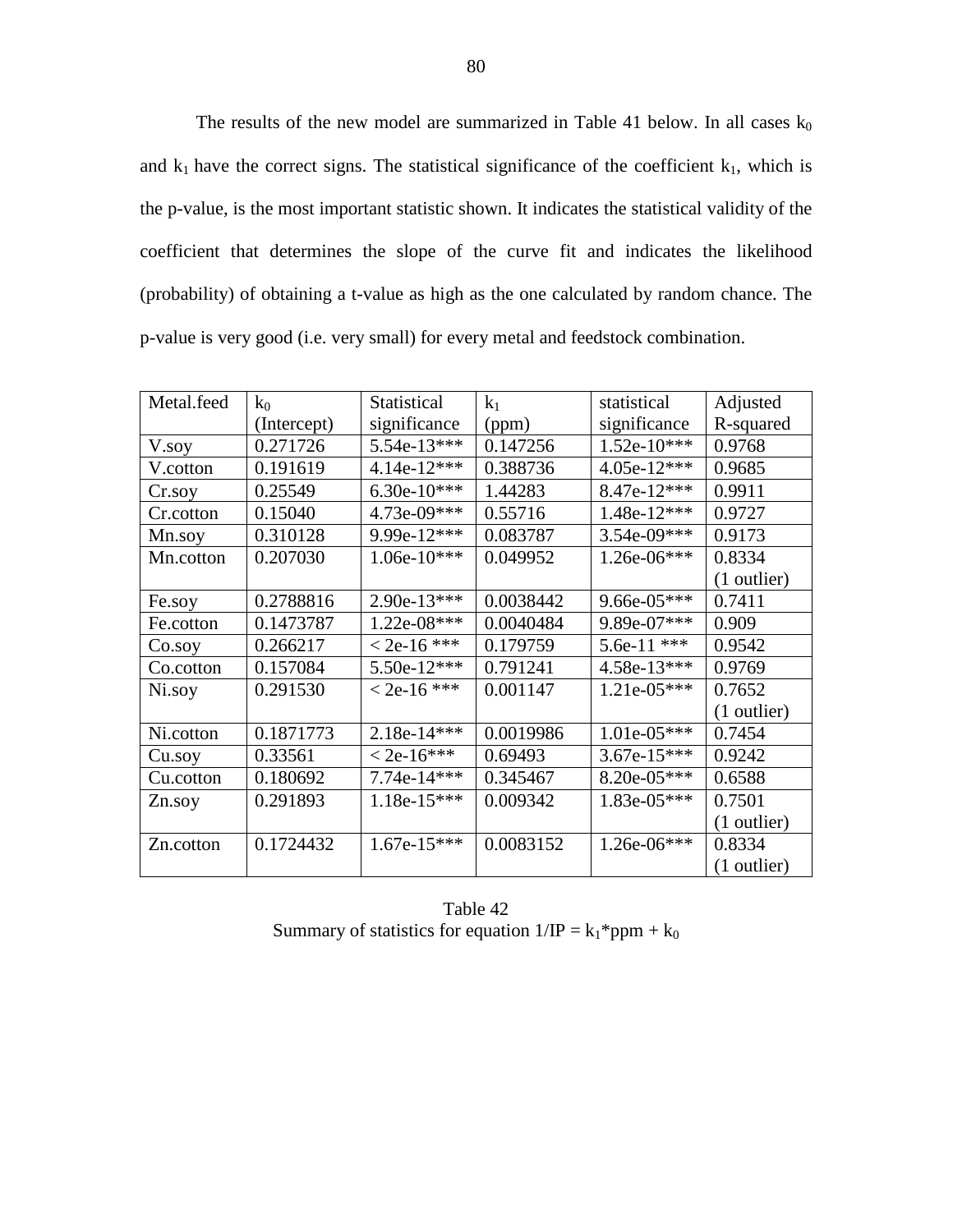To further test the assumptions of the model a series of statistics were generated from Equation 9:

$$
\frac{1}{IP^2} = k_1[M] + k_0
$$
  
Equation 9

This is a variation on Equation 8 which includes the hydroperoxide to hydroperoxide termination reaction but exclude the alkoxyl concentration. The results are given below in Table 42. As in the first model with equation 6, the results are not good. Again several of the intercepts have the wrong sign.

| Metal.feed | $k_0$       | Statistical   | k <sub>1</sub> | statistical   | Adjusted  |
|------------|-------------|---------------|----------------|---------------|-----------|
|            | (Intercept) | significance  | (ppm)          | significance  | R-squared |
| V.soy      | $-0.28987$  | $0.0553$ .    | 0.65033        | 2.34e-08***   | 0.8919    |
| V.cotton   | 0.026581    | $6.02e-06***$ | 0.289916       | $1.69e-15***$ | 0.9896    |
| Cr.soy     | $-0.08824$  | 0.158         | 2.51537        | 5.52e-12***   | 0.9671    |
| Cr.cotton  | $-0.01042$  | 0.637         | 0.49281        | 2.06e-08***   | 0.8938    |
| Mn.soy     | 0.085626    | 3.68e-06***   | 0.084729       | 7.63e-11***   | 0.9521    |
| Mn.cotton  | 0.043689    | 8.01e-06***   | 0.026704       | 2.31e-07***   | 0.8504    |
| Fe.soy     | $-0.030669$ | 0.84807       | 0.019869       | $0.00348**$   | 0.4297    |
| Fe.cotton  | $-0.052137$ | 0.297         | 0.007503       | $2.20e-05***$ | 0.7159    |
| Co.soy     | 0.067210    | 7.82e-10***   | 0.130451       | 1.37e-09***   | 0.9277    |
| Co.cotton  | 0.006548    | 0.52          | 0.587841       | 1.15e-09***   | 0.9295    |
| Ni.soy     | 8.567e-02   | 1.75e-14***   | 6.199e-04      | $1.62e-05***$ | 0.7279    |
| Ni.cotton  | 0.0351323   | 3.96e-10***   | 0.0008723      | $2.57e-06***$ | 0.7899    |
| Cu.soy     | 0.12714     | $1.72e-07***$ | 0.70793        | $< 2e-16$ *** | 0.9672    |
| Cu.cotton  | 0.033045    | $1.03e-09***$ | 0.140103       | 3.17e-05***   | 0.7011    |
| Zn.soy     | 0.088168    | 3.53e-11***   | 0.006106       | $6.15e-05***$ | 0.6722    |
| Zn.cotton  | 0.0290869   | 1.94e-10***   | 0.0033342      | 3.45e-06***   | 0.781     |

Table 43 Summary of statistics for equation  $1/(IP^2) = k_1*ppm + k_0$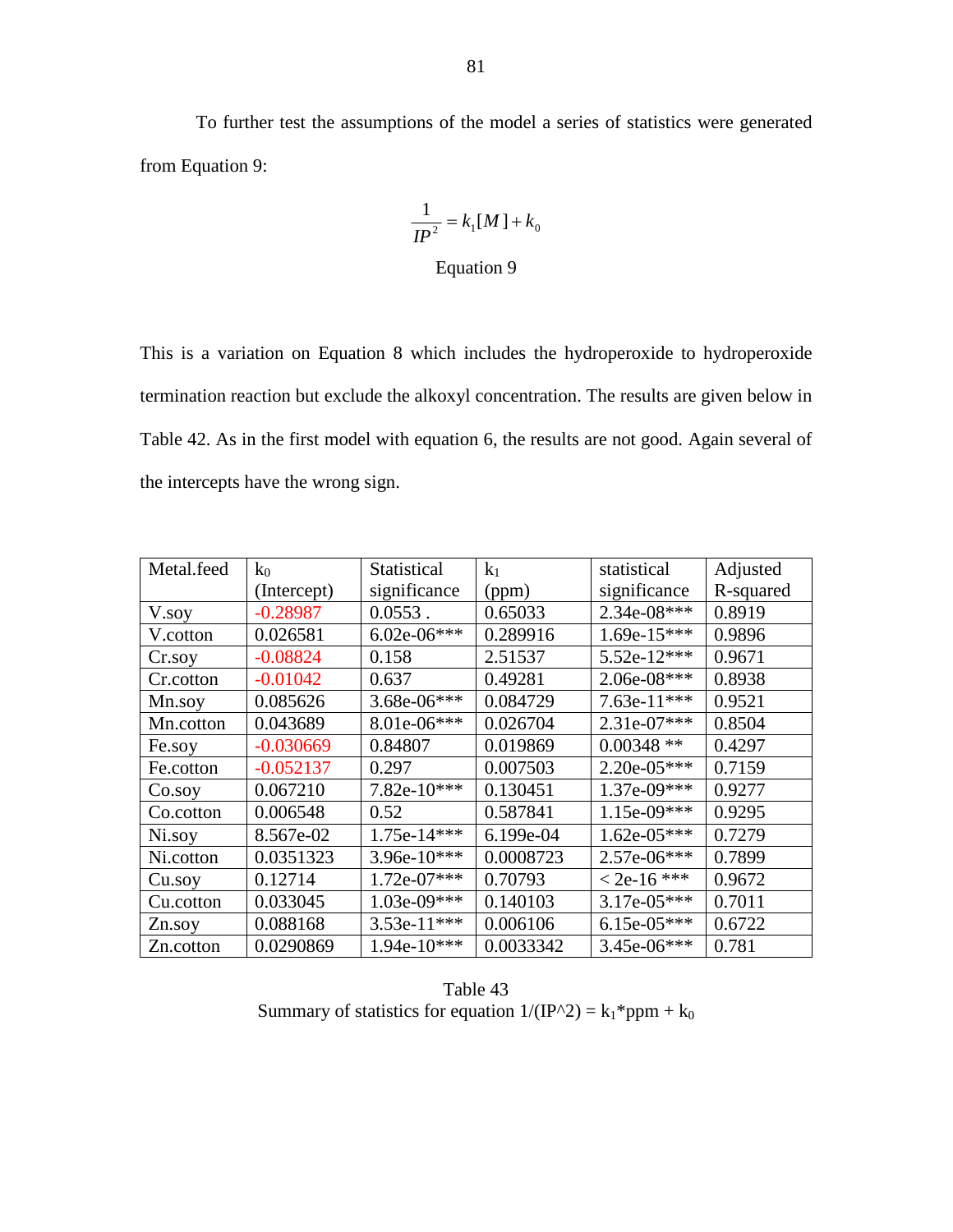### *Testing significance of counter-ions*

 It is necessary to test for the statistical significance of the chloride and nitrate counter-ions. Data from two metals using the same counter ion are combined. The concentrations of the metals are used to calculate the concentrations of counter-ion. If the change of induction period was caused by the counter-ion then both the metals should have statistical significance. If the metals are statistically significant, then the metal with the greatest concentration range will dominate the model and the metal with the lowest concentration will be rejected (i.e not statistically significant).

## *Chloride Test*

 Data generated from the addition of Manganese Chloride and Chromium Chloride in soybean biodiesel are combined. Mn has the greatest concentration range. See the graph 41 and the associated statistics. If Manganese is statistically significant then chloride is not the primary cause of the observed IP reductions.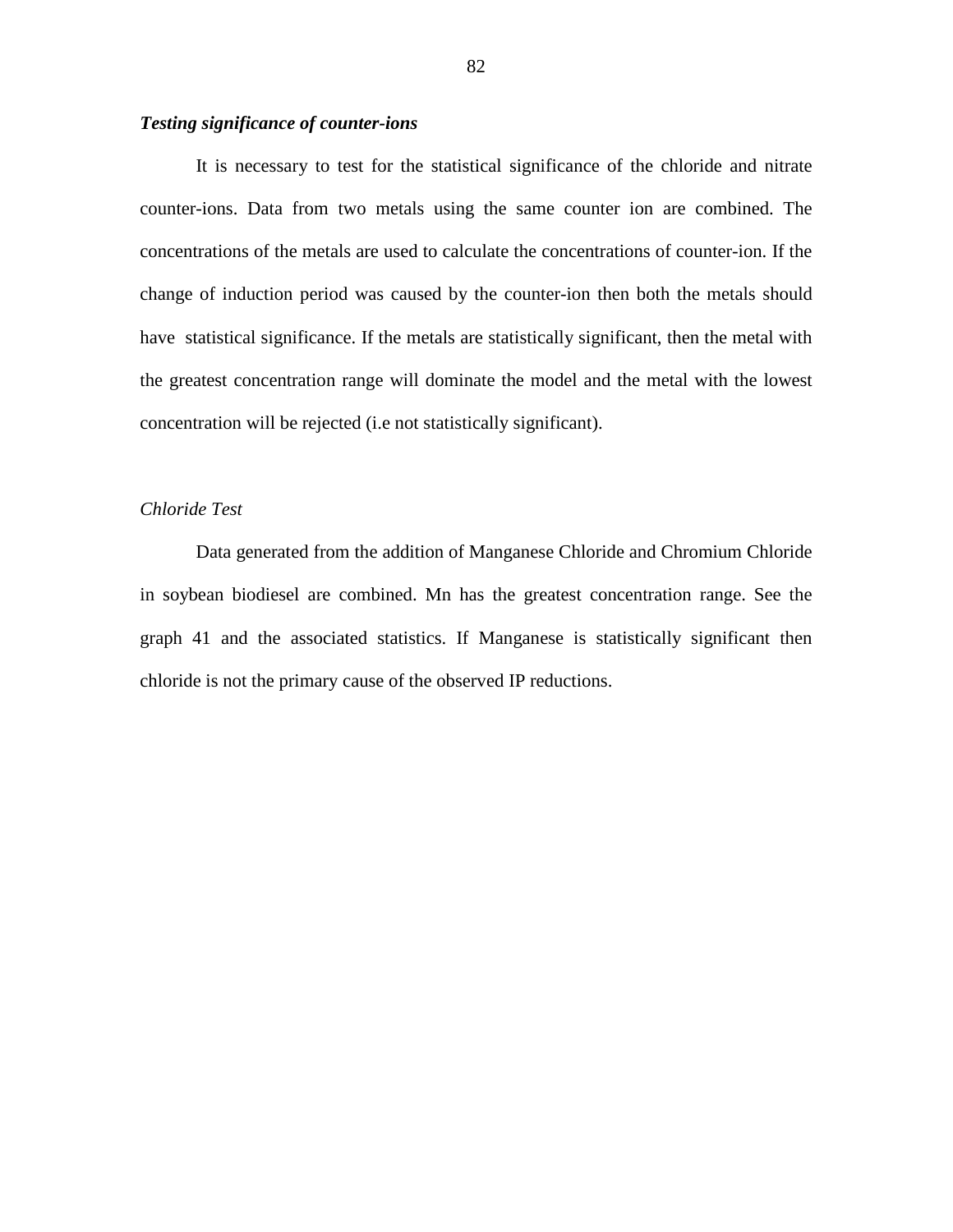

Figure 49 Data for chloride test

| Estimate   | Std. Error | t value  | $Pr(>\vert t \vert)$ |
|------------|------------|----------|----------------------|
| 2.22448    | 0.19999    | 11.123   | 1.06e-12 ***         |
| $-0.24381$ | 0.04756    | $-5.126$ | $1.27e-05$ ***       |
| 0.96562    | 0.29022    | 3.327    | $0.00216$ **         |
|            |            |          |                      |

Signif. codes: '\*\*\*' 0.001 '\*\*' 0.01 '\*' 0.05

Table 44 Statistics for Chloride test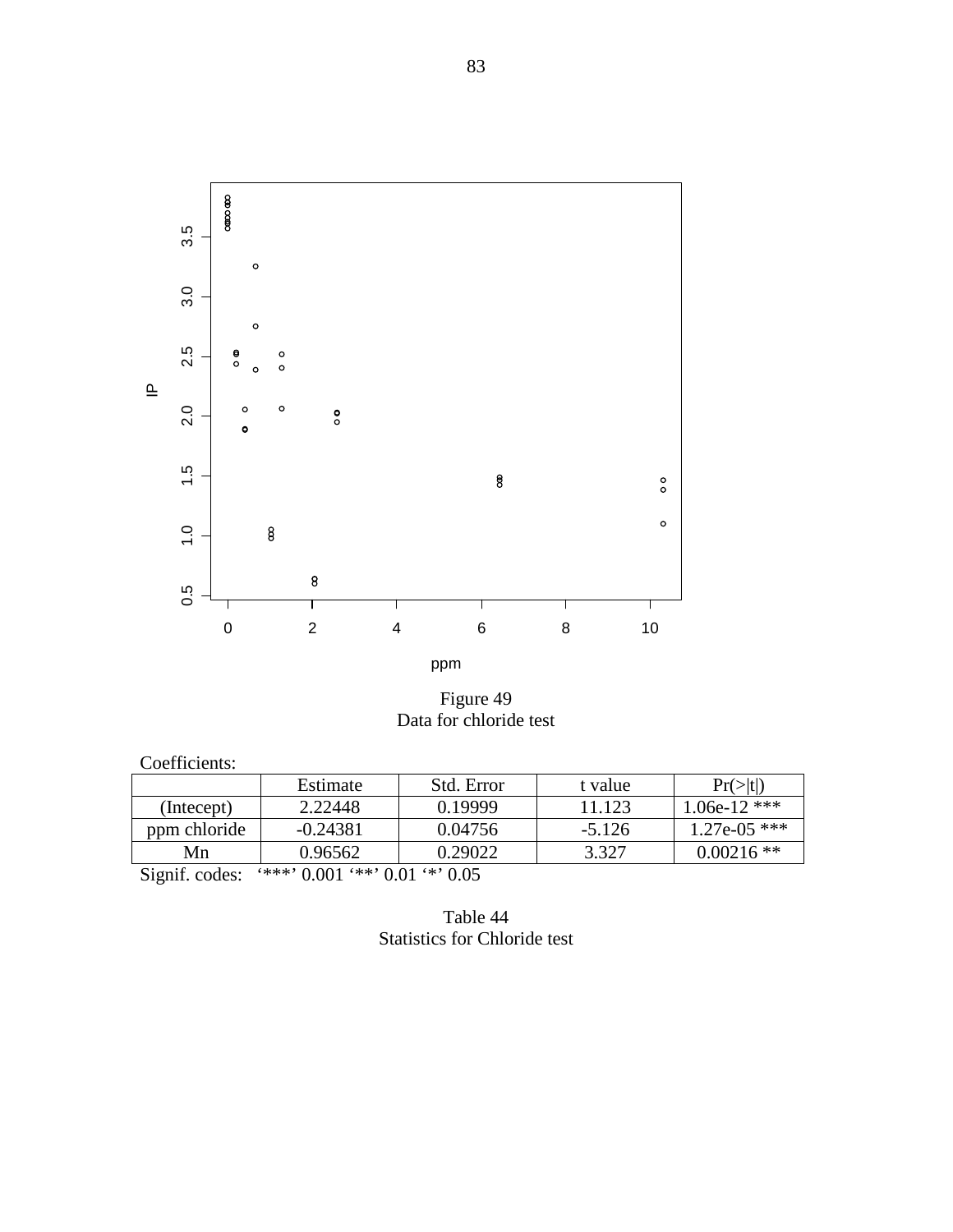*Nitrate Test*

 Data generated from the addition of Iron Nitrate and Copper Nitrate are combined. Iron has the greatest concentration range. The data is for the cottonseed feedstock. See the graph 42 and the associated statistics. If Iron is statistically significant then nitrate is not the primary cause of the observed IP reductions.



Figure 50 Data for nitrate test

| Coefficients:                                     |             |            |           |                |  |
|---------------------------------------------------|-------------|------------|-----------|----------------|--|
|                                                   | Estimate    | Std. Error | t value   | Pr(> t )       |  |
| (Intecept)                                        | 5.002582    | 0.161596   | 30.957    | $<$ 2e-16 ***  |  |
| ppm nitrate                                       | $-0.018605$ | 0.001695   | $-10.980$ | 7.6e-12 ***    |  |
| Metal Fe                                          | 1.071679    | 0.278188   | 3.852     | $0.000596$ *** |  |
| $***$ 0.001 $**$ 0.01 $**$ 0.05<br>Signif. codes: |             |            |           |                |  |

Table 45 Statistics for nitrate test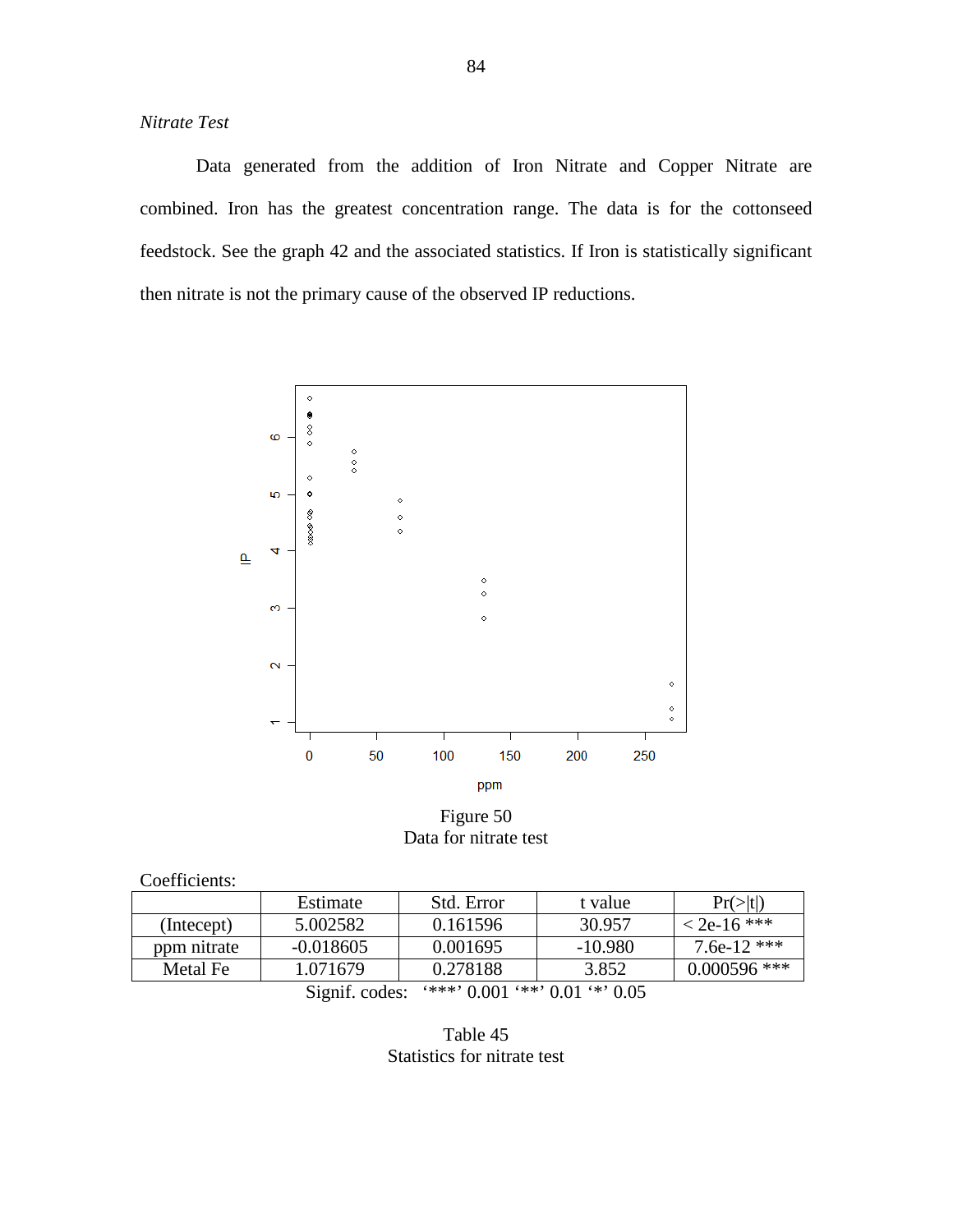In both the chloride and the nitrate tests, the metal (Mn or Fe) with the greatest concentration range is statistically significant and the metals with the lowest concentration (Cr and Cu) are rejected. Thus, the observed changes of induction period are a result of the addition of metal ions.

## *Effect of Water*

 Since the metal salts are hydrated it is necessary to determine the effect of water. A test was conducted using the soybean feedstock. See graph 43 and the associated statistics. Additions of water in the range of 20 to 200 ppm have little statistical significance and the p-value does not meet the 95% confidence threshold (i.e. p-value less that 0.05).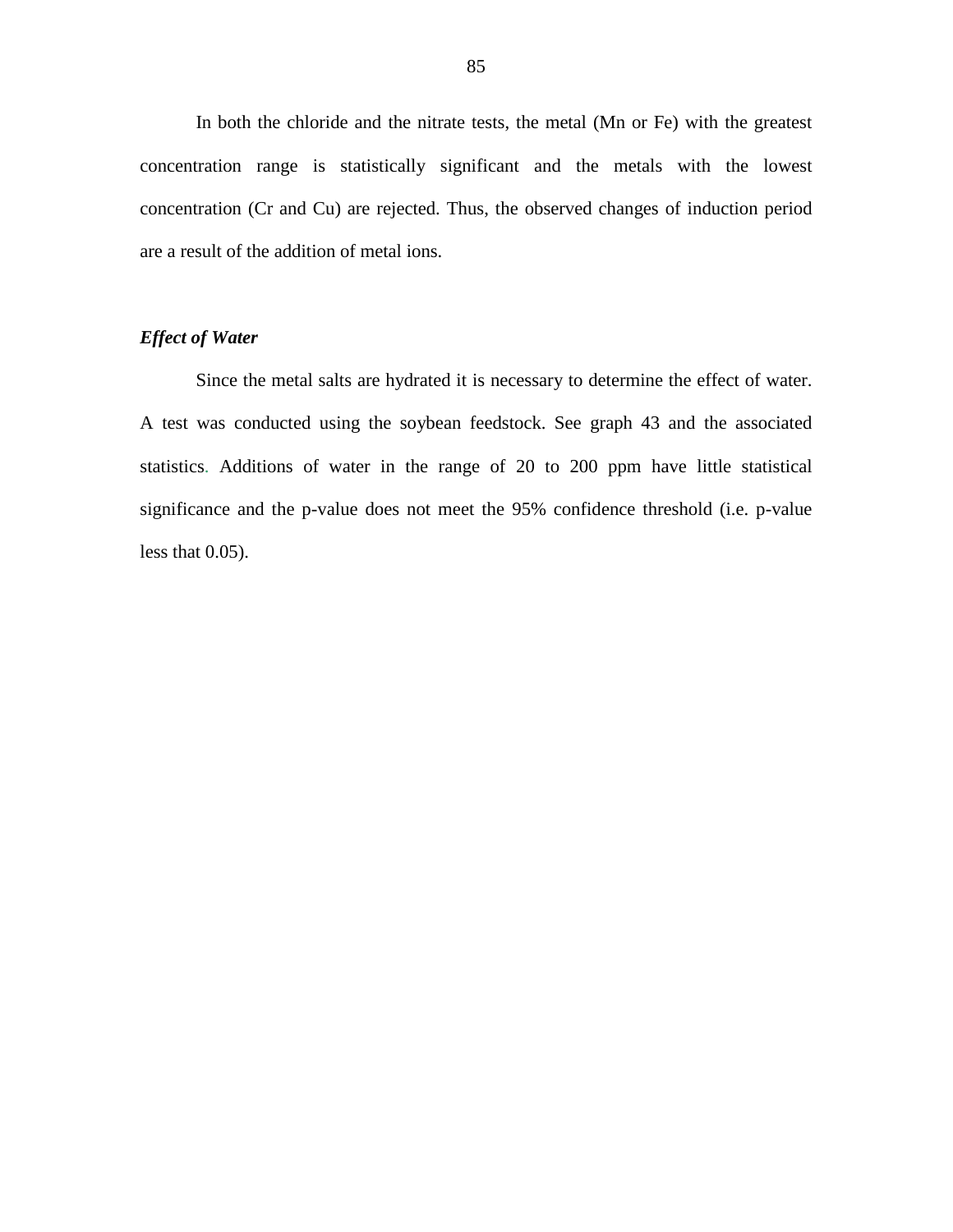Test of significance of water additions



Figure 51 Data for water test

|  | Coefficients: |  |
|--|---------------|--|
|--|---------------|--|

|                | Estimate                             | Std. Error | t value                                                              | $Pr(>\mid t )$ |
|----------------|--------------------------------------|------------|----------------------------------------------------------------------|----------------|
| (Intercept)    | 3.6957015                            | 0.0287497  | 128.548                                                              | $<2e-16$ ***   |
| ppm water      | $-0.0005037$                         | 0.0002569  | $-1.961$                                                             | 0.0783         |
|                |                                      |            |                                                                      |                |
| Residual       | degrees of                           | Adjusted   | F-statistic                                                          | p-value        |
| standard error | freedom                              | R-Squared  | on 1 and 10 DF                                                       |                |
| 0.07185        | 10                                   | 0.2777     |                                                                      | 0.07835        |
|                | $\cdot$ $\sim$<br>$\sim \cdot$<br>п. |            | $\alpha$ , and a communication of $\alpha$ and $\alpha$ and $\alpha$ |                |

Signif. codes: '\*\*\*' 0.001 '\*\*' 0.01 '\*' 0.05

Table 46 Residuals, Coefficients, and statistics for water test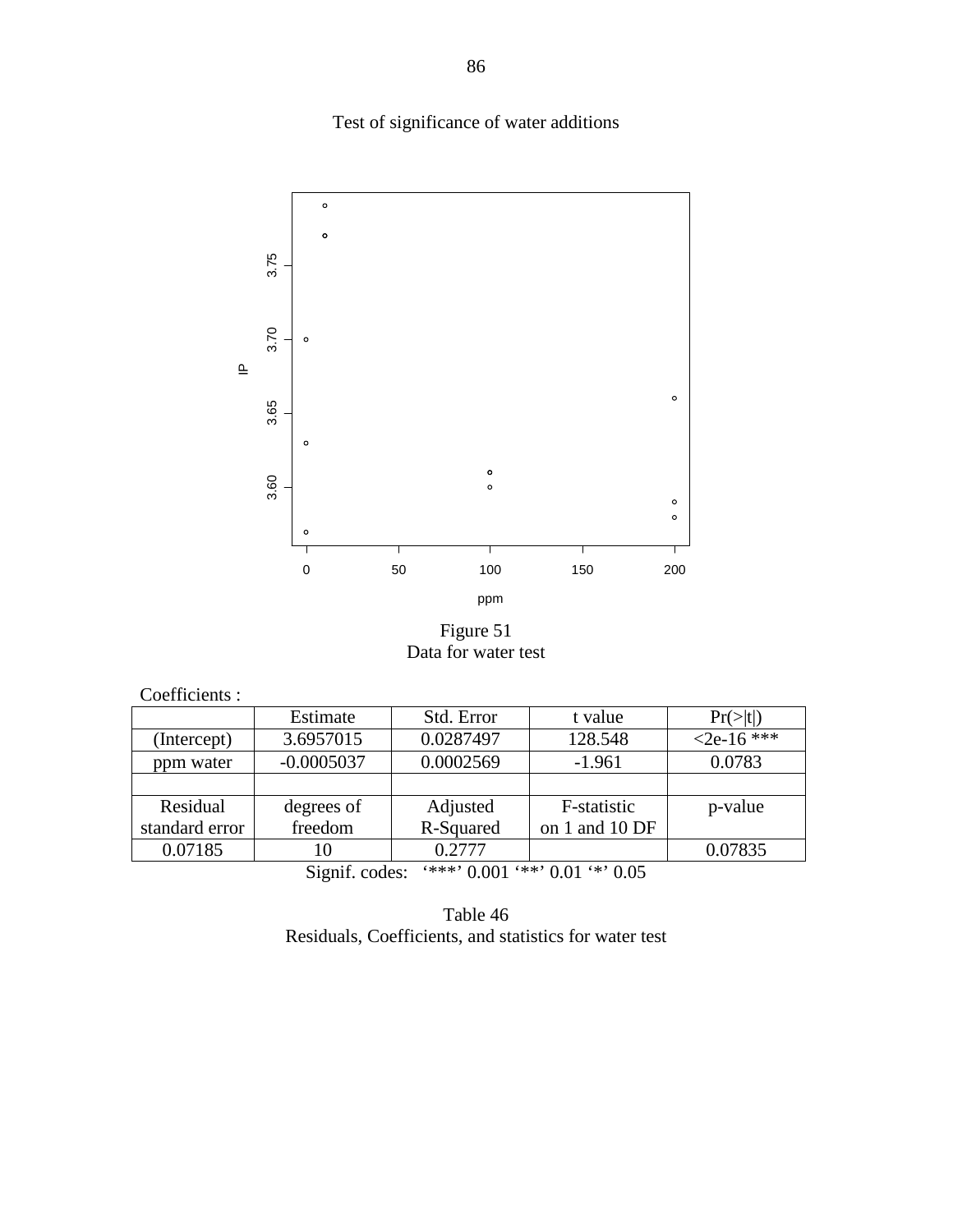#### *Metal Solubility*

 The solubility of metal ions during the Rancimat test is another issue to consider. All the salts listed were soluble in anhydrous methanol. But that does not guarantee that they will be soluble in biodiesel. Since solubility is a function of concentration, the metals with the lowest catalytic activity will be most affected. The question is further complicated by the continuous accumulation of oxidation products which may also change metal ion solubility.

 In both feedstocks, the Rancimat tests of Fe and Ni produced significant amount of colored insoluble material inside the reaction vessel. At the end of the tests, brown and light green precipitates were observed inside the reaction vessel for Fe and Ni tests, respectively. Under the conditions of the Rancimat test these precipitates could be oxides, hydroxides, organic acid salts or some combination of these. The limited solubility of these ions would remove them from solution and diminish their ability to act as catalysts although it is still possible that these metal precipitates would function as a catalytic surface. The results for Zn are also influenced by solubility. Grey precipitates were observed inside the reaction vessels at the highest Zn ion concentrations.

### *Blanks over Time*

 The biodiesel samples used in these experiments are stored in air tight containers in a conventional refrigerator. The question remains is if the biodiesel experienced significant degradation over the time of testing. Data from the blanks of the two feedstocks are collected. See the figure 70 for a graph of the blanks of soybean biodiesel.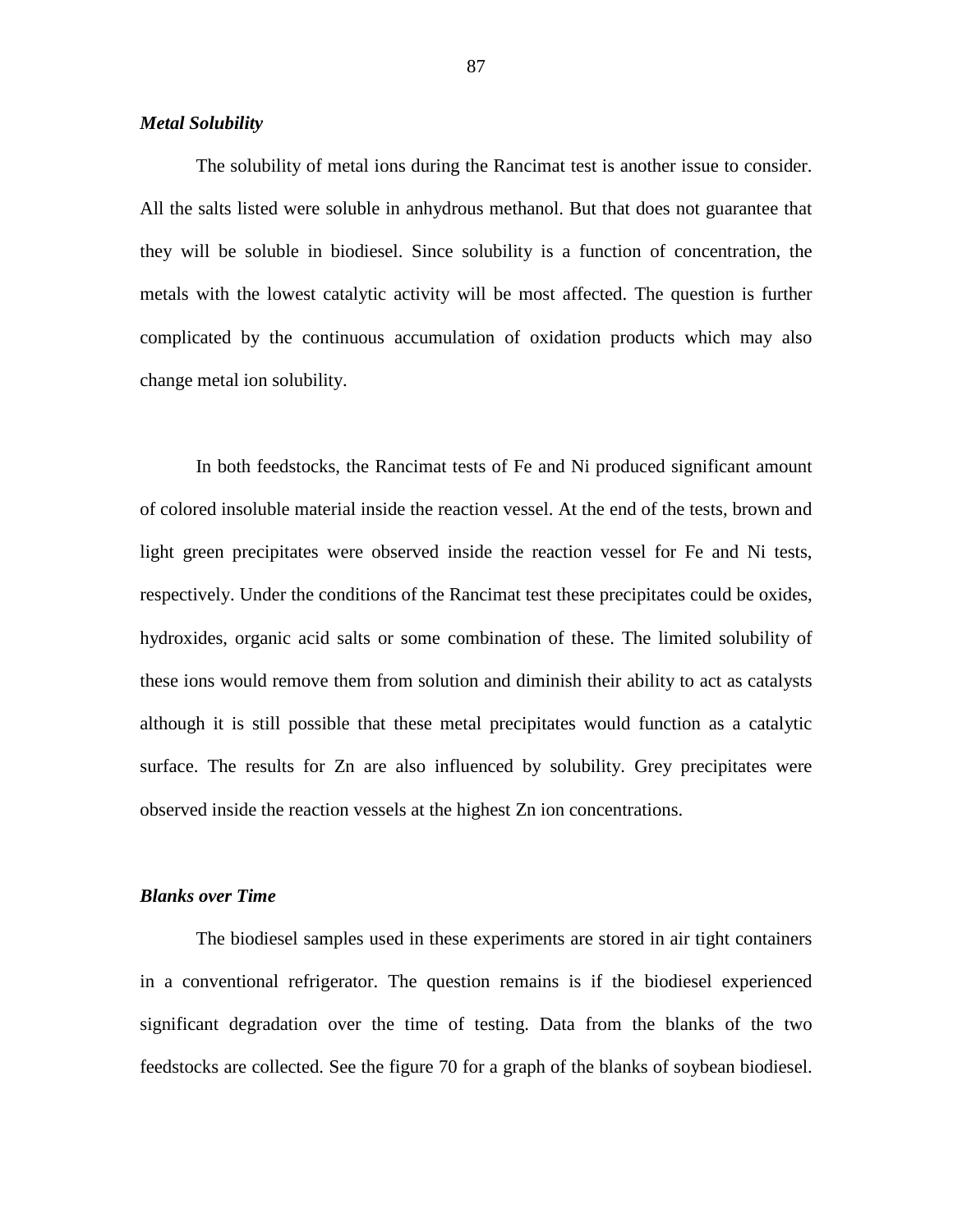These tests were conducted over 55 days. See figure 71 for a graph of the blanks of cottonseed biodiesel. These tests were conducted of 35 days. While it is expected that the induction period of biodiesel will decrease over time, air tight storage in a refrigerator effectively limited oxidation for the duration of the investigation. In both soybean and cottonseed biodiesel the p-values indicates that the statistical correlation to the day number is not significant.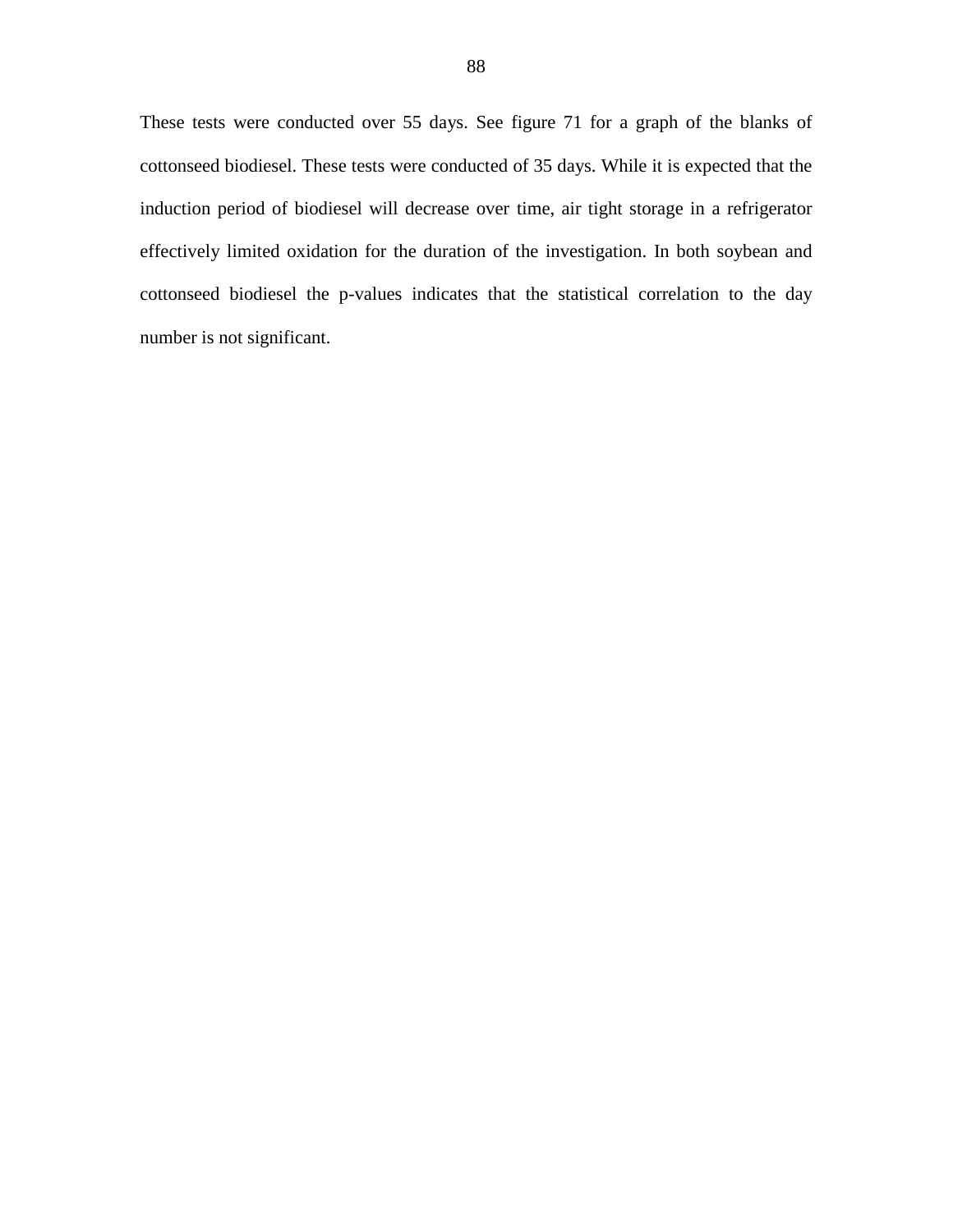# Plot of blanks for soybean biodiesel



Figure 52 Plot of soybean biodiesel blanks over the duration of the investigation

| Min            | lQ           | Median                                 | 3Q             | Max            |
|----------------|--------------|----------------------------------------|----------------|----------------|
| $-0.60870$     | $-0.07896$   | 0.01126                                | 0.07871        | 0.24118        |
|                |              |                                        |                |                |
| Coefficients   | Estimate     | Std. Error                             | t value        | $Pr(>\mid t )$ |
| (Intercept)    | 3.640        | 4.727e-02                              | 77.00          | $<$ 2e-16 ***  |
| Day            | $-3.026e-05$ | 1.515e-03                              | $-0.02$        | 0.984          |
|                |              |                                        |                |                |
| Residual       | degrees of   | Adjusted                               | F-statistic    | p-value        |
| standard error | freedom      | R-squared                              | on 1 and 56 DF |                |
| 0.1396         | 56           | $-0.01785$                             | 0.0003989      | 0.9841         |
|                |              | $***$ , 0.001 $***$ , 0.01 $**$ , 0.05 |                |                |

Signif. codes: '\*\*\*' 0.001 '\*\*' 0.01 '\*' 0.05

Table 47 Residuals, coefficients, and statistics of soybean blanks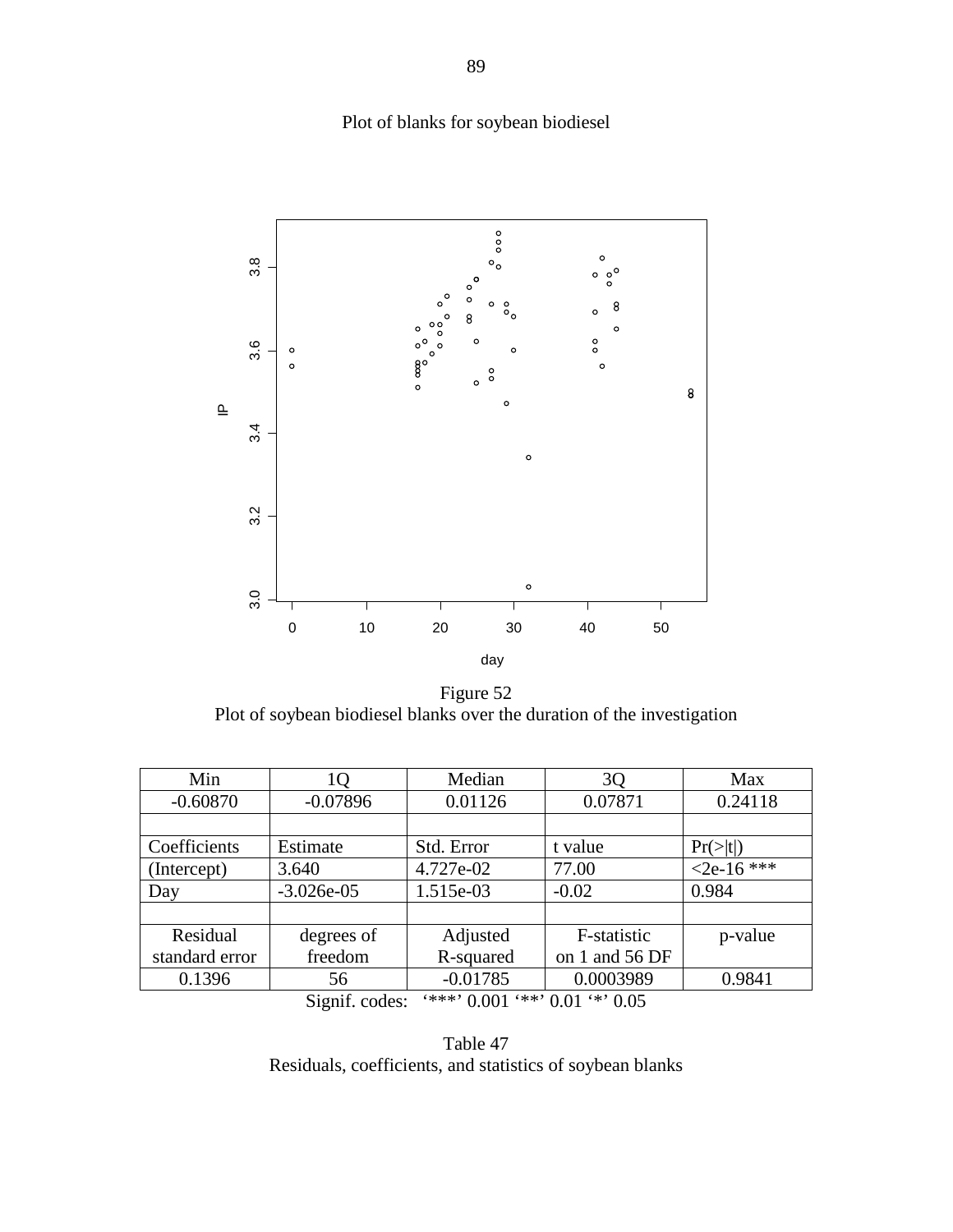# Plot of blanks for cottonseed biodiesel



Figure 53 Plot of cottonseed biodiesel blanks over the duration of the investigation

| Min                                            | 10         | Median     | 30             | Max            |  |
|------------------------------------------------|------------|------------|----------------|----------------|--|
| $-1.03455$                                     | $-0.18368$ | 0.03981    | 0.27628        | 0.58541        |  |
|                                                |            |            |                |                |  |
| Coefficients                                   | Estimate   | Std. Error | t value        | $Pr(>\mid t )$ |  |
| (Intercept)                                    | 6.0575770  | 0.1153364  | 52.52          | $2e-16$ ***    |  |
| Day                                            | 0.0008715  | 0.0051284  | 0.17           | 0.866          |  |
|                                                |            |            |                |                |  |
| Residual                                       | degrees of | Adjusted   | F-statistic    | p-value        |  |
| standard error                                 | freedom    | R-squared  | on 1 and 35 DF |                |  |
| 0.3305                                         | 35         | $-0.02772$ | 0.02888        | 0.866          |  |
| $***$ 0.001 *** 0.01 ** 0.05<br>Signif. codes: |            |            |                |                |  |

Table 48 Residuals, coefficients, and statistics of cottonseed blanks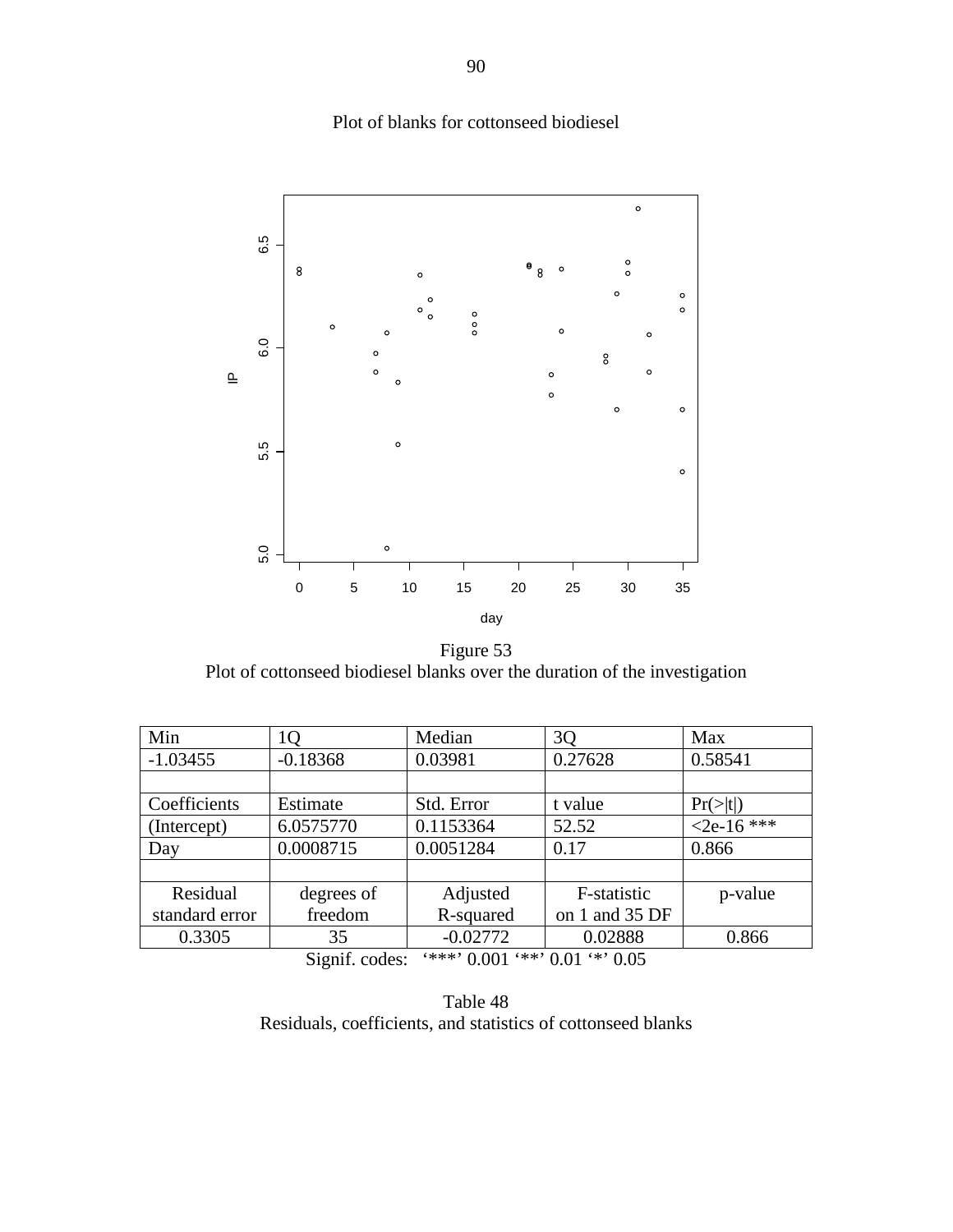### **Chapter 6 Discussion**

### *General*

 The data shows that all eight period IV transition metal investigated have the capacity to reduce the induction period of biodiesel. The effect varies by metal and feedstock although there is general agreement between soybean and cottonseed biodiesel for a given metal. There are no examples of a metal which is highly reactive in one feedstock biodiesel while much less reactive in the other.

 An equation was derived from the chemistry of oxidation of unsaturated fatty acids and the associated kinetics equations. This equation was used to determine a linear model and statistics were calculated for the fit of this model to the data collected. These statistics were used to evaluate the linear model.[55]

 There is a problem with the statistics generated for this first linear model. Based on the assumptions given and the mathematical analysis performed, the signs (positive of negative) of the coefficients are not arbitrary. This is true because the rate constants and the molar concentrations of all species must be non-negative while the coefficient of the constant term should be negative. Yet, table 21 shows that in 5 cases  $k_0$  is positive, in 7 cases  $k_1$  is negative and in 6 cases  $k_2$  is negative. In only 3 of the 16 metal/feedstock combinations did all three coefficients have the correct signs. Removing the term associated with  $k_2$ , which eliminates the hydroperoxide to hydroperoxide termination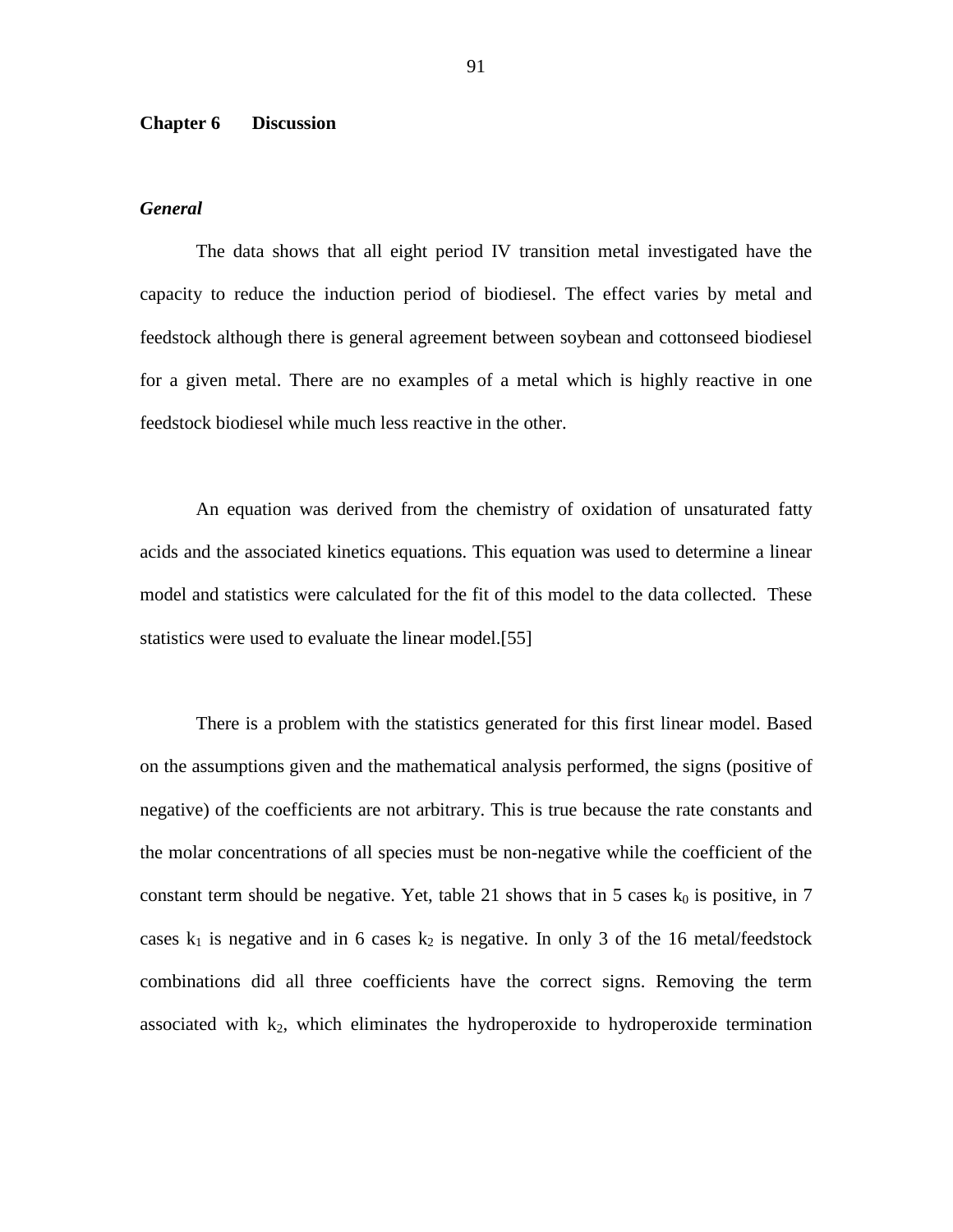reaction from the model results in curve fits which produced coefficients with the correct signs in all 16 combinations.

 It is concluded that the high temperatures of DIN EN 14112 and ASTM Specification D6751 suppress at least one of the free radical termination reactions which generate oxidation products. The Rancimat can only measure the reaction products of oxidation, not oxidation itself. It is therefore a qualitative tool used for comparison and not a strictly quantitative analysis of free radical oxidation. The elimination of a termination reaction calls into question the ability of DIN EN 14112 and ASTM Specification D6751 to model "real world" biodiesel oxidation. Using these tests to develop antioxidant systems to stabilize biodiesel against oxidation is also called into question.

 While the fatty acid profiles and the antioxidant concentrations of triglycerides will vary over time, the chemistry and kinetics of oxidation will not. It should be noted that the coefficients generated in this study may not be reproduced if the experiments are repeated with biodiesel manufactured from different lots of triglyceride feedstock. Variations in antioxidant concentration and the handling of triglyceride feedstock prior to and during biodiesel manufacture can produce significant variation in the contaminants and antioxidant concentrations which influence the oxidative stability of the biodiesel.[42, 44]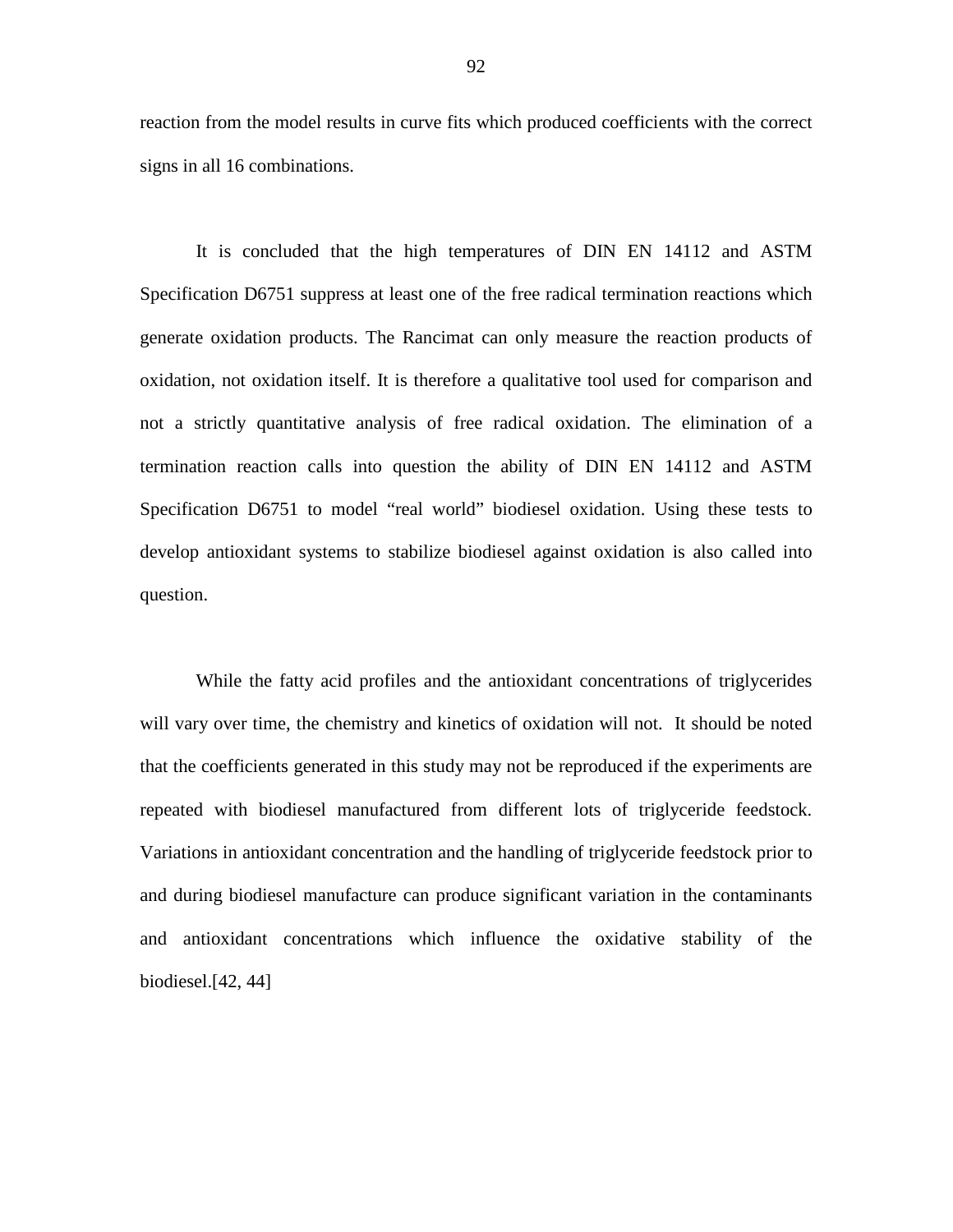# *Coefficients*

# *The y-intercept term k<sup>0</sup>*

 This term represents impurities present in the biodiesel samples that promote oxidation and give the samples a finite induction period. These y-intercepts are summarized below in table 49 and graph 54.

| metal   | $k_0$ cotton | $k_0$ soy |
|---------|--------------|-----------|
| V       | 0.191619     | 0.271726  |
| Cr      | 0.1504       | 0.25549   |
| Mn      | 0.20703      | 0.310128  |
| Fe      | 0.147379     | 0.278882  |
| Co      | 0.157084     | 0.266217  |
| Ni      | 0.187177     | 0.29153   |
| Cu      | 0.180692     | 0.33561   |
| $Z_{n}$ | 0.172443     | 0.291893  |
| mean    | 0.174228     | 0.287684  |
| std dev | 0.021293     | 0.025809  |

Table 49 Summary of the values of the y-intercept terms  $k_0$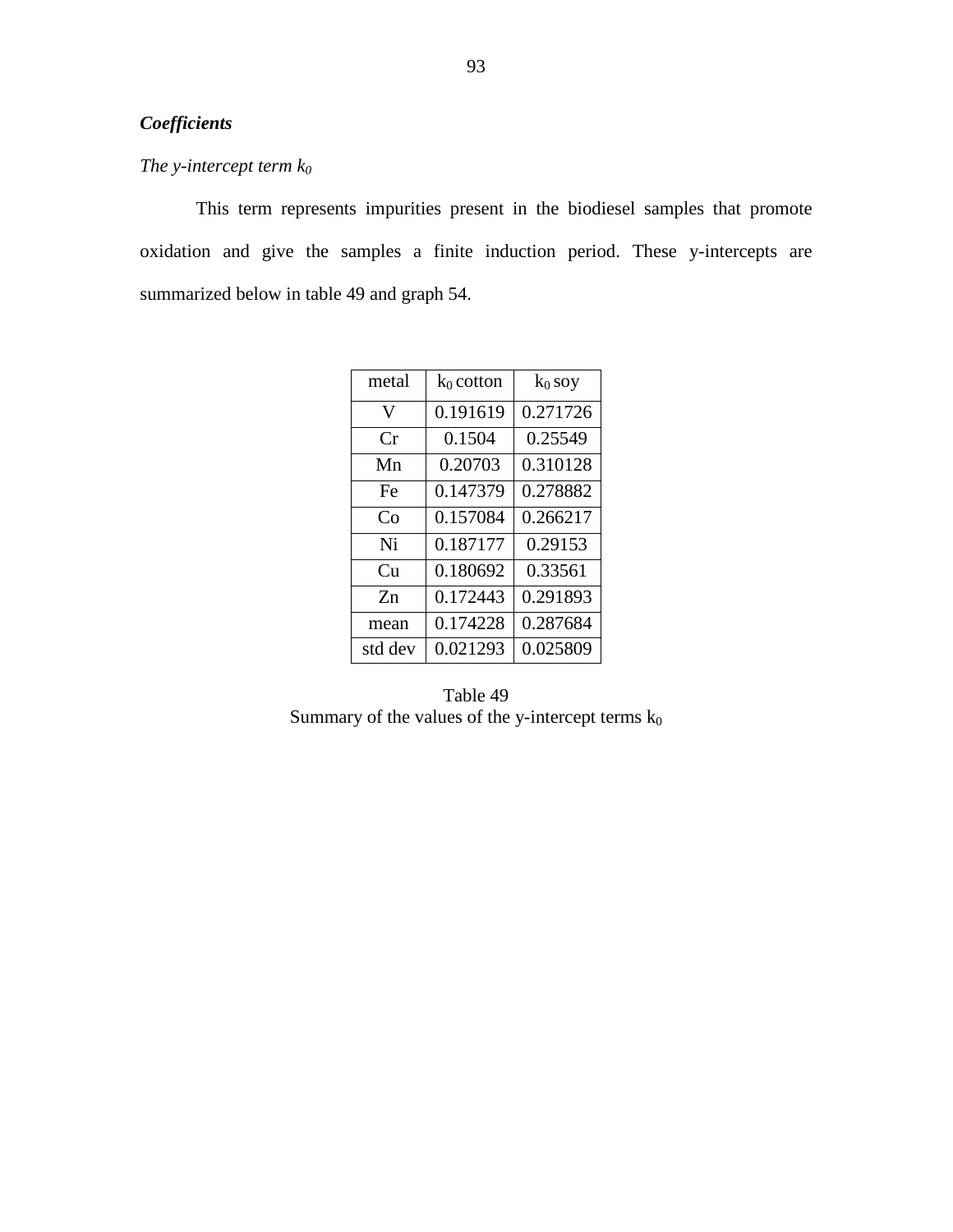

Figure 54 Summary of the coefficients  $k_0$  demonstrating agreement

 From Equation 8 it follows that when the metal concentration is zero, the inverse of the intercept should approximate the IP of the blanks. Table 50 contains the inverses of the means values from Table 49 and the inverses of the mean minus one standard deviation and plus one standard deviation. Table 50 also contains the mean values of the blanks given in Table 47 and 48. The values of the blanks fall easily within the range determined by the inverse of the means plus or minus one standard deviation.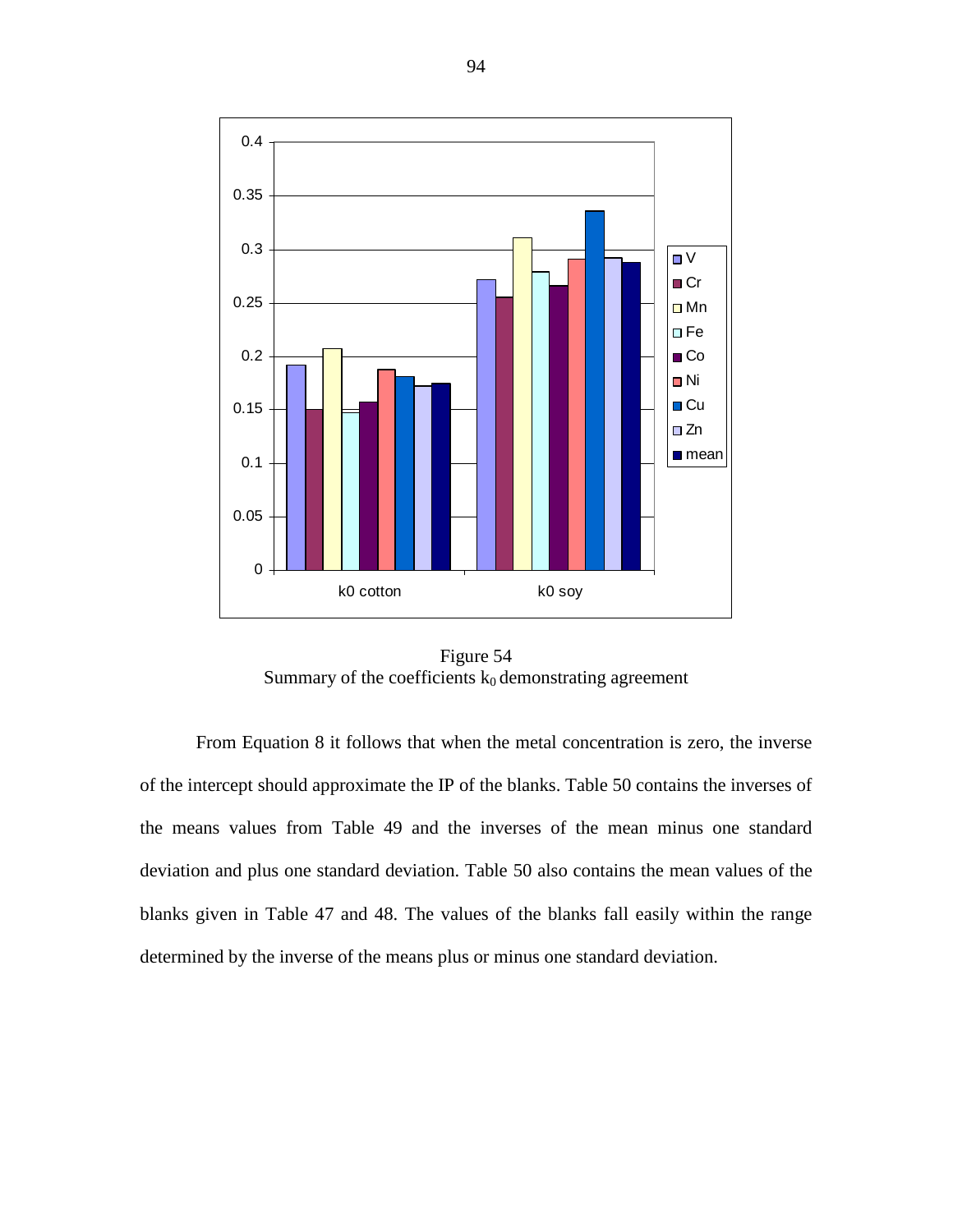|                                     | cotton   | soy      |
|-------------------------------------|----------|----------|
| (mean $k_0$ - 1 s.d.) <sup>-1</sup> | 6.538711 | 3.818603 |
| (mean $k_0$ ) <sup>-1</sup>         | 5.74     | 3.48     |
| (mean $k_0 + 1$ s.d.) <sup>-1</sup> | 5.114548 | 3.189864 |
|                                     |          |          |
| mean of blanks                      | 6.06     | 3.64     |

Table 50 Ranges of inverses of means of  $k_0$  plus or minus one standard deviation and comparison to the mean value of the blanks

Good agreement of these coefficients  $k_0$  helps to demonstrate the validity of the mathematical model used. Precise agreement is unrealistic due to the indirect nature of the Rancimat test which measure oxidation products, not oxidation itself.

*The slope term k<sup>1</sup>*

 The situation for the slope terms is more complex. Tables 51 and 52 summarized the ranked slope terms for soybean and cottonseed biodiesel.

| soybean | $k_1$     |  |
|---------|-----------|--|
| Ni      | 0.001147  |  |
| Fe      | 0.0038442 |  |
| Zn      | 0.009342  |  |
| Mn      | 0.083787  |  |
| V       | 0.147256  |  |
| Co      | 0.179759  |  |
| Cп      | 0.69493   |  |
|         | 1.44283   |  |

Table 51 Ranked terms  $k_1$  for soybean biodiesel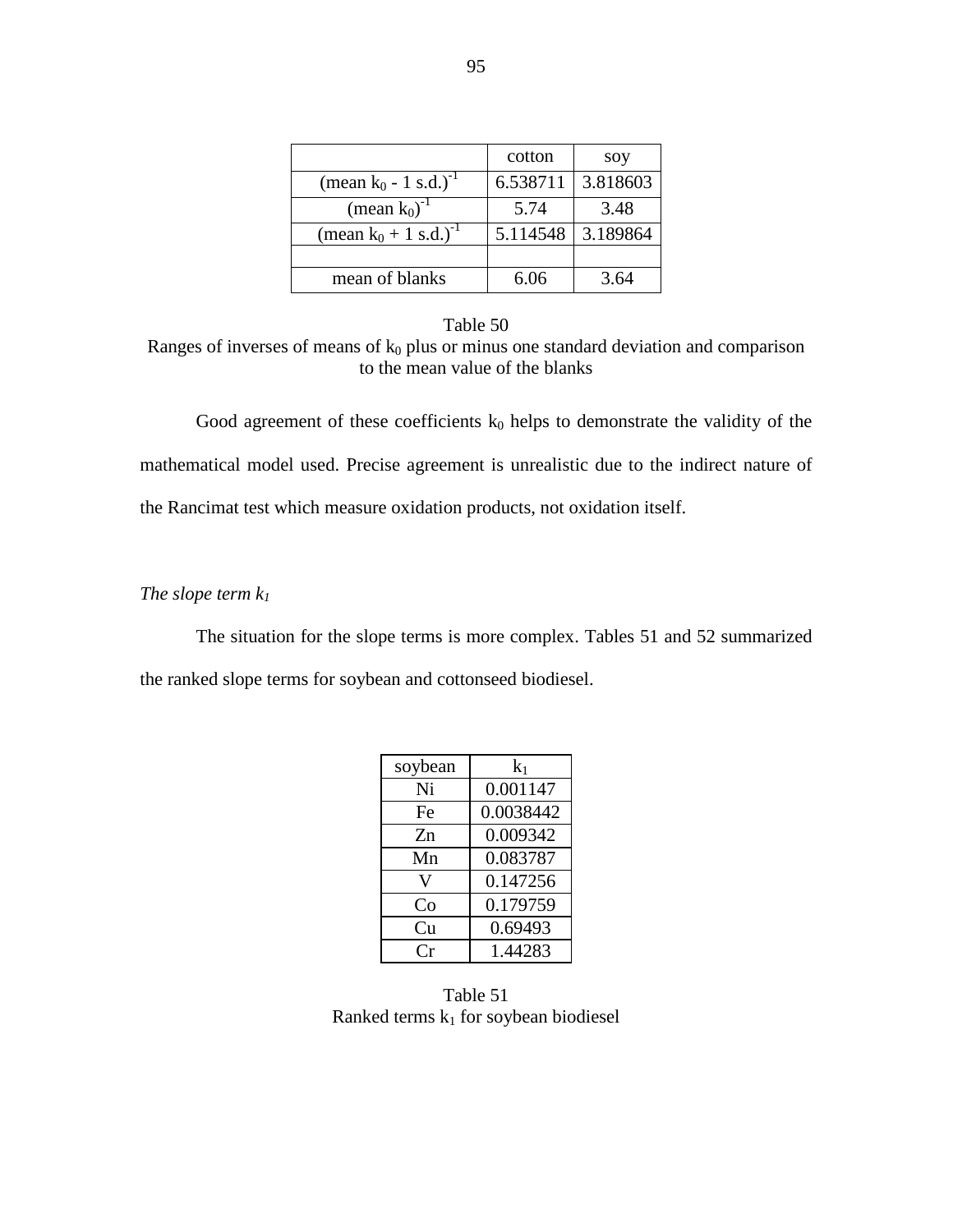| cottonseed | $\rm k_1$ |
|------------|-----------|
| Ni         | 0.0019986 |
| Fe         | 0.0040484 |
| Zn         | 0.0083152 |
| Mn         | 0.049952  |
| Cu         | 0.345467  |
| V          | 0.388736  |
| Cr         | 0.55716   |
| ∩∩         | 0.791241  |

Table 52 Ranked terms  $k_1$  for cottonseed biodiesel

Recall that the  $k_1$  term is a measure of the catalytic activity of the metal investigated. A higher slope indicates an increased rate of oxidation and a greater reduction of the induction period of biodiesel. The  $k_1$  term can be used to rank the catalytic activity of these metals. The weakest metals are Nickel, Iron, Zinc, and Manganese in that order for both feedstocks. Vanadium, Chromium, Cobalt, and Copper are the most active although the order changes with feedstock. There are three low catalytic activity metals (Fe, Ni, and Zn) with  $k_1 \le 0.01$ . There is one moderate activity metal (Mn) with  $0.01 < k_1 \leq 0.1$ . There are four high activity metals (V, Cr, Co, and Cu) with  $0.1 < k_1$ . Of the four high activity metals, Vanadium and Cobalt were more active in cottonseed biodiesel. Chromium and Copper were more active in soybean biodiesel. Fe, Ni, and Zn also had the lowest solubility (i.e. the great precipitate formation) of the metals tested. These results are summarized in Table 53.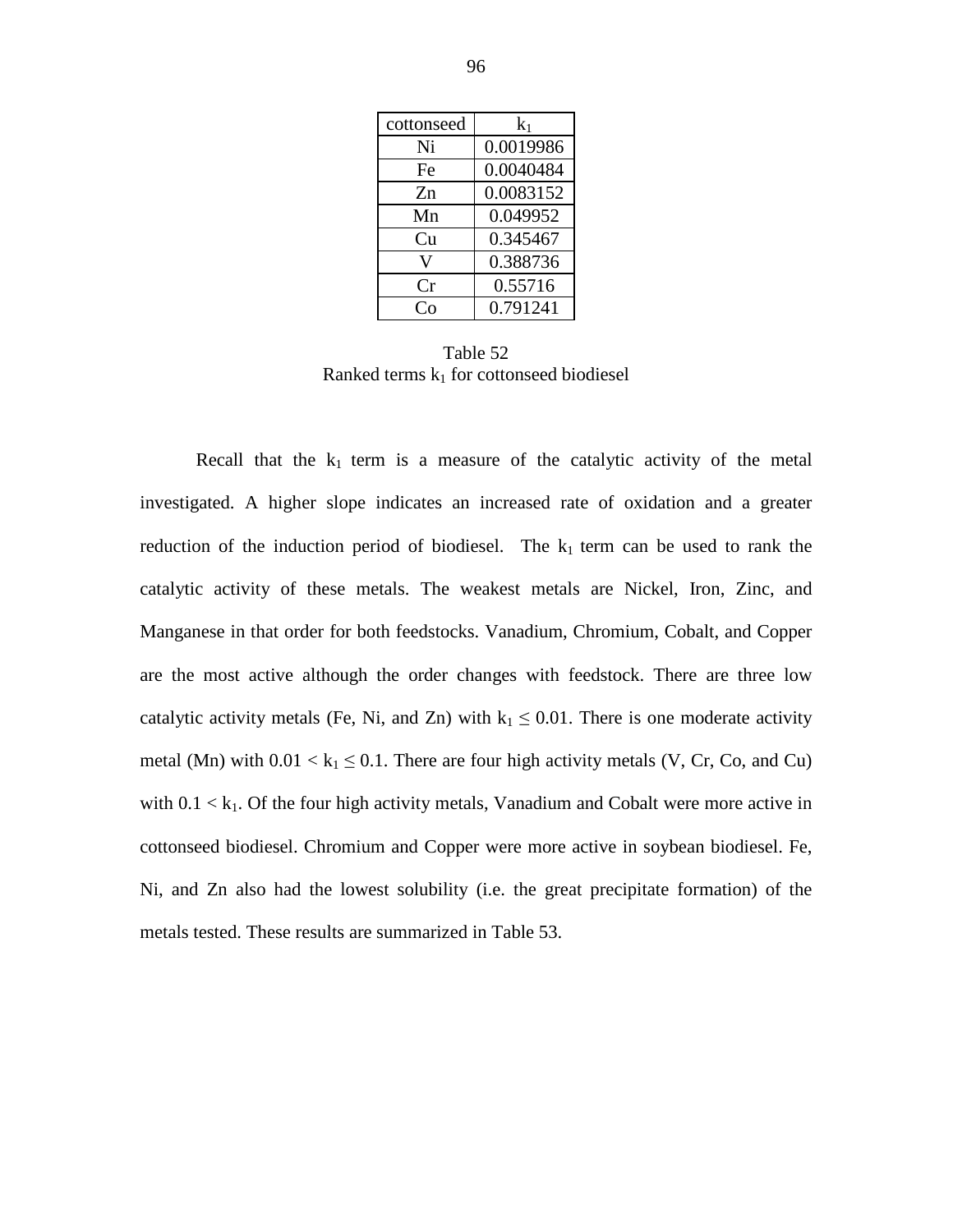| feedstock  | $k_1 \le 0.01$ | $0.01 < k_1 \leq 0.1$ | $0.1 < k_1$   |
|------------|----------------|-----------------------|---------------|
| soybean    | Fe, Ni, and Zn | Mn                    | V, Co, Cu, Cr |
| cottonseed | Fe, Ni, and Zn | Mn                    | Cu, V, Cr, Co |

Table 53 Summary of ranked catalytic activity

# *Photochemistry*

 The Carbon to Hydrogen bond of bis-allylic Hydrogen has a reported bond energy of 52 kcal/mole. [14] It has been reported that biodiesel degrades when exposed to visible light. [14] Using the methods of photochemistry, it is possible to calculate the wavelength of light that corresponds to a specific chemical bond. Since the bis-allylic Hydrogen is reported to be the primary source of biodiesel oxidation, the wavelength of light corresponding to it's 52 kcal/mole bond energy was calculated.

Energy (ergs) =  $h *v$ 

Here h is Planck's constant  $(6.612 * 10^{-27}$  erg sec) and v is the frequency of light.

E (ergs / mole) =  $N^*h^*v$ 

Here N is Avogardo's number  $(6.02 * 10<sup>23</sup>$  inverse moles).

$$
\nu=c/\lambda
$$

Here c is the speed of light  $(3 * 10^8$  meters per second) and wavelength is measured in meters.

$$
E = N^* h^* c / \lambda
$$
  

$$
E = (N^* h^* c / \lambda) / (4.184 * 10^{10})
$$

The value  $4.184 * 10^{10}$ converts from ergs to kilocalories.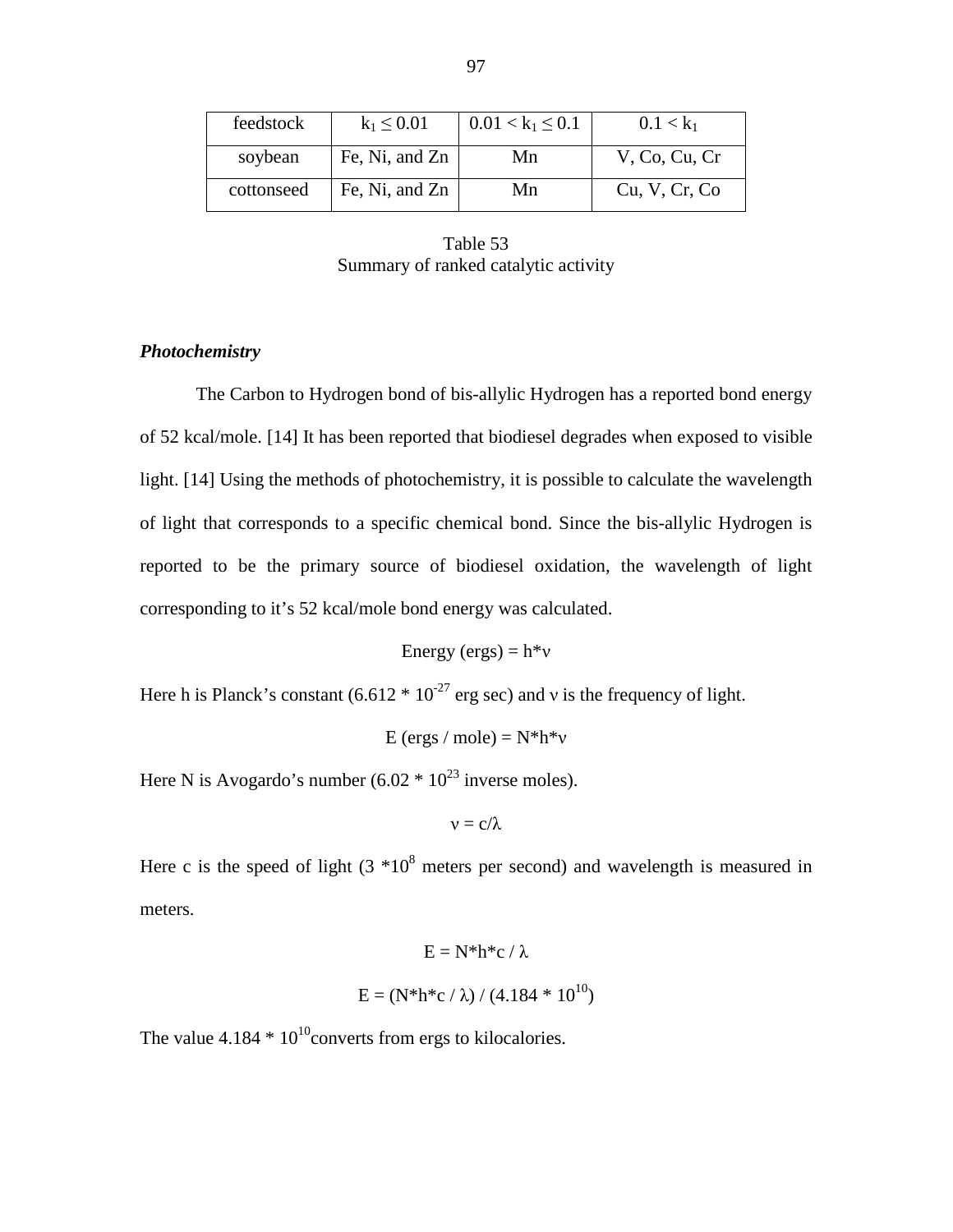$$
E = (2.856 / \lambda) * 10^{-5}
$$

$$
\lambda = (2.856 / E) * 10^{-5} * (10^{9})
$$

Convert wavelength from meters to nanometers.

$$
\lambda = (2.856 \, / \, \text{E}) \, * \, 10^4
$$

This formula can be used to calculate the wavelength of light corresponding to a given bond energy E.

$$
\lambda = (2.856 / 52) * 10^4
$$

Input the bis-allylic Hydrogen bond energy of 52 kcal / mole.

$$
\lambda = 549 \text{ nm}
$$

This wavelength falls within the visible light spectrum with a yellow-green color and helps explain the reported light sensitivity of biodiesel.

# *Applications of photochemical free radical reactions*

### *Induction period test*

 The revised linear model (Equation 8) was developed from the assumption that the heat of the Rancimat test caused the peroxyl to peroxyl free radical termination reaction to either dissociate or decompose before rearrangement reactions could produce oxidation products. For this reason the  $k_2$  term was removed from the model.

 The calculation above indicates that visible light could be used to produce bisallylic hydroperoxides and the corresponding free radicals. In the presence of light with the correct wavelength (yellow-green) and air (oxygen) hydroperoxides will form.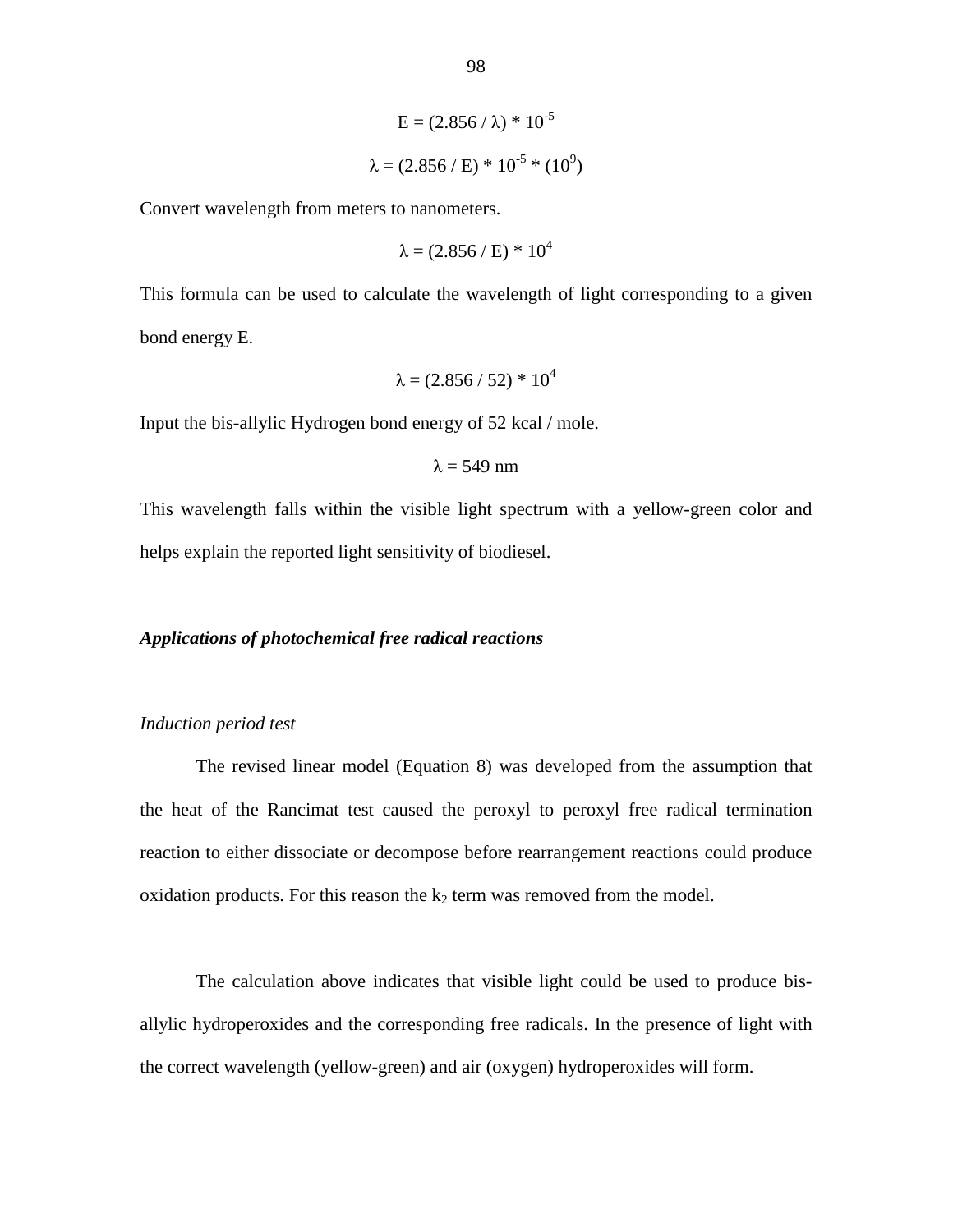### $FAME + O_2 + hv \Rightarrow FAME\ hypdroperoxide$

 At room temperatures the peroxyl to peroxyl termination reaction would proceed to rearrangement reactions producing oxidation products. These could be collected and the induction period determined as in the Rancimat determination but with the oxidation reactions being accelerated by visible light instead of heat. The visible light needed could be produced by the correct choice of light emitting diodes, or incandescent lamps. This method would be a different method of determining an induction period for biodiesel than the standard test as described by DIN EN 14112 and ASTM Specification D6751. If it includes the peroxyl to peroxyl termination reaction such a test could better represent "real world" biodiesel oxidation. This test method would also be applicable to other fatty acid, fatty acid esters and triglycerides which contain bis-allylic hydrogen.



Figure 55 Schematic of modified Rancimat type induction period tester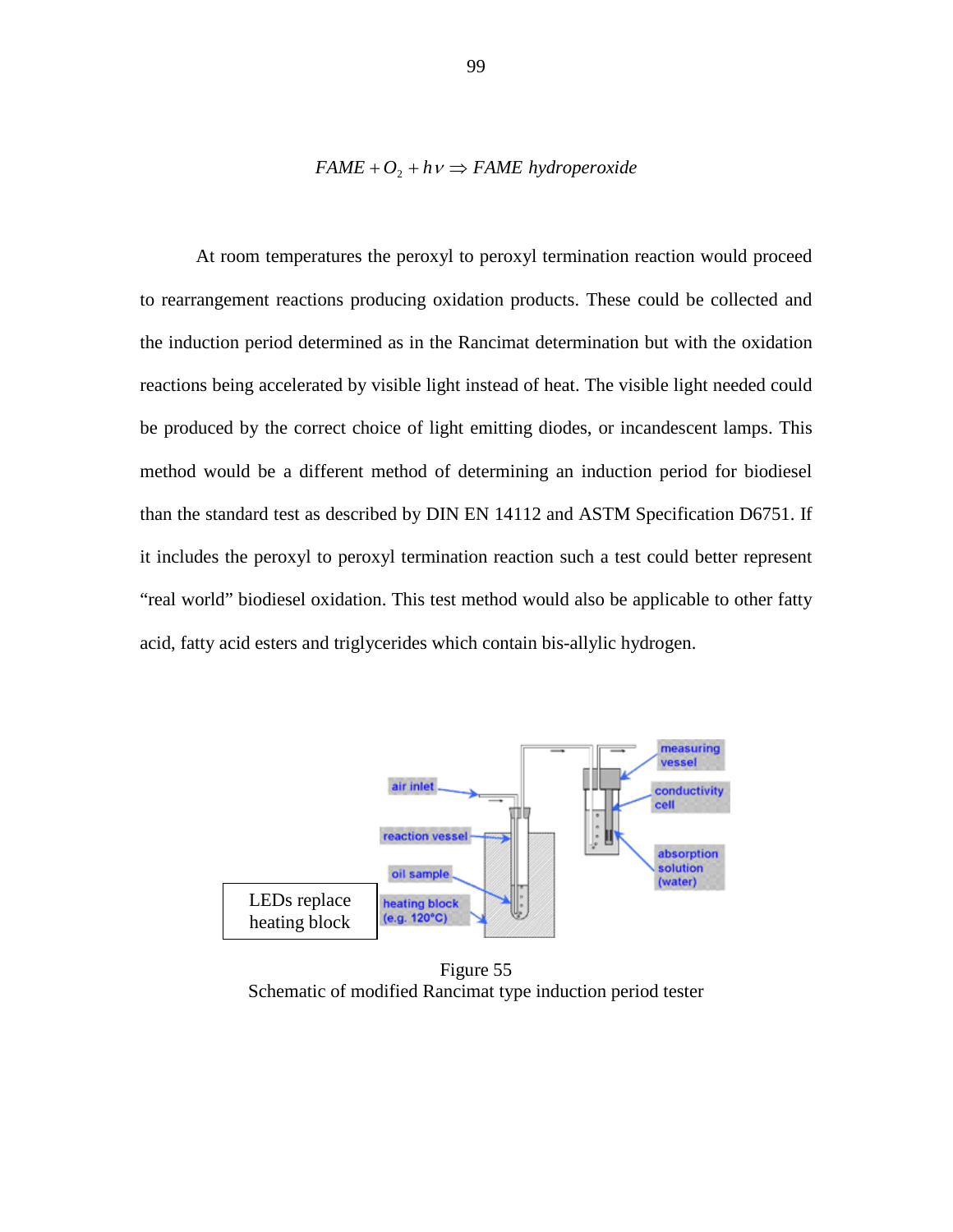# *Cetane booster/fuel*

 Photochemical free radical formation could be used to synthesize hydroperoxides as Cetane boosters of liquid transport fuels for compression ignition engines (diesel). FAME hydroperoxides mixtures could also be used as transportation fuels themselves. These hydroperoxides could be stabilized with the same antioxidants that have been studied to stabilize biodiesel itself. Sources of metal contamination would need to be minimized.

$$
FAME + O_2 + hv \Rightarrow FAME\ hydroperoxide
$$

## *Lubricants*

 Photochemical free radical formation could also produce cross linking leading to the production of high molecular weights products. These could be useful as lubricants and lubricity additives for transportation fuels. In the presence of a hydrogenation catalyst and Hydrogen, free radicals created by the excitation from visible light could reduce the number of sites of unsaturation resulting in partially hydrogenated FAME dimers.

$$
2FAME + h\nu \Rightarrow 2FAME^* + 2H^*
$$

 $2FAME^* + 2H^* + catalyst \Rightarrow$  partially hydrogenated crosslinked FAME *OR*  $2FAME^* + 2H^* \Rightarrow crosslinked$   $FAME + H_2$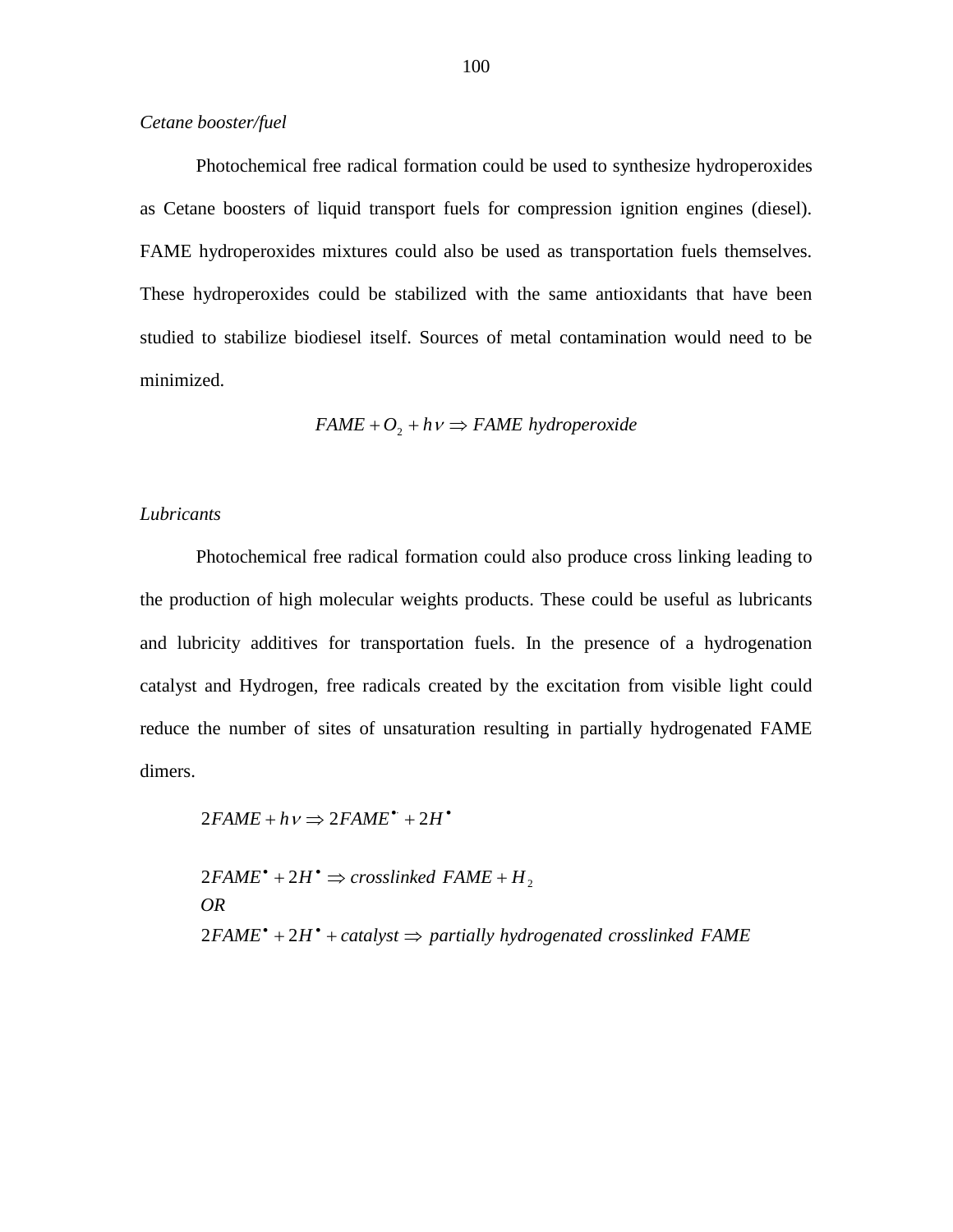#### **REFERENCES**

- **1. Takei, Y.** *Issues of FAME and Next Generation Bio Diesel***. in** *5th ASIAN PETROLEUM TECHNOLOGY SYMPOSIUM***. 2007.**
- **2. Dunn, R.O.,** *ANALYSIS OF OXIDATIVE STABILITY OF METHYL SOYATE BY PRESSURIZED-DIFFERENTIAL SCANNING CALORIMETRY.* **Transactions of the ASAE, 2000. 43(5): p. 1203-1208.**
- **3.** *DETERMINATION OF BIODIESEL OXIDATION AND THERMAL STABILITY FINAL REPORT***, N.B. BOARD, Editor. 1997, SYSTEM LAB SERVICES a division of Williams Pipe Line Company.**
- **4. Dunn, R.O.,** *Effect of Oxidation Under Accelerated Conditions on Fuel Properties of Methyl Soyate (biodiesel).* **JAOCS, 2002. 79(9).**
- **5. Clark, S.J., et al.,** *Methyl and Ethyl Soybean Esters as Renewable Fuels for Diesel Engines.* **JAOCS, 1984. 61(10).**
- **6. Dunn, R.O.,** *Oxidative Stability of Soybean Oil Fatty Acid Methyl Esters by Oil Stability Index (OSI).* **JAOCS, 2005. 82(5).**
- **7. Waynick, J.A.,** *Characterization of Biodiesel Oxidation and Oxidation Products***. 2005, Southwest Research Institute: San Antonio, Texas.**
- **8. Shiotani, H. and S. Goto,** *Studies of Fuel Properties and Oxidation Stability of Biodiesel Fuel***, in** *Fuels and Emissions Conference***. 2007, SAE International: Cape Town, South Africa.**
- **9. McCormick, R.L., et al.,** *Several factors affecting the stability of biodiesel in standard accelerated tests.* **Fuel Processing Technology, 2007. 88: p. 651-657.**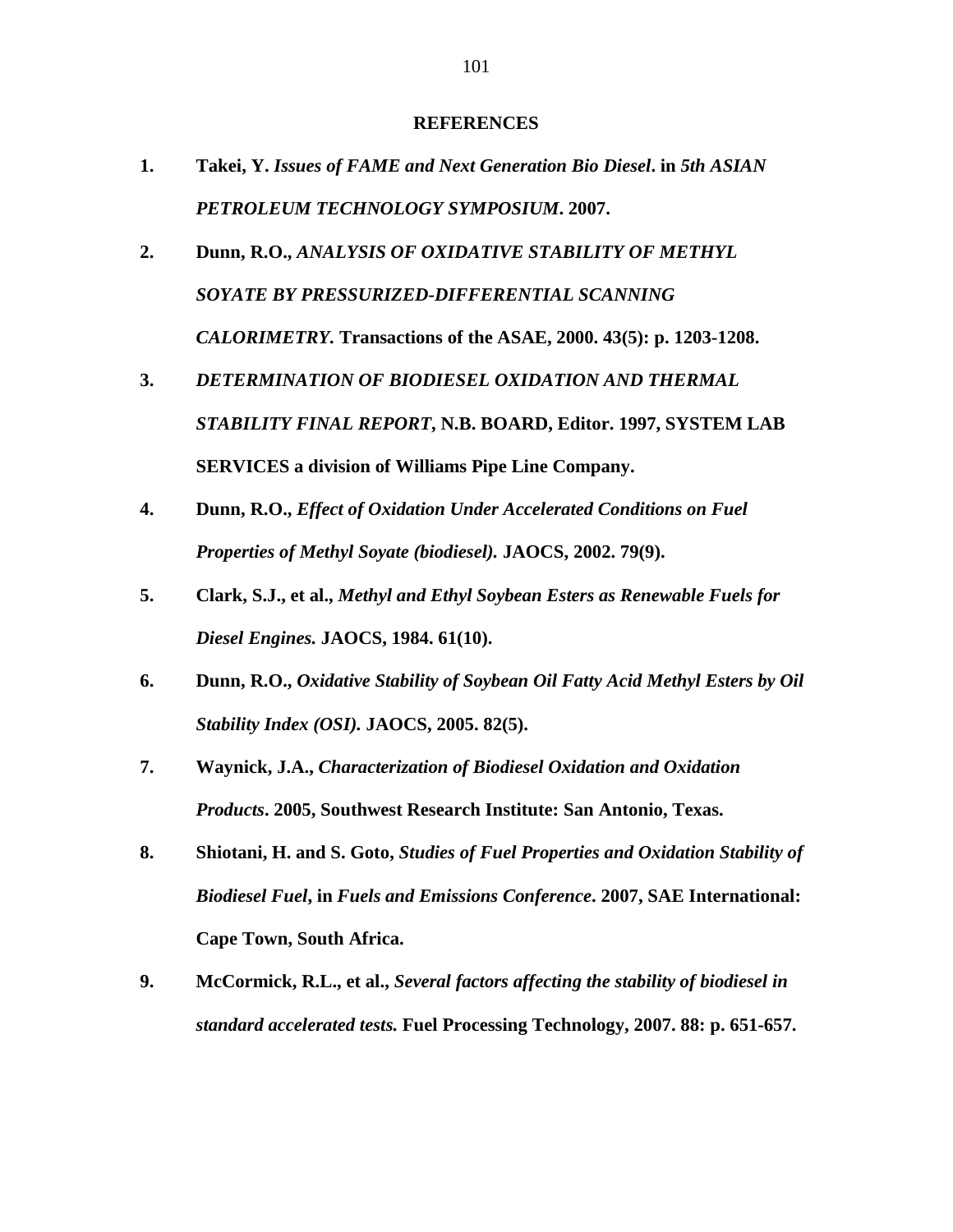- **10. McCormick, R.L. and S.R. Westbrook,** *Empirical Study of the Stability of Biodiesel and Biodiesel Blends***, N.R.E. Laboratory, Editor. 2007.**
- **11. Monyem, A. and J.H.V. Gerpen,** *The effect of biodiesel oxidation on engine performance and emissions.* **Biomass and Bioenergy, 2001. 20: p. 317–325.**
- **12. Knothe, G.,** *Some aspects of biodiesel oxidative stability.* **Fuel Processing Technology, 2007. 88: p. 669–677.**
- **13. Miyata, I., et al.,** *Effects of Bio-Fuel on Vehicle Performance: Degradation Mechanism analysis of Bio-Fuels***, in** *SAE TECHNICAL PAPER SERIES***. 2004.**
- **14. Frankel, E.N.,** *Lipid Oxidation***. 1998, Dundee: The Oily Press LTD.**
- **15. Hamilton, R.J.,** *The Chemistry of Rancidity in Foods***, in** *Rancidity in Foods***, J.C. Allen and R.J. hamilton, Editors. 1994, Blackie Academic & Professional. p. 1-21.**
- **16. Gunstone, F.D.,** *Fatty Acid and Lipid Chemistry***. 1999, Gaithersburg, Maryland: Aspen Publishers, Inc.**
- **17. Frankel, E.N.,** *Chemistry of Autoxidation: Mechanism, Products and Flavor Significance***, in** *Flavor Chemistry of fats and Oils***, D.B. Min and T.H. Smouse, Editors. 1985, American Oil Chemists' Society. p. 1-37.**
- **18. Gordon, M.H.,** *The development of oxidative rancidity in foods***, in** *Antioxidants in foods***, J. Pokorny, N. Yanishlieva, and M. Gordon, Editors. 2001, CRC Press. p. 7-21.**
- **19. Bessee, G.B. and J.P. Fey,** *Compatibility of Elastomers and Metals in Biodiesel Fuel Blends.* **Society of Automotive Engineers, 1997. 971690: p. 221-232.**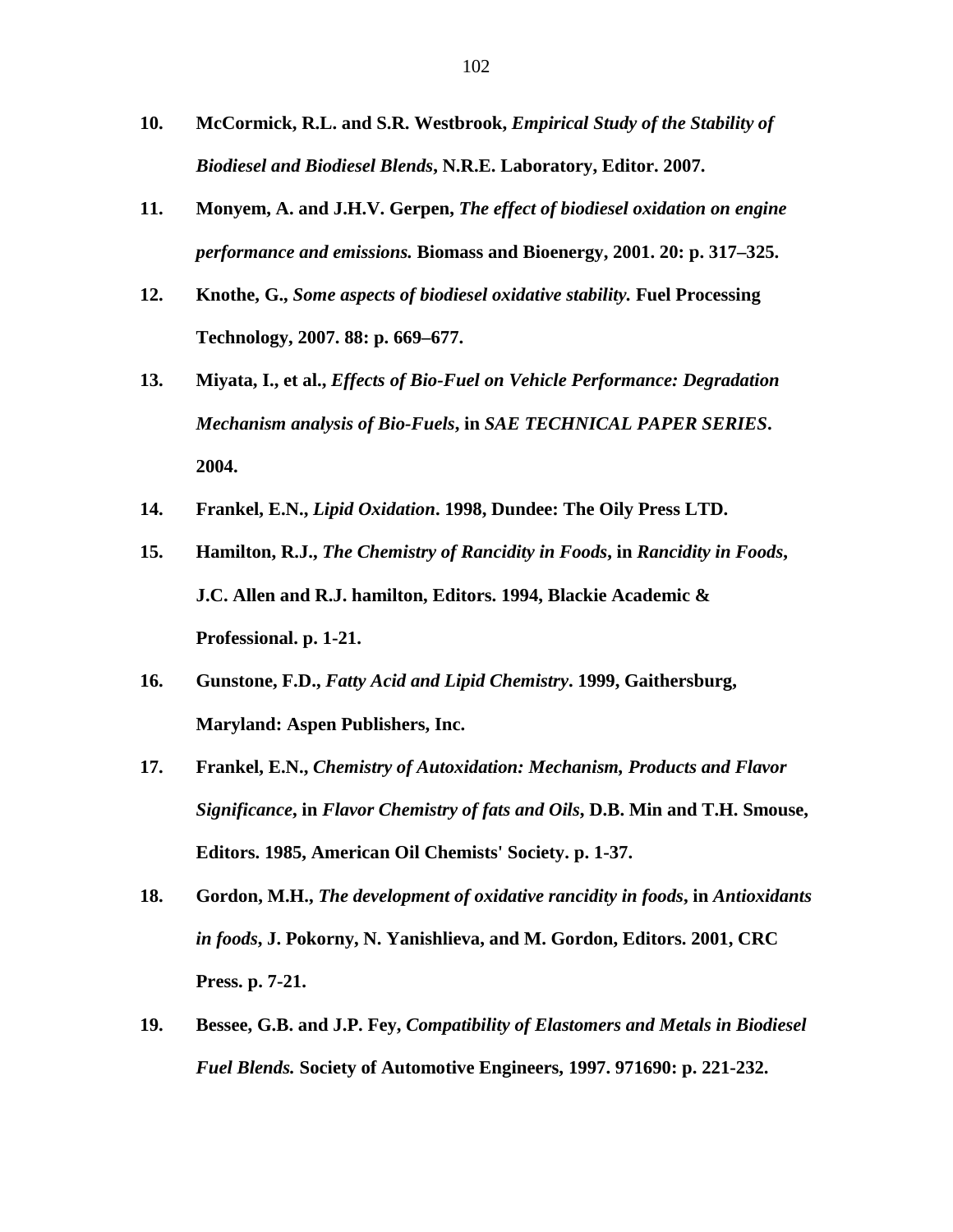- **20. Canakci, M., A. Monyem, and J. Van Gerpen,** *Accelerated oxidation processes in biodiesel.* **Transactions of the ASAE, 1999. 42(6): p. 1565-1572.**
- **21. Knothe, G. and R.O. Dunn,** *Dependence of oil stability index of fatty compounds on their structure and concentration and presence of metals.* **Journal of the American Oil Chemists Society, 2003. 80(10): p. 1021-1026.**
- **22. Ingold, K.U.,** *Metal Catalysis***, in** *Lipids and Their Oxidation***, H.W. Schultz, Editor. 1962, The Avi Publishing Company, Inc.: Westport, Connecticut.**
- **23. Lundberg, W.O.,** *Mechanisms***, in** *Lipids and Their Oxidation***, H.W. Schultz, Editor. 1962, The Avi Publishing Company, Inc.: Westport, Connecticut.**
- **24. Love, J.,** *Factors Affecting Lipid Oxidation--Metal Catalysts and Chelators***, in**  *Flavor Chemistry of Fats and Oils***, D.B. Min and T.H. Smouse, Editors. 1985, American Oil Chemists' Society. p. 61-78.**
- **25. Decker, E.A. and D.J. McClements,** *Transition metal and hydroperoxide interactions.* **Inform, 2001. 12: p. 251-256.**
- **26. Gordon, M.H. and E. Mursi,** *A Comparison of Oil Stability Based on the Metrohm Rancimat with Storage at 20C.* **JOACS, 1994. 71(6): p. 649-651.**
- **27. N.Uri,** *Metal Ion Catalysis and Polarity of Environment in the Aerobic Oxidation of Unsaturated Fatty Acids.* **Nature, 1956. 177: p. 1177-1178.**
- **28. Fang, H.L. and R.L. McCormick,** *Spectroscopic Study of Biodiesel Degradation Pathways***, in** *SAE TECHNICAL PAPER SERIES***. 2006.**
- **29. Gerpen, J.V., et al.,** *Biodiesel Production Technology***. 2004, National Renewable Energy Lab.**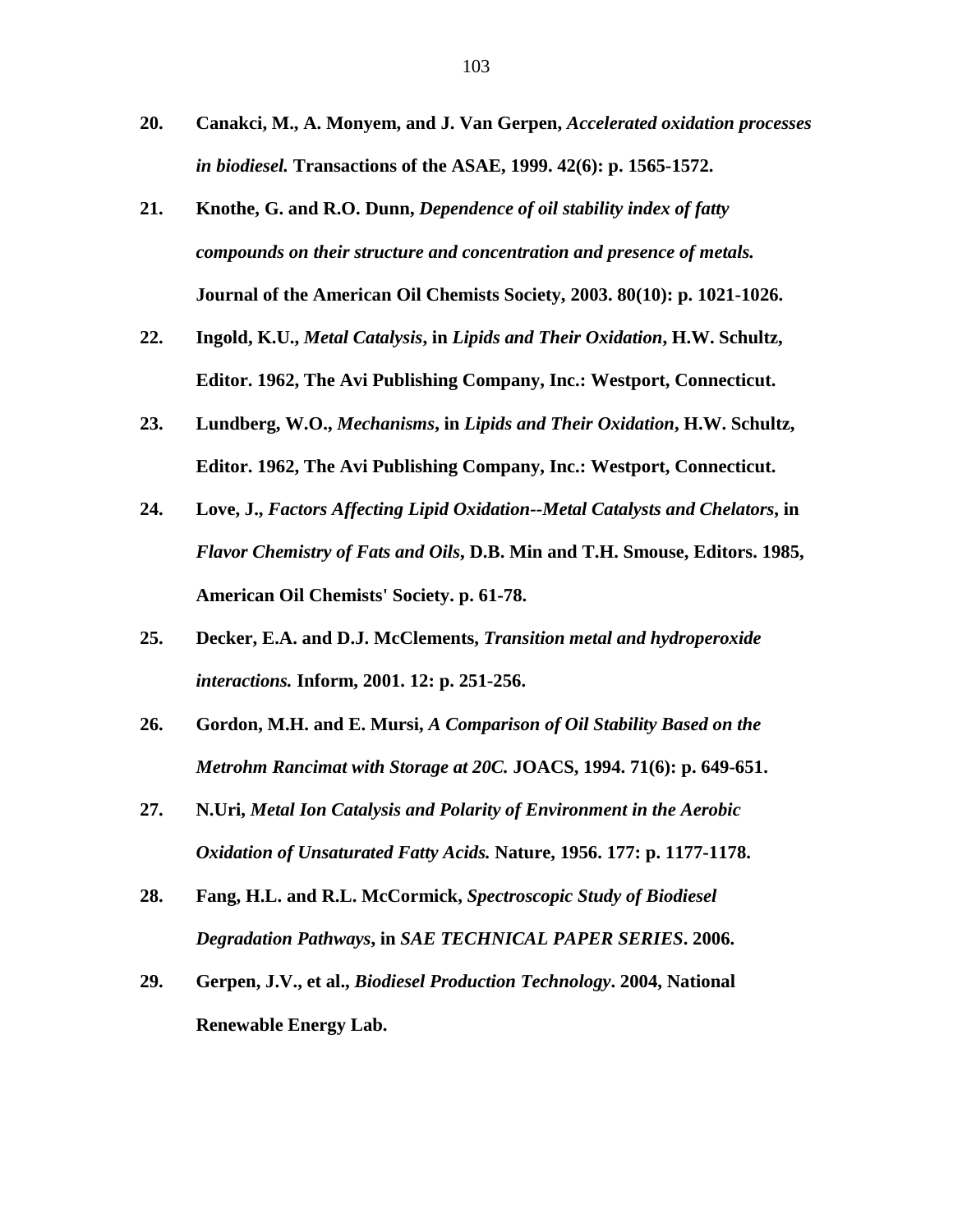- **30. Schober, S. and M. Mittelbach,** *Influence of diesel particulate filter additives on biodiesel quality.* **European Journal of Lipid Science and Technology, 2005. 107(4): p. 268-271.**
- **31. Wang, Y.F., et al.,** *Emissions of fuel metals content from a diesel vehicle engine.* **Atmospheric Environment, 2003. 37(33): p. 4637-4643.**
- **32. Keskin, A., M. Gürü, and D. AltIparmak,** *Biodiesel production from tall oil with synthesized Mn and Ni based additives: Effects of the additives on fuel consumption and emissions.* **Fuel, 2007. 86(7-8): p. 1139-1143.**
- **33. Kim, S.H., R.A. Fletcher, and M.R. Zachariah,** *Understanding the difference in oxidative properties between flame and diesel soot nanoparticles: The role of metals.* **Environmental Science & Technology, 2005. 39(11): p. 4021-4026.**
- **34. Braun, A., et al.,** *Impact of ferrocene on the structure of diesel exhaust soot as probed with wide-angle X-ray scattering and C(1s) NEXAFS spectroscopy.* **Carbon, 2006. 44(14): p. 2904-2911.**
- **35.** *Contaminants and Adverse Chemical Components And Their Effects On Refinery Operations***. 2004, Crude Oil Quality Group: Houston.**
- **36. Houlihan, C.M. and C.-T. Ho,** *Natural Antioxidants***, in** *Flavor Chemistry of Fats and Oils***, D.B. Min and T.H. Smouse, Editors. 1985, American Oil Chemists Society: St. Louis.**
- **37. Frankel, E.N., C.D. Evans, and P.M. Cooney,** *Tocopherol Oxidation in Natural Fats.* **Agricultural and Food Chemistry, 1959. 7(6): p. 438-441.**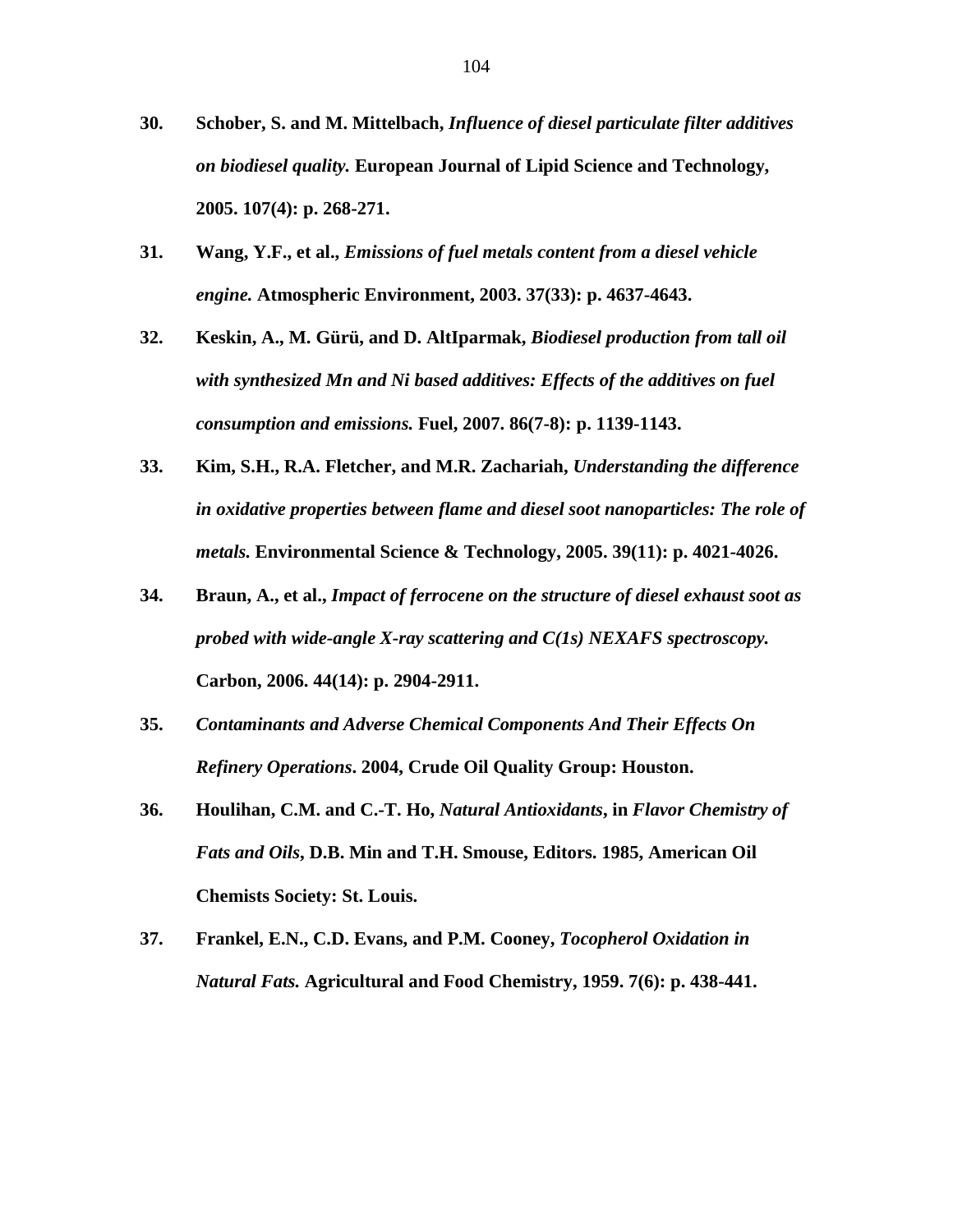- **38. Pratt, D.E.,** *Natural Antioxidants of Soybeans***, in** *Flavor Chemistry of Fats and Oils***, D.B. Min and T.H. Smouse, Editors. 1985, American Oil Chemists' Society.**
- **39. Boadi, W.Y., P.A. Iyere, and S.E. Adunyah,** *Effects of Quercetin and Genistein on Copper- and Iron-induced Lipid Peroxidation in Methyl Linolenate.* **Journal of Applied Toxicology, 2003. 23: p. 363-369.**
- **40. Piccinelli, A.L., et al.,** *Flavonol glycosides from whole cottonseed by-product.* **Food Chemistry, 2007. 100: p. 344–349.**
- **41. Mauri, P. and P. Pietta,** *Electrospray characterization of selected medicinal plant extracts.* **Journal of Pharmaceutical and Biomedical Analysis, 2000. 23: p. 61-68.**
- **42. Torel, J., J. Cillard, and P. Cillard,** *Antioxidant Activity of Flavonoids and Reactivity with Peroxyl Radical.* **Phytochemistry, 1986. 25(2): p. 383-385.**
- **43. Deng, W., X. Fang, and J. Wu,** *Flavonoids Function as Antioxidants: By Scavenging Reactive Oxygen Species or by Chelating Iron.* **Radiat. Phys. Chem., 1997. 50(3): p. 271-276.**
- **44. Yanishlieva-Maslarova, N.V.,** *Inhibiting Oxidation***, in** *Antioxidants in foods*   **J. Pokorny, N. Yanishlieva, and M. Gordon, Editors. 2001, CRC Press. p. 22.**
- **45. Knothe, G.,** *Analyzing biodiesel: Standards and other methods.* **Journal of the American Oil Chemists Society, 2006. 83(10): p. 823-833.**
- **46.** *Basic theory and operation of Metrohm Rancimat and oxidative stability***. [cited; Available from:**

**http://www.brinkmann.com/products/ppm\_rancimat873\_th.asp.**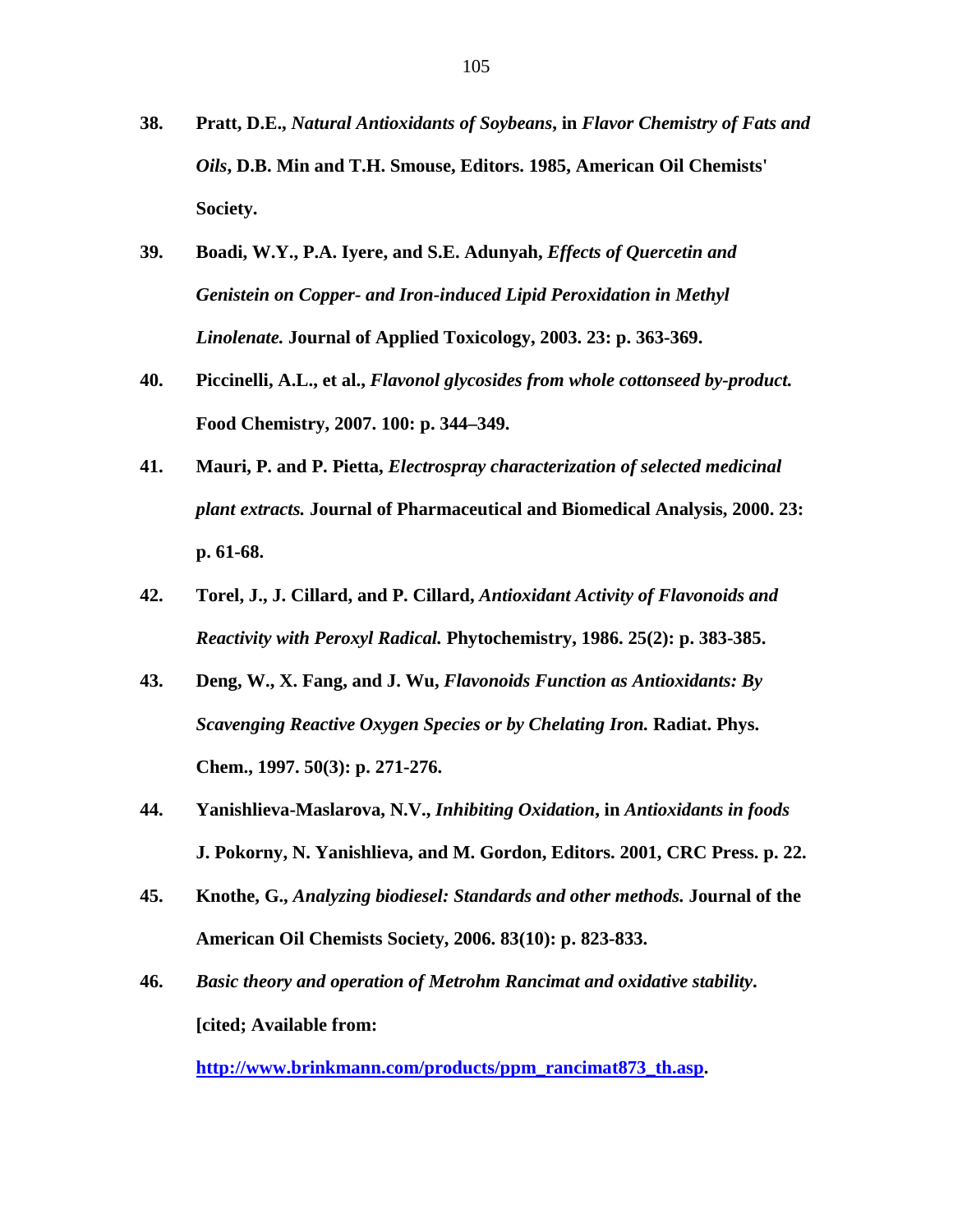- **47. Ingold, K.U.,** *Peroxyl Radicals.* **Accounts of Chemical Research, 1969. 2(1): p. 1-9.**
- **48. Black, J.F.,** *Metal-Catalyzed Autoxidation. The Unrecognized Consequences of Metal-Hydroperoxide Complex Formation.* **Journal of the American Chemical Society, 1976. 100(2): p. 527-535.**
- **49. Schaich, K.M.,** *Metals and Lipid Oxidation, Contemporary Issues.* **LIPIDS, 1992. 27(3): p. 209-218.**
- **50. Hogg, R.V. and E.A. Tanis,** *Probability and Statistical Inference***. 1977, New York: MacMillan Publishing Co.**
- **51. Dalgaard, P.,** *Introductory Statistics with R***. Statistics and Computing, ed. J. Chambers, et al. 2002: Springer.**
- **52.** *The R Project for Statistical Computing***. 2007 [cited; Available from: http://www.r-project.org/.**
- **53. Kuehl, R.O.,** *Design of Experiments: Statistical Principles of Research Design and Analysis***. 2000: Duxbury Thomson Learning.**
- **54. Gans, P.,** *Data Fitting in the Chemical Sciences***. 1992: John Wiley & Sons.**
- **55. Haberman, R.,** *Mathematical Models***. Classics in Applied Mathematics, ed. R.E. O'Malley. 1998, Phildelphia: SIAM.**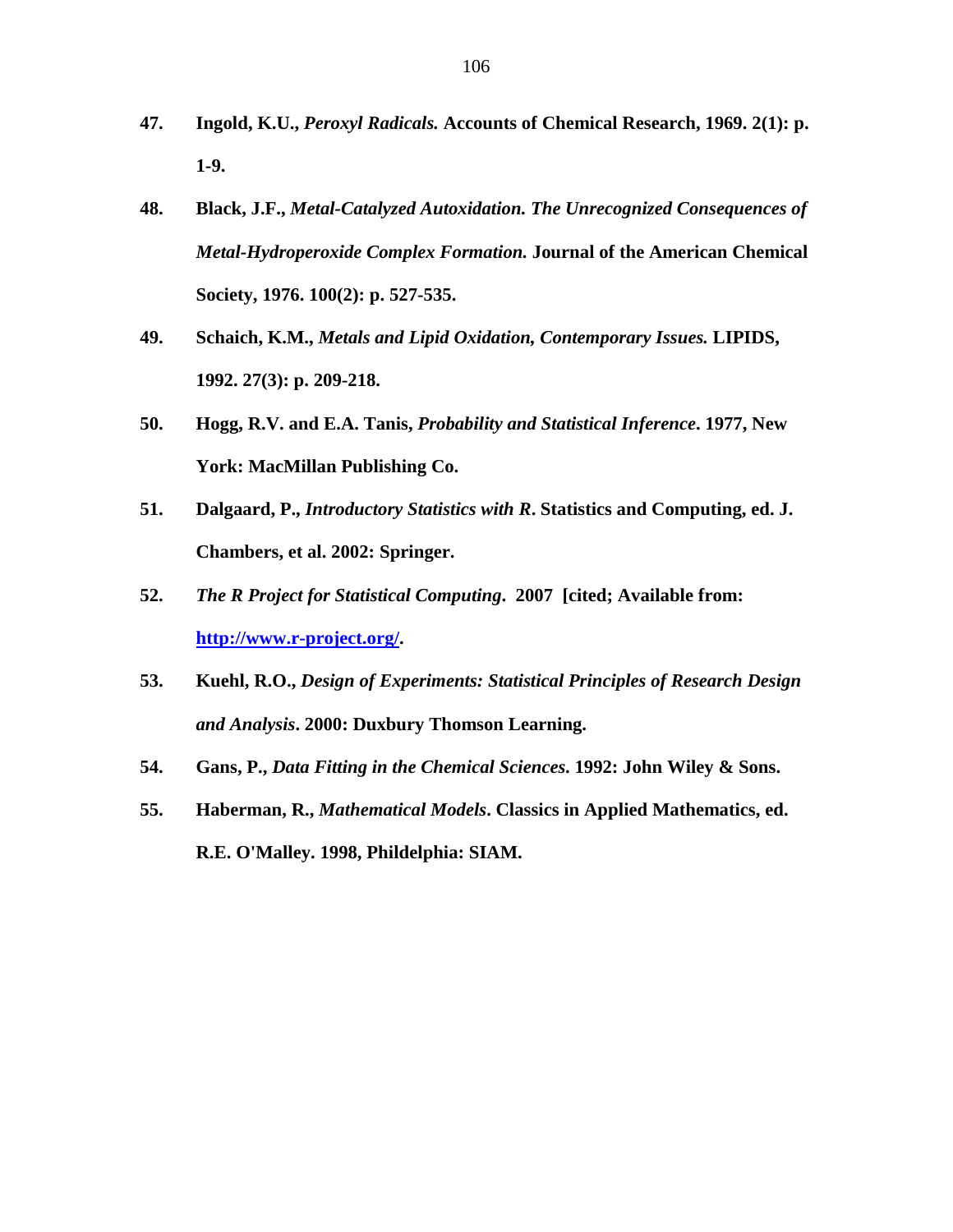#### **ABSTRACT**

# **CATALYTIC EFFECTS OF PERIOD IV TRANSITION METALS IN THE OXIDATION OF BIODIESEL**

by

# **BRADLEY R CLARK**

May 2012

**Advisor:** Dr. K. Y. Simon Ng

**Major:** Alternative Energy Technology

**Degree:** Masters of Science

 Transition metals have the ability to catalyze free radical autoxidation of unsaturated fatty acid methyl esters (i.e., biodiesel). The catalytic effects of the eight period IV transition metals: V, Cr, Mn, Fe, Co Ni, Cu and Zn in soybean oil and cottonseed oil-based biodiesel are investigated. All metals produced a reduction of the induction period of biodiesel, although there are considerable differences in their catalytic capacity. The amount of reduction is a function of metal selected, the concentration of the metal and the feedstock of the biodiesel. A linear model describing the algebraic relationship between metal concentration and induction period was devised. A least squares fit was used to fit a curve to the induction period data. Good results were only achieved after eliminating one of the free radical termination reactions in the equation of the linear model. This implies that the high temperature of Rancimat run under DIN EN 14112 suppresses one free radical termination reaction and calls into question whether or not this test represent "real world" biodiesel oxidation. The reported bond energy of bisallylic hydrogen was used to calculate the wavelength of visible light which would lead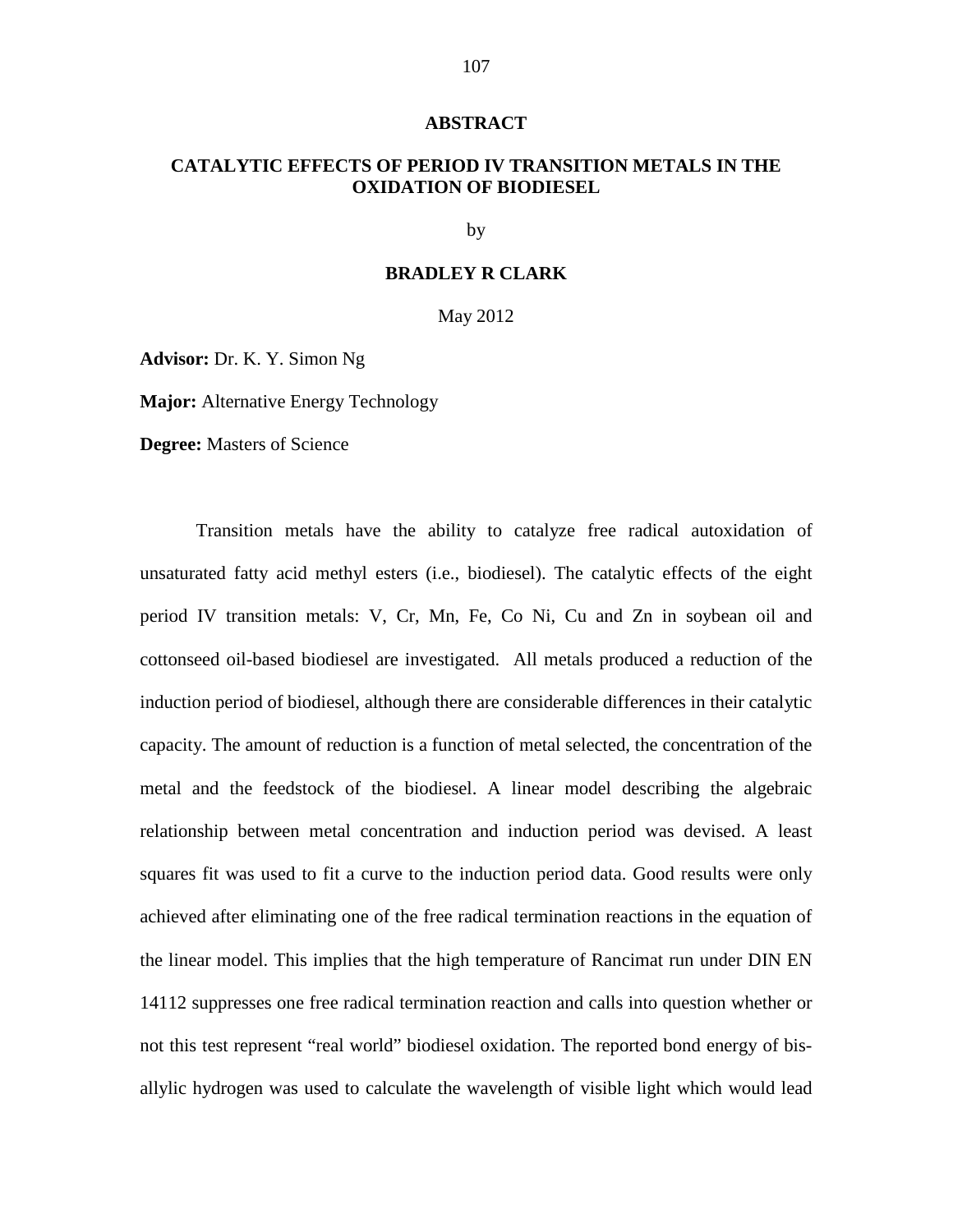to free radical formation. The controlled production of hydroperoxides could lead to photochemical methods to test oxidation stability and to produce value added products from fatty acid methyl esters such as cetane boosters, lubricants and fuels.